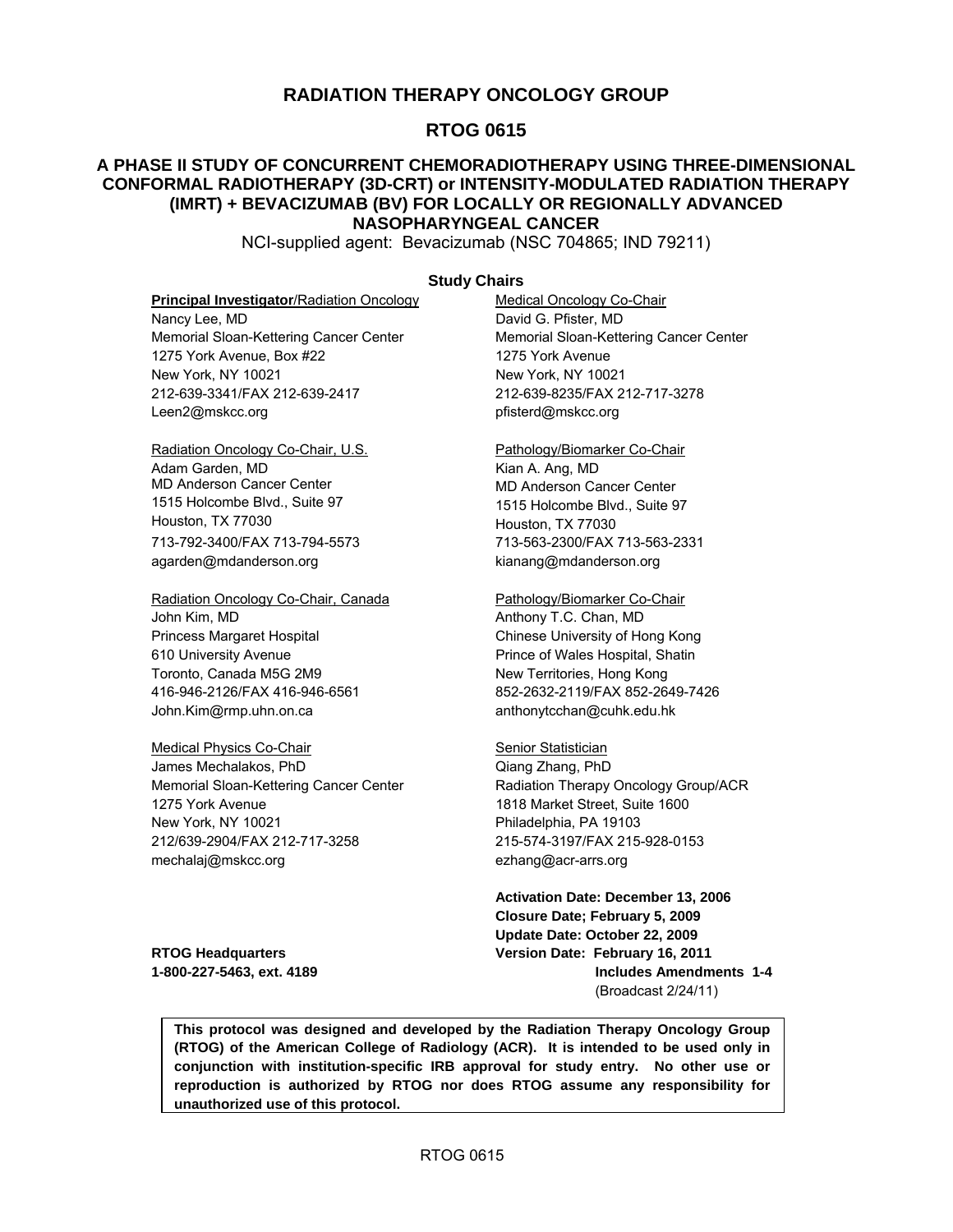#### **INDEX**

#### Schema

Eligibility Checklist

- 1.0 Introduction
- 2.0 Objectives
- 3.0 Patient Selection
- 4.0 Pretreatment Evaluations/Management
- 5.0 Registration Procedures
- 6.0 Radiation Therapy
- 7.0 Drug Therapy
- 8.0 Surgery
- 9.0 Other Therapy
- 10.0 Tissue/Specimen Submission
- 11.0 Patient Assessments
- 12.0 Data Collection
- 13.0 Statistical Considerations

References

| Appendix I   | - Sample Consent Form               |
|--------------|-------------------------------------|
| Appendix II  | - Study Parameters                  |
| Appendix III | - Performance Status Scoring        |
| Appendix IV  | - Staging System                    |
| Appendix V   | - Management of Dental Problems     |
| Appendix VI  | - Specimen Plug Kit                 |
| Appendix VII | - Blood Collection Kit Instructions |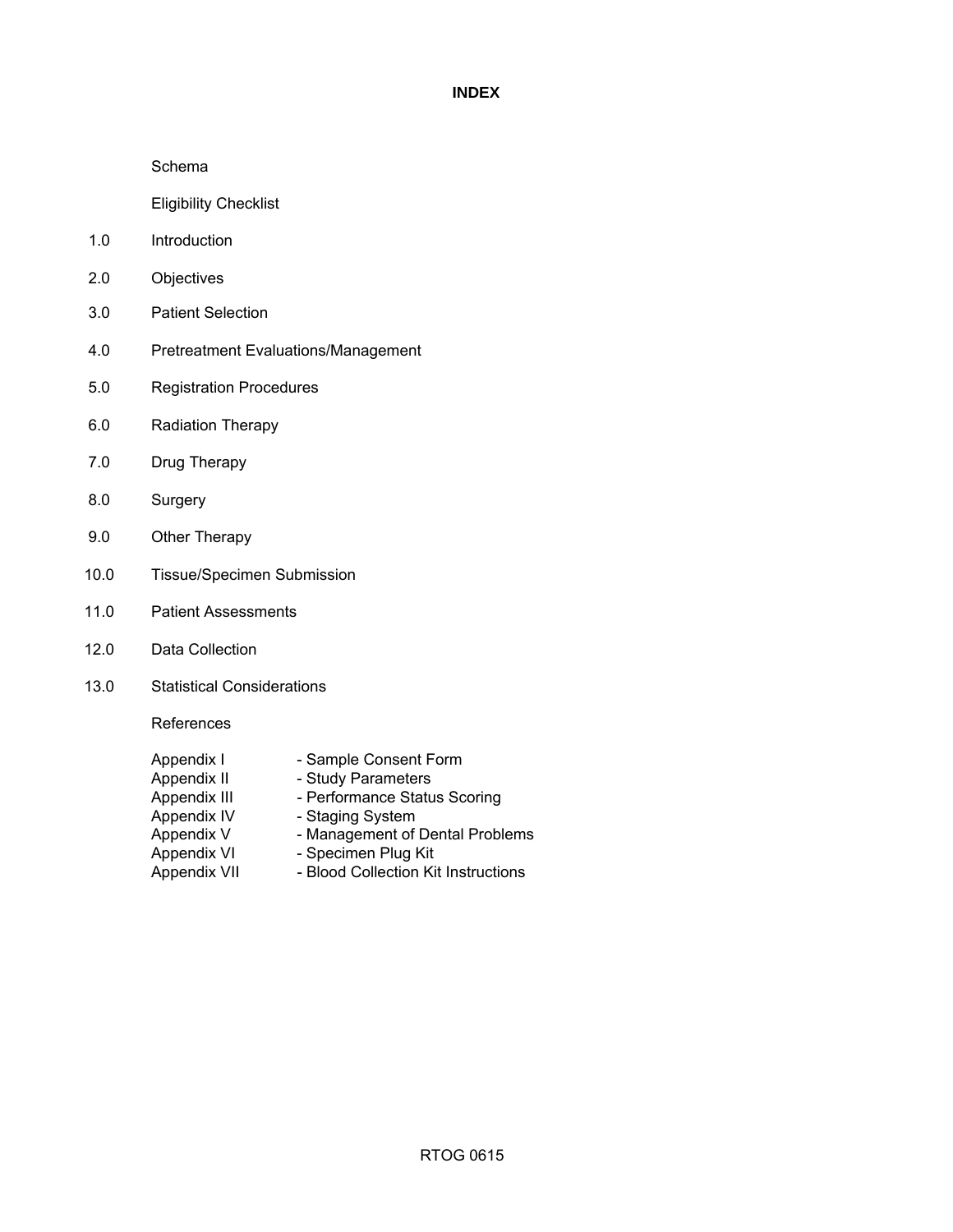#### **RADIATION THERAPY ONCOLOGY GROUP**

#### **RTOG 0615**

#### **A Phase II Study of Concurrent Chemoradiotherapy Using Three-Dimensional Conformal Radiotherapy (3D-CRT) or Intensity-Modulated Radiation Therapy (IMRT) + Bevacizumab (BV) [NSC 708865; IND 7921] for Locally or Regionally Advanced Nasopharyngeal Cancer**

#### **SCHEMA (4/21/08)**

|   | <b>Concurrent Phase</b>                                   | <b>Adjuvant Phase</b>                                               |
|---|-----------------------------------------------------------|---------------------------------------------------------------------|
|   |                                                           |                                                                     |
| R | 3D-CRT or IMRT <sup>a</sup>                               | Chemotherapy <sup>b</sup>                                           |
| Е | Gross disease PTV: 70 Gy/33 fractions                     | 5-Fluorouracil:1000 mg/m <sup>2</sup> /day, Days 64-67, 85-88, 106- |
|   |                                                           | 109                                                                 |
| G |                                                           |                                                                     |
|   | Subclinical region PTV: 59.4 Gy/33 fractions              | Cisplatin: 80 mg/m <sup>2</sup> /day, Days 64, 85, 106              |
| S |                                                           |                                                                     |
|   | Chemotherapy <sup>b</sup>                                 | <b>Biologic Therapy</b>                                             |
| Е | Cisplatin: 100 mg/m <sup>2</sup> /day, Days 1, 22, and 43 | Bevacizumab: 15 mg/kg/day, Days 64, 85, 106                         |
| R |                                                           |                                                                     |
|   | <b>Biologic Therapy</b>                                   |                                                                     |
|   | Bevacizumab: 15 mg/kg/day, Days 1, 22, and                |                                                                     |
|   | 43                                                        |                                                                     |
|   |                                                           |                                                                     |

**Note**: The dosing date for cisplatin; cisplatin/5-fluorouracil/bevacizumab; and/or bevacizumab alone may be delayed for up to 3 days for logistical reasons (e.g., holiday, patient scheduling conflict).

- a. See Section 5.1-5.3 for pre-registration requirements; NOTE: It is mandatory that the treating physician determine the radiation therapy technique (3D-CRT vs. IMRT) to be used prior to the site registering the patient. See Section 6.0 for details of radiation therapy.
- b. See Section 7.0 for details of drug therapy.

**Patient Population:** (See Section 3.0 for Eligibility)

Confirmed histopathologic diagnosis of nasopharyngeal carcinoma: Types WHO I-IIb/III, Stage IIB-IVB; no head and neck surgery of the primary tumor or lymph nodes, except for incisional or excisional biopsies

**Required Sample Size: 46**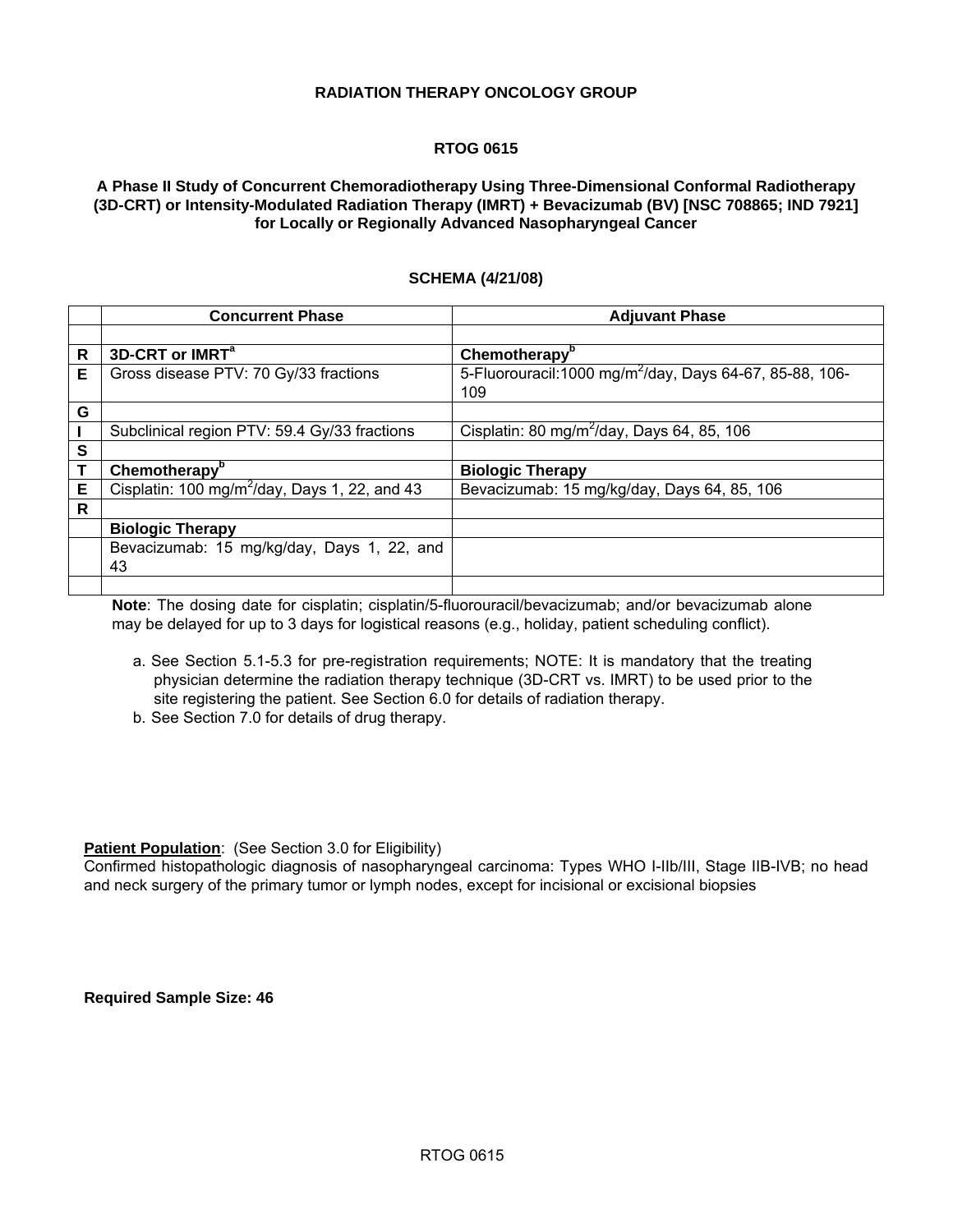|                  | RTOG Institution #                                                                                                                                                                                                                                                                                                                                                                                                                                                                                                                                                                                                                                                   |
|------------------|----------------------------------------------------------------------------------------------------------------------------------------------------------------------------------------------------------------------------------------------------------------------------------------------------------------------------------------------------------------------------------------------------------------------------------------------------------------------------------------------------------------------------------------------------------------------------------------------------------------------------------------------------------------------|
| <b>RTOG 0615</b> | <b>ELIGIBILITY CHECKLIST (6/12/08)</b>                                                                                                                                                                                                                                                                                                                                                                                                                                                                                                                                                                                                                               |
| Case #           | (page 1 of 3)                                                                                                                                                                                                                                                                                                                                                                                                                                                                                                                                                                                                                                                        |
| (Y)              | 1. Is the primary tumor site arising from the nasopharynx?                                                                                                                                                                                                                                                                                                                                                                                                                                                                                                                                                                                                           |
| (Y)              | 2. Does the patient have Stage IIB-IVB disease?                                                                                                                                                                                                                                                                                                                                                                                                                                                                                                                                                                                                                      |
| (N)              | 3. Does the patient present with T1-2N1 disease in which node positivity is based on the<br>presence of retropharyngeal lymph nodes?                                                                                                                                                                                                                                                                                                                                                                                                                                                                                                                                 |
| (Y)              | 4. Is the confirmed histology type WHO I-IIb/III?                                                                                                                                                                                                                                                                                                                                                                                                                                                                                                                                                                                                                    |
| (N)              | 5. Is there evidence of distant metastases?                                                                                                                                                                                                                                                                                                                                                                                                                                                                                                                                                                                                                          |
| (Y)              | 6. Were the required diagnostic tests completed as listed in Section 3.1.3?                                                                                                                                                                                                                                                                                                                                                                                                                                                                                                                                                                                          |
| (Y)              | 7. Is the Zubrod 0-1?                                                                                                                                                                                                                                                                                                                                                                                                                                                                                                                                                                                                                                                |
| (Y)              | 8. Is the patient at least 18 years of age?                                                                                                                                                                                                                                                                                                                                                                                                                                                                                                                                                                                                                          |
| (Y)              | 9. Were the following lab parameters confirmed within 2 weeks prior to registration?<br>$WBC \geq 4,000/cmm$ :<br>ANC $\geq 1,500$ mm <sup>3</sup><br>٠<br>Platelets $\geq 100,000$ cells/mm <sup>3</sup><br>Hemoglobin $\geq 9.0$ g/dl<br>٠<br>Serum creatinine $\leq 1.5$ mg/dl or calculated creatinine clearance (CC) $\geq 55$ ml/min<br>٠<br>International normalized ratio (INR) ≤1.5 X UNL<br>٠<br>Activated partial thromboplastin time (aPTT)≤ 1.5 X UNL<br>٠<br>Total bilirubin $\leq 1.5$ X UNL<br>٠<br>Aspartate aminotransferase $\leq 1.5$ X UNL<br>٠<br>Alanine aminotransferase $\leq$ 1.5 X UNL<br>٠<br>Alkaline phosphatase $\leq 1.5$ X UNL<br>٠ |
| (Y)              | 10. Was the urine protein: creatinine ratio (UPC ratio) < 1.0 within 8 weeks prior to<br>registration?                                                                                                                                                                                                                                                                                                                                                                                                                                                                                                                                                               |
|                  | (Y/NA) 11. For women of childbearing potential, was a serum pregnancy test completed within 2 weeks<br>of registration?                                                                                                                                                                                                                                                                                                                                                                                                                                                                                                                                              |
| (Y)              | If yes, was the serum pregnancy test negative?                                                                                                                                                                                                                                                                                                                                                                                                                                                                                                                                                                                                                       |
|                  | (Y/NA) 12. If a male participant or a woman of child bearing potential, did the patient agree to practice<br>effective birth control throughout the treatment phase of the study (until at least 60 days<br>following the last study treatment)?                                                                                                                                                                                                                                                                                                                                                                                                                     |
| (Y)              | 13. Per the investigator, is the patient's nutritional and physical condition compatible with the<br>proposed treatment regimen?                                                                                                                                                                                                                                                                                                                                                                                                                                                                                                                                     |
| (Y)              | 14. Did the patient sign a study specific informed consent prior to registration?                                                                                                                                                                                                                                                                                                                                                                                                                                                                                                                                                                                    |
| (N)              | 15. Did the patient have a prior invasive malignancy (with the exception of non-melanomatous<br>skin cancer)?                                                                                                                                                                                                                                                                                                                                                                                                                                                                                                                                                        |
| (Y)              | If yes, has the patient been disease free for at least three years?                                                                                                                                                                                                                                                                                                                                                                                                                                                                                                                                                                                                  |
|                  | (Continued on the next page)                                                                                                                                                                                                                                                                                                                                                                                                                                                                                                                                                                                                                                         |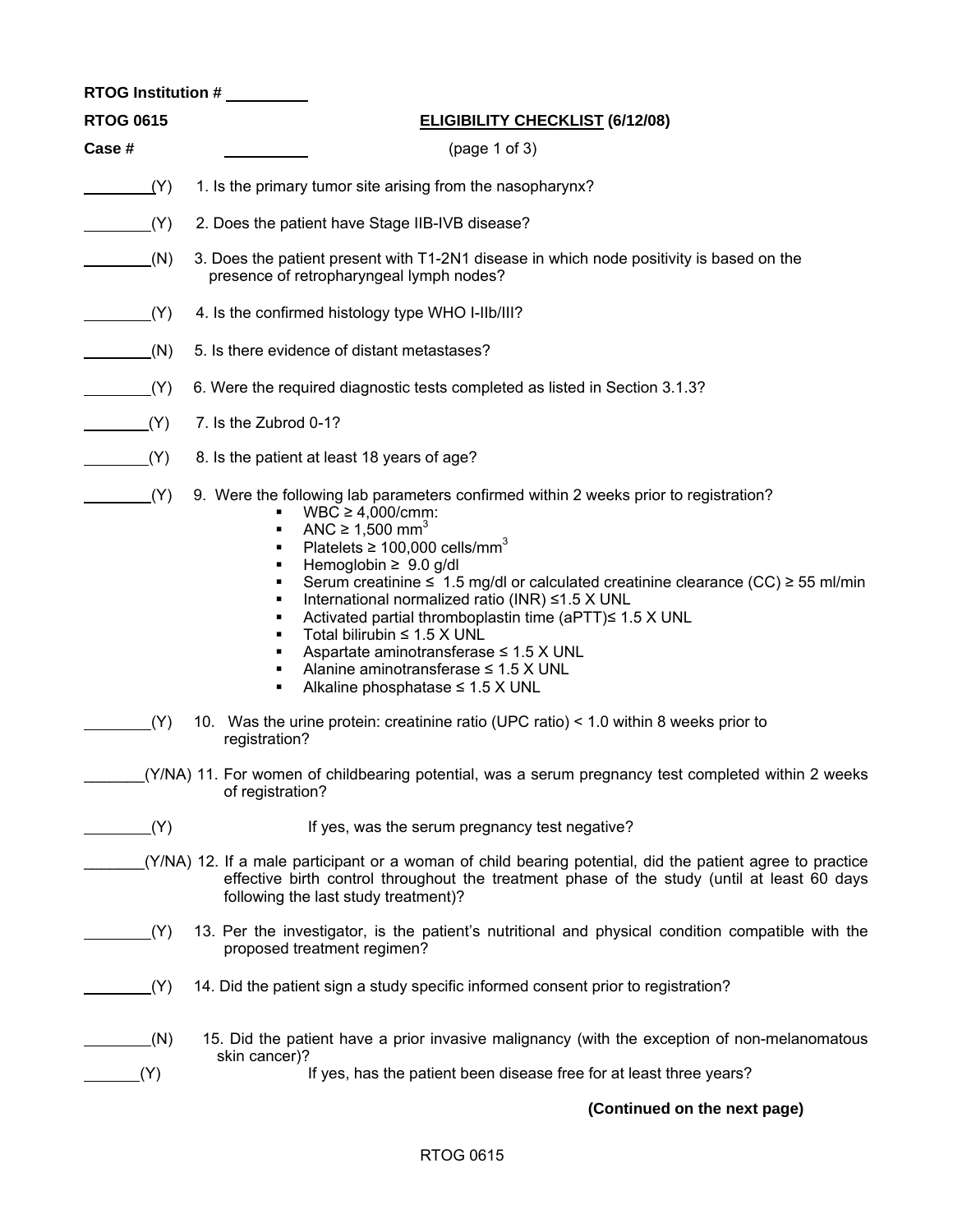| <b>RTOG Institution #</b> |                                                                                                                                                                                                                                                                                                      |  |
|---------------------------|------------------------------------------------------------------------------------------------------------------------------------------------------------------------------------------------------------------------------------------------------------------------------------------------------|--|
| <b>RTOG 0615</b>          | <b>ELIGIBILITY CHECKLIST (11/15/07)</b>                                                                                                                                                                                                                                                              |  |
| Case #                    | (page 2 of 3)                                                                                                                                                                                                                                                                                        |  |
|                           |                                                                                                                                                                                                                                                                                                      |  |
| (N)                       | 16. Did the patient have previous irradiation to the region of the study cancer that would result in<br>overlap in radiation fields?                                                                                                                                                                 |  |
| (N)                       | 17. Did the patient have previous chemotherapy for the study cancer?                                                                                                                                                                                                                                 |  |
| (N)                       | 18. Did the patient have prior treatment with bevacizumab or other agents specifically targeting<br>VEGF?                                                                                                                                                                                            |  |
| (N)                       | 19. Was there surgery on the primary tumor or lymph nodes (with the exception of incisional or<br>excisional biopsies?                                                                                                                                                                               |  |
| (N)                       | 20. Did the patient have gross hemoptysis or hematemesis (defined as bright red blood of 1<br>teaspoon or more or frank clots within minimal or no phlegm) within 4 weeks prior to<br>registration?                                                                                                  |  |
| (N)                       | 21. Is the patient receiving other experimental therapeutic cancer treatment?                                                                                                                                                                                                                        |  |
| (N)                       | 22. Was the patient's blood pressure at baseline > 150/100 mmHg?                                                                                                                                                                                                                                     |  |
| (N)                       | 23. Does the patient have a CTCAE, v. 3.0 $\ge$ grade 2 hearing deficit confirmed on baseline<br>audiogram, which in the judgment of the investigator is felt to have primarily a sensorineural<br>basis?                                                                                            |  |
| (N)                       | 24. Does the patient have peripheral neuropathy CTCAE, v. $3.0 \ge$ grade 2?                                                                                                                                                                                                                         |  |
| (N)                       | 25. Does the patient have any of the severe comorbid conditions listed in Section 3.2.14 that<br>would exclude him/her from participation?                                                                                                                                                           |  |
|                           | (Y/N) 26. Is the patient currently taking warfarin, heparin, daily treatment with aspirin (> 325 mg/day),<br>dipyramidole (Persantine®), ticlopidine (Ticlid®), clopidogrel (Plavix®), or cilostazol (Pletal®),<br>or nonsteroidal anti-inflammatory medications known to inhibit platelet function? |  |
| (Y)                       | If yes, did the patient discontinue these medications $\geq 10$ days prior to registration?                                                                                                                                                                                                          |  |
| (N)                       | 27. Has the patient had prior allergic reactions to the study drug(s) involved in this study?                                                                                                                                                                                                        |  |
|                           | The following questions will be asked at Study Registration:<br><b>IMRT CREDENTIALING IS REQUIRED BEFORE REGISTRATION.</b>                                                                                                                                                                           |  |
|                           | (N/Y)<br>Specify use of IMRT (Question 22)                                                                                                                                                                                                                                                           |  |
|                           | Name of institutional person registering this case?<br>1.                                                                                                                                                                                                                                            |  |

(Y) 2. Has the Eligibility Checklist (above) been completed?

**(Continued on the next page)**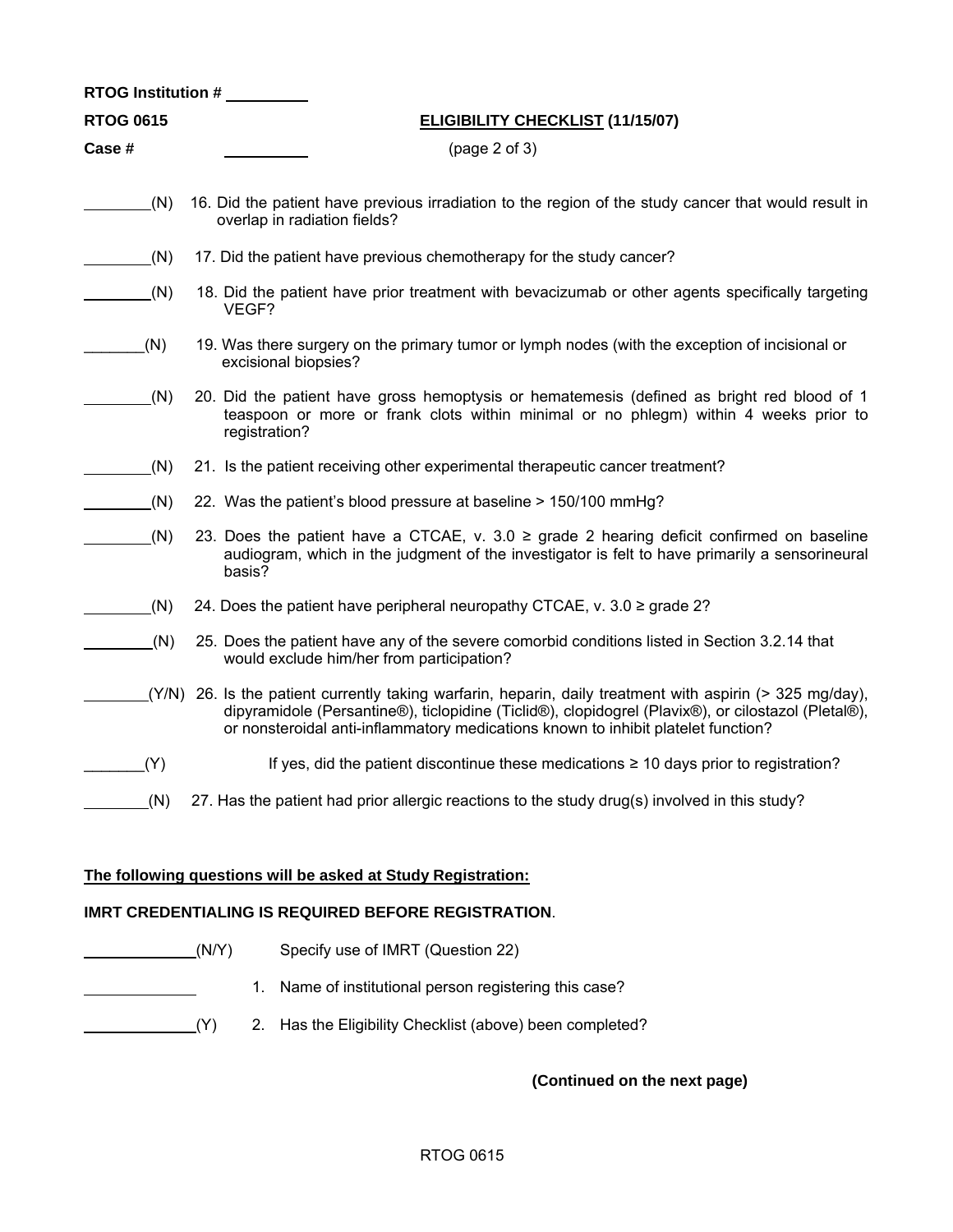| RTOG Institution # |       |                                                                                           |
|--------------------|-------|-------------------------------------------------------------------------------------------|
| <b>RTOG 0615</b>   |       | <b>ELIGIBILITY CHECKLIST (12/13/06)</b>                                                   |
| Case #             |       | (page 3 of 3)                                                                             |
|                    |       |                                                                                           |
|                    | (Y)   | Is the patient eligible for this study?<br>3.                                             |
|                    |       | Date the study-specific Consent Form was signed? (must be prior to study entry)<br>4.     |
|                    |       | Patient's Initials (First Middle Last) [May 2003; If no middle initial, use hyphen]<br>5. |
|                    |       | Verifying Physician<br>6.                                                                 |
|                    |       | Patient's ID Number<br>7.                                                                 |
|                    |       | Date of Birth<br>8.                                                                       |
|                    |       | 9. Race                                                                                   |
|                    |       | 10. Ethnic Category (Hispanic or Latino; Not Hispanic or Latino; Unknown)                 |
|                    |       | 11. Gender                                                                                |
|                    |       | 12. Patient's Country of Residence                                                        |
|                    |       | 13. Zip Code (U.S. Residents)                                                             |
|                    |       | 14. Patient's Insurance Status                                                            |
|                    |       | 15. Will any component of the patient's care be given at a military or VA facility?       |
|                    |       | 16. Calendar Base Date                                                                    |
|                    |       | 17. Registration/randomization date: This date will be populated automatically.           |
|                    |       | 18. Medical Oncologist's name                                                             |
|                    | (Y/N) | 19. Tissue and blood kept for cancer research?                                            |
|                    | (Y/N) | 20. Tissue and blood kept for medical research?                                           |
|                    | (Y/N) | 21. Allow contact for future research?                                                    |

The Eligibility Checklist must be completed in its entirety prior to web registration. The completed, signed, and dated checklist used at study entry must be retained in the patient's study file and will be evaluated during an institutional NCI/RTOG audit.

Completed by Date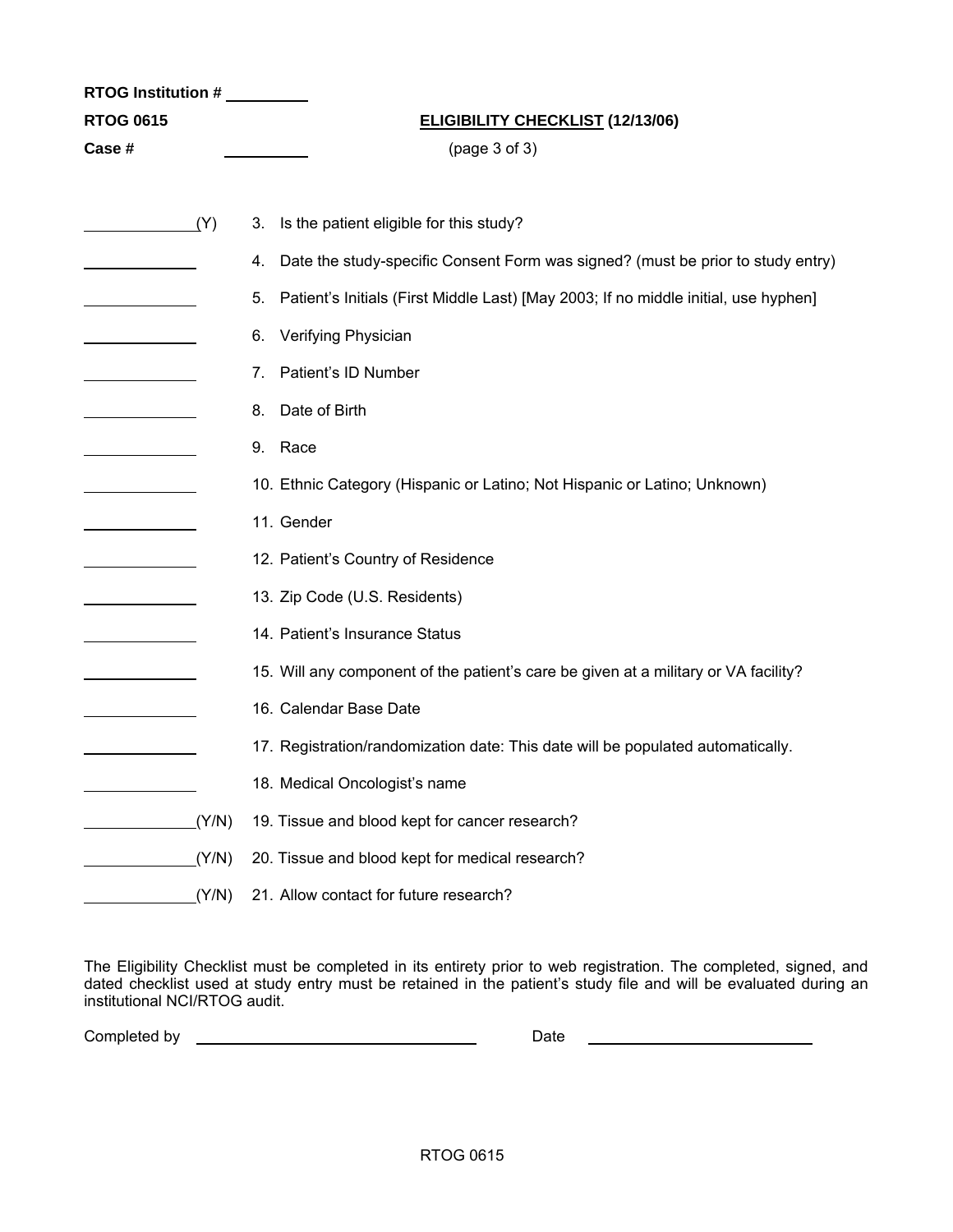#### **1.0 INTRODUCTION**

#### **1.1 Current Treatment for Locally or Regionally Advanced Nasopharyngeal Carcinoma**

 Treatment with concurrent cis-platinum (CDDP) chemotherapy followed by adjuvant chemotherapy (CDDP and 5-fluorouracil [5FU]) is the current standard of care for patients with locally or regionally advanced nasopharyngeal carcinoma.<sup>1</sup> Recent meta-analyses continue to demonstrate an added benefit in terms of overall survival and event-free survival with the addition of chemotherapy to radiation therapy.<sup>2-3</sup>

 Radiation therapy techniques used in these trials were largely conventional two-dimensional (2D) planning. Due to the high radiation doses that were delivered to the major parotid glands bilaterally, patients experienced permanent xerostomia. In general, salivary flows are markedly reduced when 10-15 Gy of radiation is delivered to most of the gland.<sup>4-5</sup> High doses to most of the parotid glands will result in irreversible and permanent xerostomia. The degree of xerostomia is largely dependent on the radiation dose and the volume of the salivary gland that is in the radiation field. As a result, patients' quality of life is compromised as they experience changes in speech and taste. The oral dryness also predisposes the patients to fissures, ulcers, dental caries, infection, and in worst cases, osteoradionecrosis.<sup>6-9</sup> Lastly, although the achieved local progression-free rates for T1 and T2 tumors ranged from 64-95% with conventional 2D radiotherapy, these rates dropped to 44-68% in more advanced T3/T4 lesions.<sup>10-16</sup>

Over the past decade, radiotherapy techniques for nasopharyngeal carcinoma have changed.<sup>17</sup> Due to limitations in terms of adequate tumor coverage by conventional 2D radiotherapy techniques, a shift to three-dimensional (3D) methods was made and has resulted in superior coverage of the tumor while not exceeding the tolerance of nearby normal tissues, such as the brain stem and optic structures.<sup>17</sup> Several centers have reported their results in using 3D conformal radiotherapy (3D-CRT) in the treatment of nasopharyngeal carcinoma.<sup>17-20</sup> The threeyear loco-regional failure-free rate was as high as 77% for advanced T4 disease treated with 3D-CRT in one series.19 Furthermore, since the introduction of intensity modulated radiation therapy (IMRT), a more refined and more advanced type of 3D-CRT, the modulation of the intensity of the radiation beams such that a high dose can be delivered to the tumor while significantly reducing the dose to the surrounding normal tissue can be seen.<sup>21-24</sup> Xia, et al. compared IMRT treatment plans with conventional treatment plans for a case of locally advanced nasopharyngeal carcinoma. They concluded that IMRT provided improved tumor target coverage with significantly more sparing of sensitive normal tissue structures (not only the brain stem and optic structures but also the parotid glands) in the treatment of locally advanced nasopharyngeal carcinoma.25 Two recent papers also substantiated this finding. The authors stated that because there was a lack of a major benefit with conventional 3D planning used only during the boost phase of treatment for nasopharyngeal carcinoma, they are currently using IMRT to deliver the entire course of radiation at their institution.<sup>26-27</sup>

 At the University of California-San Francisco Medical Center, IMRT has been used for the treatment of nasopharyngeal carcinoma. With a median follow-up of 31 months, the local progression-free rate is 97% and the regional progression-free rate is 98% with a four year overall survival rate of 88%.<sup>28</sup> Patients' salivary function also recovered over time. Other single institutions also substantiated these findings.<sup>30-32</sup> Lastly, one recent phase III randomized trial from Hong Kong, although only reported in abstract form, showed the benefit of IMRT in terms of salivary sparing.<sup>2</sup>

 In summary, IMRT with concurrent CDDP chemotherapy followed by adjuvant chemotherapy consisting of CDDP and 5-FU achieved superb control [91-96%] of the disease in patients who presented with locoregionally advanced nasopharyngeal carcinoma.<sup>19-20, 28-32</sup> Patients treated with IMRT also had a chance for recovery of their salivary function. However, the development of distant metastases after these combined modality treatments was still problematic (22-43%) and ultimately resulted in patient death. Therefore, more effective systemic therapy is highly warranted to improve overall survival for these patients.

#### **1.2 VEGF and Nasopharyngeal Carcinoma**

 Increased vascular endothelial growth factor-A (VEGF-A) expression has been associated with poor prognosis in squamous cell carcinoma of the head and neck. A meta-analysis of twelve studies evaluating VEGF-A expression in 1002 patients with head and neck squamous cell carcinoma showed that positive VEGF staining was associated with an almost two-fold higher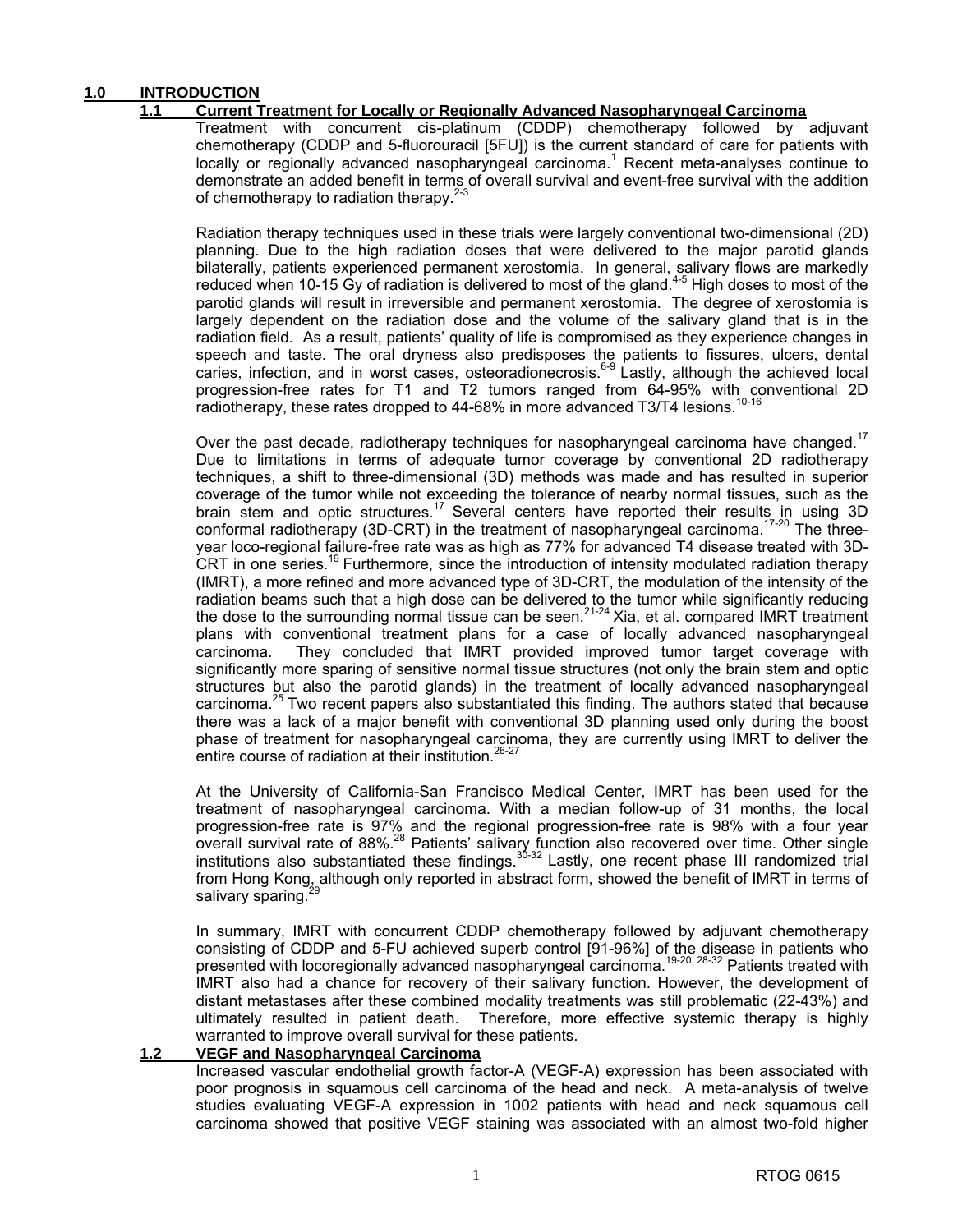risk of death at 2 years. $33$  VEGF has been shown to play an important role in lymph node metastasis through the induction of angiogenesis in nasopharyngeal carcinoma. $34$  In another study, Qian, et al. has shown that the levels of serum VEGF were significantly elevated in 65 patients with metastatic nasopharyngeal carcinoma.<sup>35</sup> Lastly, over expression of VEGF was seen in 67% of nasopharyngeal cases and the higher expression of VEGF in Epstein Barr Virus (EBV) positive tumors was related to higher rate of recurrence, nodal positivity, and lower survival.<sup>36</sup> A recent pilot study by Druzgal, et al. analyzed the pre- and post-treatment serum levels of cytokines and angiogenesis factors as markers for outcome in patients with head and neck cancer.<sup>37</sup> With a median follow-up of 37 months, patients were more likely to remain disease free when the VEGF level decreased post-treatment versus those who continued to have increased VEGF levels after treatment. In this study, 7% of the patients had nasopharyngeal carcinoma.

#### **1.3 Bevacizumab in Solid Tumors**

 VEGF is a secreted, heparin-binding protein that exists in multiple isoforms. Action of VEGF is primarily mediated through binding to the receptor tyrosine kinases, VEGFR-1 (Flt-1) and VEGFR-2 (KDR/Flk-1). The biological effects of VEGF include endothelial cell mitogenesis and migration, increased vascular permeability, induction of proteinases leading to remodeling of the extracellular matrix, and suppression of dendritic cell maturation. VEGF-A is the most potent and specific growth factor for endothelial cells. $38$ 

 Bevacizumab (Avastin™) is a recombinant humanized IgG1 monoclonal antibody (MAb) that binds all active isoforms of human vascular endothelial growth factor (VEGF or VEGF-A) with high affinity ( $k_d = 1.1$  nM).<sup>39</sup> Of known pro-angiogenic factors, VEGF is one of the most potent and specific factor and has been identified as a crucial regulator of both normal and pathological angiogenesis.

#### *Pre-Clinical Studies*

 The murine parent MAb of bevacizumab, A4.6.1, has demonstrated potent growth inhibition *in vivo* in a variety of human cancer xenograft and metastasis models, including those for SK-LMS-1 leiomyosarcoma, G55 glioblastoma multiforme, A673 rhabdo myosarcoma, Calu-6, and MCF-7 cell lines.<sup>39-42</sup> The antitumor activity was enhanced with the combination of A4.6.1 and chemotherapeutic agents compared to either agent alone. Furthermore, combined blockage of the VEGF pathway and other growth factor pathways (e.g., EGFR or PDGFR) has also demonstrated additive effects *in vivo.*43-44 Associated with the anti-tumor activity of anti-VEGF MAbs were findings of reduced intratumorial endothelial cells and microcapillary counts as well as reduced vascular permeability and interstitial pressure.

 Pre-clinical toxicology studies have examined the effects of bevacizumab on female reproductive function, fetal development, and wound healing. Fertility may be impaired in cynomolgus monkeys administered bevacizumab, which led to reduced uterine weight and endometrial proliferation as well as a decrease in ovarian weight and number of corpora lutea. Bevacizumab was found to be teratogenic in rabbits, with increased frequency of fetal resorption, specific gross and skeletal fetal alterations. In juvenile cynomolgus monkeys with open growth plates, bevacizumab induced physeal dysplasia which was partially reversible upon cessation of therapy. Bevacizumab also delays the rate of wound healing in rabbits, and this effect appeared to be dose-dependent and characterized by a reduction of wound tensile strength.

#### *Clinical Studies*

 To date, over 3000 patients have been treated in clinical trials with bevacizumab as monotherapy or in combination regimens.<sup>45</sup>

 The pharmacokinetics (PK) of bevacizumab have been characterized in several phase I and phase II clinical trials, with doses ranging from 1 to 20 mg/kg administered weekly, every 2 weeks, or every 3 weeks. The estimated half-life of bevacizumab is approximately 21 days (range 11-50 days). The predicted time to reach steady state was 100 days. The volume of distribution is consistent with limited extravascular distribution.

 The maximum tolerated dose (MTD) of bevacizumab has not been fully determined. The dose level of 20 mg/kg was associated with severe headaches.<sup>46</sup> The dose schedule of either 10 mg/kg q2w, or 15 mg/kg q3w has been used in most phase II or III trials with only a few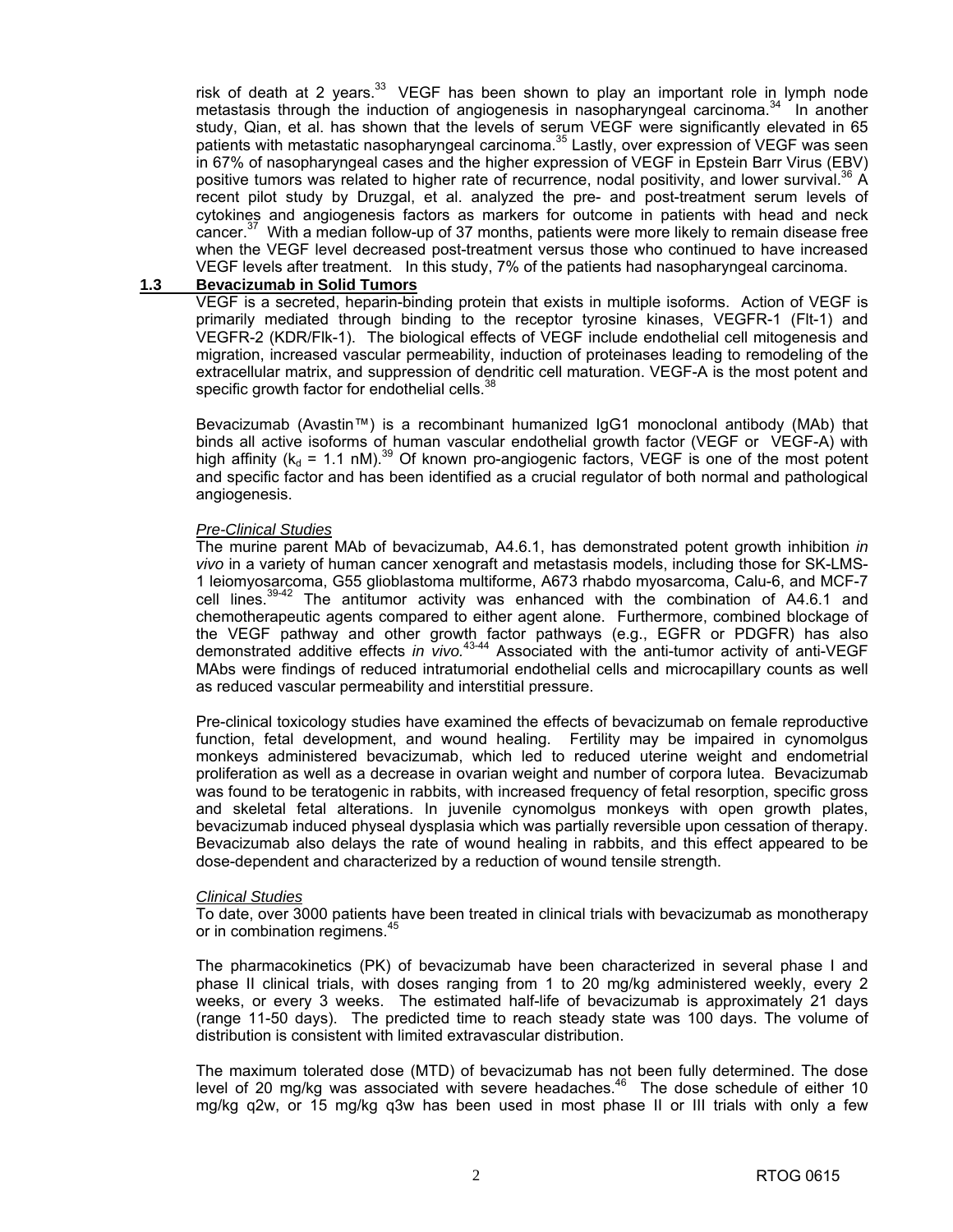exceptions (e.g., the pivotal phase III trial in colorectal cancer, in which bevacizumab was given at 5 mg/kg q2w).

 Clinical proof of principle for anti-VEGF therapy with bevacizumab has been provided by the pivotal phase III trial of bevacizumab (5 mg/kg q2w) in combination with bolus irinotecan/5- FU/leucovorin (IFL) in patients with untreated advanced colorectal cancer (CRC). $47$  In that study, the addition of bevacizumab to IFL was associated with an increase in objective responses (45% vs. 35%) and significant prolongations of both time-to-progression (TTP) [10.6 vs. 6.2 months] and median survival (20.3 vs. 15.6 months) as compared to IFL. However, in the phase III trial in previously treated metastatic breast cancer, the addition of bevacizumab to capecitabine did not show a difference in TTP despite an increase in the response rate from 9% to 20%.<sup>48</sup>

 Bevacizumab has also been studied in renal cell cancer (RCC). In a three-arm, double-blind, placebo-controlled phase II trial,<sup>49</sup> patients with previously treated stage IV RCC were randomized to high-dose (HD) bevacizumab (10 mg/kg q2w), low-dose (LD) bevacizumab (3 mg/kg q2w) or placebo. The study demonstrated a highly significant prolongation of TTP in the HD arm (4.8 months) as compared with the placebo (2.6 months) [hazard ratio = 2.55,  $p =$ 0.0002]; the LD arm was associated with a smaller difference in TTP (3.0 months) of borderline significance. The tumor response rate was 10% in the HD arm but 0% in the LD and placebo groups.

 Bevacizumab inhibits tumor neovascularization. As stated above, bevacizumab also may improve the delivery of chemotherapy to tumors by normalizing the permeability of existing tumor vasculature via decreasing tumor interstitial fluid pressure.<sup>50</sup> As a monotherapy compared to placebo, bevacizumab offered superior progression-free survival as well as complete and partial response rates for metastatic renal cell carcinoma and recurrent ovarian cancer, respectively. 4

Bevacizumab combined with chemotherapy has also shown an improved overall survival in several randomized trials when compared to standard chemotherapy, i.e. metastatic colorectal, lung, and breast cancer.<sup>52-54</sup> The incidence of bleeding was 31% in central located (see Section 1.3 below) squamous cell lung cancer patients who received chemotherapy and bevacizumab.<sup>55</sup> The FDA approved bevacizumab as a first-line therapy for patients presenting with metastatic colorectal cancer in combination with 5-FU based chemotherapy.

Bevacizumab also may enhance the effects of radiotherapy.<sup>56</sup> Preliminary data from Willet shows that of the 9 patients with locally advanced rectal cancer who underwent neoadjuvant chemoradiotherapy + bevacizumab (5 mg/kg), the first  $6$  patients completed treatment without dose-limiting toxicity.<sup>57</sup> Subsequently, these patients underwent surgery without perioperative complications. Six patients demonstrated limited microscopic disease.<sup>58</sup> As a continuation of the phase I trial, 5 additional patients received bevacizumab at 10mg/kg. Pathologic evaluation of the surgical specimens for staging after the completion of therapy showed 2 complete pathologic responses. This was not seen in patients who received 5mg/kg of bevacizumab. However, the complete responses were seen in the two patients who experienced intestinal dose-limiting toxicity.<sup>57</sup> The correlative investigations done supported the previous findings that bevacizumab has antivascular effects and normalizes the tumor vasculature. These issues and further validation of surrogate markers currently are being explored in the ongoing phase II trial at 5mg/kg, which was determined to be the maximum tolerated dose for rectal cancer.<sup>57</sup>

 Additional clinical trials are ongoing in a variety of solid tumors and hematological malignancies using bevacizumab as monotherapy or in combination with chemotherapy, radiation, or other targeted/biological agents.

#### **1.4 Bevacizumab Toxicities (5/7/07)**

 Although it is rare, there are potential life-threatening toxicities associated with bevacizumab, i.e., arterial thrombotic event (ATE) [1.7%], gastrointestinal (GI) perforation [2-4%], and hemorrhage, especially pulmonary hemorrhage (up to 31% in squamous non-small cell lung cancer). ATEs include deep vein thrombosis, myocardial infarction, cerebrovascular accident, angina, and transient ischemic attack. The risk of ATE increases to 3.8% when bevacizumab is added to chemotherapy.55 Of 120 GI perforations, 113 occurred in patients with abdominal tumors versus 7 in non-abdominal cancers.<sup>52</sup> Hemorrhage is rare except in patients with centrally located tumors with squamous cell lung cancer.<sup>55</sup> In a subsequent ECOG phase III trial of chemotherapy ± bevacizumab in advanced NSCLC in which centrally located squamous non-small cell lung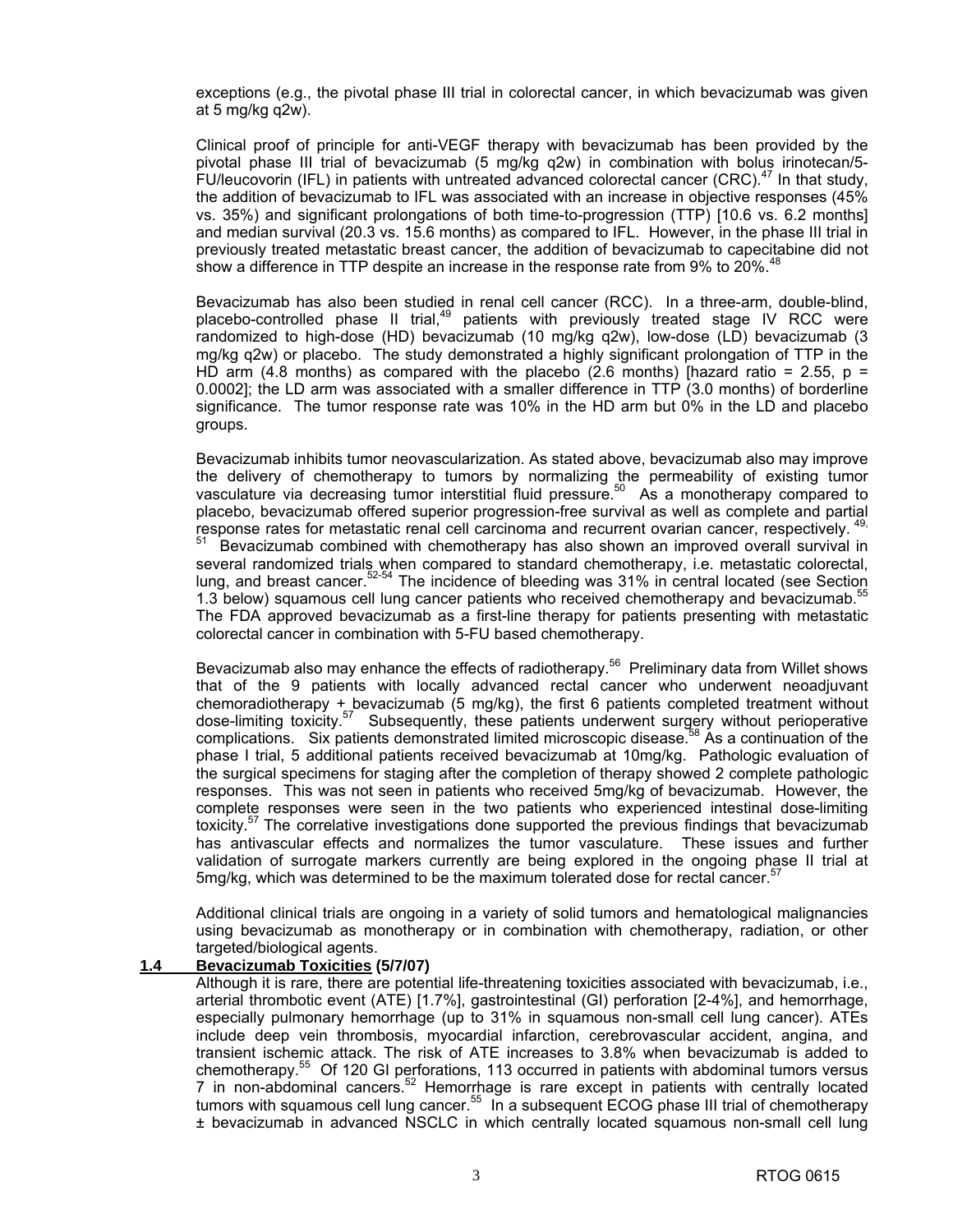cancer was excluded [n=842], the rate of  $\geq$  grade 3 hemorrhage was 4.5% in the bevacizumab containing arm.<sup>53</sup> The  $\geq$  grade 3 events included pulmonary hemorrhage (1.9%) CNS hemorrhage (1.0%), GI bleed (1.2%), and hemorrhage at other sites (1.0%). In this trial, bevacizumab also increased the rate of grade 4 neutropenia (24%), neutropenic fever, grade 4 thrombocytopenia (1.4%), and hypertension (6.0%).

#### *Safety Profile*

 Based on clinical trials with bevacizumab as monotherapy or in combination with chemotherapy, the most common adverse events of any severity include asthenia, pain, headache, hypertension, diarrhea, stomatitis, constipation, epistaxis, dyspnea, dermatitis and proteinuria. The most common grade 3-4 adverse events were asthenia, pain, hypertension, diarrhea and leukopenia. The most serious AEs include life-threatening or fatal hemorrhage, arterial thromboembolic events, gastrointestinal perforation and wound dehiscence; these events were uncommon but occurred at an increased frequency compared to placebo or chemotherapy controls in randomized studies.

 The following is a description of major adverse events associated with bevacizumab therapy. A list of Comprehensive Adverse Events and Potential Risks (CAEPR) in CTCAE, v. 3.0 terms is included in Section 7.6 of the protocol. Reference may also be made to the Investigators' Brochure and the FDA package insert (http://www.fda.gov/cder/foi/label/2004/125085lbl.pdf).

 Infusion-Related Reactions: Infusion reactions with bevacizumab were uncommon (< 3%) and rarely severe (0.2%). Infusion reactions may include rash, urticaria, fever, rigors, hypertension, hypotension, wheezing, or hypoxia. Currently, there is no adequate information on the safety of retreatment with bevacizumab in patients who have experienced severe infusion-related reactions.

Hypertension: Hypertension is common in patients treated with bevacizumab, with a reported incidence of 20-30% in clinical trials. Initiation or increase of anti-hypertensive medications may be required, but in most cases, blood pressure (BP) can be controlled with routine oral drugs. However, incidents of hypertensive crisis with encephalopathy or cardiovascular sequelae have been rarely reported. BP should be closely monitored during bevacizumab therapy and the goal of BP control should be consistent with general medical practice. Bevacizumab therapy should be suspended in the event of uncontrolled hypertension.

 Proteinuria: Proteinuria has been seen in all bevacizumab studies to date, ranging in severity from an asymptomatic increase in urine protein (incidence of about 20%) to rare instances of nephrotic syndrome (0.5% incidence). Pathologic findings on renal biopsies in two patients showed proliferative glomerulonephritis. NCI-CTCAE grade 3 proteinuria (> 3.5gm/24 hour urine) is uncommon, but the risk may be higher in patients with advanced RCC. In the randomized phase II study in RCC, 24-hour urine was collected in a subset of patients enrolled, and grade 3 proteinuria was found in 4 patients in the 10 mg/kg-arm (n=37), 2 patients in the 3mg/kg arm (n=35) and none in the placebo arm (n=38). The safety of continuing bevacizumab in patients with moderate or severe proteinuria has not been adequately tested.

 Hemorrhage: The incidence of hemorrhagic events is increased with bevacizumab therapy. Epistaxis is common, occurring in 20-40% of patients, but it is generally mild and rarely requires medical intervention. Life-threatening and fatal hemorrhagic events have been observed in bevacizumab studies and included pulmonary hemorrhage, CNS bleeding and gastrointestinal (GI) bleeding. In a phase II study in non-small cell lung cancer, 6 cases of life-threatening hemoptysis or hematemesis were reported among 66 patients treated with bevacizumab and chemotherapy; 4 of these events were fatal.<sup>59</sup> In the pivotal phase III trial in advanced colorectal cancer, the rate of GI hemorrhage (all grades) was 24% in the IFL/bevacizumab arm compared to 6% in the IFL arm; grade 3-4 hemorrhage was 3.1% for IFL/bevacizumab and 2.5% for IFL. Serious GI hemorrhage has also been observed in clinical trials with bevacizumab in patients with pancreatic cancer or varices treated with bevacizumab.

 Arterial Thromboembolic Events: The risk of arterial thromboembolic events is increased with bevacizumab therapy, and such events included cerebral infarction, transient ischemic attack (TIA), myocardial infarction and other peripheral or visceral arterial thrombosis. In the pivotal trial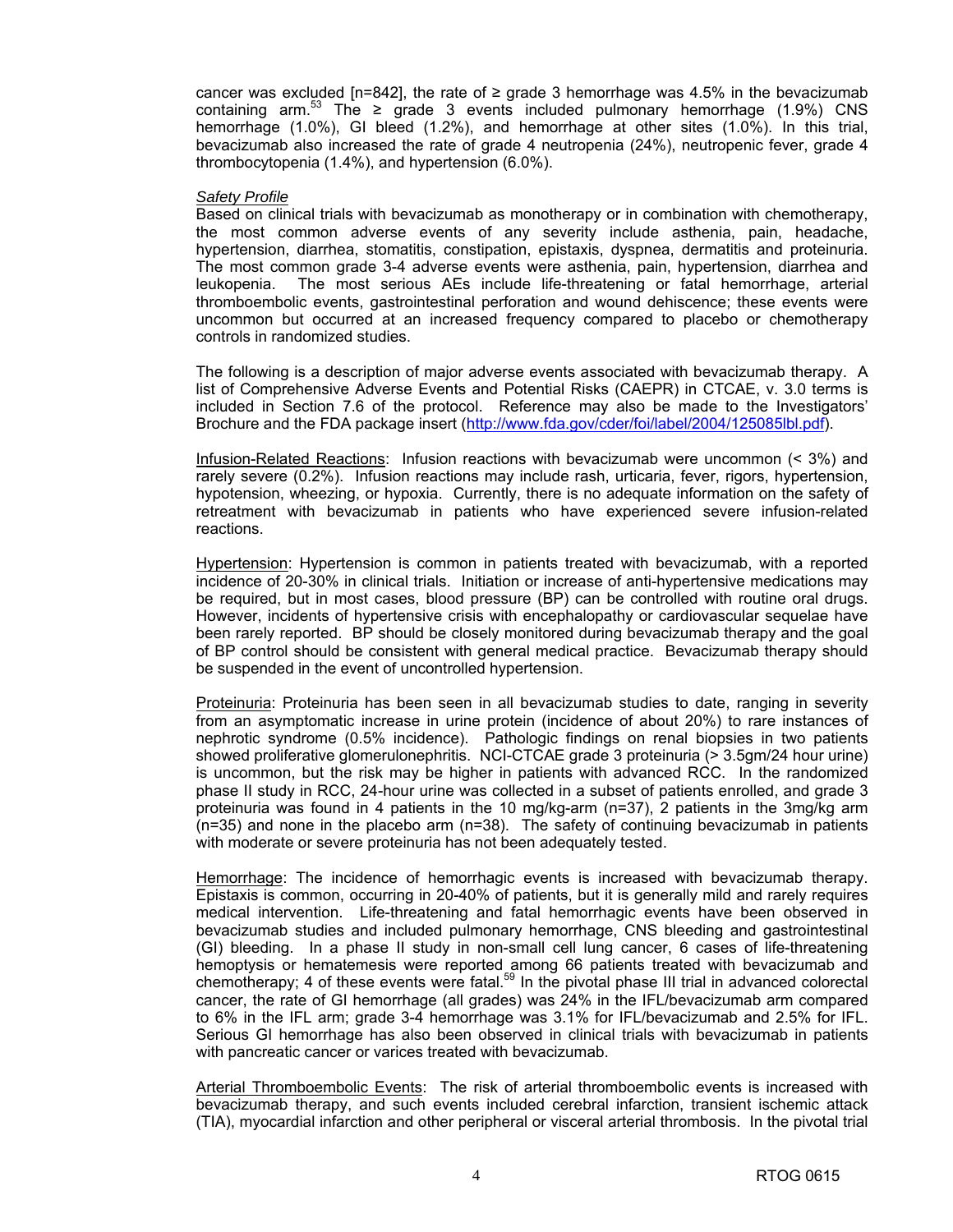in CRC (AVF2107), the incidence of arterial thromboembolic events was 1% in the IFL/placebo arm compared to 3% in the IFL/ bevacizumab arm. A pooled analysis of five randomized studies showed a two-fold increase in these events (4.4% vs. 1.9%). Certain baseline characteristics, such as age and prior arterial ischemic events, appear to confer additional risk.<sup>60</sup> In patients  $> 65$ years treated with bevacizumab and chemotherapy, the rate of arterial thromboembolic events was approximately 8.5%.

 Gastrointestinal Perforation/Fistula: GI perforations/fistula were rare but occurred at an increased rate in bevacizumab-containing therapies. The majority of such events required surgical intervention and some were associated with a fatal outcome. In the pivotal phase III trial in CRC (AVF2107), the incidence of bowel perforation was 2% in patients receiving IFL/bevacizumab and 4% in patients receiving 5-FU/bevacizumab compared to 0.3% in patients receiving IFL alone. GI perforation has also been reported in patients with gastric/esophageal cancer, pancreatic cancer, ovarian cancer or comorbid GI conditions such as diverticulitis and gastric ulcer. GI perforation should be included in the differential diagnosis of patients on bevacizumab therapy presenting with abdominal pain or rectal/abdominal abscess.

 Wound Healing Complications: Bevacizumab delays wound healing in rabbits, and it may also compromise or delay wound healing in patients. Bowel anastomotic dehiscence and skin wound dehiscence have been reported in clinical trials with bevacizumab. The appropriate interval between surgery and initiation of bevacizumab required to avoid the risk of impaired wound healing has not been determined. However, all clinical trials with bevacizumab have required a minimum of 28 days from prior major surgery; experience in the pivotal trial in advanced CRC suggests that initiation of bevacizumab 29-50 days following surgery should be associated with a very low incidence of wound dehiscence. The optimal interval between termination of bevacizumab and subsequent elective surgery has not been determined either. In the pivotal study in CRC, 40 patients on the IFL/bevacizumab arm and 25 patients on the ILF/placebo arm underwent major surgery while on study; among them, significant post-operative bleeding or wound healing complications occurred in 4 of the 40 patients from the IFL/bevacizumab arm and none of the 25 patients from the IFL alone arm. Decisions on the timing of elective surgery should take into consideration the half-life of bevacizumab (average 21 days, with a range of 11- 50 days).

 Congestive Heart Failure: The risk of left ventricular dysfunction may be increased in patients with prior or concurrent anthracycline treatment. In phase III controlled clinical trials in metastatic breast cancer (AVF 2119g) in which all patients had received prior anthracyclines, congestive heart failure (CHF) or cardiomyopathy were reported in 7 patients (3%) in the bevacizumab/capecitabine arm compared to 2 (1%) in the capecitabine-only arm. No increase in CHF was observed in CRC trials with bevacizumab in combination with IFL or 5-FU.

 Venous Thrombosis: Venous thromboembolic events reported in bevacizumab trials included lower extremity deep vein thrombosis (DVT), pulmonary embolism and rarely, mesenteric or portal vein thrombosis. In the pivotal phase 3 trial of IFL + bevacizumab (given at 5 mg/kg q2w), the overall incidences of G3-4 venous thromboembolic events were comparable in the two arms (15.1 vs. 13.6%).

 Reversible Posterior Leukoencephalopathy Syndrome (RPLS) or similar clinical syndromes related to vasogenic edema of the white matter have been rarely reported in association with bevacizumab therapy (< 1%). Clinical presentations are variable and may include altered mental status, seizure and cortical visual deficit. Hypertension is a common risk factor and was present in most (though not all) patients on bevacizumab who developed RPLS. MRI scans are key to diagnosis and typically demonstrate vasogenic edema (hyperintensity in T2 and FLAIR images and hypointensity in T1 images) predominantly in the white matter of the posterior parietal and occipital lobes; less frequently, the anterior distributions and the gray matter may also be involved. RPLS should be in the differential diagnosis in patients presenting with unexplained mental status change, visual disturbance, seizure or other CNS findings. RPLS is potentially reversible, but timely correction of the underlying causes, including control of BP and interruption of the drug, is important in order to prevent progression to irreversible tissue damage.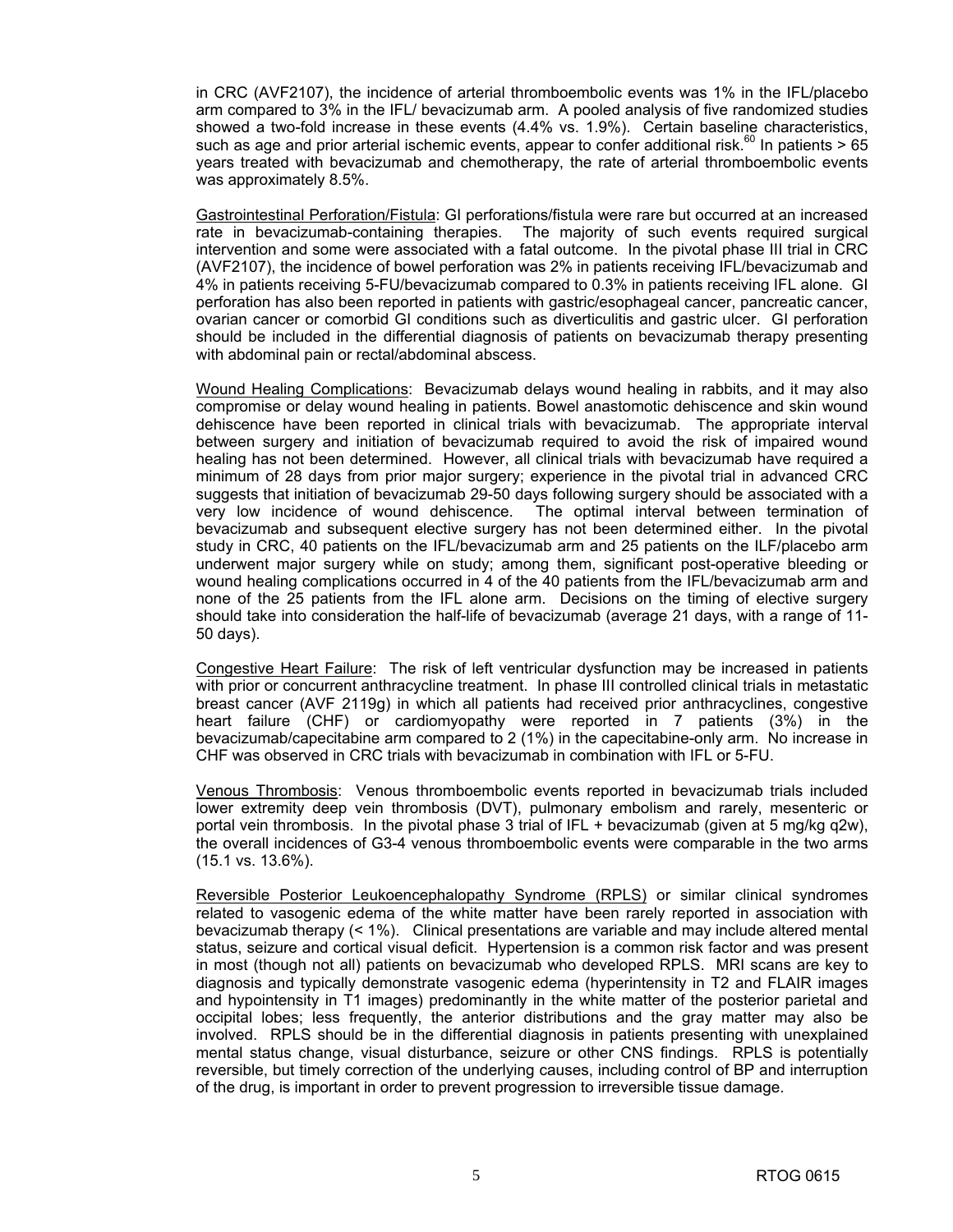Fertility and Pregnancy: Clinical data are lacking regarding the immediate or long-term effect of bevacizumab on fertility and pregnancy. However, bevacizumab is known to be teratogenic and detrimental to fetal development in animal models. In addition, bevacizumab may alter corpus luteum development and endometrial proliferation, thereby having a negative effect on fertility. As an IgG1, it may also be secreted in human milk. Therefore, fertile men and women on bevacizumab studies must use adequate contraceptive measures and women should avoid breast feeding. The duration of such precautions after discontinuation of bevacizumab should take into consideration the half-life of the agent (average 21 days, with a range of 11 to 50 days).

 Immunogenicity: As a therapeutic protein, there is a potential for immunogenicity with bevacizumab. With the currently available assay with limited sensitivity, high titer human antibevacizumab antibodies have not been detected in approximately 500 patients treated with bevacizumab.

 Neutropenia: When combined with chemotherapy, bevacizumab increased the risk of neutropenia compared to chemotherapy alone. In a phase III trial with IFL +/- bevacizumab in colorectal cancer, grade 3-4 neutropenia was 21% in the bevacizumab + IFL arm vs. 14% in the IFL arm (grade 4 neutropenia was 3% vs. 2%). In a phase III trial with carboplatin and paclitaxel +/- bevacizumab in NSCLC, the bevacizumab-containing arm was associated with an increased rate of grade 4 neutropenia (27% vs. 17%), febrile neutropenia (5.4% vs. 1.8%), and an increased rate of infection with neutropenia (4.4% vs. 2.0%) with three fatal cases in the bevacizumab + chemotherapy arm vs. none in the chemotherapy control arm.

 Tracheoesophageal (TE) Fistula: In a phase II trial of concurrent chemoradiation and bevacizumab in limited SCLC (concurrent irinotecan, carboplatin, radiotherapy, and bevacizumab, followed by maintenance bevacizumab), among the first 25 patients enrolled, there have been two confirmed cases of tracheoesophageal (TE) fistula (one fatal) and a third case of fatal upper aerodigestive tract hemorrhage, with TE fistula suspected but not confirmed. All three events occurred during the bevacizumab maintenance phase (1.5 to 4 months after completion of concurrent bevacizumab and chemoradiation). The TE fistula rate in this trial was higher than expected with chemoradiation alone. While pulmonary fistula (including TE fistula) also has been observed in NSCLC or SCLC patients receiving bevacizumab and chemotherapy (without radiation), the incidence was extremely low  $(≤ 1%)$ , and the relationships to treatment vs. tumor in those cases was unclear. Experience is limited for bevacizumab administered sequentially after chemoradiation for either NSCLC or SCLC; in a study of chemoradiation followed by bevacizumab in SCLC, one of the 60 patients enrolled developed TE fistula.

#### **1.5 Bevacizumab, Chemotherapy, and Radiation Therapy in Head and Neck Cancer**

 A recently completed phase I/II trial demonstrated the feasibility of bevacizumab (up to 15 mg/kg IV q3 weeks) + erlotinib  $(150 \text{ mg p.o QD})$  in patients with recurrent/metastatic head neck squamous cell carcinoma.<sup>61</sup> Bleeding occurred in 3 out of 58 patients (5.2%) in this study, in patients who underwent rebiopsies on day one of bevacizumab administration. Other grade ≥ 3 adverse events in this trial were rash, diarrhea, fatigue, and infection. The response rate was 14.6%. Another phase I trial of bevacizumab + 5-fluorouracil + hydroxyurea + RT (FHX) q2 weeks, for locally advanced HNSCC has been completed at the University of Chicago.<sup>62</sup> The following dose-limiting toxicities were seen at 10mg/m<sup>2</sup>: two patients had grade 3 transaminase elevations and one patient experienced grade 4 neutropenia.63 The authors concluded in their phase I trial that bevacizumab can be integrated with FXH chemoradiotherapy regimen at a dose of 10mg/m<sup>2</sup> every 2 weeks. There were no major additive toxicities observed. In the ongoing phase II study of this regimen, the bevacizumab dose is 10 mg/kg IV q2 weeks. Both of these studies demonstrated that bevacizumab administration with chemotherapy or chemoradiation is feasible in patients with HNSCC.

#### **1.6 Bevacizumab Dose and Schedule with Chemotherapy and Radiation Therapy (5/7/07)**

 Pharmacokinetic studies have shown that the frequency of bevacizumab administration can be coordinated with the chemotherapeutic schedules.<sup>64</sup> For chemotherapy regimens administered q2 weeks, a recommended bevacizumab dose is 10 mg/kg on day 1 of each cycle.<sup>65</sup> In phase II/III trials of chemotherapy regimens administered q3 weeks, the bevacizumab dose was 15 mg/kg on day 1 of each cycle. $48,53,61$  No data has shown an increased toxicity with the administration of bevacizumab 15 mg/kg q21 days. Pulmonary hemorrhage occurred in patients who received lower dose bevacizumab in a phase II randomized trail for advanced non-small cell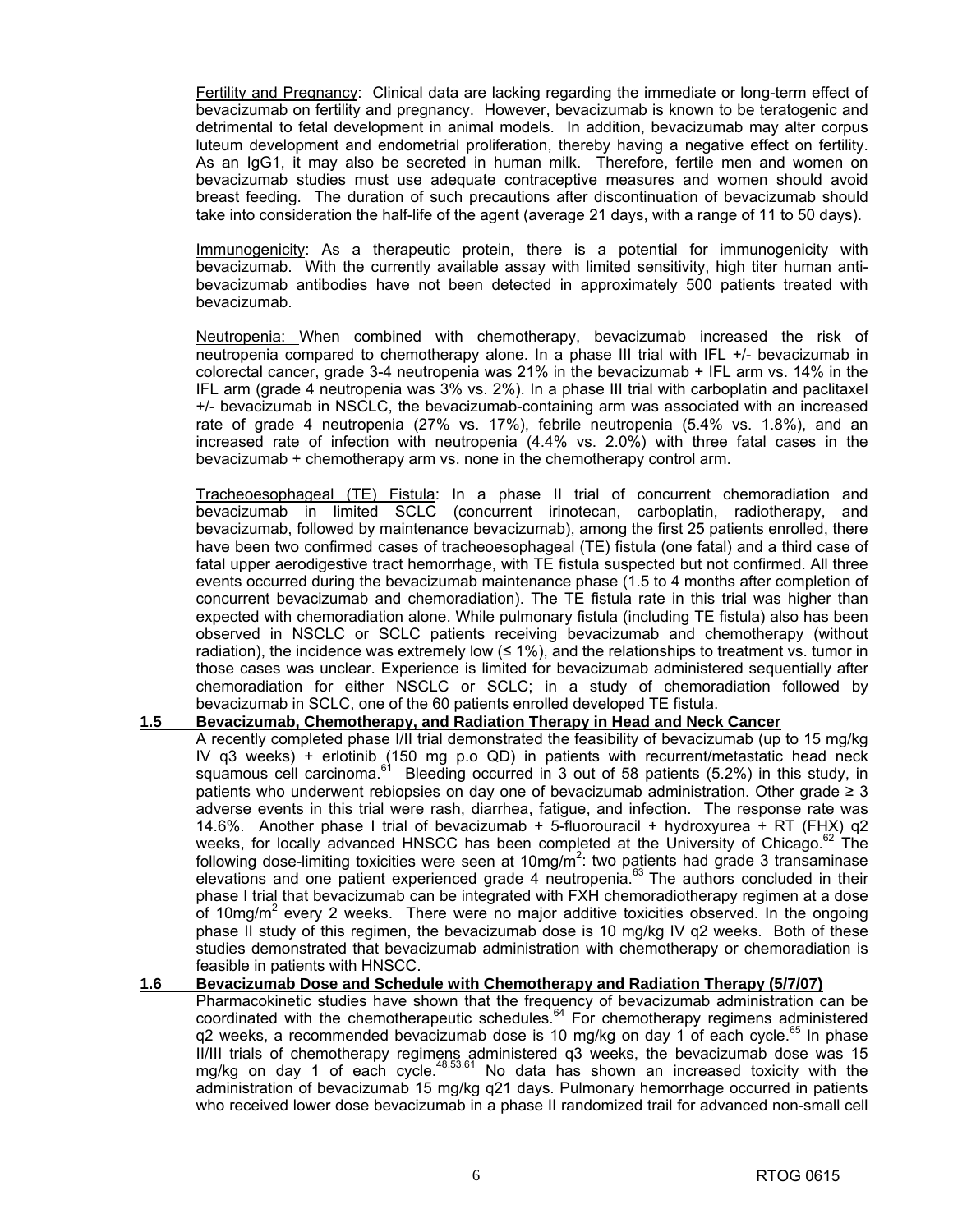lung cancer.<sup>55</sup> The results of the pharmacokinetic model described above suggest that the total bevacizumab exposure would be similar for both bevacizumab regimens.

 Preclinical data has shown that tumors cannot grow beyond 3 mm in diameter without developing a vascular supply $^{66}$  and there is evidence of host vasculature recruitment when tumor implants reaches100-300 cells.<sup>67</sup> This preclinical evidence supports the theory that in patients who are cured of their disease initially, with upregulation of angiogenesis, a progression from minimal residual disease to macroscopic recurrence can occur.68-69 Administration of bevacizumab theoretically minimize the growth of these micrometastases.

#### **1.7 Rationale for the Addition of Bevacizumab to Chemotherapy and IMRT (5/7/07)**

 Given that a) the predominant pattern of failure in locoregionally advanced nasopharyngeal cancer treated with IMRT and concurrent chemotherapy followed by adjuvant chemotherapy is distant metastasis and that b) nasopharyngeal cancer patients with elevated VEGF have a higher likelihood of recurrence, distant metastases, and decreased survival, it is logical to test the addition of bevacizumab (as a monoclonal antibody directed against VEGF) to the present treatment strategy for this group of patients. The rationale is that if bevacizumab, by targeting against VEGF, can potentially further reduce the rate of distant metastases and improve diseasefree survival without significant toxicity associated with treatment, then the overall survival of nasopharyngeal cancer patients can be further improved. Bevacizumab will be administered during each phase of treatment. During the concurrent and adjuvant phases, the addition of bevacizumab is to potentiate the chemotherapeutic effects on distant micrometastasis.

#### **1.8 Molecular Biomarker Studies (5/7/07)**

Pre-treatment EBV DNA in serum or plasma has been proven to correlate with cancer stage,<sup>70</sup> clinical outcome, $71$  and prognosis in patients with endemic nasopharyngeal cancer.<sup> $72$ </sup> Posttreatment EBV DNA has an even better correlation with prognosis and has been used to monitor recurrence during post-treatment surveillance.<sup>73-76</sup> In 17 patients that were followed longitudinally, tumors recurred in 6 patients, and these patients had significant elevations in serum EBV DNA, even up to 6 months prior to tumor recurrence.<sup>72</sup> Low or undetectable levels of serum EBV DNA were observed in patients who remained in remission. In another study of early-staged nasopharyngeal carcinoma, with a median follow-up of 45 months, patients with distant failure had significantly higher pretreatment EBV DNA levels versus those without distant failure. The probability of distant metastasis was significantly higher in patients with high EBV DNA levels versus those who had low levels.<sup>77</sup> In a recently published phase II prospective study on 31 locoregionally advanced nasopharyngeal carcinoma patients who underwent neoadjuvant chemotherapy followed by concurrent chemoradiation, serum EBV DNA was obtained at baseline, weekly during treatment, 4-6 weeks post-treatment, and q2 months for one year after treatment.78 Serum EBV DNA level was found to be increased significantly in 8 of 9 patients who experienced treatment failure. Patients who had no evidence of disease did not experience elevated serum EBV DNA levels. Elevated EBV DNA has been shown to predate clinical recurrence by 3 to 7 months.<sup>78-81</sup> Detectable or high-level of post-treatment EBV DNA in plasma can predict a poor progression-free or overall survival when compared with undetectable or low DNA level<sup> $73,75$ </sup> and may be a marker of subclinical residual disease.

 Given the above results, for this current study, we will obtain research blood samples at baseline, within 2 weeks after the completion of adjuvant chemotherapy and bevacizumab and at 1 year after treatment from all patients who consent to participate in tissue/blood submission (see Section 10.0 for details of collection and submission). Preliminary analysis of the distribution of VEGF and VEGFR-2 expression (see Section 1.2) and serum EBV DNA titer will be performed by Dr. Anthony Chan and colleagues.

#### **2.0 OBJECTIVES (5/7/07)**

# **2.1 Primary Objective**<br>**2.1.1** To evaluate the sa

**2.1.1** To evaluate the safety and tolerability of bevacizumab (BV) plus chemoradiation

#### **2.2 Secondary Objective**

**2.2.1** To determine the one- and two-year rates of local-regional progression-free interval, distant metastases-free interval, progression-free survival, and overall survival for stage IIB-IVB nasopharyngeal cancer, WHO types I-IIb/III treated with 3D-CRT or IMRT concurrent with cisplatin (CDDP) and BV, followed by adjuvant CDDP plus 5-fluorouracil plus BV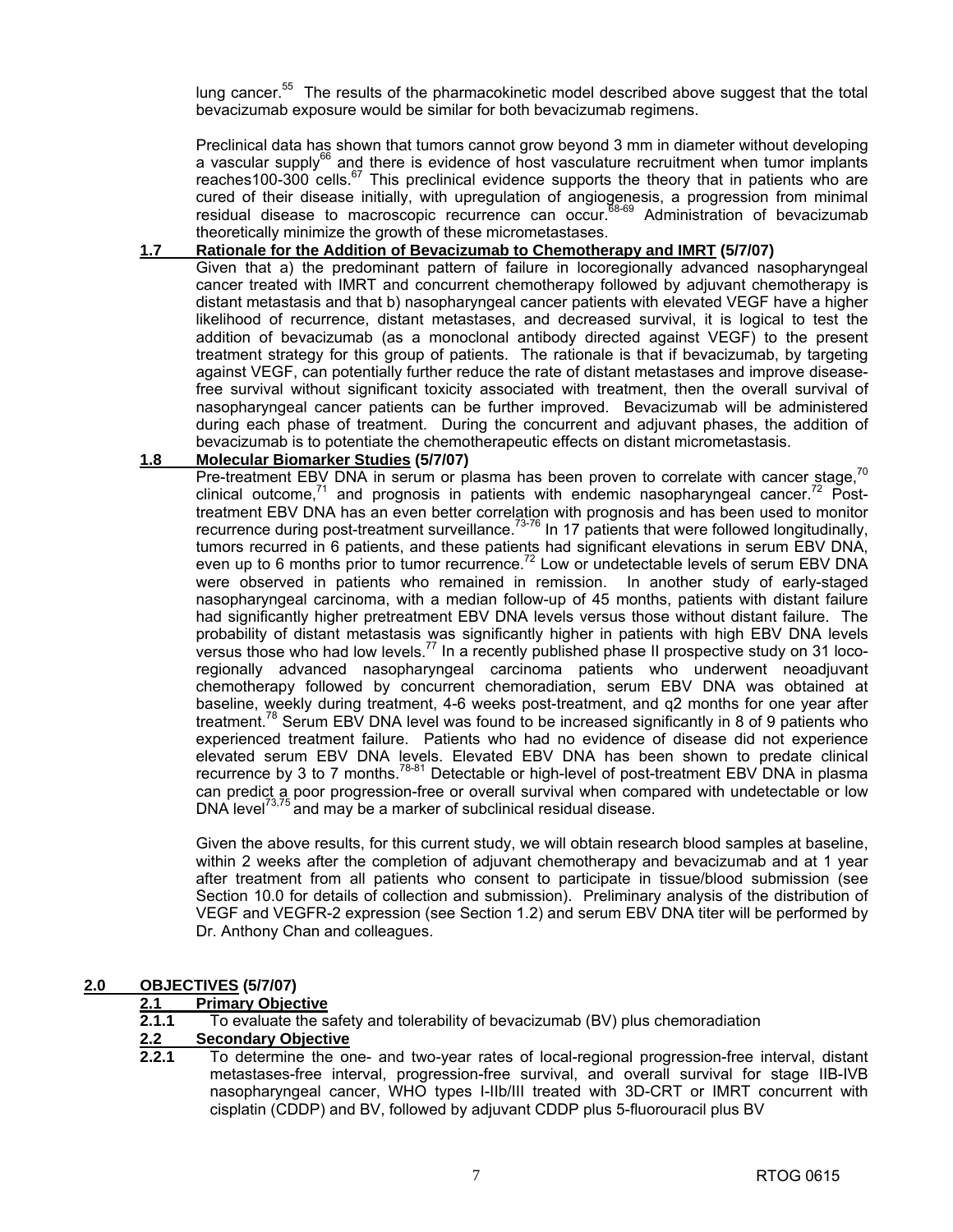#### **3.0 PATIENT SELECTION**

#### **NOTE: PER NCI GUIDELINES, EXCEPTIONS TO ELIGIBILITY ARE NOT PERMITTED.**

# **3.1 Conditions for Patient Eligibility (11/7/07)**

- Biopsy proven (from primary lesion and/or lymph nodes) diagnosis of Stage IIB-IVB (AJCC, 6<sup>th</sup> ed.) non-metastatic cancer of the nasopharynx; Patients who present with T1-2N1 disease in which node positivity is based on the presence of retropharyngeal lymph nodes are not eligible.)
- **3.1.2** Histologic types WHO I-IIb/III;
- **3.1.3** Appropriate stage for protocol entry, including no distant metastases, based upon the following minimum diagnostic workup:
- **3.1.3.1** History/physical examination (must include a complete list of current medications, an assessment of weight and weight loss in the past 6 months, and an examination by a Medical Oncologist) within 4 weeks prior to registration;
- **3.1.3.2** Chest X-ray, PA and lateral (or other chest imaging, such as CT or PET/CT [with CT of diagnostic quality]) within 4 weeks prior to registration;
- **3.1.3.3** Pre-treatment evaluation of tumor extent with magnetic resonance imaging (MRI) with T1 contrast and T2 sequences within 6 weeks prior to registration; if MRI is medically contraindicated, obtain CT scan with  $\leq$  3 mm contiguous slices with contrast and bone windows (to evaluate base of skull involvement).
- **3.1.3.4** Liver CT (or other liver imaging, such as ultrasound or PET) within 4 weeks prior to registration: **Only** required at the discretion of the treating Medical Oncologist in the presence of elevated alkaline phosphatase, AST, or bilirubin or other clinical indicators highly suspicious for metastatic disease that is not detected on other imaging modalities;
- **3.1.3.5** Bone scan (or other bone imaging, such as bone survey or PET) within 4 weeks prior to registration: **Only** required at the discretion of the treating Medical Oncologist in the presence of elevated alkaline phosphatase or other clinical indicators highly suspicious for metastatic disease that is not detected on other imaging modalities;
- **3.1.4** Zubrod Performance Status 0-1;
- **3.1.5** Age ≥ 18;
- **3.1.6** CBC with differential obtained within 2 weeks prior to registration, with adequate bone marrow function defined as follows:
- 
- **3.1.6.1 WBC ≥ 4,000/cmm;**<br>**3.1.6.2 Absolute neutrophil 3.1.6.2** Absolute neutrophil count (ANC) ≥ 1,500/ mm<sup>3</sup>
- **3.1.6.3** Platelets  $\geq 100,000$  cells/ mm<sup>3</sup>
- **3.1.6.4** Hemoglobin ≥ 9.0 g/dl.
- **3.1.7** Adequate renal function defined as serum creatinine ≤ 1.5 mg/dl or calculated creatinine clearance  $\geq$  55 ml/min with the following formula within 2 weeks prior to registration:

 Estimated Creatinine Clearance = (140-age) X WT(kg) X 0.85 if female 72 X creatinine (mg/dl)

 **Note:** A creatinine clearance based on a 24-hour urine collection also is permitted.

**3.1.8 (4/21/08)** Urine protein: creatinine ratio (UPC ratio) of < 1.0 within 8 weeks prior to registration; urine protein should be initially screened by urine analysis for UPC ratio. For UPC ratio  $\leq 0.5$ , no further testing is required. For UPC ratio > 0.5, if dipstick is unavailable or if dipstick results are felt to be equivocal, then 24-hour urine protein should be obtained and the level should be < 1000 mg for patient enrollment.

 Note: UPC ratio of spot urine is an estimation of the 24-urine protein excretion. A UPC ratio of 1 is roughly equivalent to a 24-hour urine protein of 1 gm. UPC ratio is calculated using one of the following formulae:

- [urine protein]/[urine creatinine] if both protein and creatinine are reported in mg/dL
- [(urine protein) x 0.088]/[urine creatinine] if urine creatinine is reported in mmol/L
- **3.1.9** Adequate hepatic function, defined as follows within 2 weeks prior to registration:
	- Total bilirubin ≤ 1.5  $X$  UNL:
	- Aspartate aminotransferase ≤ 1.5 X UNL;
	- Alanine aminotransferase ≤ 1.5 X UNL;
	- Alkaline phosphatase  $≤$  1.5 X UNL.
- **3.1.10 (4/21/08)** International normalized ratio (INR) ≤ 1.5 and activated partial thromboplastin time  $(aPTT) \le 1.5$  X UNL within 2 weeks prior to registration;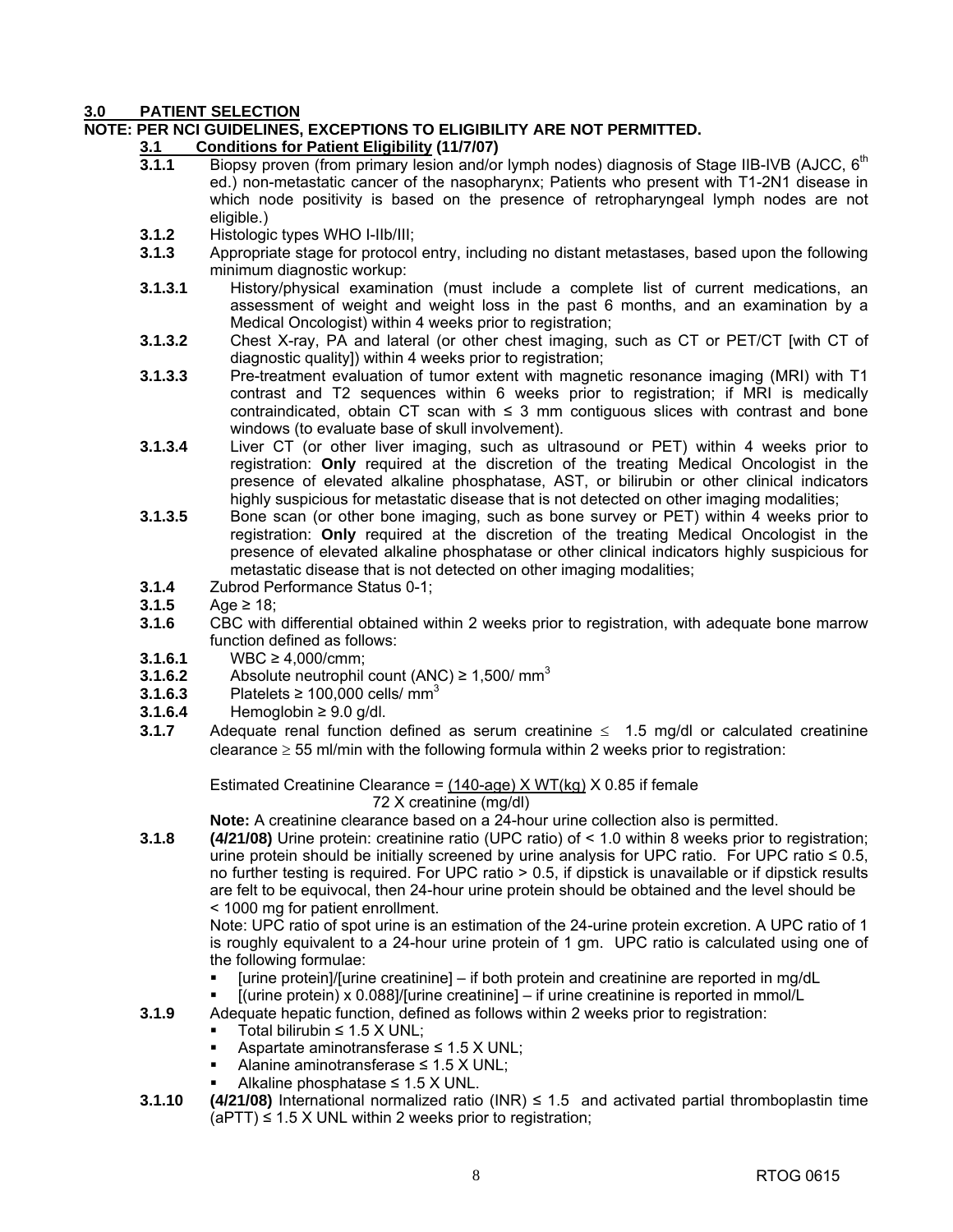- **3.1.11** Per the investigator's assessment, the patient must have the nutritional and physical condition considered to be compatible with the proposed treatment regimen;
- **3.1.12** Serum pregnancy test within 2 weeks prior to registration for women of childbearing potential;<br>**3.1.13** Women of childbearing potential and male participants must agree to use a medically effectiv
- **3.1.13** Women of childbearing potential and male participants must agree to use a medically effective means of birth control throughout their participation in the treatment phase of the study (until at least 60 days following the last study treatment);
- **3.1.14** Patients must sign study specific informed consent prior to registration.

#### **3.2 Conditions for Patient Ineligibility (11/7/07)**

- **3.2.1** Patients who present with T1-2N1 disease in which node positivity is based on the presence of retropharyngeal lymph nodes;
- **3.2.2** Prior invasive malignancy (except non-melanomatous skin cancer) unless disease-free for a minimum of 3 years (e.g., carcinoma in situ of the breast, oral cavity, or cervix are all permissible);
- **3.2.3** Prior systemic chemotherapy for the study cancer; note that prior chemotherapy for a different cancer is permitted;
- **3.2.4** Prior radiotherapy to the region of the study cancer that would result in overlap of radiation therapy fields;
- **3.2.5** Prior treatment with bevacizumab or other agents specifically targeting VEGF;
- **3.2.6** Head and neck surgery of the primary tumor or lymph nodes prior to registration, with the exception of incisional or excisional biopsies; **Note**: See Section 4.1.1 regarding timeframe restrictions for biopsies.
- **3.2.7** Patients with gross hemoptysis or hematemesis (defined as bright red blood of 1 teaspoon or more or frank clots within minimal or no phlegm per coughing episode) within 4 weeks prior to registration; patients with incidental blood mixed with phlegm are not excluded.
- **3.2.8** Patients receiving other experimental therapeutic cancer treatment;
- **3.2.9** Blood pressure at baseline > 150/100 mmHg;
- **3.2.10** Patients with hearing loss felt to be primarily sensorineural in nature, requiring a hearing aid or intervention (i.e., interfering in a clinically significant way with activities of daily living); conductive hearing loss from tumor-related otitis media is allowed.
- **3.2.11** Peripheral neuropathy CTCAE, v. 3.0 ≥ grade 2;
- **3.2.12** Severe, active co-morbidity, defined as follows:
- **3.2.12.1** Major medical or psychiatric illness, which in the investigators' opinion would interfere with the completion of therapy and follow up or with full understanding of the risks and potential complications of the therapy;
- **3.2.12.2** Unstable angina and/or congestive heart failure or peripheral vascular disease requiring hospitalization within the last 12 months, or other cardiac compromise that in the judgment of the investigator will preclude the safe administration of a study drug;
- **3.2.12.3** History of arterial thromboembolic events, transient ischemic attack (TIA), cerebral vascular accident (CVA), or transmural myocardial infarction (MI) ;
- **3.2.12.4** History of ongoing bleeding diathesis, hemorrhagic disorder, or coagulopathy within the last 6 months;
- **3.2.12.5** Chronic Obstructive Pulmonary Disease exacerbation or other respiratory illness requiring hospitalization or precluding study therapy within 30 days prior to registration;
- **3.2.12.6** History of abdominal fistula, gastrointestinal perforation, or intra-abdominal abscess within the last 6 months prior to registration;
- **3.2.12.7** Esophageal varices, non-healing ulcer, non-healing wound, or bone fracture within the last 6 months prior to registration;
- **3.2.12.8** Active, untreated infection and/or acute bacterial or fungal infection requiring intravenous antibiotics at the time of registration;
- **3.2.12.9** Hepatic insufficiency resulting in clinical jaundice and/or coagulation defects;
- **3.2.12.10** History of significant weight loss (> 15% from baseline);
- **3.2.12.11** Acquired Immune Deficiency Syndrome (AIDS) based upon current CDC definition; note, however, that HIV testing is not required for entry into this protocol. The need to exclude patients with AIDS from this protocol is necessary because the treatments involved in this protocol may be significantly immunosuppressive. Protocol-specific requirements also may exclude immuno-compromised patients.
- **3.2.13** Patients currently taking warfarin, heparin, daily treatment with aspirin (> 325 mg/day), or nonsteroidal anti-inflammatory medications known to inhibit platelet function; treatment with dipyramidole (Persantine®), ticlopidine (Ticlid®), clopidogrel (Plavix®), or cilostazol (Pletal®); **Note**: To be eligible for the study, patients must discontinue these medications ≥ 10 days prior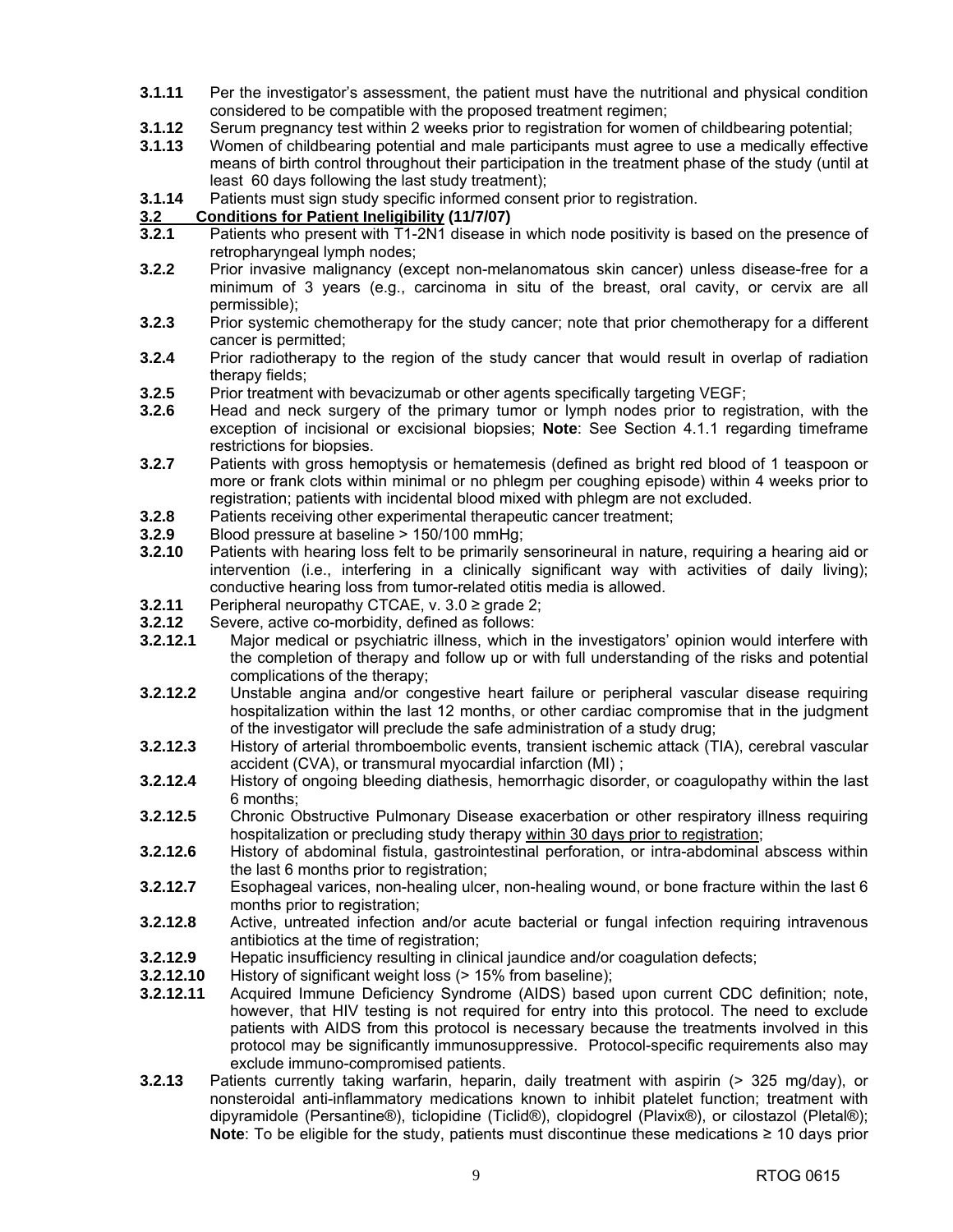to study entry and must have an INR and an aPTT  $\leq$  1.5 X UNL within 2 weeks prior to registration (see Section 3.1.10);

- **3.2.14** Pregnancy or women of childbearing potential and men who are sexually active and not willing/able to use medically acceptable forms of contraception; this exclusion is necessary because the treatment involved in this study may be significantly teratogenic.
- **3.2.15** Prior allergic reaction to the study drug(s) involved in this protocol.

#### **4.0 PRETREATMENT EVALUATIONS/MANAGEMENT**

#### **Note: This section lists baseline evaluations needed before the initiation of protocol treatment that do not affect eligibility.**

### **4.1 Required Evaluations/Management**<br>**4.1.1** Incisional or excisional biopsies mus

- **4.1.1** Incisional or excisional biopsies must NOT be done within 15 days prior to treatment.
- **4.1.2** Major surgical procedures, which in the treating physician's opinion would preclude the patient from participating in the trial, must NOT take place within 4 weeks prior to treatment.
- **4.1.3** Fine needle aspirations or placement of percutaneous gastrostomy tube (PEG) must NOT be done within 1 week prior to treatment.
- **4.1.4** Failure to perform one or more of the tests below may result in assessment of a protocol violation; see Appendix II.
	- Electrocardiogram within 4 weeks prior to registration;
	- Dental evaluation within 12 weeks prior to treatment;
	- Baseline audiogram within 12 weeks prior to registration;

### **4.2 Highly Recommended Evaluations/Management**

 The following pre-treatment evaluations/interventions are not required but are highly recommended:

- The use of a PET/CT scan within 4 weeks prior to registration for treatment planning is optional. A PET/CT scan should not be substituted for the required pretreatment and follow-up MRIs of the nasopharynx and neck; however, PET or PET/CT scan results will satisfy, as indicated in Section 3.1, for chest, liver, and bone imaging requirements.
- A CT scan can be used for treatment planning when an MRI is medically contraindicated, but the scan must be within 6 weeks of start of 3D-CRT or IMRT. Treatment planning CT scans are not equivalent to diagnostic CT scans, even with contrast. Therefore, if an MRI is medically contraindicated, a diagnostic CT scan of the nasopharynx and neck should be done and will help to draw volumes on the treatment planning CT (see Section 3.1.3.3).
- Nutritional evaluation for a prophylactic gastrostomy (PEG) tube or gastrostomyjejunostomy (G-J) tube placement is STRONGLY ENCOURAGED. Prophylactic placement must occur ≥ 1 week prior to treatment. For patients who do not have a PEG tube placed prophylactically and who subsequently require placement during treatment, bevacizumab must be stopped at least 1 week prior and for 1 week after the placement of the PEG tube.

#### **5.0 REGISTRATION PROCEDURES**

**NOTE**: It is mandatory the treating physician determine the radiation therapy technique (3D-CRT vs. IMRT) to be used prior to the site registering the patient.

- **5.1** Pre-Registration Requirements for 3D-CRT Treatment Approach<br>**5.1.1** Only institutions that have met the technology requirement
- **5.1.1** Only institutions that have met the technology requirements and that have provided the baseline physics information that are described in 3D-CRT Quality Assurance Guidelines may enter patients to this study.
- **5.1.2** The institution or investigator must complete a 3D questionnaire and/or set up an FTP account for digital data submission, both of which are available on the Image-Guided Center (ITC) web site at [http://atc.wustl.edu pr](http://atc.wustl.edu)ior to entering any cases. Upon review and successful completion of the "Dry-Run" or "Benchmark" QA test, the ITC will notify both the registering institution and RTOG Headquarters that the institution is eligible to enter patients onto this study. Institutions that have previously enrolled patients on 3D CRT trials of this same disease site may enroll patients on this study without further credentialing by the ITC.
- **5.2** Pre-Registration Requirements for IMRT Treatment Approach
- **5.2.1** In order to utilize IMRT on this study, the institution must have met specific technology requirements and have provided baseline physics information. Instructions for completing these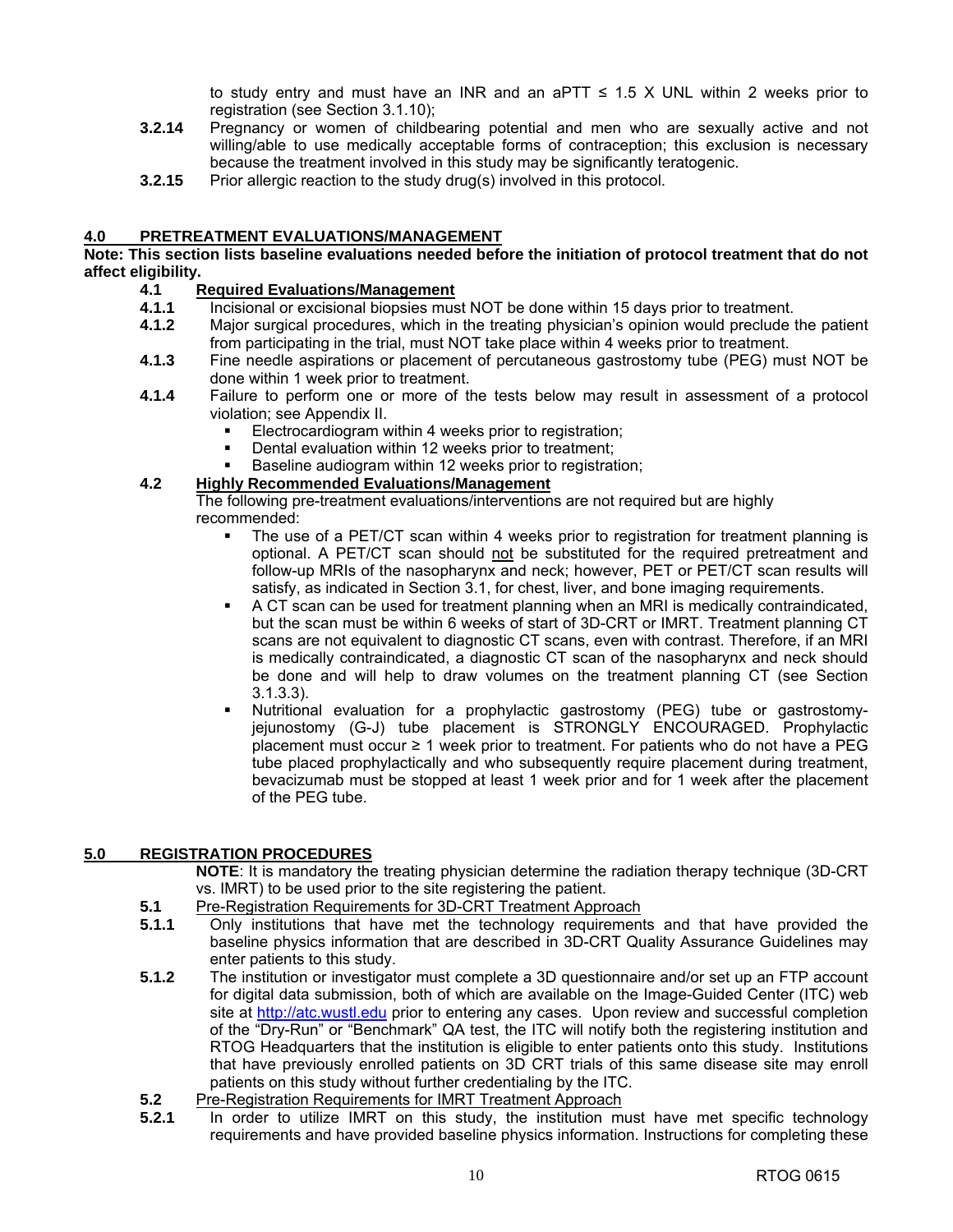requirements or determining if they already have been met are available on the Radiological Physics Center (RPC) web site.

 An IMRT phantom study with the RPC must be successfully completed (if the institution has not previously met this credentialing requirement on another RTOG IMRT Head and Neck study). Instructions for requesting and irradiating the phantom are available on the RPC web site at [http://rpc.mdanderson.org/rpc/; se](http://rpc.mdanderson.org/rpc)lect "Credentialing" and "RTOG".

- **5.2.2** The institution or investigator must complete a new IMRT facility questionnaire and/or set up an FTP account for digital data submission, both of which are available on the Image-Guided Center (ITC) web site at [http://atc.wustl.edu.](http://atc.wustl.edu) Upon review and successful completion of the "Dry-Run" or "Benchmark" QA test, the ITC will notify both the registering institution and RTOG Headquarters that the institution is eligible to enter patients onto this study.
- **5.3** Regulatory Pre-Registration Requirements **(4/21/08)**
- **5.3.1 U.S. sites and Canadian sites** must fax copies of the documentation below to the CTSU Regulatory Office (215-569-0206), along with the completed CTSU-IRB/REB Certification Form, [http://www.rtog.org/pdf\\_file2.html?pdf\\_document=CTSU-IRBCertifForm.pdf,](http://www.rtog.org/pdf_file2.html?pdf_document=CTSU-IRBCertifForm.pdf) prior to registration of the institution's first case:
	- **IRB/REB approval letter:**
	- **IRB/REB approved consent (English Version)**
	- IRB/REB assurance number
- **5.3.2** *Pre-Registration Requirements FOR CANADIAN INSTITUTIONS*
- **5.3.2.1** Prior to clinical trial commencement, Canadian institutions must complete and fax to the CTSU Regulatory Office (215-569-0206) Health Canada's Therapeutic Products Directorates' Clinical Trial Site Information Form, Qualified Investigator Undertaking Form, and Research Ethics Board Attestation Form.
- **5.3.2.2** Note: International sites must receive written approval of submitted LOI forms from RTOG Headquarters prior to submitting documents to their local ethics committee for approval. See http://www.rtog.org/pdf\_forms.html?members/forms=Intl\_LOI\_Form\_1-2007.pdf.

 Approved international sites fax copies of the documentation below, along with the completed International REC Certification Form, [http://www.rtog.org/pdf\\_forms.html?members/forms C](http://www.rtog.org/pdf_forms.html?members/forms)ertification.doc to RTOG Headquarters (215-574-0300) prior to registration of the institution's first case:

- REC approval letter;
- **Informed Consent (English Version);**
- Federalwide Assurance (FWA) number.
- **5.3.3** *For shipment of bevacizumab*:

 The Principal Investigator (or authorized designee) at each participating institution may request bevacizumab from NCI's Pharmaceutical Management Branch (PMB). See Section 7.6 for details.

**5.4** Registration

#### **5.4.1** *Online Registration*

Patients can be registered only after eligibility criteria are met.

Each individual user must have an RTOG user name and password to register patients on the RTOG web site. To get a user name and password:

- The investigator and research staff must have completed Human Subjects Training and been issued a certificate (Training is available via <http://cme.cancer.gov/clinicaltrials/learning/humanparticipant-protections.asp>).
- A representative from the institution must complete the Password Authorization Form at [http://www.rtog.org/members/webreg.html \(b](http://www.rtog.org/members/webreg.html)ottom right corner of the screen), and fax it to 215-923-1737. RTOG Headquarters requires 3-4 days to process requests and issue user names/passwords to institutions.

An institution can register the patient by logging onto the RTOG web site ([http://www.rtog.org\),](http://www.rtog.org)  going to "Data Center Login" and selecting the link for new patient registrations. The system triggers a program to verify that all regulatory requirements (OHRP assurance, IRB approval) have been met by the institution. The registration screens begin by asking for the date on which the eligibility checklist was completed, the identification of the person who completed the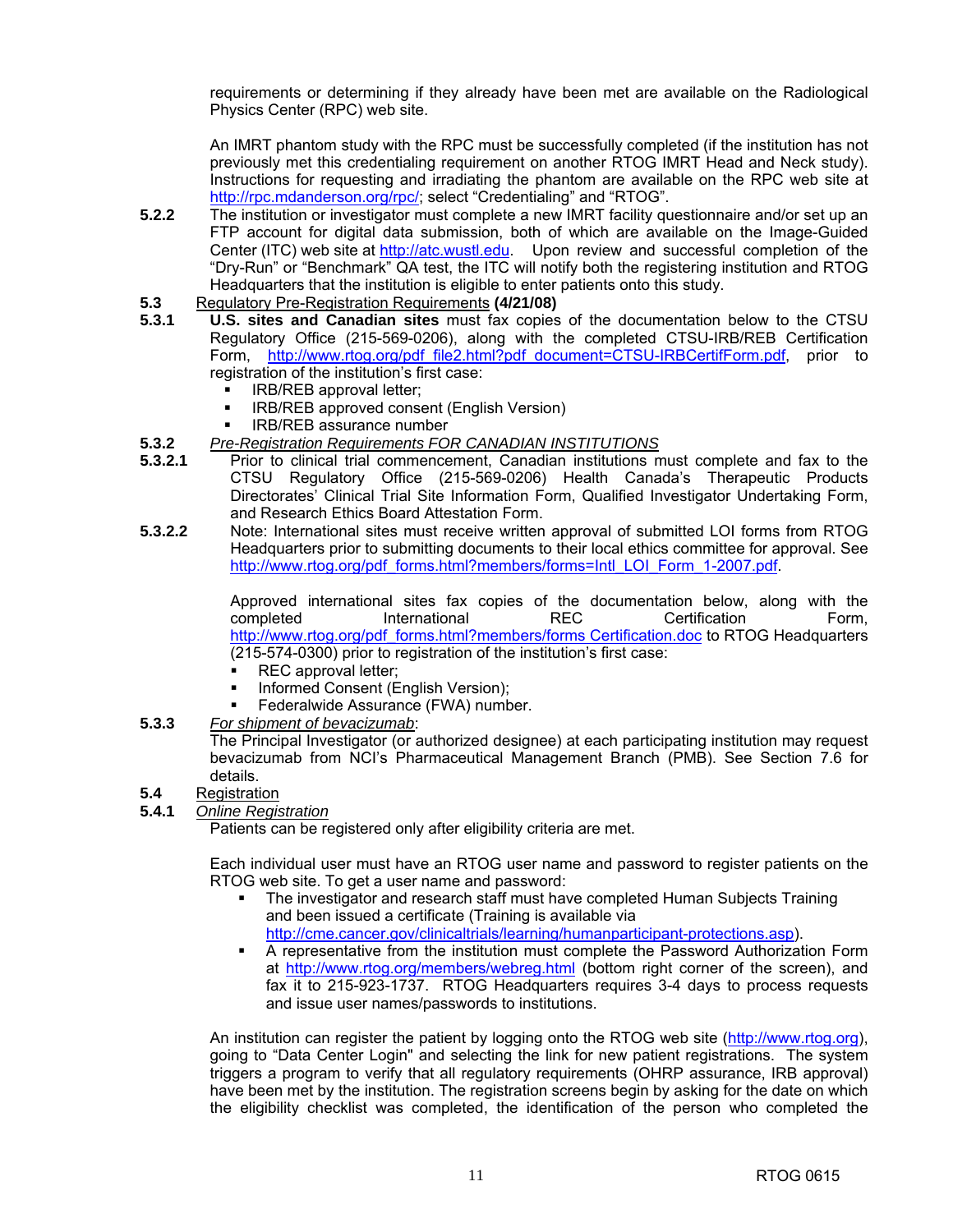checklist, whether the patient was found to be eligible on the basis of the checklist, and the date the study-specific informed consent form was signed.

Once the system has verified that the patient is eligible and that the institution has met regulatory requirements, it assigns a patient-specific case number. The system then moves to a screen that confirms that the patient has been successfully enrolled. This screen can be printed so that the registering site will have a copy of the registration for the patient's record. Two e-mails are generated and sent to the registering site: the Confirmation of Eligibility and the patient-specific calendar. The system creates a case file in the study's database at the DMC (Data Management Center) and generates a data submission calendar listing all data forms, images, and reports and the dates on which they are due.

 If the patient is ineligible or the institution has not met regulatory requirements, the system switches to a screen that includes a brief explanation for the failure to register the patient. This screen can be printed.

**(10/22/09)** Institutions can contact RTOG web support for assistance with web registration: [websupport@acr-arrs.org](mailto:websupport@acr-arrs.org)

In the event that the RTOG web registration site is not accessible, participating sites can register a patient by calling RTOG Headquarters, at (215) 574-3191, Monday through Friday, 8:30 a.m. to 5:00 p.m. ET. The registrar will ask for the site's user name and password. This information is required to assure that mechanisms usually triggered by web registration (e.g., drug shipment, confirmation of registration, and patient-specific calendar) will occur.

#### **6.0 RADIATION THERAPY**

**Note:** Radiotherapy must be given with either three-dimensional conformal radiotherapy (3D-CRT) or Intensity Modulated RT (IMRT) techniques. See pre-registration requirements for 3D-CRT and IMRT in Sections 5.1-5.2.

#### **Protocol treatment must begin within 2 weeks after registration.**

#### **6.1 Dose Specifications (4/21/08)**

Prescription dose shall be according to the following (also see Section 6.4):

- **6.1.1** PTV<sub>70</sub> (CTV<sub>70</sub> + margin) will receive 70 Gy in 33 fractions at 2.12 Gy per fraction.<br>**6.1.2** PTV<sub>59.4</sub> (CTV<sub>59.4</sub> + margin) will receive 59.4 Gy in 33 fractions at 1.8 Gy per f
- **6.1.2** PTV59.4 (CTV59.4 + margin) will receive 59.4 Gy in 33 fractions at 1.8 Gy per fraction. At the discretion of the treating physician, the dose to the high-risk subclinical region will be 59.4 Gy.

If the treating physician would like to treat all sites: primary, upper and lower neck with a single 3D-CRT or IMRT plan, the low neck will receive 54 Gy at 1.64 Gy per fraction. This is known as PTV<sub>54</sub> (CTV<sub>54</sub> + margin). However, if there are gross nodes in the low neck, the surrounding subclinical region will receive 59.4 Gy in this case, as it is still considered high risk due to the presence of neighboring gross nodes. In addition, at the discretion of the treating physician, small volume lymph nodes can receive 63 Gy in 33 fractions at 1.9 Gy per fraction instead of 70 Gy in 33 fractions at 2.12 Gy per fraction (see Section 6.1.4).

- **6.1.3** Alternatively, the low neck or supraclavicular field may be treated with conventional AP or AP/PA fields and will receive 25 fractions of 2.0 Gy/fraction, for a total of 50 Gy unless there are gross nodes in which all the gross nodes should receive the same dose as the  $PTV_{70}$ , except for small volume lymph nodes which can receive 63 Gy (see Section 6.1.4). The maximum point dose to the brachial plexus should not exceed 66 Gy.
- **6.1.4** The treating Radiation Oncologist has the option of prescribing an intermediate dose of 63 Gy, PTV<sub>63</sub>, to small volume lymph nodes in close proximity to critical structures. The most common example of the appropriate application of this intermediate dose is the clinical scenario in which there are small lymph nodes in the lower neck close to the brachial plexus.
- **6.1.5** If a single 3D-CRT or IMRT approach is used, it is necessary to submit the DVH for this plan (as defined in Section 6.4,  $PTV_{54}$ ). If a conventional technique (AP or AP/PA field) is used for the low neck and supraclavicular field, it will be treated with 25 fractions of 2.0 Gy/fraction, to a total dose of 50 Gy with a depth of 3 cm from the anterior surface for an AP field or midline for AP/PA fields. There will be no DVH for the conventional fields.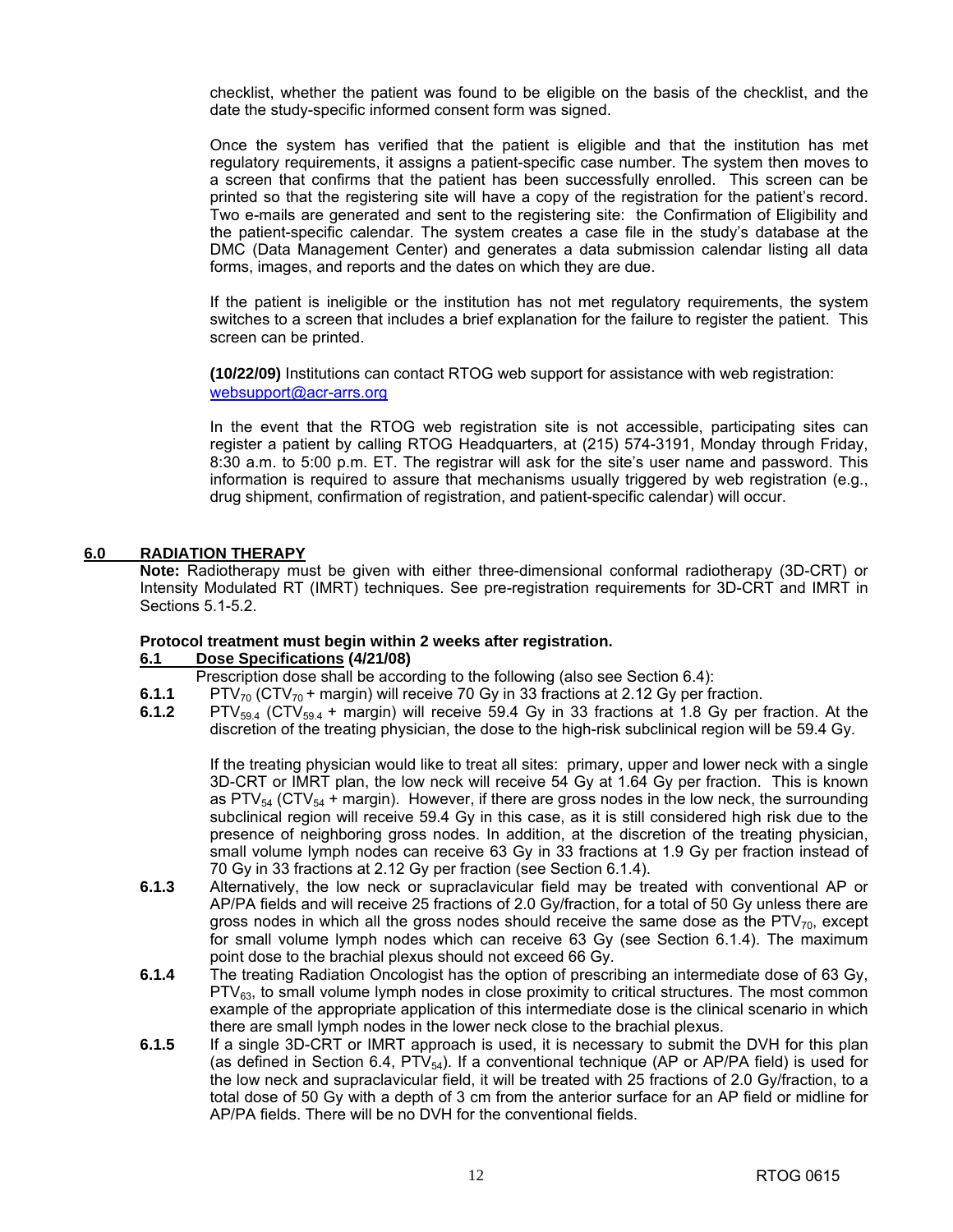Treatment will be delivered once daily, 5 fractions per week, over 6 weeks and 3 days. All targets will be treated simultaneously. Treatment breaks must be clearly indicated in the treatment record along with the reason(s) for the treatment break(s). Treatment breaks, if necessary, should ideally not exceed five treatment days at a time and ten treatment days total. Treatment breaks should be allowed only for resolution of severe acute toxicity and/or for intercurrent illness and not for social or logistical reasons. Any treatment break(s) exceeding two treatment days for reasons other than toxicity/illness will be considered a protocol deviation.

**6.1.6** The reported doses for  $PTV_{70}$ ,  $PTV_{63}$ ,  $PTV_{59.4}$ , and  $PTV_{54}$  shall include the prescription dose (Sections 6.1.1-6.1.2) as well as the maximum point dose for that PTV, % PTV receiving > 110% and ≥ 115% for that PTV and the PTV receiving < 93% of the prescribed dose for that

PTV, and the mean dose for that PTV. At the discretion of the treating physician, PTV $_{63}$  is also allowed for small volume nodal disease.

All plans shall be normalized such that at least 95% of the volume of PTV $_{70}$  is covered by the 70 Gy isodose surface. To avoid a minor variation:

- No less than 20% of PTV<sub>70</sub> will receive ≥ 77 Gy and no more than 5% of PTV<sub>70</sub> will receive ≥ 80.5 Gy.
- No more than 1% of any distinct PTV should receive  $\leq$  93% of the prescribed dose.

#### **6.2 Technical Factors**

#### **6.2.1** *External Beam Equipment and Beam Delivery Methods*

 Megavoltage equipment capable of delivering 3D conformal radiotherapy techniques or static intensity modulation with a multileaf collimator or dynamic intensity modulation (using a multileaf collimator or tomotherapy) is required. Other techniques are acceptable as long as dose specifications and constraints are satisfied.

 Conventional anterior low-neck field(s) is/are allowed. The junction between a 3D-CRT or an IMRT dose distribution and a conventional dose distribution is dependent upon the IMRT technique used and on institutional philosophy. Institutions are required to protect the spinal cord at all times. Dosimetric details regarding the match between this field and the upper neck therapy should be provided.

#### **6.3 Treatment Planning, Imaging and Localization Requirements**

- **6.3.1** The immobilization device should at least include the head and neck. It is strongly encouraged that the participating centers also include the shoulders in the immobilization. This is to further ensure accurate patient set-up on a daily basis. A description of the immobilization system used by each institution and data regarding the range of positioning errors (if data exists) should be provided.
- **6.3.2** Treatment planning CT scans will be required to define gross target volume(s), and clinical target volume(s). MRI scans (required unless medically contraindicated) aid in delineation of the treatment volume on planning CT scans. Special attention should be paid to the skull base. The treatment planning CT scan should be acquired with the patient in the same position and using the same immobilization device as for treatment.

All tissues to be irradiated must be included in the CT scan. CT scan thickness should be  $\leq 0.3$ cm slices through the region that contains the primary target volumes. The regions above and below the target volume may be scanned with 0.5 cm slice thickness. MRI scans assist in definition of target volumes, especially when targets extend near the base of skull. If possible, the patient immobilization device should also be used for the MRI scan. Image registration and fusion applications, if available, should be used to help in the delineation of target volumes. Image registration should be performed in a region of interest encompassing the GTV, skull base, brainstem, and optic chiasm.

**6.3.3** The GTV and CTV (see Section 6.4), and normal tissues must be outlined on all CT slices in which the structures exist.

#### **6.4 Treatment Planning/Target Volumes**

 The definition of volumes will be in accordance with the 1993 ICRU Report #50: Prescribing, Recording and Reporting Photon Beam Therapy.

**6.4.1** *The Gross Tumor Volume (GTV)* is defined as all known gross disease determined from CT, MRI, clinical information, and endoscopic findings. Grossly positive lymph nodes are defined as any lymph nodes > 1 cm or nodes with a necrotic center. It is strongly encouraged that the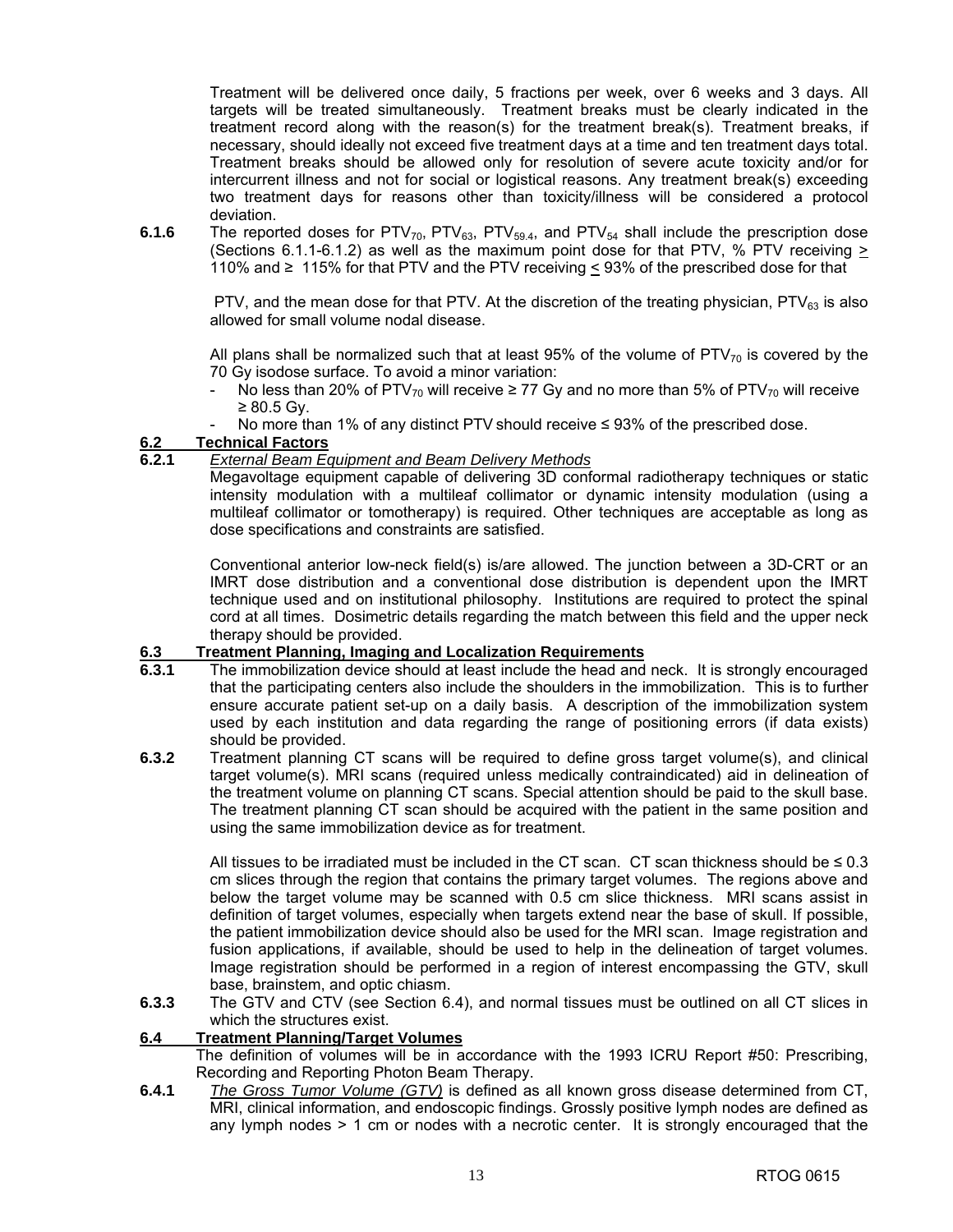radiation oncologist outline the radiologic extent of the primary tumor and neck nodes along with a neuro-radiologist. Whenever possible, it is recommended that the diagnostic images be fused to the planning CT scan image dataset to more accurately define the GTV. To further subdivide the GTV, gross disease at the primary site is designated as GTV-P and clinically involved gross lymph nodes are designated GTV-N.

**6.4.2** *The Clinical Target Volume (CTV)*: See Sections 6.4.2.1-6.4.2.3 for delineation details. For the split beam technique [3D-CRT or IMRT asymmetrically matched to low neck AP or AP/PA field(s)], two separate CTV's will be defined, namely  $\text{CTV}_{70}$  and  $\text{CTV}_{59.4}$ . In terms of the GTV (GTV-P and GTV-N), a margin of  $\geq$  5 mm should be given circumferentially around the GTV (GTV-P and GTV-N) and this volume will be called the  $\text{CTV}_{70}$  (CTV<sub>70</sub>-P and CTV<sub>70</sub>-N).<sup>\*</sup> This margin can be reduced to as low as 1 mm for tumors in close proximity to critical structures, e.g., tumors invading the skull base and abutting the brain stem. For regions deemed to be at high risk for microscopic disease, all potential routes of spread for primary and nodal GTVs should be delineated by the treating radiation oncologist. This is known as CTV for high risk subclinical disease or  $\text{CTV}_{59.4}$ .\*

 The low anterior neck can be separately treated with conventional AP or AP/PA portal(s). This volume is defined as a low risk subclinical region and can receive a lower dose, 50 Gy. For a single 3D-CRT or IMRT plan in which the primary site, high risk subclinical and the low risk subclinical disease are being treated with one 3D-CRT or IMRT plan, CTV $_{70}$  and CTV $_{59.4}$  are defined exactly the same as in the split beam technique. However, the lower risk subclinical disease will receive 54 Gy at 1.64 Gy per fraction instead of 50 Gy. The lower risk subclinical disease is called CTV<sub>54</sub>. At the discretion of the treating physician, a CTV<sub>63</sub> for small volume lymph node disease is allowed, if the patient is treated with a single 3D-CRT or IMRT plan.

**Note**: In all directions, the margin between each GTV and its CTV will be at least 5 mm except when the clivus is completely infiltrated with GTV and is adjacent to the brain stem. In those situations, **this margin can be as small as 1 mm**. CTV margins may also be limited to exclude bone or air NOT at risk for subclinical disease.

- 6.4.2.1 To further clarify the definitions, CTV<sub>70</sub> should include the gross disease at the primary disease site or any grossly involved lymph nodes (CTV $_{70}$ -P and CTV $_{70}$ -N), except when an intermediate 63 Gy dose may be appropriate for small volume nodal disease,  $\text{CTV}_{63}$ -N when using a single 3D-CRT or IMRT plan.
- **6.4.2.2** To further define the high risk subclinical region at the primary disease site, CTV<sub>59.4</sub>-P includes the entire nasopharynx, anterior 1/2 to 2/3 of the clivus (entire clivus, if involved), skull base (foramen ovale and rotundum bilaterally must be included for all cases), pterygoid fossae, parapharyngeal space, inferior sphenoid sinus (in T3-T4 disease, the entire sphenoid sinus) and posterior fourth to third of the nasal cavity and maxillary sinuses (to ensure pterygopalatine fossae coverage). The cavernous sinus should be included in highrisk patients (T3, T4, bulky disease involving the roof of the nasopharynx).

**Note**: The outer most boundary of CTV<sub>59.4</sub>-P should be at least 10 mm from the GTV-P. Typically, it is larger as coverage of the regions defined above is necessary.

- **6.4.2.3** Regarding the high risk lymph nodal regions,  $\text{CTV}_{59.4}$ -N includes:
	- a. Upper deep jugular (junctional, parapharyngeal): bilaterally;
	- b. Subdigastric (jugulodigastric) [level II]: bilaterally;
	- c. Midjugular (level III): bilaterally;
	- d. Low jugular and supraclavicular (level IV): bilaterally;
	- e. Posterior cervical (level V): bilaterally;
	- f. Retropharyngeal: bilaterally;
	- g. Submandibular (level I): bilaterally.\*\*

**Note**: The outer most boundary of the CTV<sub>59.4</sub>-N should be at least 10 mm away from the GTV-N. This margin should at least be 10 mm from the retropharyngeal lymph nodes, except when the CTV is in air in neck region or in bone.

 \*\*Bilateral IB lymph nodes can be spared if patient is node negative. The treatment of level IB may result in the delivery of clinical significant radiation doses to normal structures such as the floor of mouth, mandible and upper pharyngeal mucosa above the hyoid. At the discretion of the treating Radiation Oncologist, level IB may also be spared or limited to the anterior border of the submandibular gland in low risk node positive patients. Patients presenting with isolated retropharyngeal nodes or isolated level IV nodes are considered low risk for level IB involvement. Treatment of level IB should be considered in node negative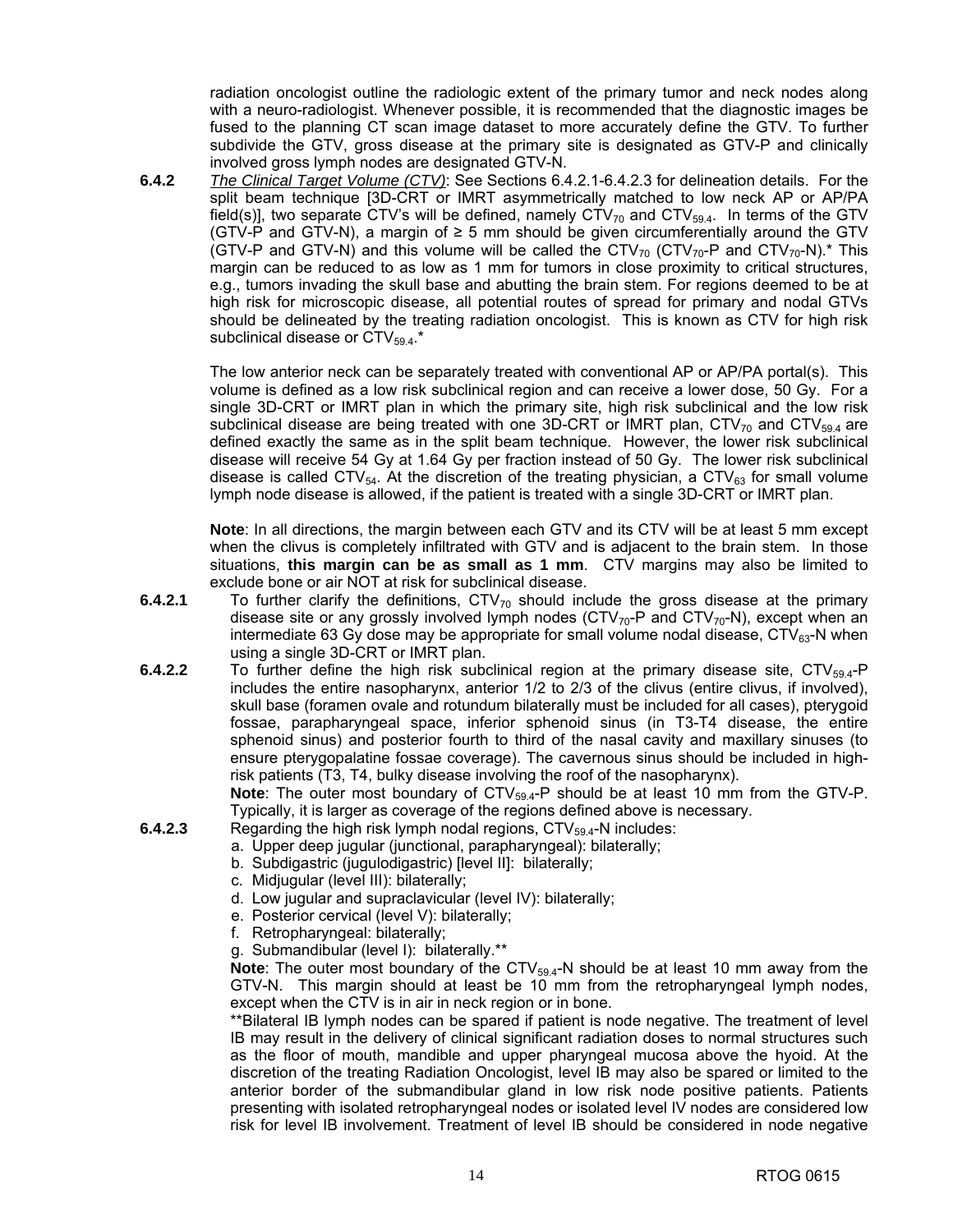patients with extensive involvement of the hard palate, nasal cavity or maxillary antrum. (Uninvolved lower neck nodal regions may be treated to 54 Gy/33 fractions, if a single 3D-CRT or IMRT technique is considered or 50 Gy/25 fractions, if the split beam 3D-CRT or IMRT technique is considered (see Section 6.4.2).

**Note**: The consensus guideline for head and neck cancer is for **NODE NEGATIVE** patients only. One can use this guideline to treat the appropriate nodal levels only for **NODE NEGATIVE** patients.

- **6.4.2.4** Examples of the definition of the appropriate nodal groups can be found at the RTOG Image-Guided Therapy Center (ITC) web site at [http://atc.wustl.edu..](http://atc.wustl.edu)
- **6.4.3** A separate planning Target Volume (PTV) will provide a margin around the CTV's to compensate for the variabilities of treatment set up and internal organ motion. Studies should be implemented by each institution to define the appropriate magnitude of the uncertain components of the PTV. Until the results of that study are available, a minimum of 5 mm around the CTV's is required in all directions to define each respective PTV (PTV<sub>70</sub>, PTV<sub>63</sub>,  $PTV_{59.4}$ , PTV<sub>54</sub>). Careful consideration should be made when defining the superior and inferior margins in three dimensions. If the treating physician feels that the set-up at his or her institution is fairly accurate, it is appropriate to use the institution's respective PTV margin for the various CTV's. **Note that at any given point, the margin from the GTV at the primary**  site to the PTV<sub>59.4</sub> should be at least 15mm.

If the delineation is done correctly, the results should be as follows:

Example 1: GTV-P + 5mm = CTV<sub>70</sub>-P; GTV-N + 5 mm = CTV<sub>70</sub>-N; CTV<sub>59.4</sub>-P includes CTV<sub>70</sub>-P and CTV<sub>59.4</sub>-N includes CTV<sub>70</sub>-N but the outermost boundary must be at least 10 mm away from GTV-P and GTV-N. PTV $_{70}$  will be 5 mm at least away from CTV $_{70}$ . PTV $_{59.4}$  will be at least 15 mm away from GTV at the primary site and from the gross nodes including the retropharyngeal region where the margin is at least 15 mm.

Example 2: GTV-P or GTV-N =  $\text{CTV}_{70}$ -P or  $\text{CTV}_{70}$ -N;  $\text{CTV}_{59.4}$ -P or  $\text{CTV}_{59.4}$ -N includes  $\text{CTV}_{70}$ -P or  $\text{CTV}_{70}$ -N but the outermost boundary again must be at least 10 mm away from the GTV at the primary site and from the grossly involved lymph nodes including the retropharyngeal region. PTV<sub>70</sub>-P and PTV<sub>70</sub>-N will be 5 mm at least away from CTV<sub>70</sub>. PTV<sub>59.4</sub>-P will be at least 15 mm away from GTV-P and  $PTV_{59.4}$ -P is at least 15 mm away from the GTV-N including the retropharyngeal region.

 Although not shown as an example, the treating physician has the option to treat small volume lymph nodes to 63 Gy. **The margins at the primary and the nodal sites are crucial to ensure no marginal misses**. The margins can be as small as 1 mm when disease is adjacent to the brain stem.

**6.4.4** *Planning*

 The treatment plan used for each patient treated with either 3D-CRT or IMRT will be based on an analysis of the volumetric dose, including dose-volume histogram (DVH) analyses of the PTVs and critical normal structures. A three dimensional or an "inverse" planning using computerized optimization should be used. The treatment aim will be the delivery of radiation to the PTVs and the exclusion of non-involved tissue.

#### **6.5 Critical Structures**

**NOTE**: All dose constraints below should be met whether the patient undergoes 3D-CRT or IMRT techniques.

#### **6.5.1** *Critical Normal Structures*

 Surrounding critical normal structures, including the brainstem, spinal cord, optic nerves, chiasm, parotid glands, pituitary, temporo-mandibular (T-M) joints and middle and inner ears, skin (in the region of the target volumes), oral cavity, mandible, eyes, lens, temporal lobes, brachial plexus, esophagus (including postcricoid pharynx) and glottic larynx should be outlined.

 Physicians should assist the planner in identifying the critical normal structures. If planning organ at risk volumes (PRVs) are used, the spinal cord PRV will be defined as a threedimensional margin at least 5 mm larger than the spinal cord to ensure that the PRV margin is at least 5 mm from any portion of the spinal cord. The brainstem PRV, chiasm PRV, and optic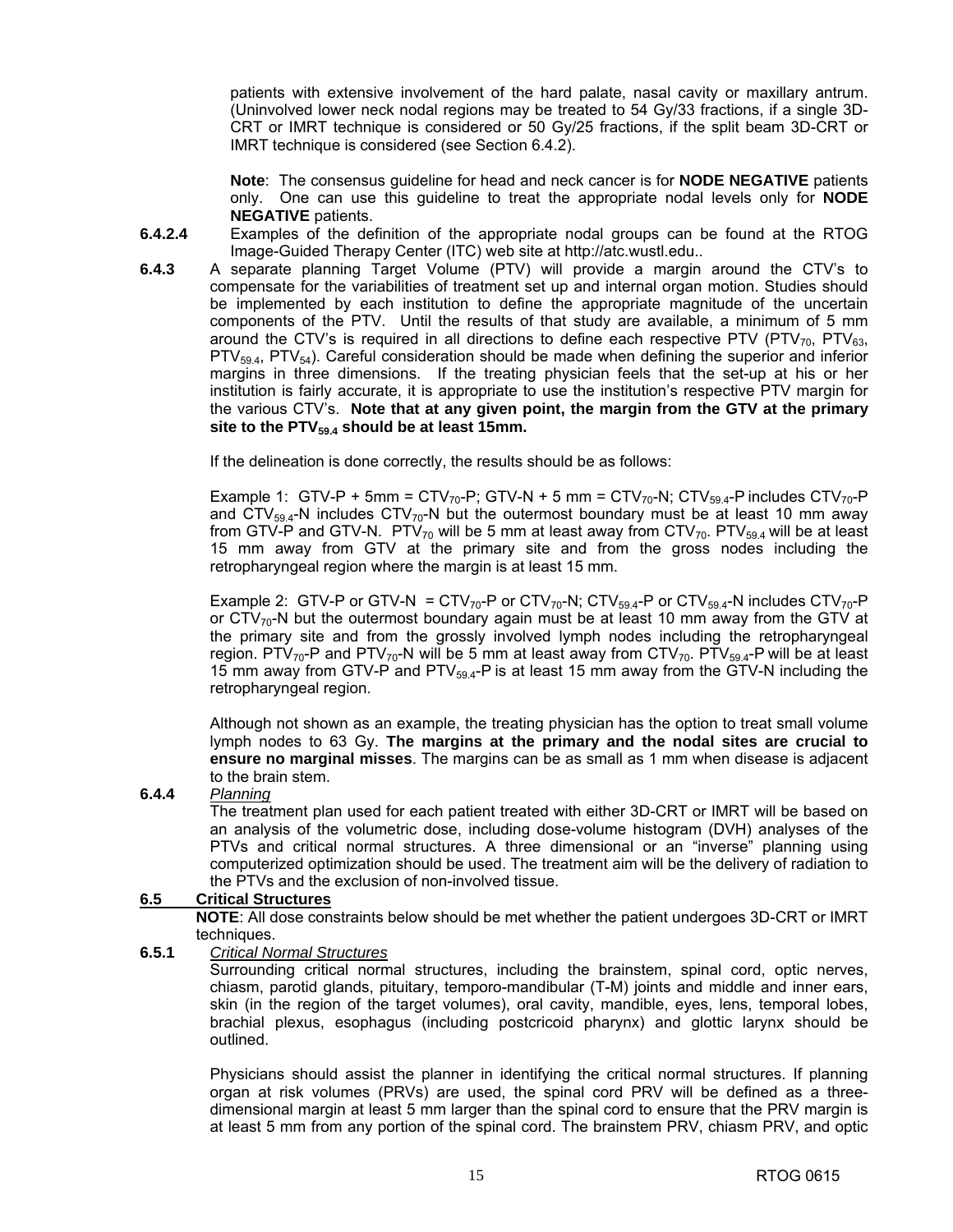nerve PRV will be defined as at least 1 mm larger in all directions than the corresponding structure. The normal tissues will be contoured and considered as solid organs. The tissue within the skin surface and outside all other critical normal structures and PTVs is designated as unspecified tissue.

 DVH's must be generated for all critical normal structures, any corresponding PRVs, and the unspecified tissues. Institutions that use PRVs must clearly define them as such. Dose constraints are given below:

| <b>Structure</b>       | true structure constraint                                       | <b>PRV</b> constraint           |
|------------------------|-----------------------------------------------------------------|---------------------------------|
|                        |                                                                 |                                 |
| <b>Brainstem</b>       | 54 Gy max dose                                                  | no more than 1% to exceed 60 Gy |
| Spinal Cord            | 45 Gy max dose                                                  | no more than 1% to exceed 50 Gy |
| Optic Nerves, Chiasm   | 50 Gy max dose                                                  | 54 Gy max dose                  |
| Mandible, TM joint     | 70 Gy, if not possible then no<br>more than 1cc to exceed 75 Gy |                                 |
| <b>Brachial Plexus</b> | 66 Gy max dose                                                  |                                 |

Unspecified tissue outside the targets: No more than 5% of unspecified tissue can receive greater than 70 Gy or more and no more than 1% or 1cc of unspecified tissue can receive 77 Gy or more. **Participants are strongly encouraged to remain within these limits.** 

- **6.5.2** The method used for tissue heterogeneity calculations shall be reported. The density corrected dose distributions shall be calculated and submitted to the RTOG ITC. The dose prescription is to be based on a dose distribution corrected for heterogeneities.
- **6.5.3** *Planning Goals: Salivary Glands and Other Normal Structures*
- **6.5.3.1** Parotid glands: Mean dose < 26 Gy (should be achieved in at least one gland) or at least 20 cc of the combined volume of both parotid glands will receive < 20 Gy or at least 50% of one gland will receive < 30 Gy (should be achieved in at least one gland).

Submandibular/sublingual glands and oral cavity: Reduce the dose as much as possible.

**6.5.3.2** Other normal structures: Dose constraints for other normal structures are suggested below. While these dose objectives are recommendations and the constraints should not compromise the GTV or CTV coverage, every effort should be made to stay within the normal tissue dose guidelines stipulated in this protocol.

| Oral cavity (excluding PTV's)  | Mean dose less than 40 Gy              |
|--------------------------------|----------------------------------------|
| Each cochlea                   | No more than 5% receives 55 Gy or more |
| Eyes                           | Max dose less than 50 Gy               |
| Lens                           | Max dose less than 25 Gy               |
| <b>Glottic Larynx</b>          | Mean dose less than 45 Gy              |
| Esophagus, Postcricoid pharynx | Mean dose less than 45 Gy              |

**6.5.4** *Planning Priorities*

 Critical normal structure constraints followed by the prescription goals are the most important planning priorities. The priorities in addressing the protocol aims and constraints will be in the following order:

- 1) Critical Normal Structure Constraints (Section 6.5);
- 2) Dose Specifications (Section 6.1);
- 3) Planning Goals: Salivary glands (Section 6.5.3)*;*
- 4) Planning Goals: Other normal structures (Section 6.5.3).

#### **6.6 Documentation Requirements**

 Verification and orthogonal films or images are required. For all forms of 3D-CRT or IMRT dose delivery, orthogonal films or images that localize the isocenter placement shall be obtained. The length of the treatment field shall be indicated on these films.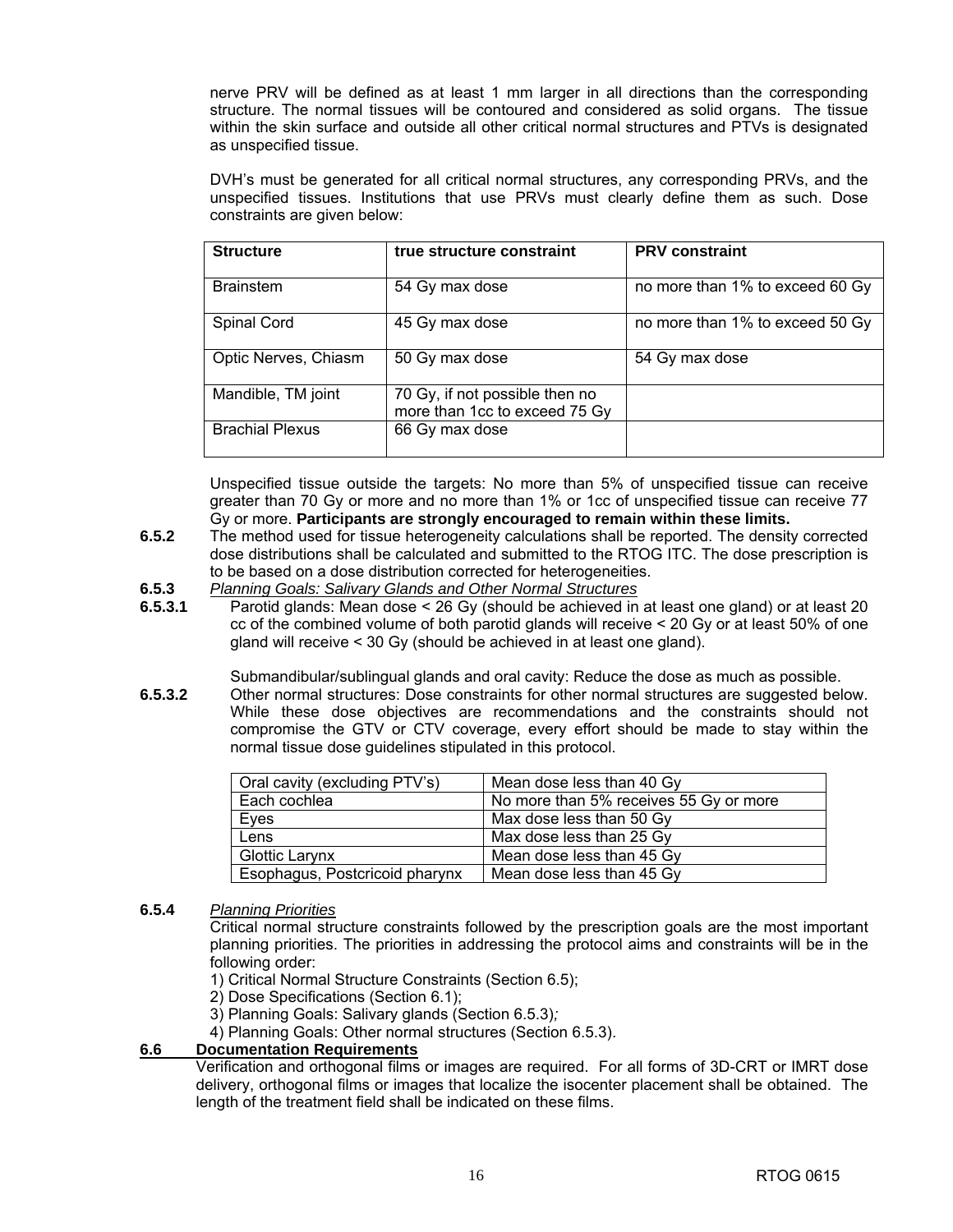#### **6.7 Compliance Criteria**

**6.7.1** *Quality Assurance of Target Volumes and Critical Structure Volumes*

 The ITC will facilitate the review of all PTVs and designated critical structures on all cases submitted from each institution.

- **6.7.2** *Quality Assurance of Field Placement* IMRT: The ITC will review one set of orthogonal (anterior posterior and lateral) prescription images for isocenter (or IMRT reference point) localization for each group of concurrently treated beams for the first five cases submitted by each institution. The digital reconstructed radiographs (DRRs) from the treatment planning program or, alternatively, a simulation verification radiograph shall be submitted for evaluation except where geometrically impractical. **6.7.3** *Quality Assurance of Dose Distribution*
- The ITC will display, and compare with hard copies, isodose distributions through the planning target volume to verify correct digital submission and conversion. The ITC will compare the submitted digital dose-volume histograms (DVHs) for the PTVs, the designated critical structures, and unspecified tissues with DVHs calculated by the ITC.
- **6.7.4** Each submitted treatment plan will be judged as follows: **(4/21/08)**

| <b>PTV</b>                 | <b>No Variation</b>                                                                                                                                                                                                                                               | <b>Minor Variation</b>                                                                                                                                                                                                         |
|----------------------------|-------------------------------------------------------------------------------------------------------------------------------------------------------------------------------------------------------------------------------------------------------------------|--------------------------------------------------------------------------------------------------------------------------------------------------------------------------------------------------------------------------------|
| $PTV_{70}$                 | 95% of any PTV $_{70}$ is at<br>1.<br>or above 70 Gy<br>2. 99% of $PTV_{70}$ is at or<br>above 65.1 Gy<br>3. No more than 20% of<br>$PTV_{70}$ is at or above 77<br>Gy<br>4. No more than 5% of<br>$PTV_{70}$ is at or above 80<br>Gy                             | 1. 95% of PTV $_{70}$ is at or<br>above 70 Gy<br>2. 97% of $PTV_{70}$ is at or<br>above 65.1Gy<br>3. No more than 40% of<br>$PTV_{70}$ is at or above 77<br>Gy<br>4. No more than 20% of<br>$PTV_{70}$ is at or above 80<br>Gy |
| $PTV_{63}$ (if applicable) | 5. Mean dose $\leq$ 74 Gy<br>1.<br>95% of any $PTV_{63}$ is at<br>or above 63 Gy<br>2. 99% of $PTV_{63}$ is at or<br>above 58.6 Gy<br>3. No more than 20% of<br>$PTV_{63}$ is at or above 77<br>Gy<br>4. No more than 5% of<br>$PTV_{63}$ is at or above 80<br>Gy | 5. Mean dose $\leq 76$ Gy<br>1.<br>95% of any $PTV_{63}$ is at<br>or above 58.6 Gy<br>2. No more than 40% of<br>$PTV_{63}$ is at or above 77<br>Gy<br>3. No more than 20% of<br>$PTV_{63}$ is at or above 80<br>Gy             |
| $PTV_{59.4}$               | 1. 95% of any PTV $_{59.4}$ is at<br>or above 59.4 Gy<br>2. 99% of PTV $_{59,4}$ is at or<br>above 55.2 Gy<br>3. No more than 20% of<br>$PTV_{59,4}$ is at or above<br>77 Gy<br>4. No more than 5% of<br>$PTV_{59.4}$ is at or above<br>80 Gy                     | 1. 95% of $PTV_{59,4}$ is at or<br>above 55.2 Gy<br>No more than 40% of<br>$2^{\circ}$<br>$PTV_{59.4}$ is at or above 77<br>Gy<br>3. No more than 20% of<br>$PTV_{59,4}$ is at or above 80<br>Gy                               |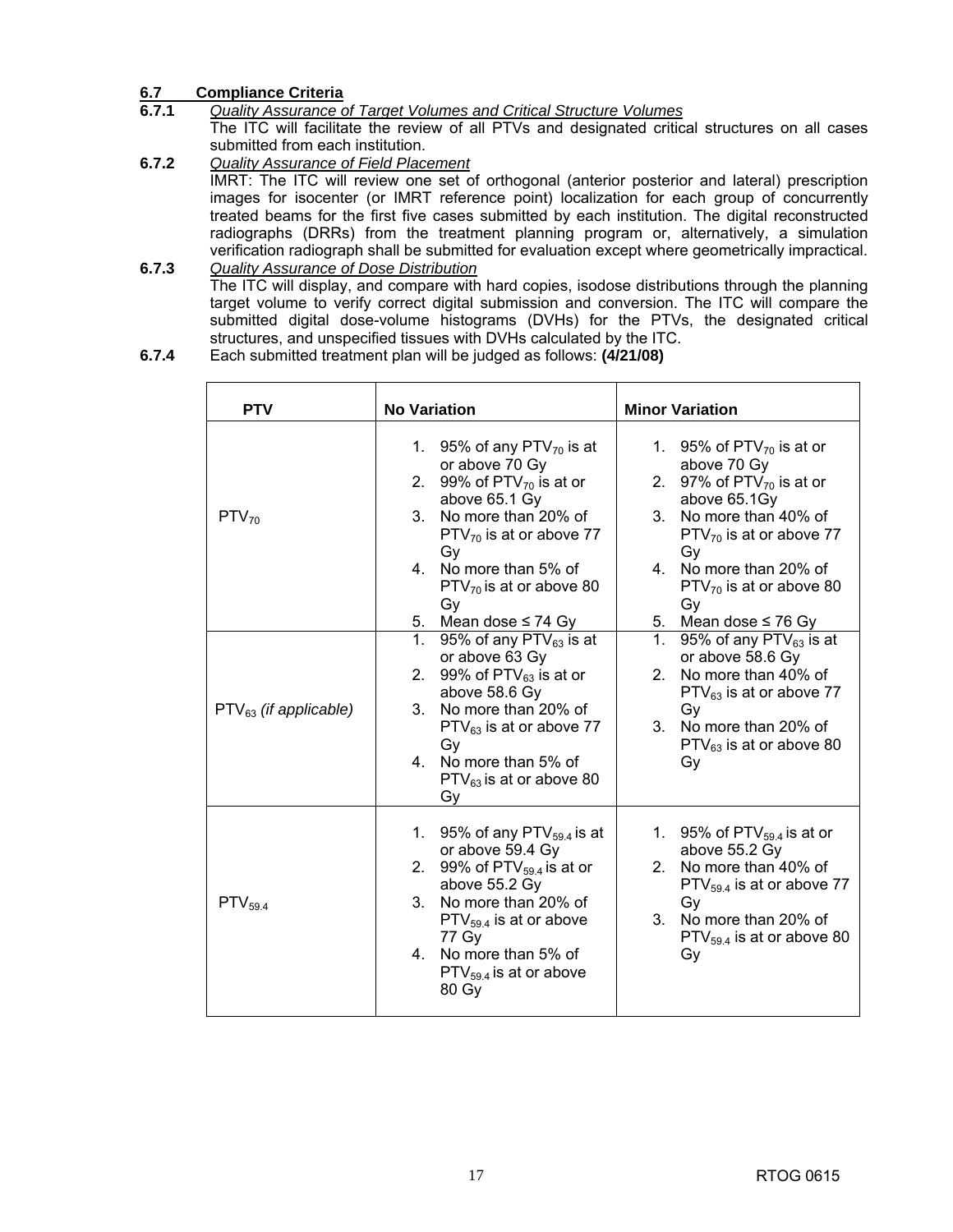| 95% of any PTV $_{54}$ is at<br>or above 54 Gy<br>2. 99% of $PTV_{54}$ is at or<br>above 50.2 Gy<br>$PTV_{54}$ (if applicable)<br>3. No more than 20% of<br>$PTV_{54}$ is at or above<br>65.3 Gy<br>4. No more than 5% of<br>$PTV_{54}$ is at or above<br>68.3 Gy | 1. 95% of PTV $_{54}$ is at or<br>above 50.2 Gy<br>2. No more than 40% of<br>$PTV_{54}$ is at or above<br>65.3 Gv<br>3. No more than 20% of<br>$PTV_{54}$ is at or above<br>68.3 Gy |
|-------------------------------------------------------------------------------------------------------------------------------------------------------------------------------------------------------------------------------------------------------------------|-------------------------------------------------------------------------------------------------------------------------------------------------------------------------------------|
|-------------------------------------------------------------------------------------------------------------------------------------------------------------------------------------------------------------------------------------------------------------------|-------------------------------------------------------------------------------------------------------------------------------------------------------------------------------------|

#### **6.8 R.T. Quality Assurance Reviews**

The Radiation Oncology Study Chairs, Nancy Lee, MD, and Adam Garden, MD will remotely perform an RT Quality Assurance Review after complete data for the first 16 cases enrolled has been received. Drs. Lee and Garden will perform the next review after complete data for the next 16 cases enrolled has been received. The final cases will be reviewed within 3 months after this study has reached the target accrual or as soon as complete data for all cases enrolled has been received, whichever occurs first.

#### **6.9 Radiation Adverse Events (2/16/11)**

 As of April 1, 2011, this study will utilize the Common Terminology Criteria for Adverse Events (CTCAE) version 4 for grading of all adverse events reported via AdEERS. All RTOG case report forms will continue to use CTCAE, v. 3.0. A copy of the CTCAE v. 4 can be downloaded from the CTEP home page [\(http://ctep.cancer.gov\)](http://ctep.cancer.gov) or the RTOG web site, [http://www.rtog.org/members/toxicity/main.html.](http://www.rtog.org/members/toxicity/main.html) All appropriate treatment areas should have access to a copy of the CTCAE v. 4.

 Grade 3-4 therapy-induced mucositis and/or dysphagia, which are enhanced by cisplatin, are expected to develop in about two thirds of patients. Nutritional evaluation prior to the initiation of therapy for a prophylactic gastrostomy (PEG) tube placement is highly recommended. Placement of a feeding tube should be recorded, as should use of a feeding tube during and after treatment (e.g., greater than or less than 50% of nutrition by tube). Other common radiation adverse events include: fatigue, weight loss, regional alopecia, xerostomia, hoarseness, transient ear discomfort, dysgeusia, and skin erythema and desquamation within the treatment fields.

 Less common long-term treatment adverse events include: hypothyroidism, loss of hearing, chronic swallowing dysfunction requiring permanent feeding tube, and cervical fibrosis. Much less common radiation adverse events include: mandibular osteoradionecrosis (< 5% incidence with attention to the dental recommendations provided in Appendix VI), and cervical myelopathy (< 1% with restriction of spinal cord dose to  $\leq 45$  Gy).

#### **6.9.1** *Treatment Interruptions*

 Interruptions in radiotherapy may be necessitated by skin reaction, mucositis, ulceration, edema, or other acute complication. The reason for and the length of any such interruption must be documented. If the sum total of such interruptions exceeds five normally-scheduled treatment days, the treatment may be considered in major violation of protocol. Radiation therapy will be continued without interruption if at all possible. Should confluent mucositis, moist desquamation unresponsive to topical dressings, or severe stomatitis resulting in weight loss greater than 15% occur, radiation may be interrupted in order to relieve morbidity. The use of tube feedings in this situation is encouraged; it is anticipated to minimize treatment interruptions.

#### **6.10 Radiation Adverse Event Reporting (5/7/07)**

See AdEERS Expedited Reporting Requirements in Section 7.9.

#### **7.0 DRUG THERAPY**

**Institutional participation in chemotherapy studies must be in accordance with the Medical Oncology Quality Control guidelines stated in the RTOG Procedures Manual.** 

**Protocol treatment must begin within 2 weeks after registration.**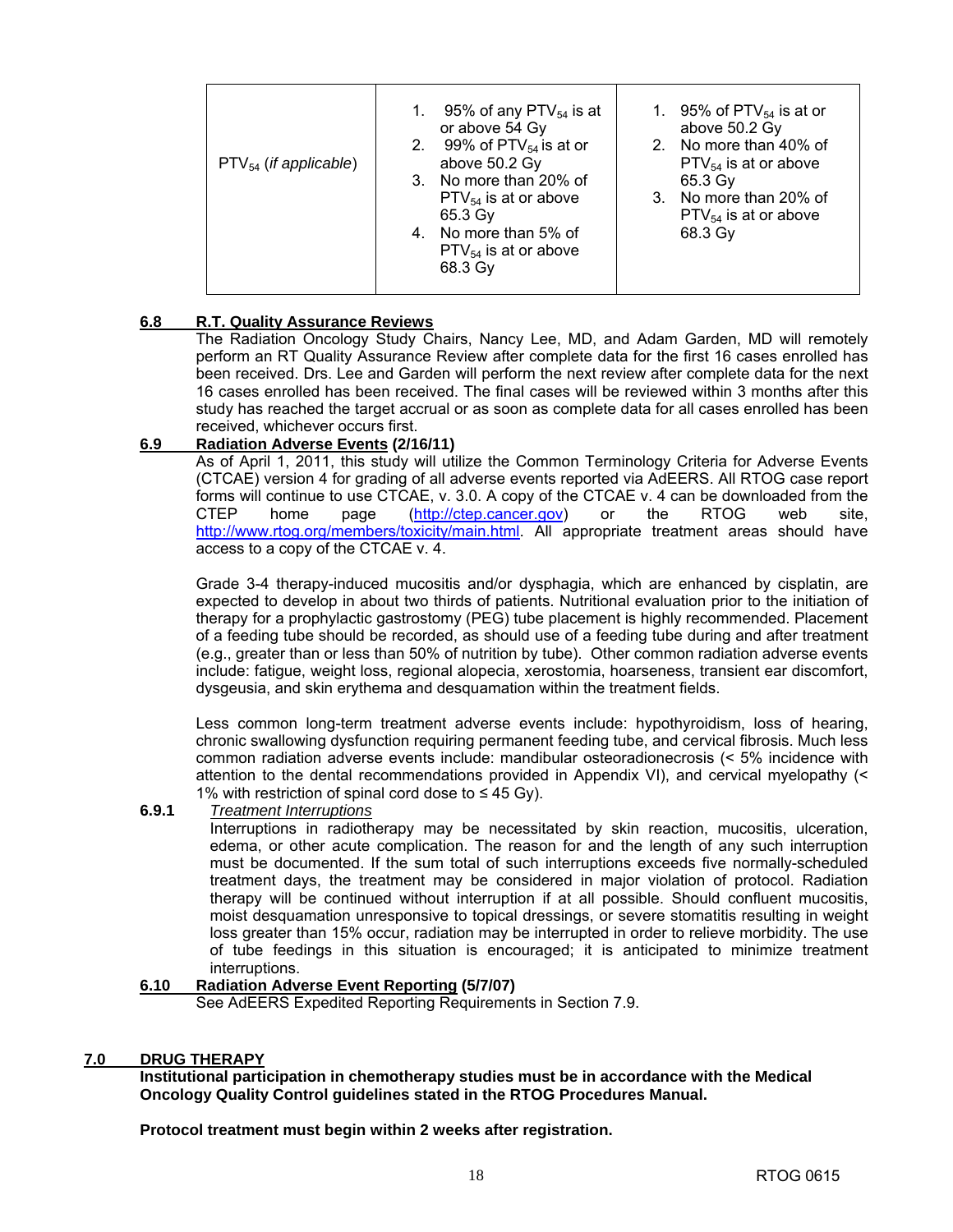### **7.1 Chemotherapy and Biologic Therapy, Concurrent with Radiation Therapy**

#### **7.1.1** *Dose definition* **(11/7/07)**

- Cisplatin:  $100 \text{ mg/m}^2$ /day, days 1, 22, and 43
- Bevacizumab: 15 mg/kg/day, days 1, 22 and 43

Bevacizumab can be given first while the pre-cisplatin hydration is being administered, but the order of administration of cisplatin and bevacizumab is up to the discretion of the treating oncologist.

The dosing date for cisplatin and bevacizumab may be delayed for up to 3 days for logistical reasons (e.g., holiday, patient scheduling conflict), or per dose modification guidelines outlined in Section 7.7. The dates of subsequent cisplatin and bevacizumab treatments will be adjusted so that recycling times are not shortened (e.g., if treatment is delayed to day 24, the next cycle will be planned for day 45). **Note:** If cisplatin is delayed, bevacizumab also should be held in order to keep the chemotherapy and bevacizumab administrations on the same day.

#### **7.1.2** *Technique of administration* **(5/7/07)**

**7.1.2.1** Cisplatin Administration Guidelines

**Note**: Many institutions will have standard guidelines for the administration of cisplatin at the doses used in this study. For purposes of this protocol, individual investigators may use these local guidelines for cisplatin administration. One possible approach is outlined below, but this may need to be modified based on local guidelines and patient related factors (e.g., the substitution of normal saline in diabetic patients). Similarly, the anti-emetic regimen for this combination is to be determined by the local investigator. Practice guidelines for this purpose from the American Society of Clinical Oncology can be accessed at [http://www.jco/cgi/reprint/JCO.2006.06.959v1.pdf.](http://www.jco/cgi/reprint/JCO.2006.06.959v1.pdf) 

 Patients will be pre-hydrated with two liters of 5% D-1/2 NS and 40 mEq KCl/L. This is to be followed by 12.5 gm mannitol immediately before administration of cisplatin.

 Cisplatin is given intravenously over 20-30 minutes followed by 1L of 5% D-1/2 NS and 40 mEq KCl and 25 gm mannitol over four hours, followed by 1L 5% D-1/2 NS and 40 mEq KCl and 8 mEq MgSO4 over eight hours.

 Patients should receive at least 3L of fluids over the ensuing 24 hours, either parenterally or orally. Electrolytes and serum creatinine should be monitored during treatment with highdose cisplatin, and a follow-up creatinine within 24-48 hours of the cisplatin dose is recommended.

See Section 7.6 for dose modification details.

 **Note**: Bevacizumab can be given while the pre-cisplatin hydration is being administered, but the order of administration of cisplatin and bevacizumab is up to the discretion of the treating oncologist.

#### **7.1.2.2** Bevacizumab Administration Guidelines

 The first dose will be delivered intravenously over 90 +/- 15 minutes. If the first infusion is tolerated without any infusion-associated adverse events such as fever and/or chills, the second infusion may be delivered over 60 +/- 10 minutes. If this is well tolerated, the third infusion may be delivered over 30 +/- 10 minutes.

 Routine premedication is not required for the first dose of bevacizumab, although it could be given at physician's discretion. Anaphylactic precautions should be observed during bevacizumab administration. If an infusion-associated reaction is experienced, the patient may be premedicated for the next dose with acetaminophen, diphenhydramine, steroids or other medications. If the next infusion is well tolerated with pre-medication, the subsequent infusion time may then be decreased by 30+/- 10 minutes as long as the patient continues to be premedicated. If the patient continues to experience an infusion-associated adverse event with the 60-minute infusion, all subsequent doses should be given over 90+/- 15 minutes. Similarly, if the patient experiences an infusion-associated adverse event with the 30-minute infusion, all subsequent doses should be given over 60 +/- 10 minutes.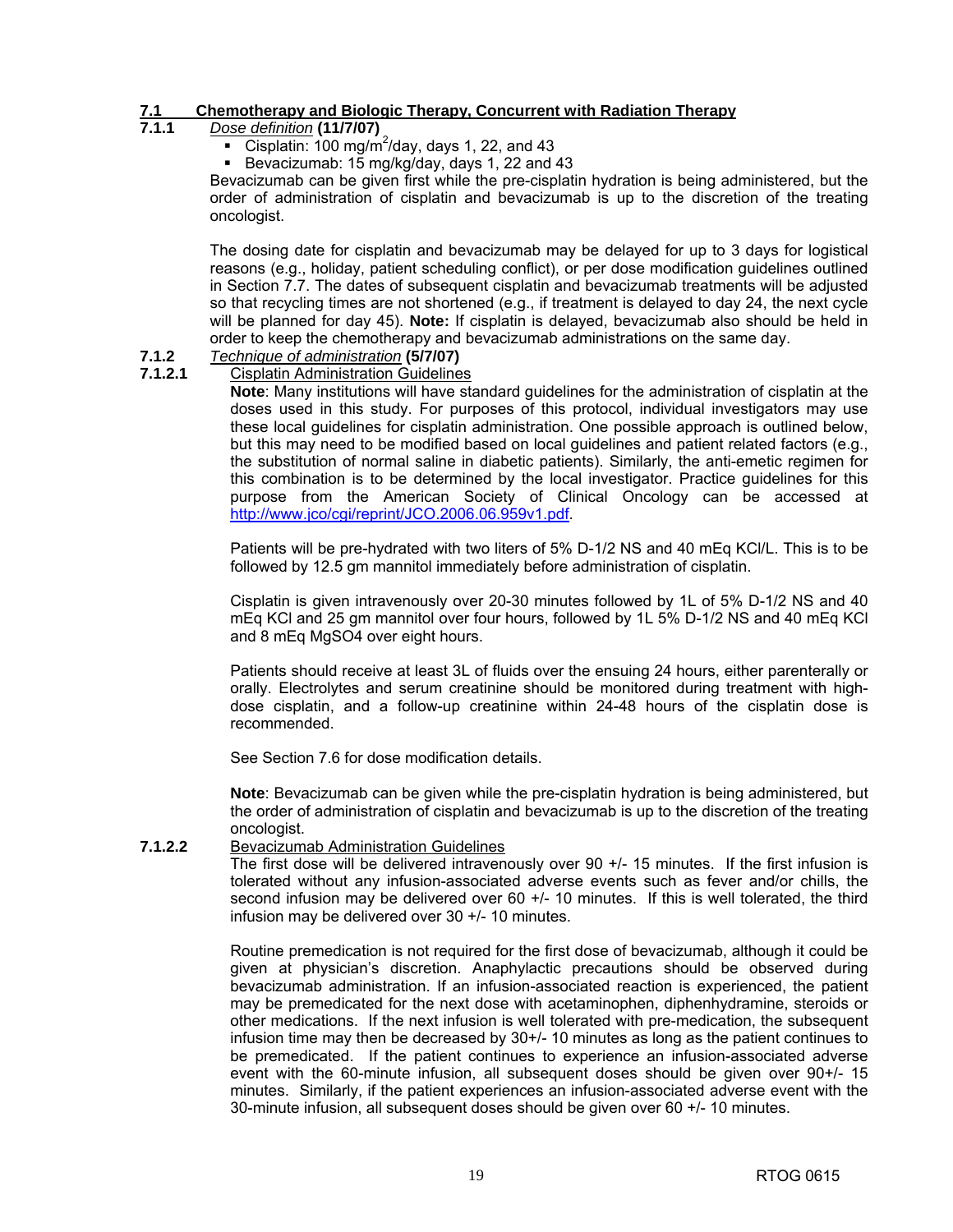To insure complete delivery of bevacizumab, the IV infusion line must be flushed with 0.9% sodium chloride. The following are two recommended methods for flushing the bevacizumab IV infusion line:

 1. When the bevacizumab infusion is complete, add an additional 50mL of 0.9% sodium chloride for injection to the bevacizumab infusion bag. Continue the infusion until a volume equal to that of the volume contained in the tubing has been administered.

 2. Replace the empty bevacizumab infusion bag with a 50mL bag of 0.9% sodium chloride for injection and infuse a volume equal to the volume contained in the tubing.

Please note: the flush is not included in the total recommended infusion times.

#### **Special Cautions/Safety Issues**:

 Prior to each treatment, the patient should be carefully assessed with special attention to blood pressure, proteinuria, bleeding and cardiovascular events. Modification of dose or discontinuation of therapy should be considered if the patient experiences uncontrolled hypertension and/or a UPC ratio of  $\geq$  3.5.

See Section 7.7.6.4 for treatment modification details.

#### **7.1.3** *Duration of treatment*

- Cisplatin: given every 3 weeks (21 days) for 3 cycles
- Bevacizumab: given every 3 weeks (21 days) for 3 cycles

# **7.2 Adjuvant Chemotherapy and Biologic Therapy, After Radiation Therapy (11/7/07)**

- **7.2.1** *Dose definition* **(5/7/07)**
	- Cisplatin: 80 mg/m<sup>2</sup>/day, days 64, 85, 106
	- 5-fluorouracil: 1,000 mg/m<sup>2</sup>/day, days 64-67, 85-88, 106-109
	- Bevacizumab: 15 mg/kg/day, days 64, 85, 106

 The dosing date for cisplatin, 5-fluorouracil, and bevacizumab may be delayed for up to 3 days for logistical reasons (e.g., holiday, patient scheduling conflict), or per dose modification guidelines outlined in Section 7.7. The dates of subsequent cisplatin, 5-fluorouracil, and bevacizumab treatments will be adjusted so that recycling times are not shortened (e.g., if treatment is delayed to day 87, the next cycle will be planned for day 108). **Note:** If cisplatin and/or 5-fluorouracil is delayed, bevacizumab also should be held in order to keep the chemotherapy and bevacizumab administrations on the same day. Patients will not make up missed doses of chemotherapy or bevacizumab.

- **7.2.2** *Technique of administration*
- **7.2.2.1** Cisplatin Administration Guidelines
	- See Section 7.1.2.1.
- **7.2.2.2** 5-fluorouracil Administration Guidelines **(4/21/08)**

5-fluorouracil is given intravenously in 5% glucose in  $\frac{1}{2}$  NS as a 96 hour continuous infusion after the cisplatin is completed on the first day of the chemotherapy cycle. However, institutions may follow their standard guidelines for the administration of 5-FU at the dose specified in this study (e.g., the substitution of normal saline for diabetic patients).

See Section 7.6 for dose modification details.

**7.2.2.3** Bevacizumab Administration Guidelines

 See Section 7.1.2.2; as this will not be the first dose of bevacizumab, infusion duration may be less than 90 minutes based on the patient's tolerance of prior dosing.

- **7.2.3** *Duration of treatment*
	- Cisplatin: given every 3 weeks (21 days) for 3 cycles
	- 5-fluorouracil: given every 3 weeks (21 days) for 3 cycles
	- Bevacizumab: given every 3 weeks (21 days) for 3 cycles
- **7.3 Cisplatin** (Cis-Diamminedichloroplatinum, DDP) **[11/7/07]**

#### Refer to package insert for additional information.

- **7.3.1** *Formulation*: Cisplatin is commercially supplied as a lyophilized powder in 10 mg and 50 mg vials. The drug should be reconstituted using 10 mL and 50 mL respectively of sterile water for injection, USP, to yield a concentration of 1 mg/mL. Preconstituted vials of 100 mg also are available. Once the multidose vial has been entered, the remaining cisplatin is stable for 28 days when protected from light. For further information, see package insert.
- **7.3.2** *Mechanism of Action:* The mechanism of action of DDP has not been clearly elucidated. However, preliminary studies have indicated that the most likely mechanism of antitumor action of this drug resides in its ability to inhibit DNA synthesis and to a lesser degree, RNA and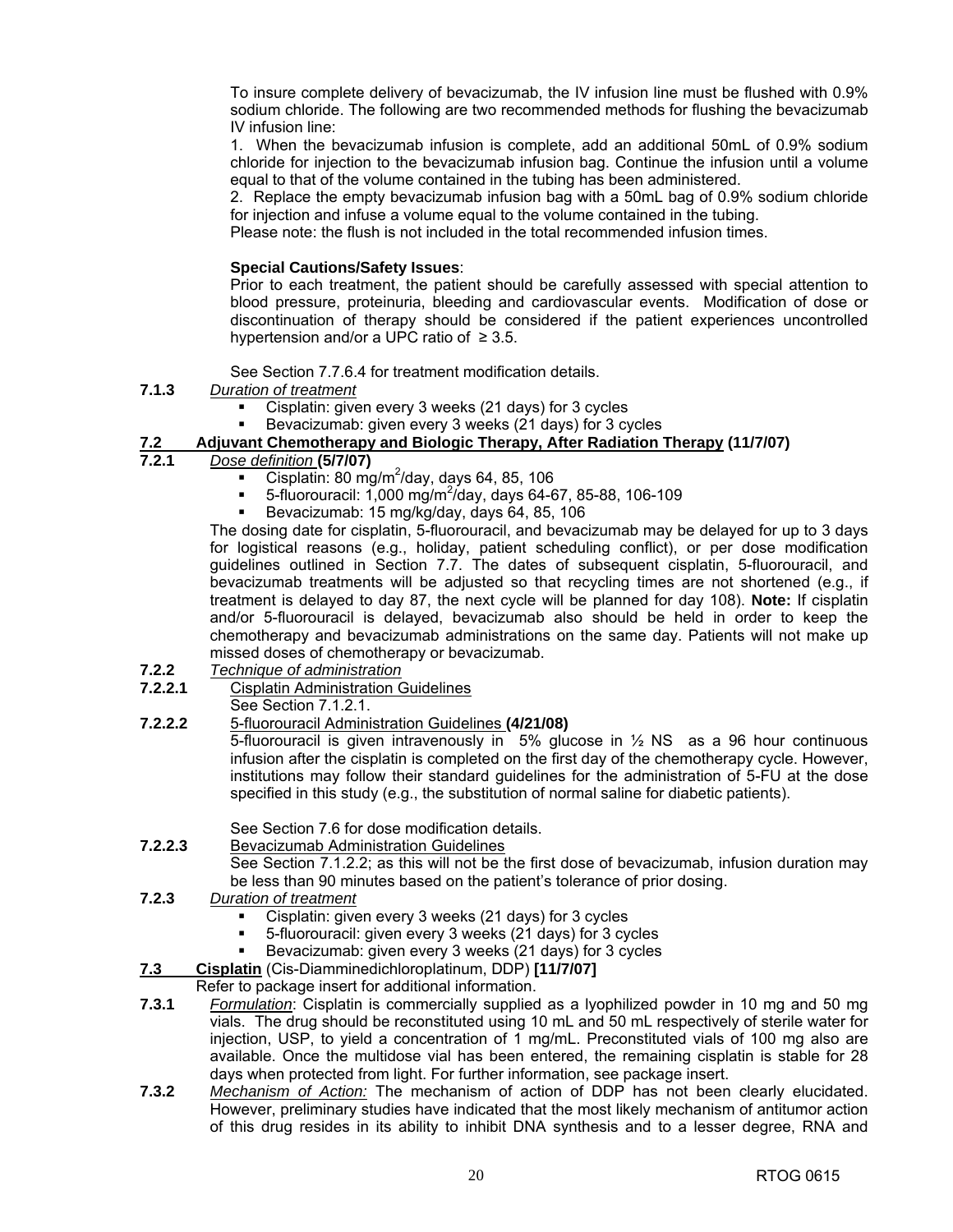protein synthesis. It has also been shown that DDP binds to DNA and produces inter-strand cross-links. Also DDP is not phase-sensitive and its cytotoxicity is similar in all phases of the cell cycle.

- **7.3.3** *Preparation*: Reconstituted solution of cisplatin is stable for 20 hours when stored at 27°C and should be protected from light if not used within 6 hours.
- **7.3.4** *Administration*: Intravenous.
- **7.3.5** *Adverse Events*

The following toxicities are anticipated:

- **Hematologic: Myelosuppression, often with delayed erythrosuppression; rarely, acute** leukemia
- Gastrointestinal: Nausea, vomiting, anorexia, loss of taste;
- **-** Dermatologic: Alopecia;
- **Renal: Elevation of BUN, creatinine and impairment of endogenous creatinine clearance,** as well as renal tubular damage which appears to be transient); hyperuricemia; much more severe and prolonged toxicity has been observed in patients with abnormal or obstructed urinary excretory tracts;
- **Hepatic: Hypomagnesemia, hypokalemia, hypocalcemia,**
- Neurologic: Restlessness; involuntary movements; loss of coordination; seizures; peripheral neuropathy;
- Allergic: Flushing, bronchoconstriction, tachycardia, hypotension;
- Other: Ototoxicity (with hearing loss which initially is in the high-frequency range, as well as tinnitus); muscle cramps; weakness
- **7.3.6** *Storage:* Intact vials of the dry powder and the aqueous injection should be stored at room temperature (15-25°C) and protected from light; the vials and injection should not be refrigerated.
- **7.3.7** *Supply*: Commercially available.

#### **7.4 5-Fluorouracil**

Refer to package insert for additional information.

- **7.4.1** *Other Names*
	- 5-FU, Adrucil, Efudex.
- **7.4.2** *Formulation*

 5-FU is supplied as a colorless-to-faint-yellow solution in 10-mL single-use vials. Each 10 mL of solution contains 500 mg 5-FU with pH adjusted to approximately 9.2 with sodium hydroxide. 5- FU is commercially available as a multisource product. For this study, locally obtained commercial supplies of 5-FU should be used. For further information, see package insert.

#### **7.4.3** *Administration*

May be administered via the following: *i.v.* push, *i.v.* continuous infusion, arterial infusion, intracavitary, intraperitoneally, topically, or orally mixed in water, grape juice, or carbonated beverage.

#### **7.4.4** *Adverse Events*

The following toxicities are anticipated:

- **Hematologic: Leukopenia, thrombocytopenia, anemia (can be dose limiting, less** common with continuous infusion);
- Dermatologic: Dermatitis, nail changes, hyperpigmentation, Hand-Foot Syndrome with protracted infusions, alopecia;
- Gastrointestinal: Nausea, vomiting, anorexia, diarrhea (can be dose limiting); mucositis (more common with 5-day infusion, occasionally dose limiting); severe, cholera-like diarrhea which can be fatal when given with leucovorin;
- Neurologic: Cerebellar Syndrome (headache and cerebellar ataxia);
- Cardiac: Angina, noted with continuous infusion;
- Ophthalmic: Eye irritation, nasal discharge, watering of eyes, blurred vision.
- **7.4.5** *Drug Interactions*
- **7.4.5.1** Cimetidine: Because cimetidine can decrease the clearance of 5-FU, patients should not enter on this study until the cimetidine is discontinued. Ranitidine or a drug from another anti-ulcer class can be substituted for cimetidine, as necessary.
- **7.4.5.2** Allopurinol: Oxypurinol, a metabolite of allopurinol, can potentially interfere with 5-FU anabolism via orotate phosphoribosyltransferase. Although this was originally used as a strategy to protect normal tissues from 5-FU-associated toxicity, further laboratory studies suggested possible antagonism of the anticancer activity of 5-FU in some tumor models. If a patient is receiving allopurinol, the need for taking this medicine should be ascertained. If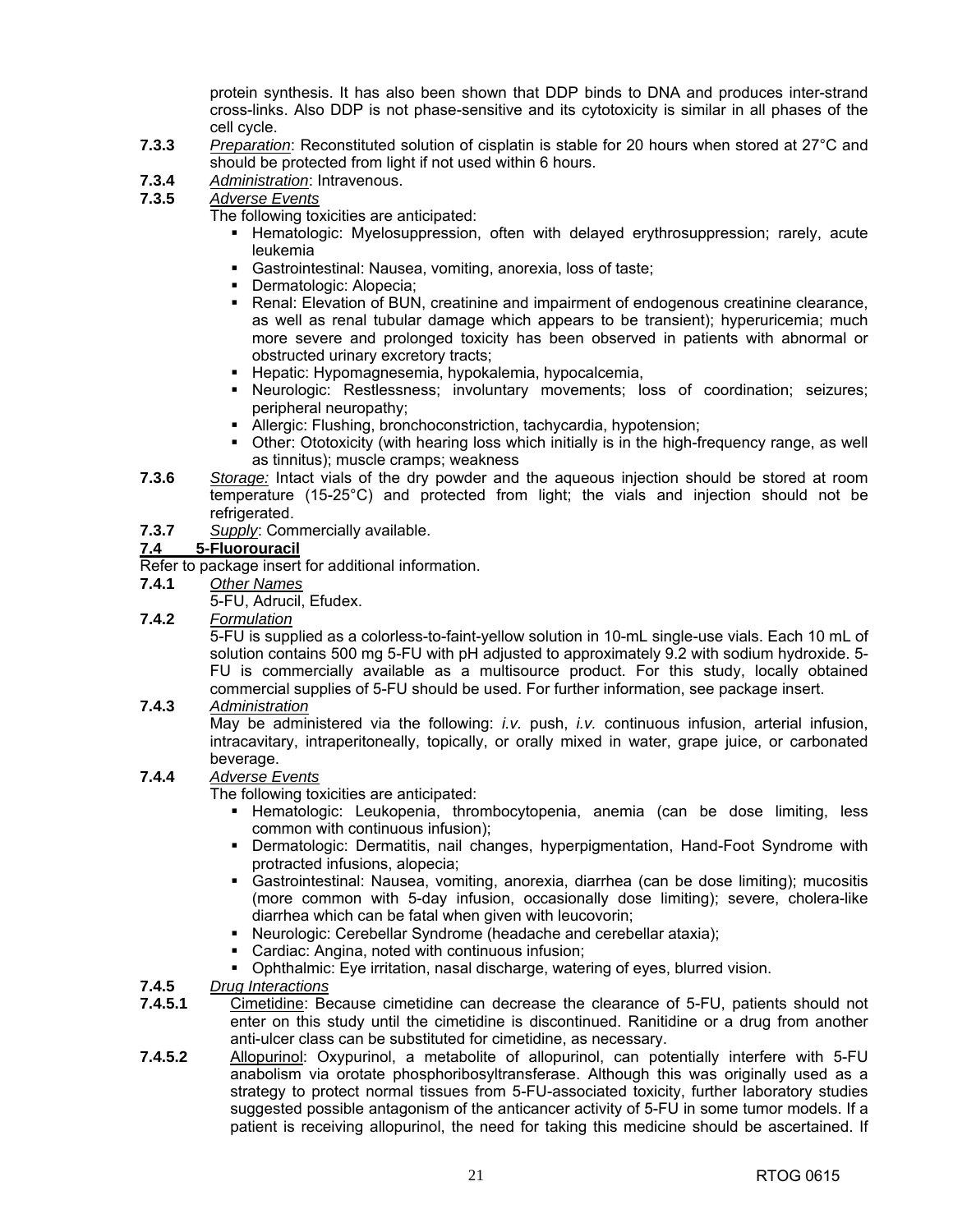possible, allopurinol should be discontinued prior to starting on this regimen, and another agent substituted for it.

#### **7.4.6** *Storage*

Stable for prolonged periods of time at room temperature, if protected from light. Inspect for precipitate; if apparent, agitate vial vigorously or gently heat to not greater than 140°F in a water bath. Do not allow to freeze.

**7.4.7** *Supply*

Commercially available.

**7.5 Bevacizumab** (rhuMAb VEGF, Avastin™) [NSC #7048865; IND 7921] **(4/21/08)**

For further information, refer to the package insert.

#### **7.5.1** *Formulation*

 Bevacizumab is a recombinant humanized anti-VEGF monoclonal antibody. consisting of 93% human and 7% murine amino acid sequences. The antibody consists of a human IgG1 framework and the antigen-binding complementarity-determining regions from the murine anti-VEGF MAb A.4.6.1;<sup>17,20,23</sup> approximate molecular weight is 149,000 daltons.

#### **7.5.2** *Availability* **(4/21/08)**

 Bevacizumab is supplied as a clear to slightly opalescent, sterile liquid ready for parenteral administration in two vial sizes: (also see Section 7.6.8 for preparation guidelines)

- Each 100 mg (25 mg/mL  $-$  4 mL fill) glass vial contains bevacizumab with phosphate, trehalose, polysorbate 20, and Sterile Water for Injection, USP.
- Each 400 mg (25mg/ml 16 mL fill) glass vial contains bevacizumab with phosphate, trehalose, polysorbate 20, and Sterile Water for Injection, USP.
- **7.5.3** *Pharmacokinetics*

 Bevacizumab blocks the binding of vascular endothelial growth factor (VEGF) to its receptors resulting in inhibition of angiogenesis. Neutralization of VEGF by A.4.6.1 or bevacizumab has been shown to inhibit the VEGF-induced proliferation of human endothelial cells *in vitro* and decrease microvessel density and interstitial pressure in tumor xenografts *in vivo*. In patients, preliminary results from a neoadjuvant trial in rectal cancer demonstrated a decrease in blood perfusion/permeability and interstitial fluid pressure in tumors after one dose of bevacizumab.<sup>36</sup>

#### **7.5.4** *Storage and Stability*

 Upon receipt, bevacizumab should be refrigerated (2Ε to 8Ε C). Do not freeze. Do not shake. Shelf-life studies of rhuMAb VEGF are ongoing. The sterile single use vials contain no antibacterial preservatives. Therefore, vials should be discarded 8 hours after initial entry. Once diluted in 0.9% sodium chloride, solutions of bevacizumab must be administered within 8 hours.

#### **7.5.5** *Accountability and Supply*

 The Principal Investigator (or authorized designee, who the investigator has listed on their most recent Supplemental Investigator Data Form [IDF] on file with the PMB) at each participating institution may request bevacizumab, from NCI's Pharmaceutical Management Branch (PMB). PMB will not provide drug to a site until the site has registered the patient. The updated version (11/10/03) of each institution's Drug Authorization Review and Tracking System (DARTS) will require selecting a designee from the individuals listed on the IDF. The information on the IDF is linked to the investigator during the annual investigator registration process. This process must be completed before a drug order can be entered for that investigator. Any changes necessary to this information will require updating the first two pages of the IDF, having been signed by the investigator, and returning it to the PMB via fax at 301-402-4870. Questions about the process should be directed to the PMB at 301-496-5725 Monday through Friday from 8:30 – 4:30 Eastern Time. PMB policy requires that drug be shipped directly to the institution where the patient is to be treated. PMB does not permit the transfer of agents between institutions unless prior approval from PMB is obtained. Completed Clinical Drug Requests (NIH-986) should be submitted to the PMB by fax (301) 480-4612 or mailed to the Pharmaceutical Management Branch, CTEP, DCTD, NCI, 9000 Rockville Pike, EPN, Rm. 149, Bethesda, MD 20892.

#### **7.5.6** *Drug Inventory Records*

 The Investigator, or a responsible party designated by the investigator, must maintain a careful record of the inventory and disposition of all drugs received from DCTD, using the NCI Drug Accountability Record Form (see the NCI Investigators Handbook for Procedures for Drug Accountability and Storage).

**7.5.7** *Route of Administration* Intravenous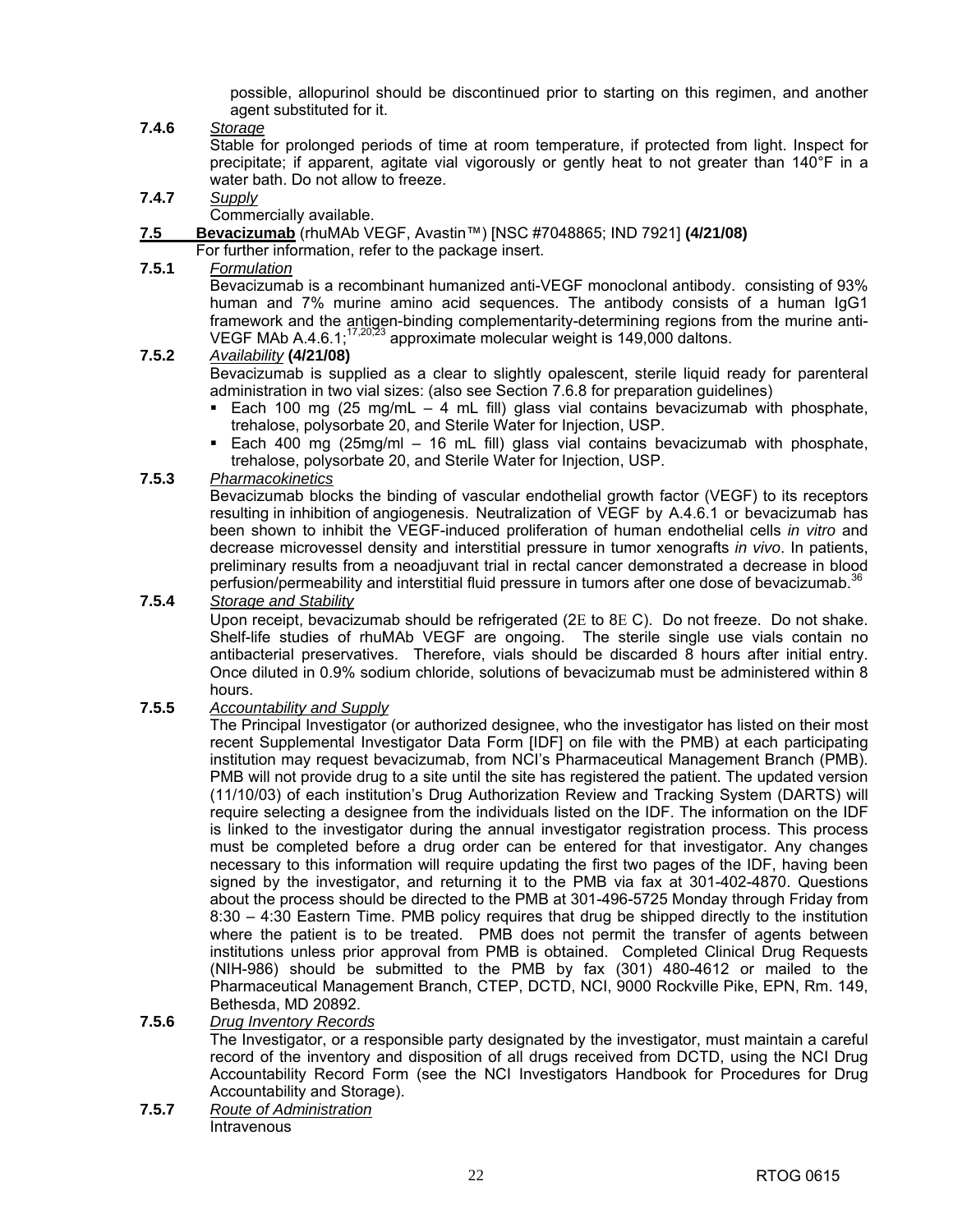#### **7.5.8** *Preparation*

 Vials contain no preservatives and are intended for single use only. Place the calculated dose in 100 mL of 0.9% sodium chloride for injection.

#### **7.5.9** *Adverse Events* **(11/7/07) Comprehensive Adverse Events and Potential Risks List (CAEPR) for Bevacizumab (NSC 704865)**

 The Comprehensive Adverse Event and Potential Risks list (CAEPR) provides a single list of reported and/or potential adverse events (AE) associated with an agent using a uniform presentation of events by body system. In addition to the comprehensive list, a subset, the Agent Specific Adverse Event List (ASAEL), appears in a separate column and is identified with **bold** and *italicized* text. This subset of AEs (ASAEL) contains events that are considered 'expected' for expedited reporting purposes only. Refer to the 'CTEP, NCI Guidelines: Adverse Event Reporting Requirements' <http://ctep.cancer.gov/reporting/adeers.html>for further clarification. The CAEPR does not provide frequency data; refer to the Investigator's Brochure for this information. Below is the CAEPR for Bevacizumab.

**Version 1.2, June 19, 2007<sup>1</sup>**

| <b>Category</b><br>(Body<br><b>System)</b> | <b>Adverse Events with Possible</b><br><b>Relationship to Bevacizumab</b><br>(CTCAE v3.0 Term) | 'Agent Specific Adverse Event List'<br>(ASAEL)                              |
|--------------------------------------------|------------------------------------------------------------------------------------------------|-----------------------------------------------------------------------------|
|                                            | ALLERGY/IMMUNOLOGY                                                                             |                                                                             |
|                                            | Allergic reaction/hypersensitivity (including drug fever)                                      | Allergic reaction/hypersensitivity (including drug<br>fever)                |
|                                            | Allergic rhinitis (including sneezing, nasal stuffiness,<br>postnasal drip)                    | Allergic rhinitis (including sneezing, nasal<br>stuffiness, postnasal drip) |
|                                            | <b>BLOOD/BONE MARROW</b>                                                                       |                                                                             |
|                                            | Hemoglobin                                                                                     | Hemoglobin                                                                  |
|                                            | Leukocytes (total WBC)                                                                         | Leukocytes (total WBC)                                                      |
|                                            | Neutrophils/granulocytes (ANC/AGC)                                                             | Neutrophils/granulocytes (ANC/AGC)                                          |
|                                            | <b>CARDIAC ARRHYTHMIA</b>                                                                      |                                                                             |
|                                            | Supraventricular arrhythmia NOS                                                                | Supraventricular arrhythmia NOS                                             |
|                                            | Ventricular fibrillation                                                                       |                                                                             |
| <b>CARDIAC GENERAL</b>                     |                                                                                                |                                                                             |
|                                            | Cardiac ischemia/infarction                                                                    | Cardiac ischemia/infarction                                                 |
|                                            | Cardiac troponin I (cTnI)                                                                      |                                                                             |
|                                            | Hypertension                                                                                   | Hypertension                                                                |
|                                            | Hypotension                                                                                    |                                                                             |
|                                            | Left ventricular diastolic dysfunction                                                         |                                                                             |
|                                            | Left ventricular systolic dysfunction                                                          |                                                                             |
|                                            | <b>CONSTITUTIONAL SYMPTOMS</b>                                                                 |                                                                             |
|                                            | Fatigue (asthenia, lethargy, malaise)                                                          | Fatigue (asthenia, lethargy, malaise)                                       |
|                                            | Fever (in the absence of neutropenia, where                                                    | Fever (in the absence of neutropenia, where                                 |
|                                            | neutropenia is defined as ANC < 1.0 x 10 <sup>9</sup> /L)                                      | neutropenia is defined as ANC < 1.0 x $10^9$ /L)                            |
|                                            | Rigors/chills                                                                                  | <b>Rigors/chills</b>                                                        |
|                                            | Weight loss                                                                                    |                                                                             |
| <b>DERMATOLOGY/SKIN</b>                    |                                                                                                |                                                                             |
|                                            | Pruritus/itching                                                                               | <b>Pruritus/itching</b>                                                     |
|                                            | Rash/desquamation                                                                              | Rash/desquamation                                                           |
|                                            | Ulceration                                                                                     |                                                                             |
|                                            | Urticaria (hives, welts, wheals)                                                               | Urticaria (hives, welts, wheals)                                            |
|                                            | Wound complication, non-infectious                                                             |                                                                             |
| <b>GASTROINTESTINAL</b>                    |                                                                                                |                                                                             |
|                                            | Anorexia                                                                                       | <b>Anorexia</b>                                                             |
|                                            | Colitis                                                                                        |                                                                             |
|                                            | Constipation                                                                                   | <b>Constipation</b>                                                         |
|                                            | Diarrhea                                                                                       | <b>Diarrhea</b>                                                             |
|                                            | Fistula, GI - Select                                                                           |                                                                             |
|                                            | Heartburn/dyspepsia                                                                            | Heartburn/dyspepsia                                                         |
|                                            | Ileus (functional obstruction of bowel, i.e.,                                                  |                                                                             |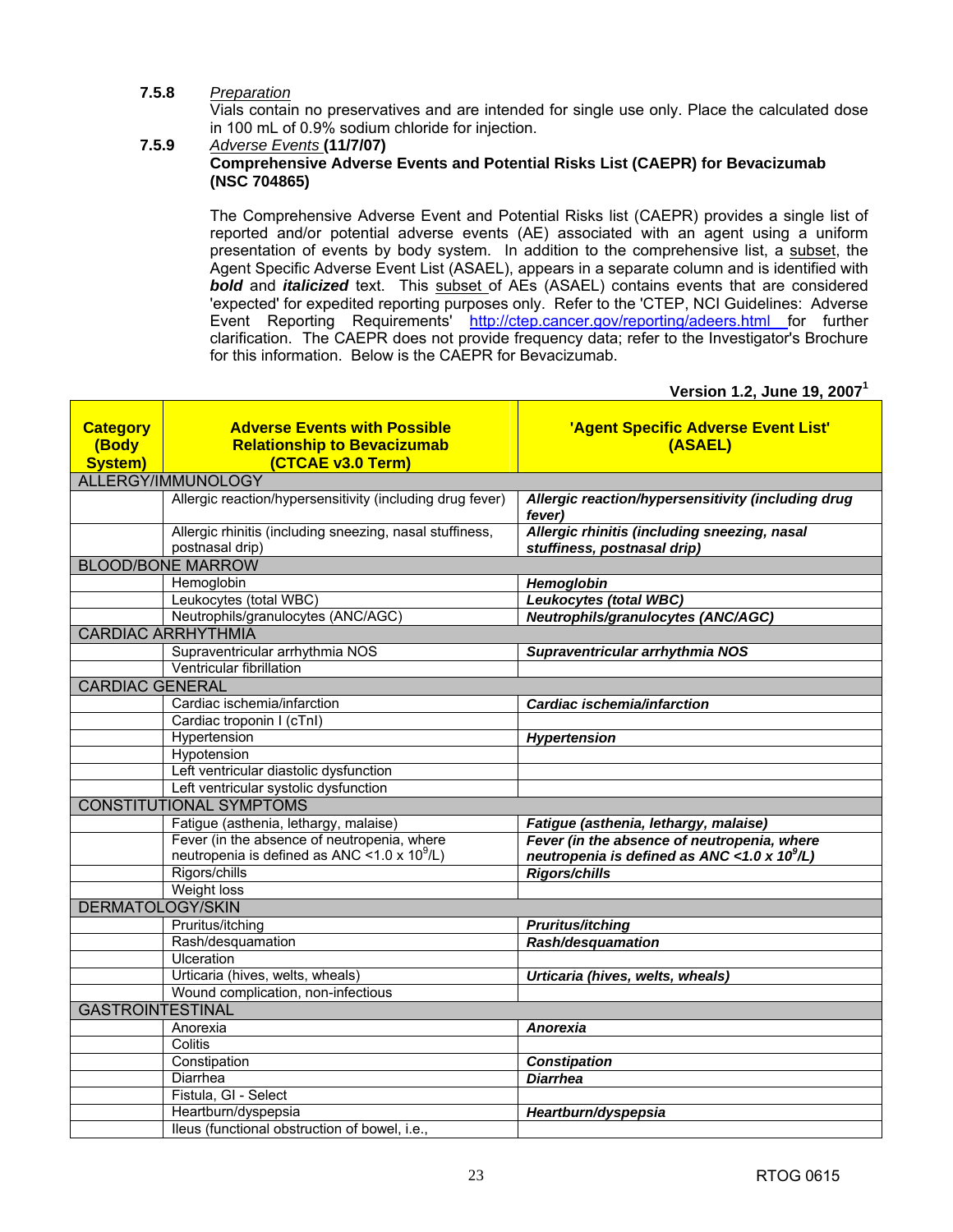| <b>Category</b>  | <b>Adverse Events with Possible</b>                                                                                        | 'Agent Specific Adverse Event List'                                                     |
|------------------|----------------------------------------------------------------------------------------------------------------------------|-----------------------------------------------------------------------------------------|
| (Body            | <b>Relationship to Bevacizumab</b>                                                                                         | (ASAEL)                                                                                 |
| <b>System)</b>   | (CTCAE v3.0 Term)                                                                                                          |                                                                                         |
|                  | neuroconstipation)                                                                                                         |                                                                                         |
|                  | Leak (including anastomotic), GI: large bowel                                                                              |                                                                                         |
|                  | Mucositis/stomatitis (functional/symptomatic) - Select                                                                     | Mucositis/stomatitis (functional/symptomatic) -<br><b>Select</b>                        |
|                  | Nausea                                                                                                                     | <b>Nausea</b>                                                                           |
|                  | Perforation, GI - Select                                                                                                   |                                                                                         |
|                  | Ulcer, GI - Select                                                                                                         |                                                                                         |
|                  | Vomiting<br><b>HEMORRHAGE/BLEEDING</b>                                                                                     | <b>Vomiting</b>                                                                         |
|                  | Hemorrhage, GI - Select                                                                                                    | <b>Hemorrhage GI - Select</b>                                                           |
|                  | Hemorrhage, CNS                                                                                                            | Hemorrhage, CNS                                                                         |
|                  | Hemorrhage, GU: vagina                                                                                                     | Hemorrhage, GU: vagina                                                                  |
|                  | Hemorrhage, pulmonary/upper respiratory: lung                                                                              | Hemorrhage, pulmonary/upper respiratory: lung                                           |
|                  | Hemorrhage, pulmonary/upper respiratory: nose                                                                              | Hemorrhage, pulmonary/upper respiratory: nose                                           |
| <b>INFECTION</b> |                                                                                                                            |                                                                                         |
|                  | Infection with normal ANC or Grade 1 or 2 neutrophils<br>- Select                                                          |                                                                                         |
|                  | Infection with normal ANC or Grade 1 or 2 neutrophils<br>- Select (pelvis, peritoneal cavity, rectum, scrotum,             |                                                                                         |
|                  | skin, wound)                                                                                                               |                                                                                         |
|                  | METABOLIC/LABORATORY                                                                                                       |                                                                                         |
|                  | Alkaline phosphatase                                                                                                       | Alkaline phosphatase                                                                    |
|                  | ALT, SGPT (serum glutamic pyruvic transaminase)                                                                            | ALT, SGPT (serum glutamic pyruvic transaminase)                                         |
|                  | AST, SGOT (serum glutamic oxaloacetic<br>transaminase)                                                                     | AST, SGOT (serum glutamic oxaloacetic<br>transaminase)                                  |
|                  | Bilirubin (hyperbilirubinemia)                                                                                             | Bilirubin (hyperbilirubinemia)                                                          |
|                  | Creatinine                                                                                                                 |                                                                                         |
|                  | Proteinuria                                                                                                                | Proteinuria                                                                             |
| <b>NEUROLOGY</b> |                                                                                                                            |                                                                                         |
|                  | CNS cerebrovascular ischemia                                                                                               | <b>CNS cerebrovascular ischemia</b>                                                     |
|                  | <b>Dizziness</b>                                                                                                           | <b>Dizziness</b>                                                                        |
|                  | Neurology - Other: (Leukoencephalopathy syndrome<br>including reversible posterior leukoencephalopathy<br>syndrome [RPLS]) |                                                                                         |
| <b>PAIN</b>      |                                                                                                                            |                                                                                         |
|                  | Pain - abdomen NOS                                                                                                         | Pain - abdomen NOS                                                                      |
|                  | Pain - chest/thorax NOS                                                                                                    | Pain - chest/thorax NOS                                                                 |
|                  | Pain - head/headache                                                                                                       | Pain - head/headache                                                                    |
|                  | Pain - joint                                                                                                               | Pain - joint                                                                            |
|                  | Pain - muscle<br>Pain - NOS                                                                                                |                                                                                         |
|                  | PULMONARY/UPPER RESPIRATORY                                                                                                |                                                                                         |
|                  | Bronchospasm, wheezing                                                                                                     |                                                                                         |
|                  | Cough                                                                                                                      | Cough                                                                                   |
|                  | Dyspnea (shortness of breath)                                                                                              | <b>Dyspnea (shortness of breath)</b>                                                    |
|                  | Fistula, pulmonary/upper respiratory - Select                                                                              |                                                                                         |
|                  | Nasal cavity/paranasal sinus reactions                                                                                     | Nasal cavity/paranasal sinus reactions                                                  |
|                  | Voice changes/dysarthria (e.g., hoarseness, loss or<br>alteration in voice, laryngitis)                                    | Voice changes/dysarthria (e.g., hoarseness, loss or<br>alteration in voice, laryngitis) |
|                  | Pulmonary/Upper Respiratory - Other (nasal-septal<br>perforation)                                                          |                                                                                         |
|                  | RENAL/GENITOURINARY                                                                                                        |                                                                                         |
|                  | Fistula, GU - Select                                                                                                       |                                                                                         |
|                  | Renal failure                                                                                                              |                                                                                         |
| <b>SYNDROMES</b> | Cytokine release syndrome/acute infusion reaction                                                                          | Cytokine release syndrome/acute infusion reaction                                       |
| <b>VASCULAR</b>  |                                                                                                                            |                                                                                         |
|                  | Thrombosis/thrombus/embolism                                                                                               | Thrombosis/thrombus/embolism                                                            |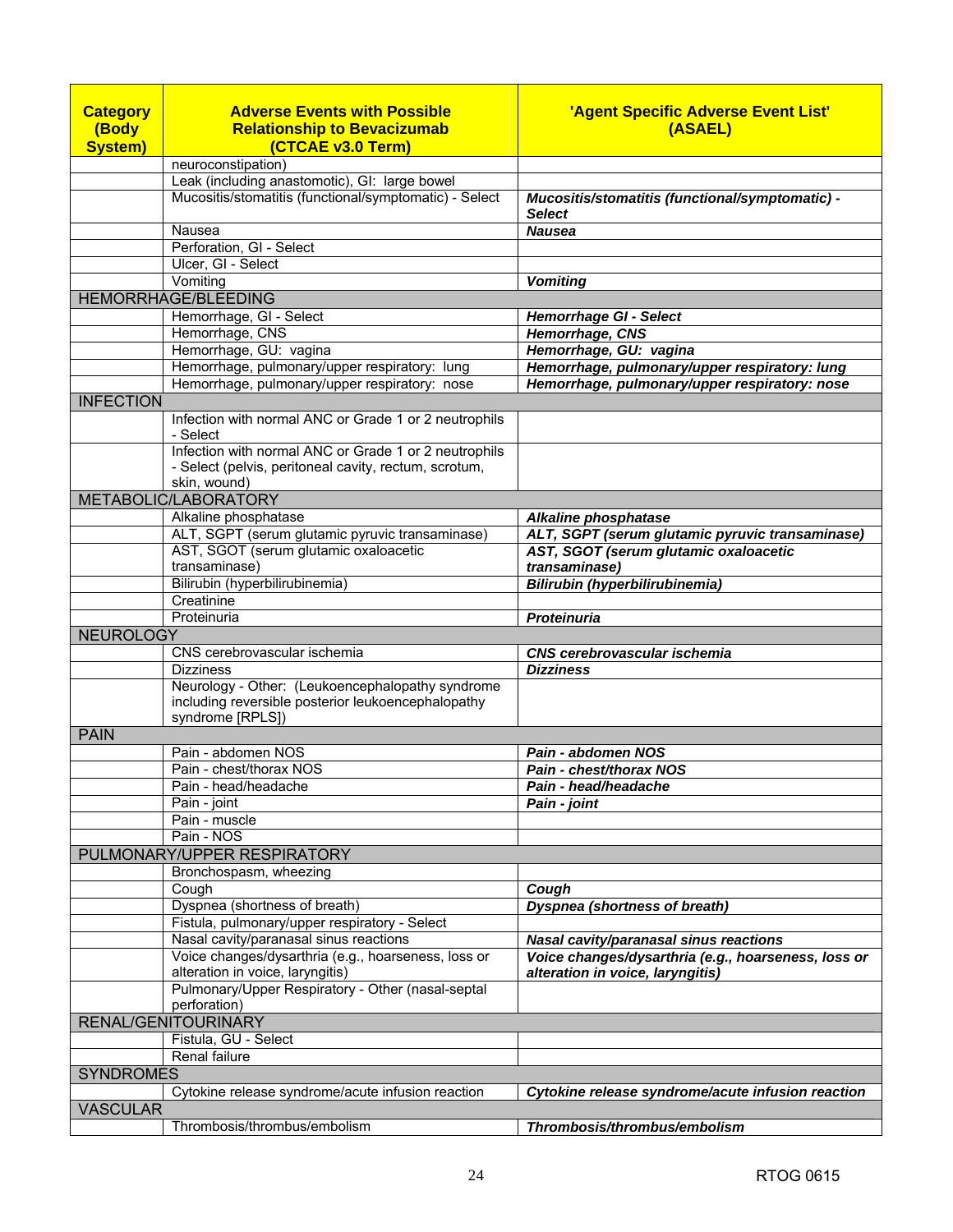| <b>Category</b><br>(Body<br>System) | <b>Adverse Events with Possible</b><br><b>Relationship to Bevacizumab</b><br>(CTCAE v3.0 Term) | 'Agent Specific Adverse Event List'<br>(ASAEL) |
|-------------------------------------|------------------------------------------------------------------------------------------------|------------------------------------------------|
|                                     | Visceral arterial ischemia (non-myocardial)                                                    |                                                |

<sup>1</sup>This table will be updated as the toxicity profile of the agent is revised. Updates will be distributed to all Principal [Investigators at the time of revision. The current version can be obtained by contacting ADEERSMD@tech](mailto:ADEERSMD@tech-res.com)res.[com.](mailto:ADEERSMD@tech-res.com) Your name, the name of the investigator, the protocol and the agent should be included in the e-mail.

### **Also reported on bevacizumab trials but with the relationship to bevacizumab still undetermined:**

**BLOOD/BONE MARROW** - Idiopathic thrombocytopenia purpura; platelets

**CARDIAC GENERAL** - Cardiac arrest; pericardial effusion; pulmonary hypertension

**COAGULATION** - DIC

**DEATH** - Sudden death (cause unknown)

**DERMATOLOGY/SKIN** - Hypopigmentation

**GASTROINTESTINAL** - Rectal abscess/necrosis; small bowel obstruction; taste alteration **METABOLIC/LABORATORY** - Hyperglycemia; hypoglycemia; hypomagnesemia; hyponatremia **MUSCULOSKELETAL/SOFT TISSUE** - Aseptic necrotic bone; gait/walking; myasthenia gravis **NEUROLOGY** - Aseptic meningitis; confusion; peripheral neuropathy; seizure; syncope **OCULAR/VISUAL** - Cataract; watery eye **PULMONARY/UPPER RESPIRATORY** - ARDS; pneumonitis/pulmonary infiltrates; pneumothorax

**RENAL/GENITOURINARY** - Urinary frequency

**Note**: Bevacizumab in combination with other agents could cause an exacerbation of any adverse event currently known to be caused by the other agent, or the combination may result in events never previously associated with either agent.

### **7.6 Dose Modifications (11/7/07)**

- Patients will be examined and graded for subjective/objective evidence of developing toxicity according to the CTCAE, v. 3.0 each day that chemotherapy is administered and weekly while receiving radiotherapy. Treatment interruptions are allowed if there is symptomatic mucositis or skin reaction that, in the judgment of the clinician, warrants a break. The treatment is completed as per protocol for treatment breaks up to 14 days. If the break exceeds 14 days, the patient will be removed from protocol treatment. The patient will then complete treatment at the discretion of his/her physician but will be followed and included in the analysis.
- **7.6.2** There will be no dose escalation for concurrent cisplatin or for follow-up therapy with cisplatin and 5-FU.
- **7.6.3** Chemotherapy dosage modifications are based upon nadir counts and interim non-hematologic toxicities of the preceding cycle for cycles 2-6. The dose modifications for chemotherapy (below) are intended to be permanent (i.e., if the patient's dose is reduced to dose level -1, it remains at the reduced dose level).
- **7.6.4** *Dose Modifications for Hematologic Adverse Events During Concurrent Chemotherapy*

| <b>Cisplatin Dose Levels</b> |                      |                       |  |
|------------------------------|----------------------|-----------------------|--|
| <b>Starting Dose</b>         |                      |                       |  |
| 60 mg/m <sup>2</sup>         | 80 mg/m <sup>2</sup> | 100 mg/m <sup>2</sup> |  |

Chemotherapy must not be administered until the AGC  $\geq$  1,000 and platelets are  $\geq$  100,000. If not, delay one week. If the patient still has not recovered to these parameters in one week, discontinue cisplatin. Treatment dose is based upon the nadir counts as follows:

| AGC          |        | <b>Platelets</b>  | Dose Reduction     |
|--------------|--------|-------------------|--------------------|
| $\geq 1,500$ | and    | $\geq 75.000$     | Full dose          |
| 1,000        | and/or | $50,000 - 74,999$ | Decrease 1 level   |
| 1,499        |        |                   |                    |
| < 1,000      | and/or | < 50.000          | Decrease 2 levels* |
|              |        |                   |                    |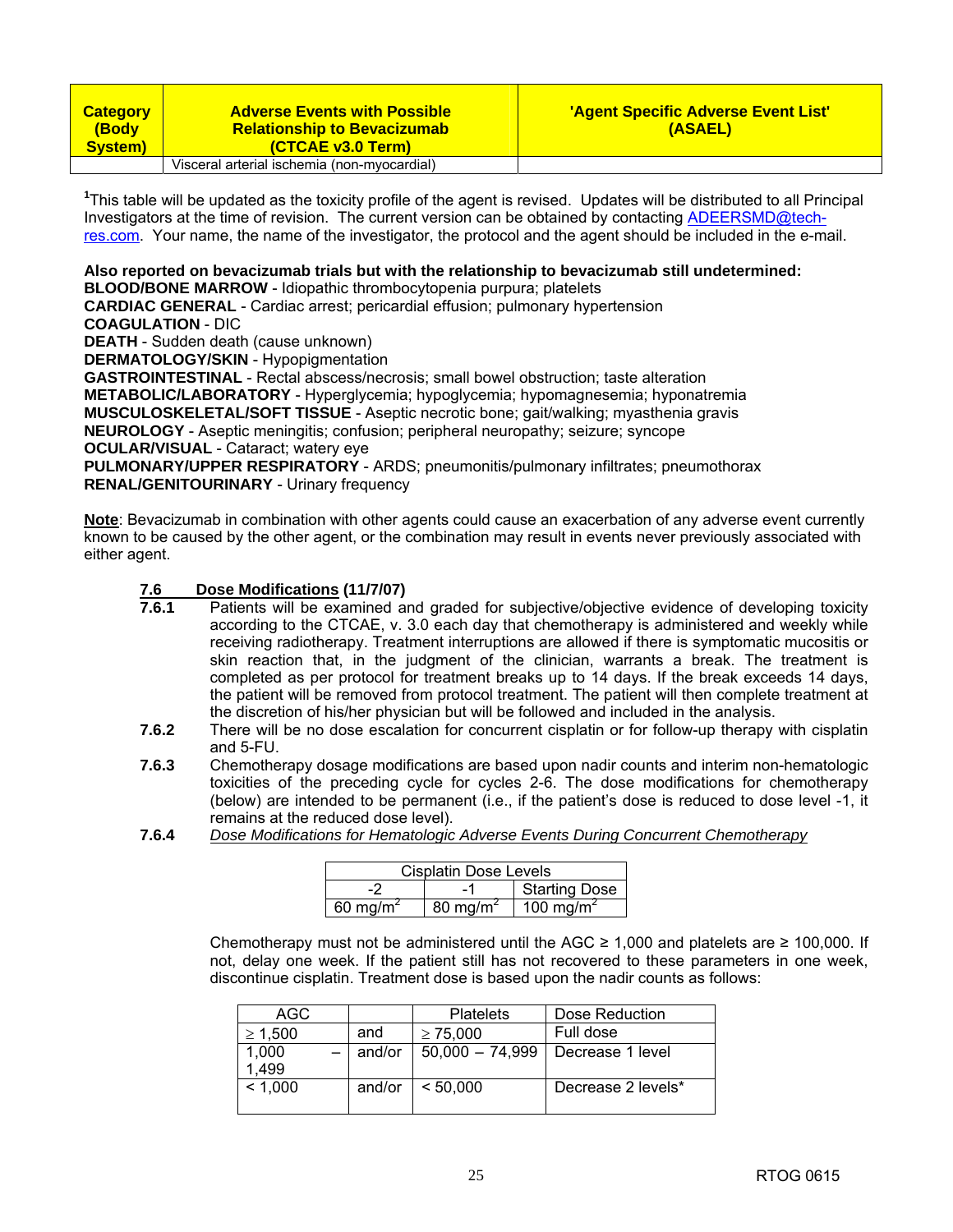\*If the patient is already at dose level 1, then decrease to dose level 2. If the patient is already at level 2, then discontinue concurrent cisplatin.

 The third dose of cisplatin should be administered within 2 weeks of the end of radiation. If it cannot be administered in this timeframe, the dose should be held.

**Note**: Hematologic growth factors for neutropenia or anemia are not allowed during concurrent cisplatin and radiation treatment.

**7.6.5** *Dose Modifications for Hematologic Adverse Events During Adjuvant Chemotherapy* **(4/21/08)** 

| <b>Cisplatin Dose Levels</b> |                                           |  |  |
|------------------------------|-------------------------------------------|--|--|
| Starting Dose<br>-1          |                                           |  |  |
| 40 mg/m <sup>2</sup>         | 60 mg/m <sup>2</sup> 80 mg/m <sup>2</sup> |  |  |

| 5-FU Dose Levels      |                      |                         |
|-----------------------|----------------------|-------------------------|
| <b>Starting Dose</b>  |                      |                         |
| 600 mg/m <sup>2</sup> | $800 \text{ mg/m}^2$ | 1,000 mg/m <sup>2</sup> |

Chemotherapy must not be administered until the AGC  $\geq$  1,000 and platelets are  $\geq$  100, 000. If not, delay one week. If the patient still has not recovered to these parameters in one week, discontinue adjuvant cisplatin and 5-fluorouracil. Treatment dose is based upon the nadir counts as follows:

| AGC             |        | <b>Platelets</b>  | Dose Reduction                                            |
|-----------------|--------|-------------------|-----------------------------------------------------------|
| $\geq 1,500$    | and    | $\geq 75,000$     | Full<br>both<br>οf<br>dose<br>cisplatin and 5-FU          |
| $1,000 - 1,499$ | and/or | $50,000 - 74,999$ | Decrease<br>level<br>cisplatin; full dose of 5-<br>FU     |
| < 1,000         | and/or | < 50,000          | 2<br>dose<br>Decrease<br>levels*<br>Decrease I level 5-FU |

 \*If patient has already been dose reduced, decreased two levels for cisplatin and decreased one level for 5-FU, and the nadir AGC is < 1,000 or platelet nadir is < 50,000, then discontinue adjuvant cisplatin and 5-FU.

 If patients were dose reduced in cycle 1 of adjuvant treatment, then that reduced dose is continued, assuming the subsequent nadirs are AGC  $\geq$  1,500 and platelets  $\geq$  75,000.

**Note**: Prophylactic growth factors for neutropenia are not allowed. In the setting of infection\*, they may be incorporated based on the judgment of the investigator. Growth factors for anemia (e.g., darbepoetin, erythropoietin) may be incorporated based on the judgment of the investigator.

\*Defined as CTCAE,  $v.3.0 \geq$  Grade 3, "Infection (documented clinically or microbiologically) with Grade 3 or 4 neutrophils (ANC<  $2.0 \times 10^9$ /L) – Select".

**7.6.6** *Dose Modifications for NonHematologic Adverse Events During Concurrent & Adjuvant Chemotherapy* **(4/21/08)** 

**Note:** Dosing of chemotherapy will only change if there is a ≥ 10% weight loss from baseline.

- **7.6.6.1** Neutropenic fever: Temperature of 38.50C with AGC <1000 is an expected potential complication of concurrent chemotherapy and radiotherapy or chemotherapy alone. If neutropenic fever is noted, the chemotherapy dose reduction will be determined by the nadir counts.
- **7.6.6.2** Gastrointestinal (GI) Adverse Events Secondary to 5-FU: For Grade 3 GI adverse events (other than nausea and vomiting), including stomatitis and diarrhea, delay the chemotherapy cycle until  $\leq$  grade 1, decrease 5-FU to the –1 level (800 mg/m2) for the remaining cycles. For Grade 4 GI adverse events (other than nausea and vomiting), delay the chemotherapy cycle until  $\leq$  grade 1, then give subsequent doses of 5-FU at the  $-2$  level (600 mg/m<sup>2</sup>) for the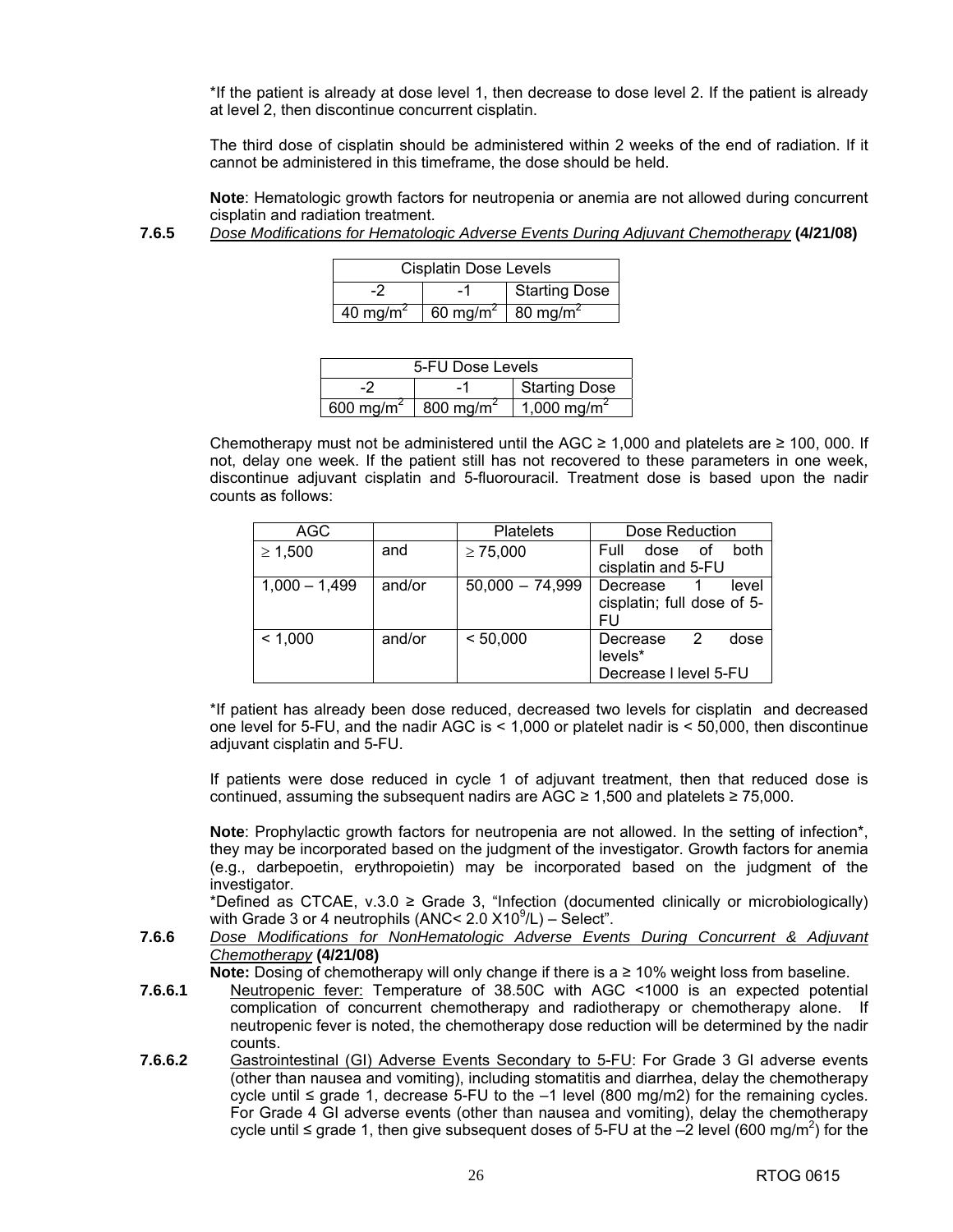remaining cycles. If  $\geq$  grade 3 adverse events occur after dose reduction to the  $-2$  level, discontinue 5-FU.

- **7.6.6.3** Angina: Patients without prior history of angina, who develop angina that appears to be temporarily related to the infusion of 5-FU, must have the drug infusion stopped and the 5- FU permanently discontinued.
- **7.6.6.4** Renal Adverse Events: Dose will be modified based on the serum creatinine and/or creatinine clearance immediately prior to each cisplatin dose. If the serum creatinine is  $\leq$ 1.5, creatinine clearance is not necessary for treatment with full dose. If the serum creatinine is > 1.5, a creatinine clearance should be obtained by urine collection or nomogram calculation (valid only if serum creatinine is not changing rapidly) and the dose modified as indicated below:

| Creatinine |     | Creatinine CI ml/min | Dose Reduction of Cisplatin |
|------------|-----|----------------------|-----------------------------|
| < 1.5      | or  | $\geq 50$ cc/min     | No change                   |
| > 1.5      | and | $40-50$ cc/min       | Decrease 1 level            |
| > 1.5      | and | $< 40$ cc/min        | Hold drug*                  |

\*Cisplatin must not be administered until creatinine is  $\leq 1.5$  or creatinine clearance  $\geq 60$ . If creatinine remains > 1.5 or creatinine clearance remains < 40, the patient should not receive additional cisplatin.

**7.6.6.5** Neurologic Adverse Events:

| Grade | Drua      | Dose Adjustment  |
|-------|-----------|------------------|
|       | Cisplatin | Decrease 1 level |
|       | Cisplatin | Hold drua*       |

 \*Recovery: Peripheral neuropathy is the largest concern with cisplatin. For neurologic toxicity attributed to cisplatin, treatment with 5-FU will continue uninterrupted. However, 5- FU is infrequently associated with cerebellar ataxia, somnolence, and upper motor neuron signs, and should be discontinued if these occur.

- **7.6.6.6** Ototoxicity: Should patients develop clinical evidence of ototoxicity, further audiometric evaluation is required. A neurologic deficit should be distinguished from a conductive loss from fluid in the eustachian tube. Cisplatin should be held for grade 3 hearing loss that has primarily a neurological basis; for grade 2 hearing loss with primarily a neurological basis, decrease 1 level.
- **7.6.6.7** Dermatitis secondary to 5-FU: For generalized symptomatic macular, papular, or vesicular eruption (grade 3), hold 5-FU until recovery. Resume at dose level -1 (800 mg/m<sup>2</sup> For grade 4 adverse events, resume at dose level -2 (600 mg/m<sup>2</sup>).
- **7.6.7** *Treatment Modifications/Delay Guidelines for Bevacizumab* **(4/21/08)**  The dosing date for bevacizumab may be delayed for up to 3 days for logistical reasons (e.g., holiday, patient scheduling conflict). **Note:** Dosing of chemotherapy will only change if there is  $a \ge 10\%$  weight loss from baseline.
- **7.6.7.1** Hypertension: Hypertension is a known and potentially serious adverse event associated with bevacizumab treatment. Patients should have their BP monitored weekly during the first cycle of therapy and prior to each infusion of bevacizumab. Hypertensive mediation should be initiated or increased per routine practice.
- **7.6.7.2** Wound complications and surgery: The appropriate interval from discontinuation of bevacizumab to subsequent elective surgery required to reduce the risk of impaired wound healing has not been determined. Decision on such an interval should take into consideration the half-life of bevacizumab. It is generally recommended that bevacizumab should be discontinued at least 4 weeks prior to major elective surgery. In addition, bevacizumab should not be restarted until at least 4 weeks after major surgery provided that the wound has adequately healed.
- **7.6.7.3** •• Nutritional evaluation for a prophylactic gastrostomy (PEG) tube placement is STRONGLY ENCOURAGED. Prophylactic placement must occur ≥ 1 week prior to treatment. For patients who do not have a PEG tube placed prophylactically and who subsequently require placement during treatment, bevacizumab must be stopped at least 1 week prior and for 1 week after the placement of the PEG tube.
- **7.6.7.4 There will be no dose reduction for bevacizumab. Treatment should be interrupted or discontinued for certain adverse events, as described below:**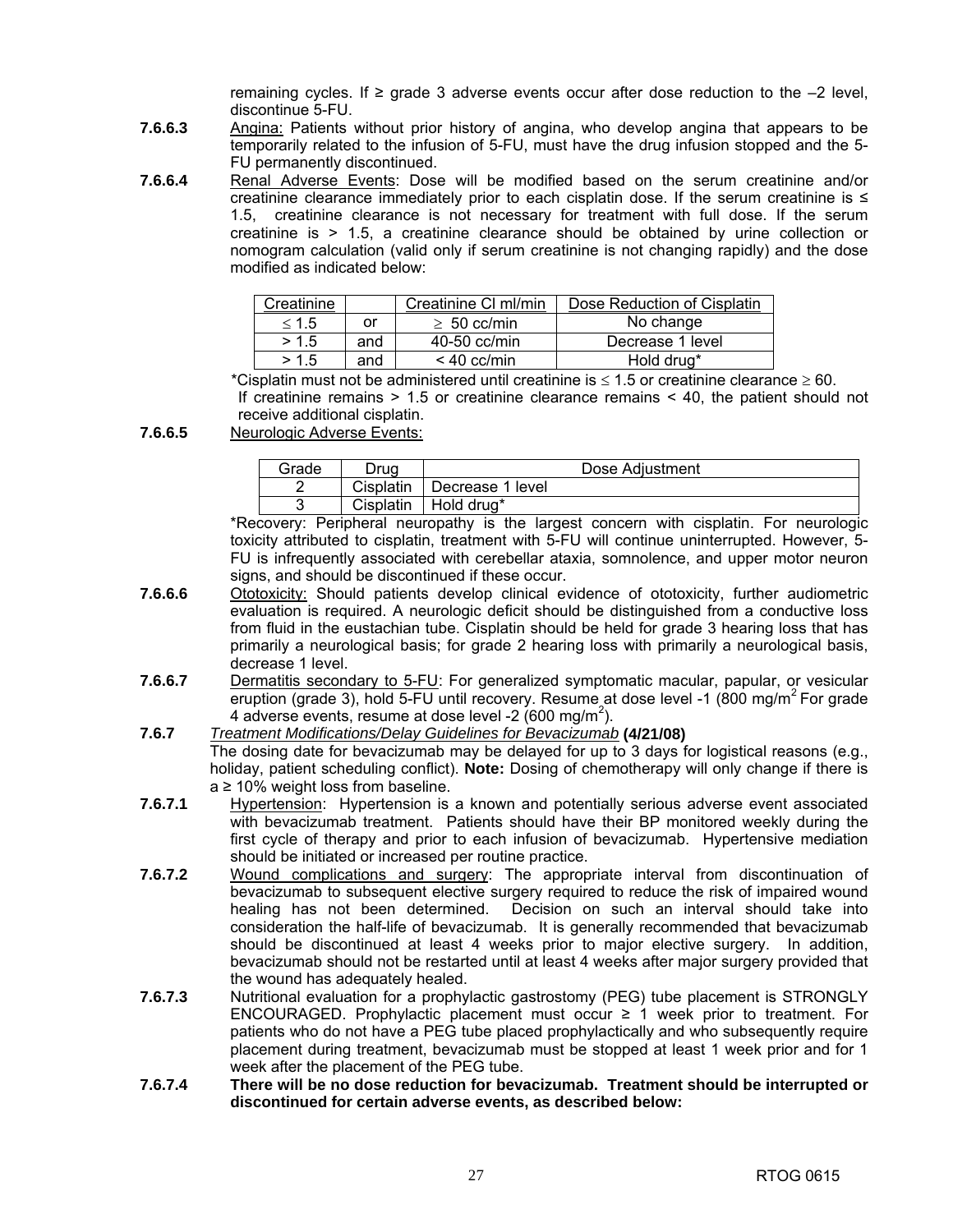| Treatment Modification for Bevacizumab-Related Adverse Events (11/7/07) |                                   |                                                  |  |
|-------------------------------------------------------------------------|-----------------------------------|--------------------------------------------------|--|
| CTCAE, v. 3.0 Term                                                      | <b>CTCAE Grade/Definition</b>     | <b>Action to be Taken</b>                        |  |
| Allergic reactions, or                                                  | Grade 1: Transient flushing or    | If infusion-related or allergic reactions occur, |  |
| <b>Acute infusional</b>                                                 | rash; drug fever < 38 degrees C   | premeds should be given with the next dose,      |  |
| reactions/ cytokine                                                     | (< 100.4 degrees F)               | and infusion time may be reduced for the         |  |
| release syndrome                                                        |                                   | subsequent infusion. Follow the guidelines in    |  |
|                                                                         |                                   | the Section 7.1.2.2 for bevacizumab              |  |
|                                                                         |                                   | administration.                                  |  |
|                                                                         | Grade 2: Rash; flushing;          | If infusion-related or allergic reactions occur, |  |
|                                                                         | urticaria; dyspnea; drug fever    | premeds should be given with the next dose.      |  |
|                                                                         | $\geq$ 38 degrees C               | Follow the guidelines in the Section 7.1.2.2     |  |
|                                                                         | $(≥ 100.4$ degrees F)             | for bevacizumab administration.                  |  |
|                                                                         | Grade 3: Symptomatic              | Bevacizumab infusion should be stopped and       |  |
|                                                                         | bronchospasm, with or without     | not restarted on the same day. At the            |  |
|                                                                         | urticaria; parenteral             | physicians' discretion, bevacizumab may be       |  |
|                                                                         | medication(s) indicated; allergy- | permanently discontinued or re-instituted with   |  |
|                                                                         | related edema/angioedema;         | premeds and at a rate of 90+15 min. If           |  |
|                                                                         | hypotension                       | bevacizumab is re-instituted, the patient        |  |
|                                                                         |                                   | should be closely monitored for a duration       |  |
|                                                                         |                                   | comparable to or longer than the duration        |  |
|                                                                         |                                   | of the previous reactions.                       |  |
|                                                                         | Grade 4: Anaphylaxis              | Discontinue bevacizumab                          |  |

**Treatment Modification for Bevacizumab-Related Adverse Events (11/7/07)**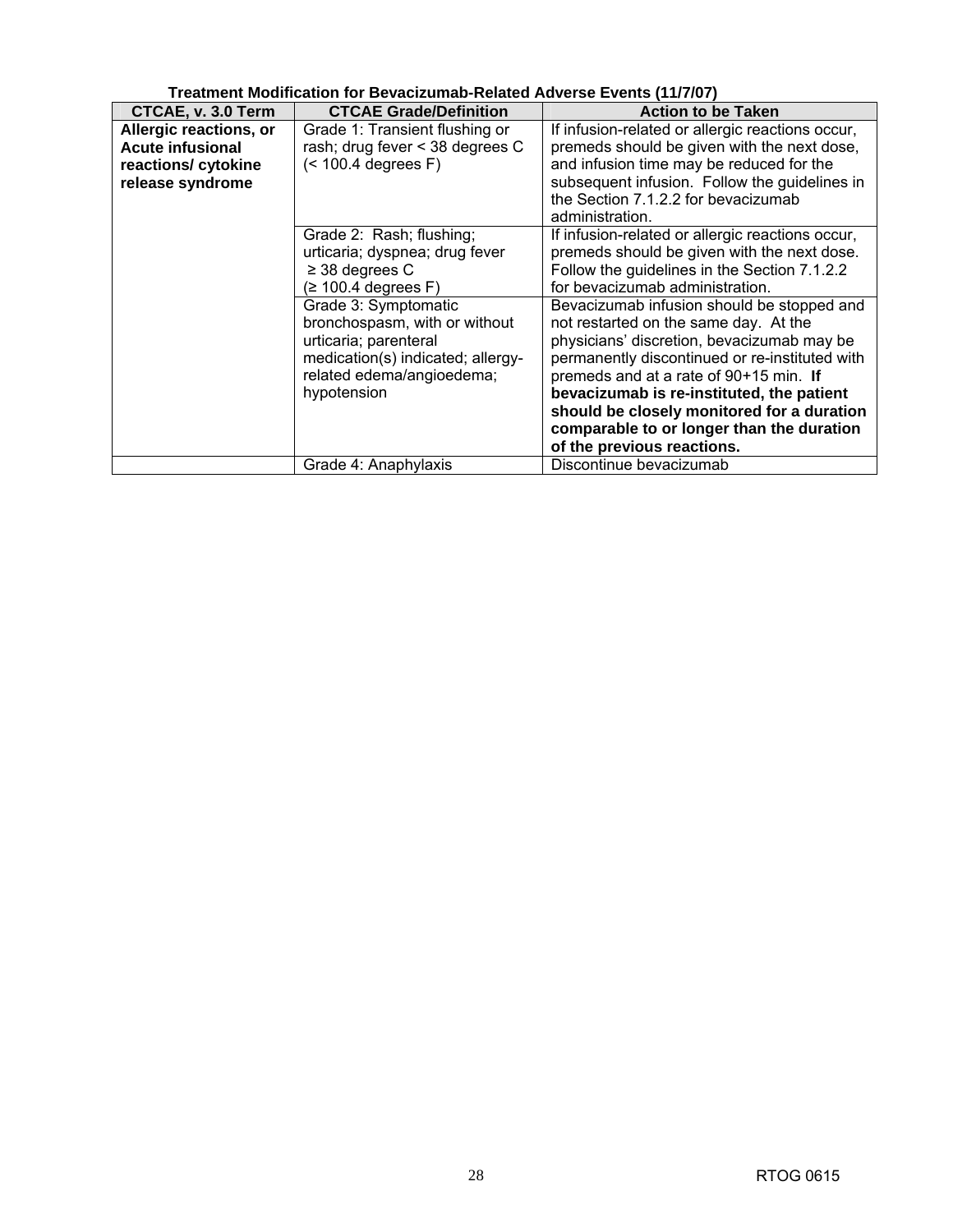| CTCAE, v. 3.0 Term                                                     | <b>CTCAE Grade/Definition</b>                                                                                                                          | <b>Action to be Taken</b>                                                                                                                                                                                                                                                                                                                                                                                                                                                                                                                                                                                                                                                                                                                                                                                                                                                                                        |
|------------------------------------------------------------------------|--------------------------------------------------------------------------------------------------------------------------------------------------------|------------------------------------------------------------------------------------------------------------------------------------------------------------------------------------------------------------------------------------------------------------------------------------------------------------------------------------------------------------------------------------------------------------------------------------------------------------------------------------------------------------------------------------------------------------------------------------------------------------------------------------------------------------------------------------------------------------------------------------------------------------------------------------------------------------------------------------------------------------------------------------------------------------------|
| <b>ARTERIAL THROMBOSIS EVENTS:</b>                                     |                                                                                                                                                        |                                                                                                                                                                                                                                                                                                                                                                                                                                                                                                                                                                                                                                                                                                                                                                                                                                                                                                                  |
| Cardiac ischemia/<br>infarction                                        | Grade 2:<br>Asymptomatic and testing<br>suggesting ischemia; stable<br>angina                                                                          | Discontinue bevacizumab.                                                                                                                                                                                                                                                                                                                                                                                                                                                                                                                                                                                                                                                                                                                                                                                                                                                                                         |
|                                                                        | Grade 3: Symptomatic and<br>testing consistent with ischemia<br>unstable angina; intervention<br>indicated                                             | Discontinue Bevacizumab                                                                                                                                                                                                                                                                                                                                                                                                                                                                                                                                                                                                                                                                                                                                                                                                                                                                                          |
|                                                                        | Grade 4: Acute myocardial<br>infarction                                                                                                                | Discontinue Bevacizumab                                                                                                                                                                                                                                                                                                                                                                                                                                                                                                                                                                                                                                                                                                                                                                                                                                                                                          |
| <b>CNS Cerebrovascular</b><br>Ischemia (TIA, CVA)<br>any peripheral or | Grade 2: Asymptomatic;<br>radiographic findings only<br>(new or pre-existing)                                                                          | Discontinue bevacizumab                                                                                                                                                                                                                                                                                                                                                                                                                                                                                                                                                                                                                                                                                                                                                                                                                                                                                          |
| visceral arterial<br>ischemia/thrombosis                               | Grade 3: Transient ischemic<br>event or attack (TIA) < 24 hours<br>duration                                                                            | Discontinue Bevacizumab                                                                                                                                                                                                                                                                                                                                                                                                                                                                                                                                                                                                                                                                                                                                                                                                                                                                                          |
|                                                                        | Grade 4: Cerebral vascular<br>accident (CVA, stroke),<br>neurological deficit > 24 hours                                                               | Discontinue Bevacizumab                                                                                                                                                                                                                                                                                                                                                                                                                                                                                                                                                                                                                                                                                                                                                                                                                                                                                          |
| <b>Thrombosis/embolis</b><br>m                                         | Grade 2: Deep vein thrombosis<br>or cardiac thrombosis;<br>intervention (e.g.,<br>anticoagulation, lysis, filter,<br>invasive procedure) not indicated | Omit 1 bevacizumab dose, and reassess the<br>patient.                                                                                                                                                                                                                                                                                                                                                                                                                                                                                                                                                                                                                                                                                                                                                                                                                                                            |
|                                                                        | Grade 3: Deep vein thrombosis<br>or cardiac thrombosis;<br>intervention (e.g.,<br>anticoagulation, lysis, filter,<br>invasive procedure) indicated     | Hold bevacizumab treatment. If the<br>$\blacksquare$<br>planned duration of full-dose<br>anticoagulation is <2weeks, bevacizumab<br>should be held until the full-dose<br>anticoagulation period is over.<br>If the planned duration of full-dose<br>٠<br>anticoagulation is >2 weeks, bevacizumab<br>may be resumed during the period of full-<br>dose anticoagulation IF all of the criteria<br>below are met:<br>The subject must have an in-range<br>INR (usually 2-3) on a stable dose of<br>warfarin, or on stable dose of heparin<br>prior to restarting bevacizumab.<br>The subject must not have<br>pathological conditions that carry high<br>risk of bleeding (e.g. tumor involving<br>major vessels or other conditions)<br>The subject must not have had<br>hemorrhagic events while on study<br>If thromboemboli worsen/recur upon<br>٠<br>resumption of study therapy, discontinue<br>bevacizumab |
|                                                                        | Grade 4:<br>Embolic event including<br>pulmonary embolism or life-<br>threatening thrombus                                                             | If symptomatic, discontinue bevacizumab. If<br>thromboemboli worsen/recur upon<br>resumption of study therapy, discontinue<br>bevacizumab. If asymptomatic Grade 4, same<br>as above.                                                                                                                                                                                                                                                                                                                                                                                                                                                                                                                                                                                                                                                                                                                            |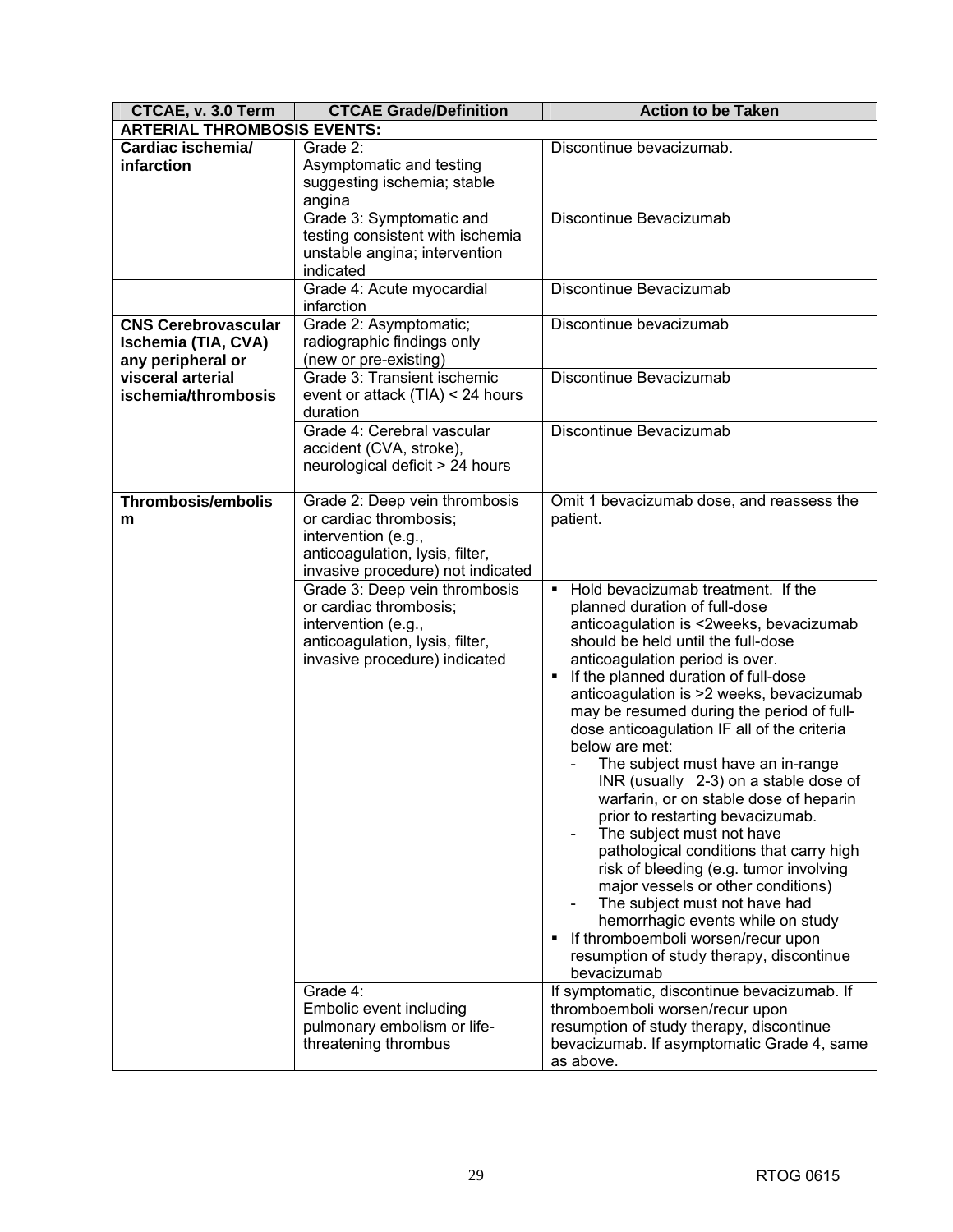| CTCAE, v. 3.0 Term     | <b>CTCAE Grade/Definition</b>              | <b>Action to be Taken</b>                         |
|------------------------|--------------------------------------------|---------------------------------------------------|
| <b>Hypertension</b>    | Grade 1:                                   | Consider increased BP monitoring                  |
| Treat with anti-       | Asymptomatic, transient (< 24              |                                                   |
| hypertensive           | hrs.) increase by >20 mmHg                 |                                                   |
| medication as needed.  | (diastolic) or to $>150/100$ if            |                                                   |
| The goal of BP control | previously WNL; intervention not           |                                                   |
| should be consistent   | indicated Pediatric:                       |                                                   |
| with general medical   | Asymptomatic, transient (< 24              |                                                   |
| practice               | hrs.) BP increase >ULN;                    |                                                   |
|                        | intervention not indicated                 |                                                   |
|                        | Grade 2:                                   | Begin anti-hypertensive therapy and continue      |
|                        | Recurrent or persistent ( $\geq 24$        | bevacizumab                                       |
|                        | hrs.) or symptomatic increase by           |                                                   |
|                        | >20 mmHg (diastolic) or to                 |                                                   |
|                        | >150/100 if previously WNL;                |                                                   |
|                        | monotherapy may be indicated               |                                                   |
|                        | Pediatric: Recurrent or persistent         |                                                   |
|                        | (≥ 24 hrs.) BP > ULN;                      |                                                   |
|                        | monotherapy may be indicated               |                                                   |
|                        | Grade 3: Requiring more than               | Bevacizumab should be held until symptoms         |
|                        | one drug or more intensive                 | have resolved AND BP Diastolic < 160/90mm         |
|                        | therapy than previously                    | Hg*                                               |
|                        |                                            |                                                   |
|                        |                                            | *If bevacizumab cannot be restarted after a four- |
|                        |                                            | week interruption, it should be discontinued.     |
|                        | Grade 4: Life-threatening                  | Discontinue bevacizumab                           |
|                        | consequences (e.g.,                        |                                                   |
|                        | hypertensive crisis) Pediatric:            |                                                   |
|                        | Same as adult                              |                                                   |
| <b>CNS Hemorrhage</b>  | Grade 1: Asymptomatic,                     | Discontinue bevacizumab                           |
|                        | radiographic findings only                 |                                                   |
|                        | (new or pre-existing)                      |                                                   |
|                        | Grade 2: Medical intervention              | Discontinue bevacizumab                           |
|                        | indicated<br>Grade 3: Ventriculostomy, ICP | Discontinue bevacizumab                           |
|                        | monitoring, intraventricular               |                                                   |
|                        | thrombolysis, or operative                 |                                                   |
|                        | intervention indicated                     |                                                   |
|                        | Grade 4: Life-threatening                  | Discontinue bevacizumab                           |
|                        | consequences; neurologic deficit           |                                                   |
|                        | or disability                              |                                                   |
| Hemorrhage/            | Grade 2: Symptomatic and                   | Discontinue bevacizumab                           |
| pulmonary/upper        | medical intervention indicated             |                                                   |
| respiratory            | Grade 3: Transfusion,                      | Discontinue bevacizumab                           |
|                        | interventional radiology,                  |                                                   |
|                        | endoscopic, or operative                   |                                                   |
|                        | intervention indicated; radiation          |                                                   |
|                        | therapy (i.e., hemostasis of               |                                                   |
|                        | bleeding site)                             |                                                   |
|                        | Grade 4: Life-threatening                  | Discontinue bevacizumab                           |
|                        | consequences; major urgent                 |                                                   |
|                        | intervention indicated                     |                                                   |
|                        |                                            |                                                   |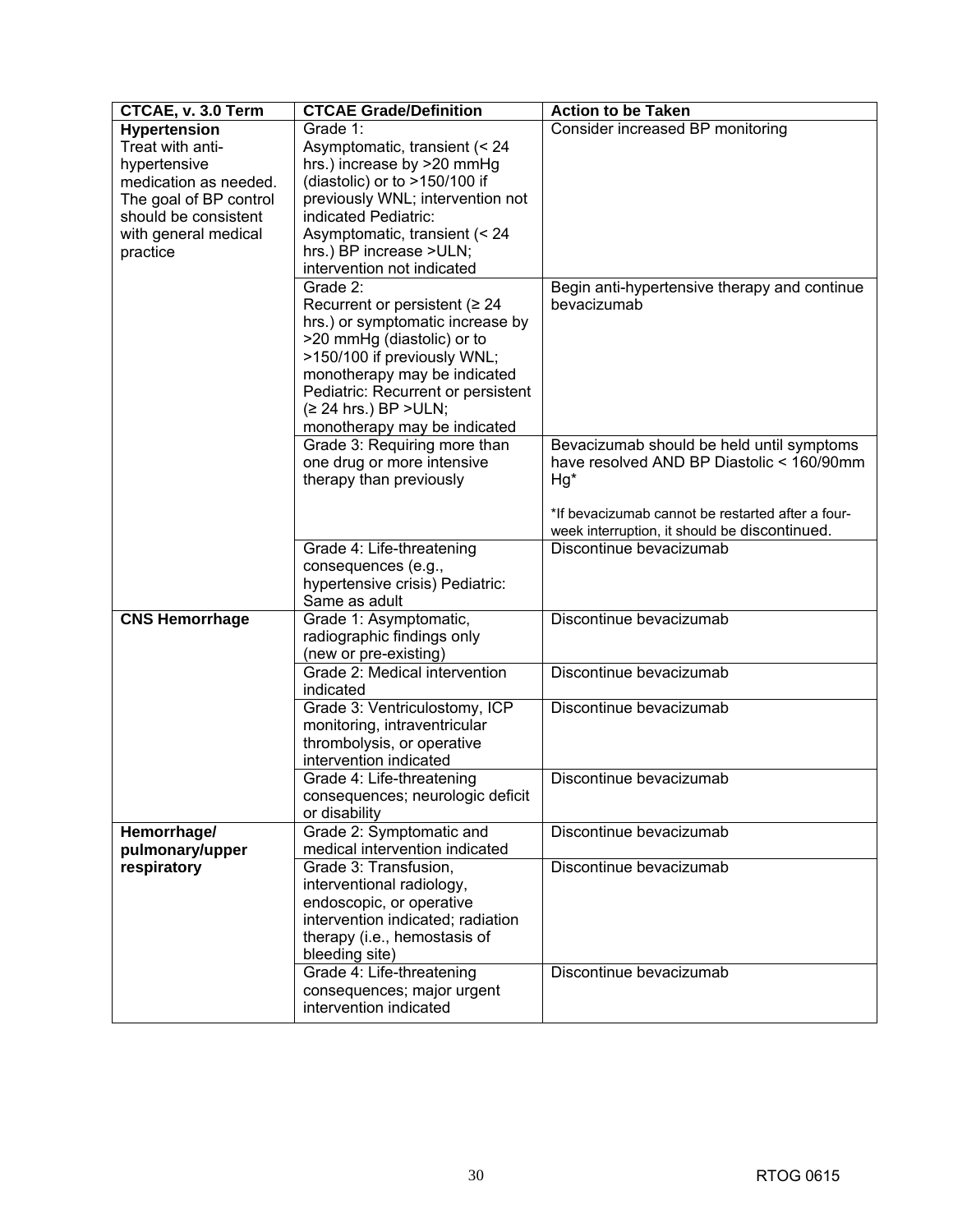| CTCAE, v. 3.0 Term                                                                                                                                                                                                                                                                      | <b>CTCAE Grade/Definition</b>                                                                                                                                                              | <b>Action to be Taken</b>                                                                                                                                                                                                                                                                                                                                                                                                                                                                                                                                  |
|-----------------------------------------------------------------------------------------------------------------------------------------------------------------------------------------------------------------------------------------------------------------------------------------|--------------------------------------------------------------------------------------------------------------------------------------------------------------------------------------------|------------------------------------------------------------------------------------------------------------------------------------------------------------------------------------------------------------------------------------------------------------------------------------------------------------------------------------------------------------------------------------------------------------------------------------------------------------------------------------------------------------------------------------------------------------|
| <b>Hemorrhage/GI</b><br><b>Bleeding</b>                                                                                                                                                                                                                                                 | Grade 3: Transfusion,<br>interventional radiology,<br>endoscopic, or operative<br>intervention indicated; radiation<br>therapy (i.e., hemostasis of<br>bleeding site)                      | • Patients receiving full-dose anticoagulation<br>should discontinue bevacizumab.<br>• For patients not on full-dose<br>anticoagulation, hold bevacizumab until<br>ALL of the following criteria are met:<br>the bleeding has resolved and Hb is<br>stable<br>there is no bleeding diathesis that<br>would increase the risk of therapy<br>there is no anatomic or pathologic<br>condition that could increase the risk of<br>hemorrhage recurrence.<br>• Patients who experience recurrence of<br>grade 3 hemorrhage should discontinue<br>study therapy. |
|                                                                                                                                                                                                                                                                                         | Grade 4: Life-threatening<br>consequences; major urgent<br>intervention indicated                                                                                                          | Discontinue bevacizumab                                                                                                                                                                                                                                                                                                                                                                                                                                                                                                                                    |
| <b>GI Perforation</b>                                                                                                                                                                                                                                                                   | Grade 2: Medical intervention<br>indicated; IV fluids indicated<br>$<$ 24 hrs.                                                                                                             | Discontinue bevacizumab                                                                                                                                                                                                                                                                                                                                                                                                                                                                                                                                    |
|                                                                                                                                                                                                                                                                                         | Grade 3:IV fluids, tube feedings,<br>or TPN indicated $\geq$ 24 hrs.;<br>operative intervention indicated                                                                                  | Discontinue bevacizumab                                                                                                                                                                                                                                                                                                                                                                                                                                                                                                                                    |
| <b>GI Leak</b>                                                                                                                                                                                                                                                                          | Grade 2: Symptomatic; medical                                                                                                                                                              | Discontinue bevacizumab                                                                                                                                                                                                                                                                                                                                                                                                                                                                                                                                    |
| (including anastomotic)<br>GI - Select is to be<br>used for clinical<br>signs/symptoms or<br>radiographic<br>confirmation of<br>anastomotic or conduit<br>leak (e.g., biliary,<br>esophageal, intestinal,<br>pancreatic, pharyngeal,<br>rectal), but without<br>development of fistula. | intervention indicated<br>Grade 3: Symptomatic and<br>interfering with GI function;<br>invasive or endoscopic<br>intervention indicated                                                    | Discontinue bevacizumab                                                                                                                                                                                                                                                                                                                                                                                                                                                                                                                                    |
| <b>GI Fistula</b><br>A fistula is defined as<br>an abnormal<br>communication                                                                                                                                                                                                            | Grade 2: Symptomatic; altered<br>GI function (e.g., altered dietary<br>habits, diarrhea, or GI fluid loss);<br>IV fluids indicated < 24 hrs.                                               | Discontinue bevacizumab                                                                                                                                                                                                                                                                                                                                                                                                                                                                                                                                    |
| between two body<br>cavities, potential<br>spaces, and/or the skin.<br>The site indicated for a<br>fistula should be the<br>site from which the                                                                                                                                         | Grade 3: Symptomatic and<br>severely altered GI function (e.g.,<br>altered dietary habits, diarrhea,<br>or GI fluid loss); IV fluids, tube<br>feedings, or TPN indicated $\geq 24$<br>hrs. | Discontinue bevacizumab                                                                                                                                                                                                                                                                                                                                                                                                                                                                                                                                    |
| abnormal process is<br>believed to have<br>originated. For<br>example, a tracheo-<br>esophageal fistula<br>arising in the context of<br>a resected or irradiated<br>esophageal cancer is<br>graded as Fistula, GI-<br>esophagus                                                         | Grade 4: Life-threatening<br>consequences                                                                                                                                                  | Discontinue bevacizumab                                                                                                                                                                                                                                                                                                                                                                                                                                                                                                                                    |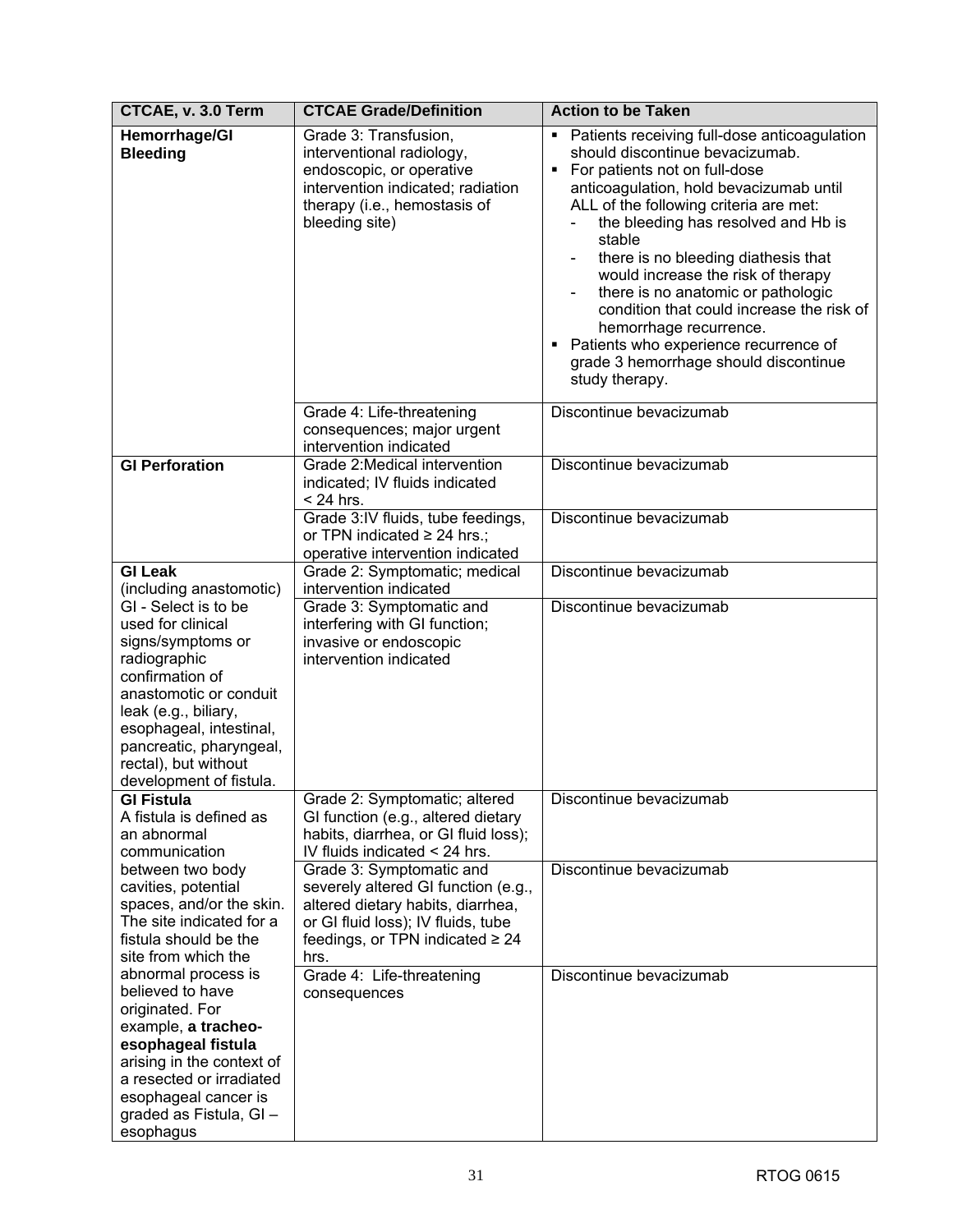| For other fistulas, see<br>table below.                                              |         |                                                                                                                                                                                                                                                                                                 |
|--------------------------------------------------------------------------------------|---------|-------------------------------------------------------------------------------------------------------------------------------------------------------------------------------------------------------------------------------------------------------------------------------------------------|
| <b>Other clinically</b><br>significant AEs<br>attributable to<br>bevacizumab (except | Grade 3 | • Hold bevacizumab until symptoms resolve<br>to $\leq$ grade 1<br>• If treatment delay is >3-4 weeks due to<br>toxicity, discontinue bevacizumab.                                                                                                                                               |
| controlled<br>nausea/vomiting)                                                       | Grade 4 | Discontinue bevacizumab<br>$\blacksquare$<br>. Upon consultation with the study chair,<br>resumption of bevacizumab may be<br>considered if a patient is benefiting from<br>therapy, and the G4 toxicity is transient,<br>has recovered to < grade 1 and unlikely to<br>recur with retreatment. |

|                             |                      | Other Bevacizumab Treatment Modifications Non-specific to CTCAE, v. 3.0 (5/7/07) |
|-----------------------------|----------------------|----------------------------------------------------------------------------------|
| Any Fistula,                | Any fistula          | Discontinue bevacizumab at any time of the                                       |
| specifically in the         |                      | study therapy, concurrent or adjuvant phase.                                     |
| head and neck region        |                      |                                                                                  |
| <b>Hemorrhage within</b>    | $\geq$ Grade 2       | Discontinue bevacizumab                                                          |
| the radiation field         |                      |                                                                                  |
| <b>During Concurrent</b>    | Grade 3-4            | Hold bevacizumab until patient is able to                                        |
| <b>Phase: Local adverse</b> |                      | resume RT                                                                        |
| events                      |                      |                                                                                  |
| (e.g., stomatitis,          |                      |                                                                                  |
| ulceration,                 |                      |                                                                                  |
| dysphagia) that             |                      |                                                                                  |
| necessitate                 |                      |                                                                                  |
| interruption of RT          |                      |                                                                                  |
| <b>During Adjuvant</b>      | Grade 3-4            | Hold bevacizumab until recovery to $\leq$ Grade                                  |
| <b>Phase: Local adverse</b> |                      | 1 <sub>1</sub><br>Bevacizumab should be discontinued if local                    |
| events                      |                      |                                                                                  |
| (e.g., stomatitis,          |                      | adverse events worsen or recur.                                                  |
| ulceration,                 |                      |                                                                                  |
| dysphagia)<br>Proteinuria   | UPC ratio $\leq 3.5$ | Continue bevacizumab                                                             |
| Proteinuria should be       | UPC ratio $> 3.5$    | Hold bevacizumab until it UPC recovers to $\leq$                                 |
| monitored by urine          |                      | 3.5. If therapy is held for > 2 months due to                                    |
| analysis for urine          |                      | proteinuria, discontinue bevacizumab.                                            |
| protein creatinine          | Nephrotic syndrome   | Discontinue bevacizumab.                                                         |
| (UPC) ratio prior to        |                      |                                                                                  |
| every dose of               |                      |                                                                                  |
| bevacizumab.                |                      |                                                                                  |
| <b>Wound dehiscence</b>     |                      | Discontinue bevacizumab                                                          |
| requiring medical or        |                      |                                                                                  |
| surgical intervention       |                      |                                                                                  |
|                             |                      |                                                                                  |
| <b>Reversible Posterior</b> |                      | BV should be held in patients with                                               |
| Leukoencephalopath          |                      | symptoms/signs suggestive of RPLS, pending                                       |
| y syndrome (RPLS)           |                      | work-up and management, including control of                                     |
|                             |                      | blood pressure. BV should be discontinued                                        |
|                             |                      | upon diagnosis of RPLS.                                                          |

### **7.7 Modality Review**

The Medical Oncology Co-Chair, David Pfister, MD, will perform a Chemotherapy Assurance Review of all patients who receive or are to receive chemotherapy in this trial. In addition, an independent medical oncologist not associated with this study will review AdEERs reports of all hemorrhages (any grade or attribution) and all Grade 5 adverse events. The goal of the review is to evaluate protocol compliance. The review process is contingent on timely submission of chemotherapy treatment data as specified in Section 12.1. The scoring mechanism is: **per**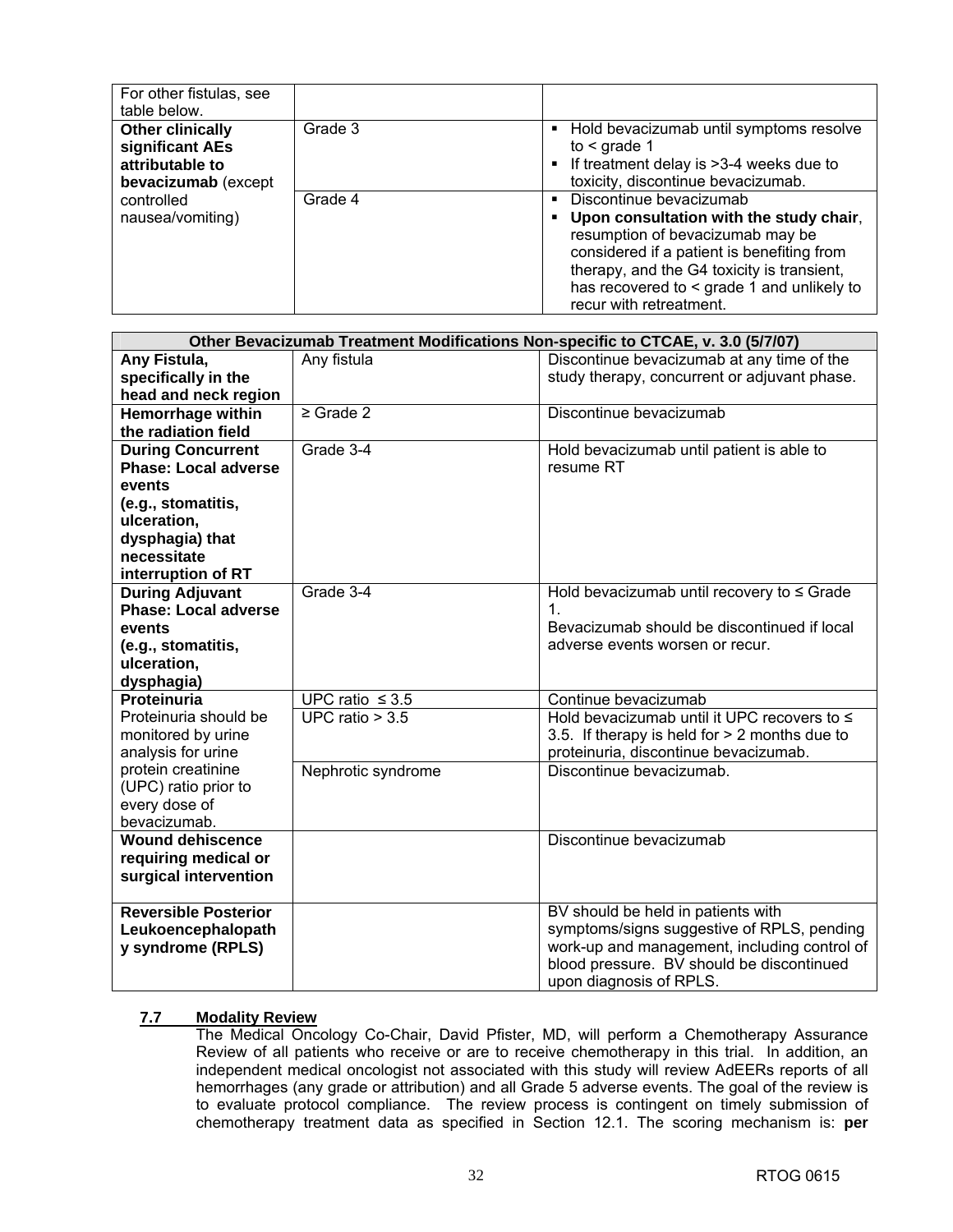**protocol**; **not per protocol**; or **not evaluable for chemotherapy review.** A report is sent to each institution once per year to notify the institution about compliance for each case reviewed in that year.

The Medical Oncology Co-Chair, David Pfister, MD, will perform a Quality Assurance Review after complete data for the first 16 cases enrolled has been received at RTOG Headquarters. Dr. Pfister will perform the next review after complete data for the next 16 cases enrolled has been received at RTOG Headquarters. The final cases will be reviewed within 3 months after this study has reached the target accrual or as soon as complete data for all cases enrolled has been received at RTOG Headquarters, whichever occurs first.

#### **7.8 Adverse Events (2/16/11)**

As of April 1, 2011, this study will utilize the Common Terminology Criteria for Adverse Events (CTCAE) version 4, MedDRA, version 12.0 for grading of all adverse events reported via AdEERS. All RTOG case report forms will continue to use CTCAE, v. 3.0. A copy of the CTCAE v. 4 can be downloaded from the CTEP home page ([http://ctep.cancer.gov\)](http://ctep.cancer.gov) or the RTOG web site ([http://www.rtog.org/members/toxicity/main.html\). A](http://www.rtog.org/members/toxicity/main.html)ll appropriate treatment areas should have access to a copy of the CTCAE v. 4..

All adverse events (AEs) as defined in the tables below will be reported via the AdEERS (Adverse Event Expedited Reporting System) application accessed via the CTEP web site [\(https://webapps.ctep.nci.nih.gov/openapps/plsql/gadeers\\_main\\$.startup\).](https://webapps.ctep.nci.nih.gov/openapps/plsql/gadeers_main$.startup) 

Serious adverse events (SAEs) as defined in Section 7.9 table below will be reported via AdEERS. Sites also can access the RTOG web site [\(http://www.rtog.org/members/toxicity/main.html\)](http://www.rtog.org/members/toxicity/main.html) for this information.

**In order to ensure consistent data capture, serious adverse events reported on AdEERS reports also must be reported on an RTOG case report form (CRF).** In addition, sites must submit CRFs in a timely manner after AdEERS submissions.

In the rare instance when Internet connectivity is lost, an AE report may be submitted using CTEP's Adverse Event Expedited Report-Single Agent or Multiple Agent paper template (available at [http://ctep.cancer.gov\)](http://ctep.cancer.gov) and faxed to 301-230-0159. A 24-hour notification is to be made by CTEP by telephone at 301-897-7497, only when Internet connectivity is disrupted. Once Internet connectivity is restored, an AE report submitted on a paper template or a 24-hour notification made by phone must be entered electronically into AdEERS by the original submitter at the site.

### **7.8.1 Adverse Events (AEs)**

**Definition of an AE:** Any unfavorable and unintended sign (including an abnormal laboratory finding), symptom, or disease temporally associated with the use of a medical treatment or procedure regardless of whether it is considered related to the medical treatment or procedure (attribution of unrelated, unlikely, possible, probable, or definite). [*CTEP, NCI Guidelines: Expedited Adverse Event Reporting Requirements*. December 2004.]

The following guidelines for reporting adverse events (AEs) apply to **all** NCI/RTOG research protocols. AEs, as defined above, experienced by patients accrued to this protocol should be reported on the AE section of the appropriate case report form (see Section 12.1). **Note: AEs indicated in the AdEERS Expedited Reporting Requirements in the Section 7.9 text and/or table also must be reported via AdEERS.** 

 **NOTE: If the event is a Serious Adverse Event (SAE) [see next section], further reporting will be required. Reporting AEs only fulfills Data Management reporting requirements.** 

**7.8.2 Serious Adverse Events (SAEs)** — **All SAEs that fit any one of the criteria in the SAE definition below must be reported via AdEERS. Contact the AdEERS Help Desk if assistance is required.**

Certain SAEs as outlined below will require the use of the 24 Hour AdEERS Notification:

- **Phase II & III Studies: All unexpected potentially related SAEs**
- **Phase I Studies: All unexpected hospitalizations and all grade 4 and 5 SAEs regardless of relationship**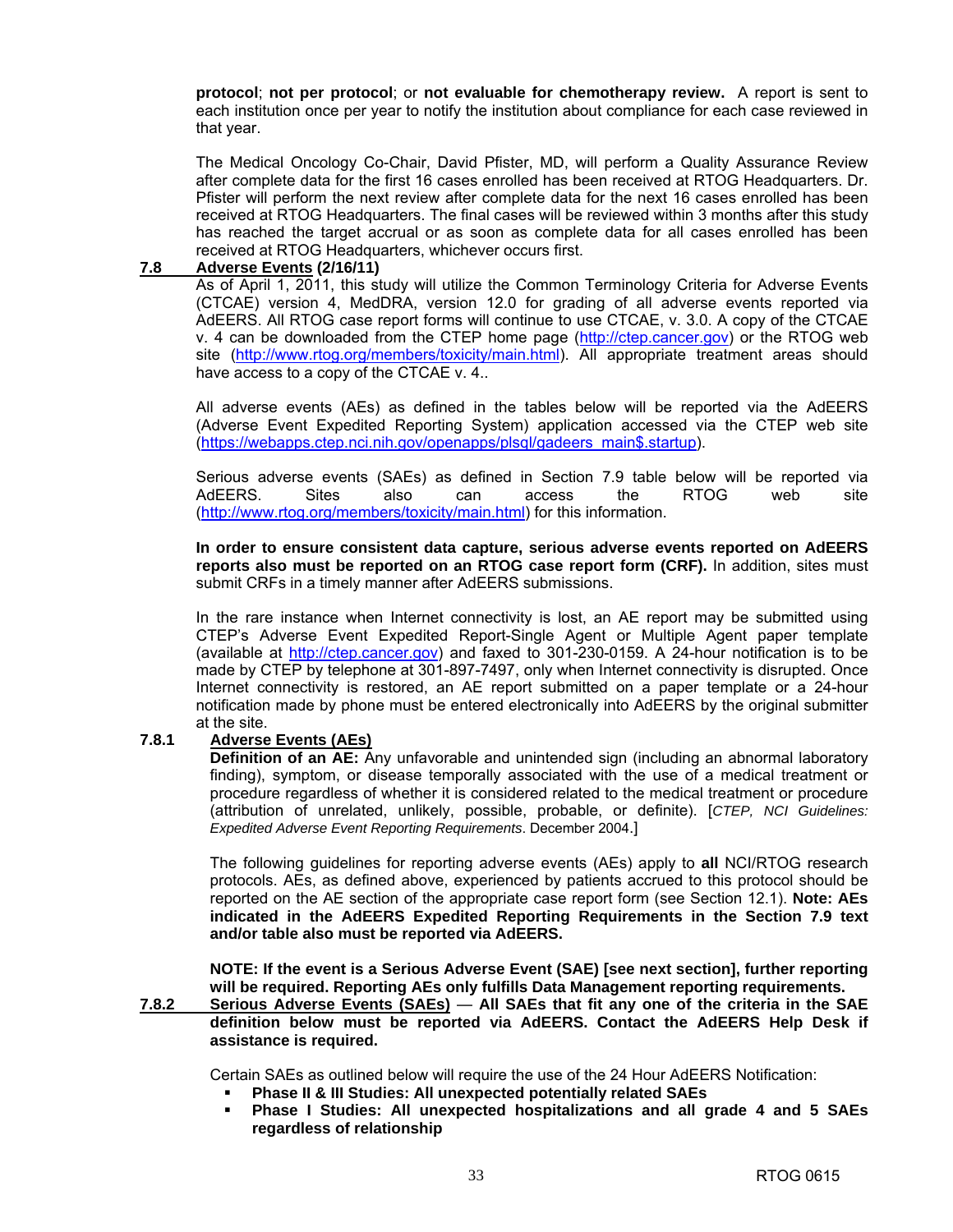**Definition of an SAE:** Any adverse experience occurring during any part of protocol treatment and 30 days after that results in any of the following outcomes:

- Death;
- A life-threatening adverse drug experience;
- Inpatient hospitalization or prolongation of existing hospitalization;
- A persistent or significant disability/incapacity;
- A congenital anomaly/birth defect.

 Important medical events that may not result in death, be life threatening, or require hospitalization may be considered an SAE drug experience, when, based upon medical judgment, they may jeopardize the patient and may require medical or surgical intervention to prevent one of the outcomes listed in the definition.

 Pharmaceutically supported studies will require additional reporting over and above which is required by CTEP.

 SAEs (more than 30 days after last treatment) attributed to the protocol treatment (possible, probable or definite) should be reported via AdEERS.

**All supporting source documentation indicated as being provided in the Additional Information Section of the AdEERS Report must be properly labeled with the study/case numbers and the date of the adverse event and must be faxed to both the NCI at 301- 230-0159 and the RTOG dedicated SAE FAX, 215-717-0990, before the five or tencalendar-day deadline to allow RTOG to comply with the reporting requirements of the pharmaceutical company/companies supporting the RTOG trial. The RTOG Case Number without any leading zeros should be used as the Patient ID when reporting via AdEERS.** Non-RTOG intergroup study and case numbers must also be included, when applicable. Submitted AdEERS Reports are forwarded to RTOG electronically via the AdEERS system.

 **SAE reporting is safety related and separate and in addition to the Data Management reporting requirements** as outlined in the previous AE reporting section. **Any event that meets the above outlined criteria for an SAE but is assessed by the AdEERS System as "expedited reporting NOT required" must still be reported for safety reasons and to fulfill the obligations of RTOG to the pharmaceutical company/companies supporting the RTOG trial. Sites must bypass the "NOT Required" assessment and complete and submit the report. The AdEERS System allows submission of all reports regardless of the results of the assessment. Note:** Sites must select the option in AdEERS to send a copy of the report to the FDA or print the AdEERS report and fax it to the FDA, FAX 1-800-332-0178.

**7.8.3 Acute myeloid leukemia (AML) or myelodysplastic syndrome (MDS) [2/16/11]**  AML or MDS that is diagnosed during or subsequent to treatment in patients on NCI/CTEPsponsored clinical trials must be reported via the AdEERS system **within 30 days of AML/MDS diagnosis.** If the site is reporting in CTCAE, v. 4, the event(s) maybe reported as 1) Leukemia secondary to oncology chemotherapy; 2) Myelodysplastic syndrome; or 3) Treatment-related secondary malignancy.

### **7.9 AdEERS Expedited Reporting Requirements**

 CTEP defines routine AE reporting requirements for phase 2 and 3 trials as described in the table below. **Important**: All AEs reported via AdEERS also must be reported on the AE section of the appropriate case report form (see Section 12.1).

**7.9.1 Phase 2 and 3 Trials Utilizing an Agent under a CTEP IND: AdEERS Expedited Reporting Requirements for Adverse Events that Occur within 30 Days<sup>1</sup> of the Last Dose of the Investigational Agent, Bevacizumab, in this Study** 

| Grade 1                              | Grade 2           | Grade 2         | Grade 3                                           |                                 |                                     | Grade 3                                            | Grades<br>$485^{2}$ | <b>Grades</b><br>4 & $5^2$ |
|--------------------------------------|-------------------|-----------------|---------------------------------------------------|---------------------------------|-------------------------------------|----------------------------------------------------|---------------------|----------------------------|
| Unexpected<br>and<br><b>Expected</b> | <b>Unexpected</b> | <b>Expected</b> | <b>Unexpected</b><br>with<br>Hospitali-<br>zation | without<br>Hospitali-<br>zation | with<br><b>Hospitali-</b><br>zation | <b>Expected</b><br>without<br>Hospitali-<br>zation | Unex-<br>pected     | <b>Expected</b>            |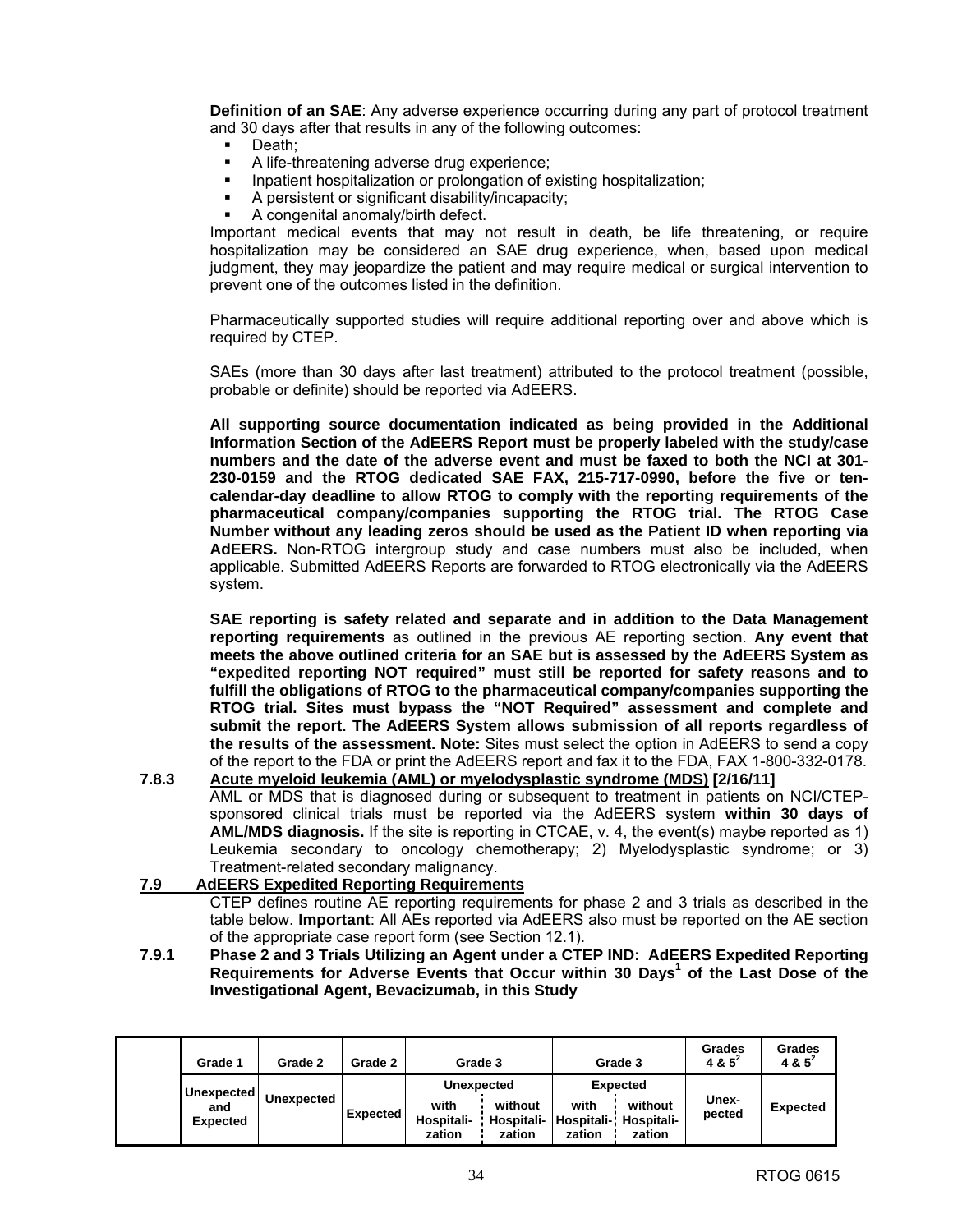| Unrelated<br><b>Unlikely</b>                   | Not<br>Required                                                                                                                                                                                                                                                                                                                                                                                                                                                                                                                                                                                                                                           | Not<br>Required                                                                                                                                                                                                                                                                                                                                                                                                                                                                 | Not<br>Required | 10 Calendar<br>Days   | Not<br>Required        | 10<br>Calendar<br>Days | Not<br>Required | 10<br>Calendar<br>Days         | 10<br>Calendar<br>Days |  |
|------------------------------------------------|-----------------------------------------------------------------------------------------------------------------------------------------------------------------------------------------------------------------------------------------------------------------------------------------------------------------------------------------------------------------------------------------------------------------------------------------------------------------------------------------------------------------------------------------------------------------------------------------------------------------------------------------------------------|---------------------------------------------------------------------------------------------------------------------------------------------------------------------------------------------------------------------------------------------------------------------------------------------------------------------------------------------------------------------------------------------------------------------------------------------------------------------------------|-----------------|-----------------------|------------------------|------------------------|-----------------|--------------------------------|------------------------|--|
| <b>Possible</b><br>Probable<br><b>Definite</b> | Not<br>Required                                                                                                                                                                                                                                                                                                                                                                                                                                                                                                                                                                                                                                           | 10 Calendar<br>Days                                                                                                                                                                                                                                                                                                                                                                                                                                                             | Not<br>Required | 10 Calendar ·<br>Days | 10<br>Calendar<br>Days | 10<br>Calendar<br>Days | Not<br>Required | 24-Hour;<br>5 Calendar<br>Days | 10<br>Calendar<br>Days |  |
| $\bullet$<br>$\bullet$                         | Adverse events with attribution of possible, probable, or definite that occur greater than 30 days after the last dose of<br>treatment with an agent under a CTEP IND require reporting as follows:<br>AdEERS 24-hour notification followed by complete report within 5 calendar days for:<br>Grade 4 and Grade 5 unexpected events<br>AdEERS 10 calendar day report:<br>Grade 3 unexpected events with hospitalization or prolongation of hospitalization<br>Grade 5 expected events<br>Although an AdEERS 24-hour notification is not required for death clearly related to progressive disease, a full report is<br>required as outlined in the table. |                                                                                                                                                                                                                                                                                                                                                                                                                                                                                 |                 |                       |                        |                        |                 |                                |                        |  |
|                                                |                                                                                                                                                                                                                                                                                                                                                                                                                                                                                                                                                                                                                                                           | Please see exceptions below under section entitled "Additional Instructions or Exceptions."                                                                                                                                                                                                                                                                                                                                                                                     |                 |                       |                        |                        |                 |                                | March 2005             |  |
|                                                |                                                                                                                                                                                                                                                                                                                                                                                                                                                                                                                                                                                                                                                           | Note: All deaths on study require both routine and expedited reporting regardless of causality.<br>Attribution to treatment or other cause must be provided. "On study" is defined as during                                                                                                                                                                                                                                                                                    |                 |                       |                        |                        |                 |                                |                        |  |
|                                                |                                                                                                                                                                                                                                                                                                                                                                                                                                                                                                                                                                                                                                                           | or within 30 days of completing protocol treatment.                                                                                                                                                                                                                                                                                                                                                                                                                             |                 |                       |                        |                        |                 |                                |                        |  |
| $\bullet$                                      |                                                                                                                                                                                                                                                                                                                                                                                                                                                                                                                                                                                                                                                           | Expedited AE reporting timelines defined:<br>$\triangleright$ "24 hours; 5 calendar days" – The investigator must initially report the AE via AdEERS within 24<br>hours of learning of the event followed by a complete AdEERS report within 5 calendar days<br>of the initial 24-hour report.                                                                                                                                                                                  |                 |                       |                        |                        |                 |                                |                        |  |
|                                                |                                                                                                                                                                                                                                                                                                                                                                                                                                                                                                                                                                                                                                                           | ≻ "10 calendar days" - A complete AdEERS report on the AE must be submitted within 10 calendar<br>days of the investigator learning of the event.                                                                                                                                                                                                                                                                                                                               |                 |                       |                        |                        |                 |                                |                        |  |
|                                                |                                                                                                                                                                                                                                                                                                                                                                                                                                                                                                                                                                                                                                                           | (2/16/11) Any medical event equivalent to CTCAE, v. 4 grade 3, 4, or 5 that precipitates<br>hospitalization (or prolongation of existing hospitalization) must be reported regardless of attribution<br>and designation as expected or unexpected with the exception of any events identified as protocol-<br>specific expedited adverse event reporting exclusions.<br>Any event that results in persistent or significant disabilities/incapacities, congenital anomalies, or |                 |                       |                        |                        |                 |                                |                        |  |
|                                                | under a CTEP IND.                                                                                                                                                                                                                                                                                                                                                                                                                                                                                                                                                                                                                                         | birth defects must be reported via AdEERS if the event occurs following treatment with an agent                                                                                                                                                                                                                                                                                                                                                                                 |                 |                       |                        |                        |                 |                                |                        |  |
| ٠                                              | on all reports.                                                                                                                                                                                                                                                                                                                                                                                                                                                                                                                                                                                                                                           | Use the NCI protocol number and the protocol-specific patient ID assigned during trial registration                                                                                                                                                                                                                                                                                                                                                                             |                 |                       |                        |                        |                 |                                |                        |  |
|                                                |                                                                                                                                                                                                                                                                                                                                                                                                                                                                                                                                                                                                                                                           | Additional Instructions or Exceptions to AdEERS Expedited Reporting Requirements for<br>Phase 2 and 3 Trials Utilizing an Agent under a CTEP-IND:                                                                                                                                                                                                                                                                                                                               |                 |                       |                        |                        |                 |                                |                        |  |
|                                                |                                                                                                                                                                                                                                                                                                                                                                                                                                                                                                                                                                                                                                                           | Hemorrhage, regardless of grade, requirement for hospitalization, or attribution, should be<br>reported through AdEERS. Note: The AdEERS report must include the following:<br>Source/site of bleeding; severity, duration, and quantity of bleeding; the patient's platelet,<br>PT/INR, and PTT levels.                                                                                                                                                                        |                 |                       |                        |                        |                 |                                |                        |  |
|                                                | $\bullet$                                                                                                                                                                                                                                                                                                                                                                                                                                                                                                                                                                                                                                                 | Grade 3 fistula, regardless of requirement for hospitalization, should be reported through<br>AdEERS;                                                                                                                                                                                                                                                                                                                                                                           |                 |                       |                        |                        |                 |                                |                        |  |
|                                                | $\bullet$                                                                                                                                                                                                                                                                                                                                                                                                                                                                                                                                                                                                                                                 | Grade 3-4 myelosuppression, whether or not hospitalization is required, does not require<br>expedited reporting through AdEERS.                                                                                                                                                                                                                                                                                                                                                 |                 |                       |                        |                        |                 |                                |                        |  |
|                                                | 7.10<br><b>Clinical Trials Agreement</b><br>The Bevacizumab supplied by CTEP, DCTD, NCI used in this protocol is provided to the NCI<br>under a CRADA between Genentech, Inc. (hereinafter referred to as "Collaborator") and the NCI<br>Division of Cancer Treatment and Diagnosis. Therefore, the following obligations/guidelines, in<br>the<br>provisions<br>in the "Intellectual Property Option to Collaborator"<br>addition to<br>(http://ctep.cancer.gov/industry/ipo.html) contained within the terms of award, apply to the use of<br>the Agent(s) in this study:                                                                               |                                                                                                                                                                                                                                                                                                                                                                                                                                                                                 |                 |                       |                        |                        |                 |                                |                        |  |
|                                                |                                                                                                                                                                                                                                                                                                                                                                                                                                                                                                                                                                                                                                                           | 1. Agent(s) may not be used for any purpose outside the scope of this protocol, nor can<br>Agent(s) be transferred or licensed to any party not participating in the clinical study.<br>Collaborator(s) data for Agent(s) are confidential and proprietary to Collaborator(s) and shall<br>be maintained as such by the investigators. The protocol documents for studies utilizing                                                                                             |                 |                       |                        |                        |                 |                                |                        |  |

investigational Agents contain confidential information and should not be shared or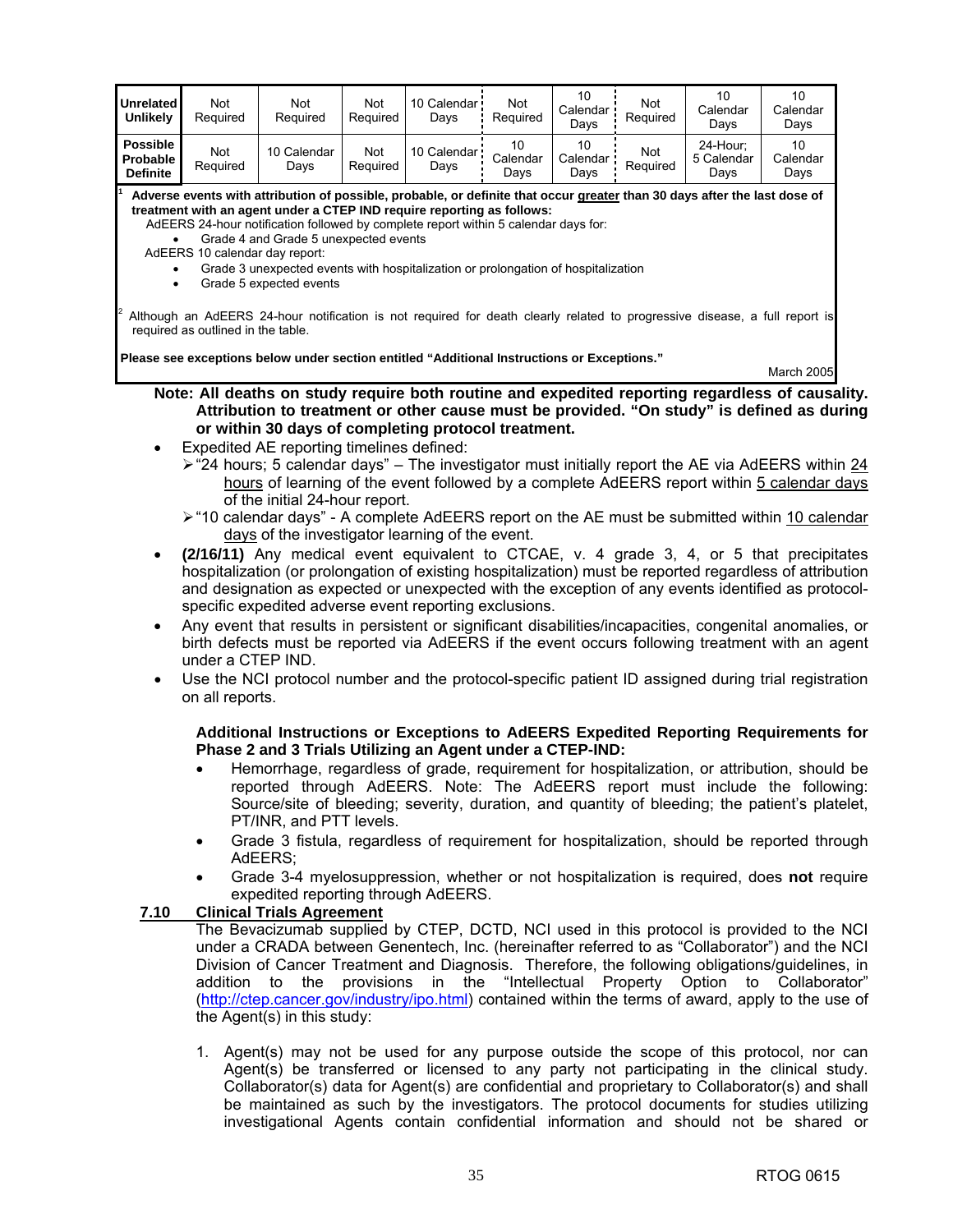distributed without the permission of the NCI. If a copy of this protocol is requested by a patient or patient's family member participating on the study, the individual should sign a confidentiality agreement. A suitable model agreement can be downloaded from: [http://ctep.cancer.gov.](http://ctep.cancer.gov) 

- 2. For a clinical protocol where there is an investigational Agent used in combination with (an)other investigational Agent(s), each the subject of different collaborative agreements , the access to and use of data by each Collaborator shall be as follows (data pertaining to such combination use shall hereinafter be referred to as "Multi-Party Data".):
	- a. NCI will provide all Collaborators with prior written notice regarding the existence and nature of any agreements governing their collaboration with NIH, the design of the proposed combination protocol, and the existence of any obligations that would tend to restrict NCI's participation in the proposed combination protocol.
	- b. Each Collaborator shall agree to permit use of the Multi-Party Data from the clinical trial by any other Collaborator solely to the extent necessary to allow said other Collaborator to develop, obtain regulatory approval or commercialize its own investigational Agent.
	- c. Any Collaborator having the right to use the Multi-Party Data from these trials must agree in writing prior to the commencement of the trials that it will use the Multi-Party Data solely for development, regulatory approval, and commercialization of its own investigational Agent.
- 3. Clinical Trial Data and Results and Raw Data developed under a Collaborative Agreement will be made available exclusively to Collaborator(s), the NCI, and the FDA, as appropriate and unless additional disclosure is required by law or court order. Additionally, all Clinical Data and Results and Raw Data will be collected , used and disclosed consistent with all applicable federal statutes and regulations for the protection of human subjects, including, if applicable, the Standards for Privacy of Individually Identifiable Health Information set forth in 45 C.F.R. Part 164.
- 4. When a Collaborator wishes to initiate a data request, the request should first be sent to the NCI, who will then notify the appropriate investigators (Group Chair for Cooperative Group studies, or PI for other studies) of Collaborator's wish to contact them.
- 5. Any data provided to Collaborator(s) for Phase 3 studies must be in accordance with the guidelines and policies of the responsible Data Monitoring Committee (DMC), if there is a DMC for this clinical trial.
- 6. Any manuscripts reporting the results of this clinical trial must be provided to CTEP by the Group office for Cooperative Group studies or by the principal investigator for non-Cooperative Group studies for immediate delivery to Collaborator(s) for advisory review and comment prior to submission for publication. Collaborator(s) will have 30 days from the date of receipt for review. Collaborator shall have the right to request that publication be delayed for up to an additional 30 days in order to ensure that Collaborator's confidential and proprietary data, in addition to Collaborator(s)'s intellectual property rights, are protected. Copies of abstracts must be provided to CTEP for forwarding to Collaborator(s) for courtesy review as soon as possible and preferably at least three (3) days prior to submission, but in any case, prior to presentation at the meeting or publication in the proceedings. Press releases and other media presentations must also be forwarded to CTEP prior to release. Copies of any manuscript, abstract and/or press release/ media presentation should be sent to: Regulatory Affairs Branch, CTEP, DCTD, NCI

 Executive Plaza North, Suite 7111 Bethesda, Maryland 20892 FAX 301-402-1584 Email: [anshers@mail.nih.gov](mailto:anshers@mail.nih.gov) 

 The Regulatory Affairs Branch will then distribute them to Collaborator(s). No publication, manuscript or other form of public disclosure shall contain any of Collaborator(s) confidential/ proprietary information.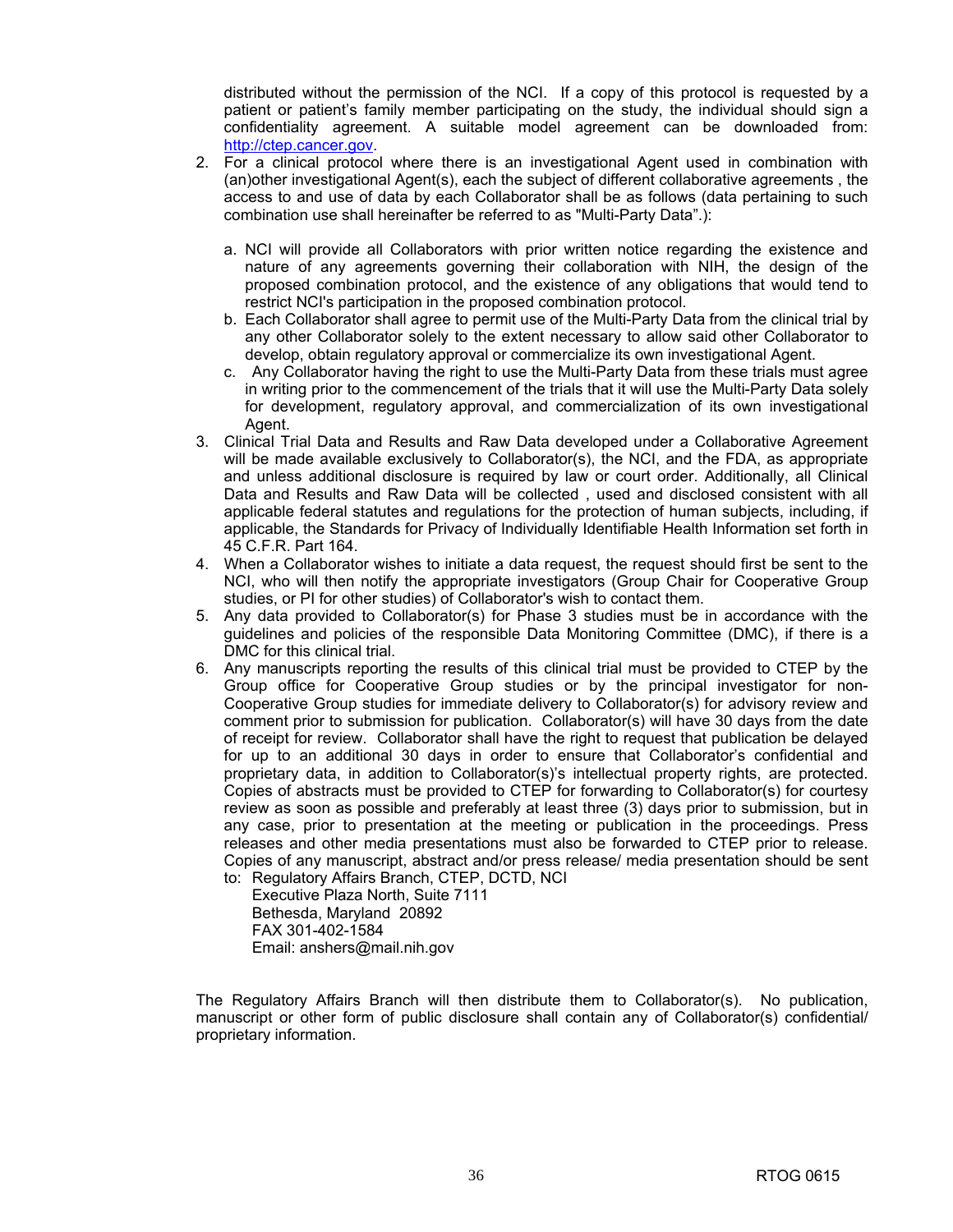### **8.0 SURGERY**

### **8.1** Neck Dissection

 A neck dissection should be considered if a palpable or worrisome radiographic abnormality persists in the neck eight weeks after radiotherapy ends. In this rare occasion, chemotherapy and bevacizumab should be withheld for one month (28 days) after completion of neck dissection.

- **8.2** Cervical Lymphadenectomy The type of neck dissection will depend on the extent of lymphadenopathy, and preservation of the accessory nerve, jugular vein, and sternomastoid muscle will be at the discretion of the surgeon.
- **8.3** Operative Report

 The operative report must accurately and completely describe the precise location and the extent of the cervical lymph node metastases. Assessment of the completeness of the resection and results of intra-operative frozen section should be included.

### **9.0 OTHER THERAPY**

### **9.1 Permitted Supportive Therapy**

**9.1.2** All supportive therapy for optimal medical care will be given during the study period at the discretion of the attending physician(s) within the parameters of the protocol and documented on each site's source documents as concomitant medication.

### **9.2 Non-permitted Supportive Therapy**

- **9.2.1** Prophylactic use of amifostine or pilocarpine is not allowed.
- **9.2.2** Treatment with dipyramidole (Persantine®), ticlopidine (Ticlid®), clopidogrel (Plavix®), or cilostazol (Pletal®) is not allowed.
- **9.2.3** Growth factors for neutropenia (e.g., granulocyte colony stimulating factor), or anemia (e.g., darbepoetin, erythropoietin) during chemotherapy/bevacizumab concurrent with radiation. During adjuvant cisplatin/5-FU/bevacizumab, prophylactic growth factors for neutropenia are not allowed. (In the setting of infection, they may be incorporated based on the judgment of the investigator. Growth factors for anemia [e.g., darbepoetin, erythropoietin] may be incorporated based on the judgment of the investigator).

### **10.0 TISSUE/SPECIMEN SUBMISSION (4/21/08)**

### **For patients on the study who have consented to submit specimens (see Appendix I).**

The RTOG Biospecimen Resource at the University of California San Francisco acquires and maintains high quality specimens from RTOG trials. Tissue from each block is preserved through careful block storage and processing. The RTOG encourages participants in protocol studies to consent to the banking of their tissue. The RTOG Biospecimen Resource provides tissue specimens to investigators for planned and future translational research studies. Translational research studies integrate the newest research findings into current protocols to investigate important biologic questions.

In this study, tissue and blood will be submitted to the RTOG Biospecimen Resource for the purpose of banking for future translational research. Submission of specimens is highly recommended.

**NOTE**: **(4/21/08)** Specimens should not be submitted via RTOG 0514, the Head and Neck Cancer Tissue/Specimen Repository. Sites should follow the instructions below.

### **10.1 Specimen Collection for Tissue Banking and Translational Research**

The following must be provided in order for the case to be evaluable for the Biospecimen Resource:

- **10.1.1** One H&E stained slide
- **10.1.2** A paraffin-embedded tissue block of the tumor or a 2 mm diameter core of tissue, punched from the tissue block containing the tumor with a skin punch and submitted in a plastic tube labeled with the surgical pathology number. **Note**: A kit with the punch, tube, and instructions can be obtained free of charge from the Biospecimen Resource (see Appendix VI). Block or core must be clearly labeled with the pathology identification number that corresponds to the Pathology Report.
- **10.1.3** A Pathology Report documenting that the submitted block or core contains tumor. The report must include the RTOG protocol number and patient's case number. The patient's name and/or other identifying information should be removed from the report. The surgical pathology numbers and information must not be removed from the report.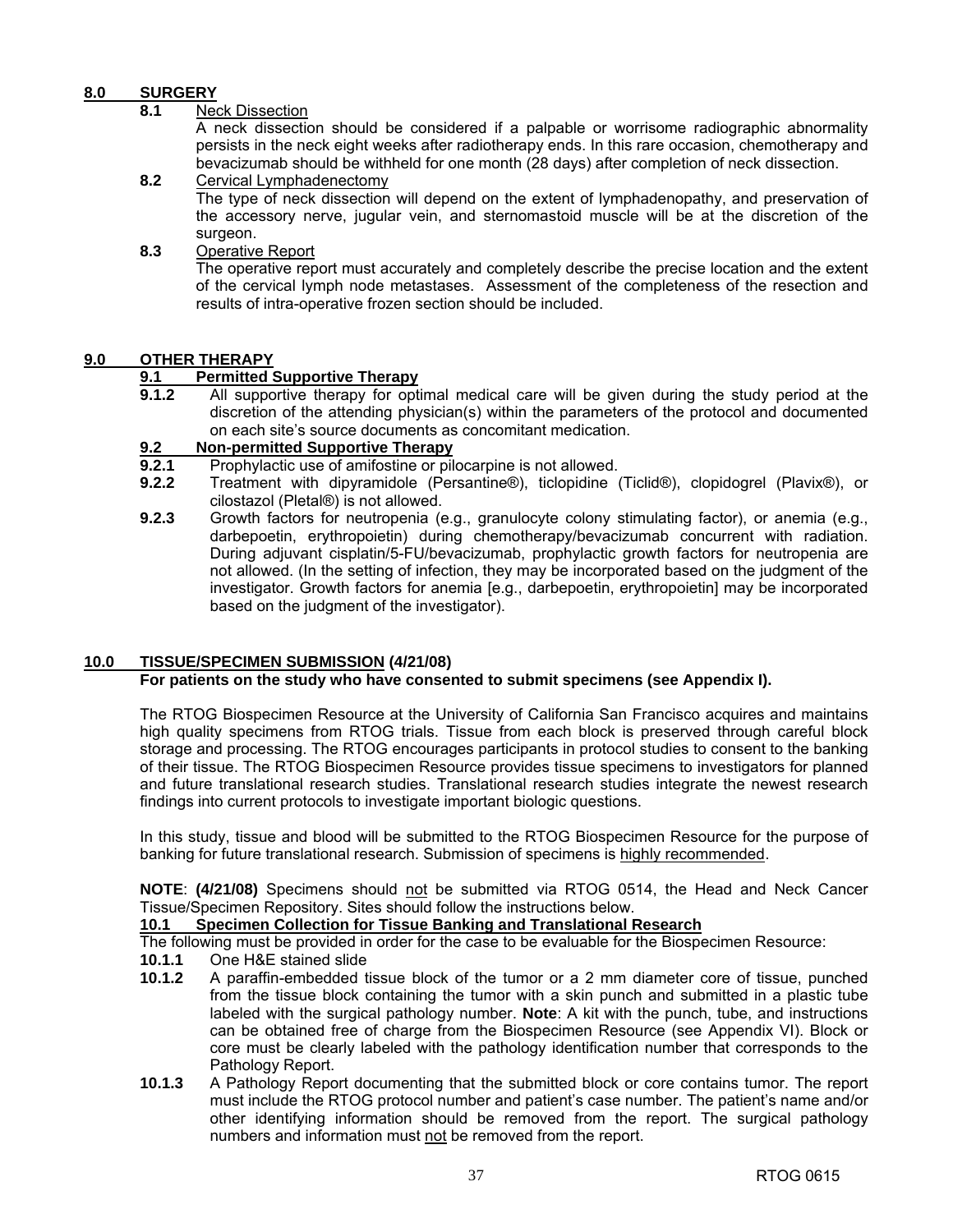**10.1.4** A Specimen Transmittal Form clearly stating that tissue is being submitted for the RTOG Biospecimen Resource; if for translational research, this should be stated on the form. The form must include the RTOG protocol number and patient's case number.

### **10.2 Serum/Plasma Collection (5/7/07)**

- **10.2.1** The RTOG Head and Neck Translational Program has an excellent tract record for conducting correlative biomarker studies. As discussed in Section 1.0, relevant to this protocol are primary tumor VEGF and VEGFR-2 expression and circulating EBV DNA.
- **10.2.2** *Plan and Hypotheses* Serum and plasma will be banked to conduct preliminary analysis of the distribution of VEGF and VEGFR-2 expression and plasma EBV DNA titer by racial populations (Asian versus Caucasian and others).
- **10.2.3** In this study, 6 mL of blood (3 mL serum and 3 mL EDTA plasma) will be drawn at baseline, within 2 weeks after the completion of adjuvant chemotherapy and bevacizumab and at 1 year after treatment (a total of 18 mL from each patient). Study collection kits are available free of charge from the RTOG Biospecimen Resource. See Appendix VII for a description of the kit, detailed collection instructions, and contact information.

### **10.2.4** *Serum and Plasma Collection Instructions* **(5/7/07)**

### **10.2.4.1** Serum

- After allowing the serum to clot, keep serum tubes at 4° C until processing (tubes may be on ice up to 2 hrs.). Centrifuge specimens at 1000 x g (approximately 2500 RPM for standard clinical centrifuge) at 4° C for 10 minutes.
- Using sterile techniques to avoid contamination, aliquot serum into cryovials and freeze. Take great care to collect only serum and avoid collecting any solid particulate matter before transferring serum into the cryovials.

### **10.2.4.2** Plasma **(10/22/09)**

- Collect 3 mL venous blood into an EDTA tube, and keep at  $4^{\circ}$  C until processing (tubes may be on ice up to 2 hrs.). Centrifuge specimens at 1, 600 g for 10 minutes.
- Carefully pipette out the supernatant without disturbing the blood cells, and put the plasma into a 1.5 mL eppendorf tube.
- Centrifuge at 16,000 g for 10 minutes to remove any residual cells.
- Pipette out the cell-free plasma, and put it into 1 ml cryovials.
- **10.2.4.3** Label each aliquot with study protocol and case number, the date and time of collection, specimen type (i.e., serum) and the time point at which the specimen was taken.
- **10.2.4.4** Specimens should be sent with a Specimen Transmittal Form documenting the date of collection of the serum; the RTOG protocol number, the patient's case number, and method of storage, for example, stored at -20° C, must be included. Questions regarding blood collection or shipment should be directed to the RTOG Biospecimen Resource (see contact information below). Ship by express overnight service, Monday through Thursday; avoid a weekend or holiday arrival date, and DO NOT ship on Friday.

### **10.3 Specimen Collection Summary (5/7/07, 10/22/09)**

| <b>Specimens for Tissue Banking and Translational Research</b>                                                                                                                                  |                                                   |                                   |  |  |  |  |
|-------------------------------------------------------------------------------------------------------------------------------------------------------------------------------------------------|---------------------------------------------------|-----------------------------------|--|--|--|--|
|                                                                                                                                                                                                 | <b>Collected Pre-Treatment</b>                    |                                   |  |  |  |  |
| Specimens<br>from L<br>taken<br>patient:                                                                                                                                                        | Submitted as:                                     | Shipped:                          |  |  |  |  |
| One H & E stained slide of $H \& E$ stained slide                                                                                                                                               |                                                   | Slide shipped ambient             |  |  |  |  |
| the primary tumor                                                                                                                                                                               |                                                   |                                   |  |  |  |  |
| A paraffin-embedded tissue<br>block of the primary tumor<br>taken before initiation of<br>treatment or a 2 mm diameter<br>core of tissue, punched from<br>the tissue block with a skin<br>punch | Paraffin-embedded tissue<br>block or punch biopsy | Block or punch shipped<br>ambient |  |  |  |  |

| Collected pre-treatment (baseline); 2 weeks post-adjuvant chemo and bevacizumab; and<br>1 year post-treatment |                                                                                     |  |  |  |  |  |
|---------------------------------------------------------------------------------------------------------------|-------------------------------------------------------------------------------------|--|--|--|--|--|
| from I Submitted as<br>Shipped:<br>Specimens<br>taken                                                         |                                                                                     |  |  |  |  |  |
| patient:                                                                                                      |                                                                                     |  |  |  |  |  |
|                                                                                                               | 3 mL of whole blood in red-<br>Serum sent frozen on dry ice<br>Frozen serum samples |  |  |  |  |  |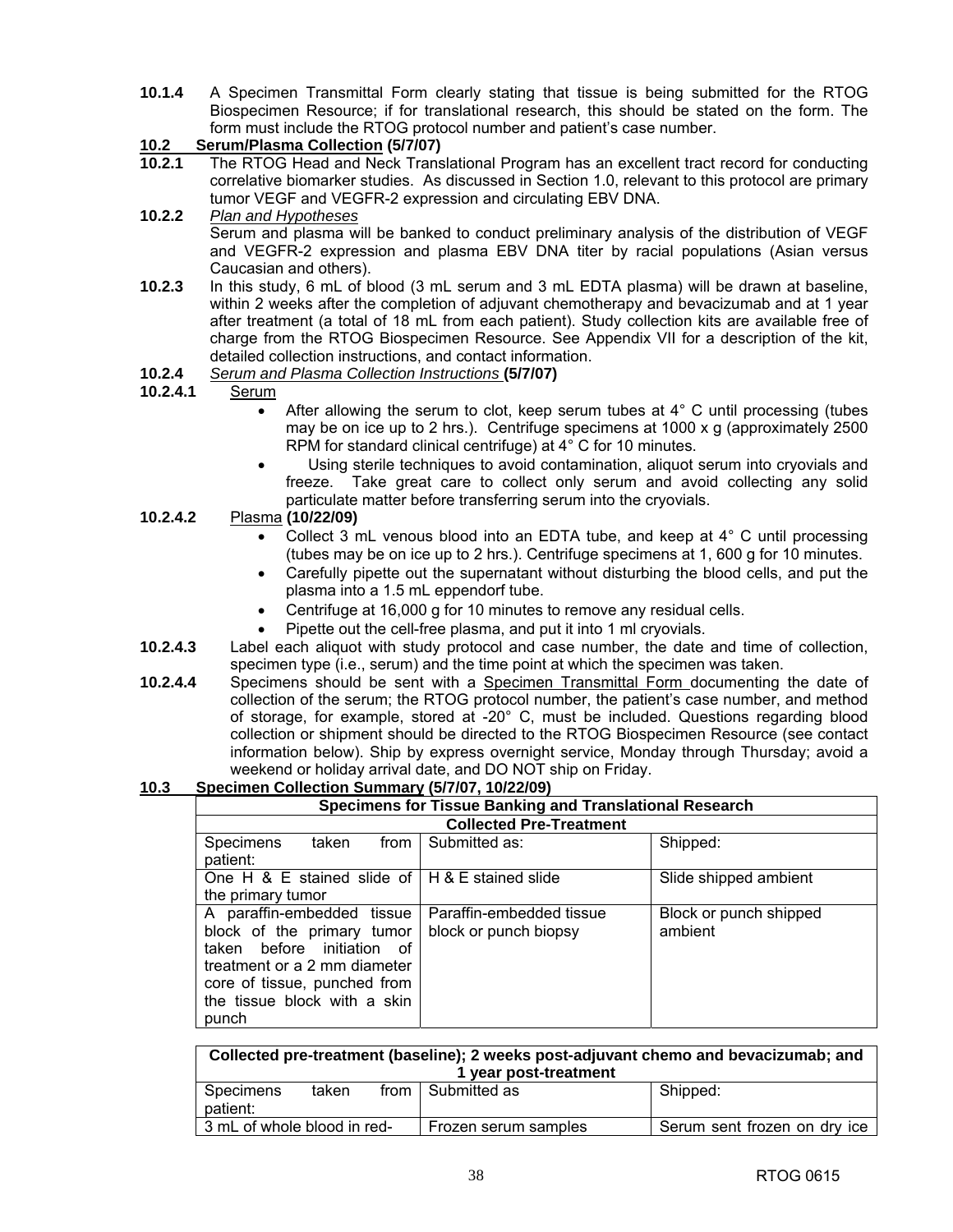| top tube and centrifuged for<br>serum                             | containing a minimum of 0.05<br>mL per aliquot in 1 mL<br>cryovials | via overnight carrier.                                  |
|-------------------------------------------------------------------|---------------------------------------------------------------------|---------------------------------------------------------|
| 3 mL of whole blood in EDTA<br>tube and centrifuged for<br>plasma | Frozen plasma in 1 ml<br>cryovials                                  | Plasma sent frozen on dry ice<br>via overnight carrier. |

Submit materials for Tissue Banking and Translational Research as follows:

**Mailing Address: For Non-frozen Specimens Only RTOG Biospecimen Resource University of California San Francisco Campus Box 1800 1657 Scott Street, Room 223 San Francisco, CA 94143-1800** 

**Courier Address (FedEx, DHL, etc.): For Frozen Specimens RTOG Biospecimen Resource University of California San Francisco 1657 Scott Street, Room 223 San Francisco, CA 94115**

### **Questions: 415-476-RTOG (7864)/FAX 415-476-5271; [RTOG@ucsf.edu](mailto:RTOG@ucsf.edu)**

### **10.4 Reimbursement (4/21/08)**

 RTOG will reimburse submitting institutions \$300 per case for fresh or flash frozen tissue; \$200 per case for a block or core of material; \$100 per case for 10-12 slides, \$50 per case for urine, \$300 per case for complex material (blood, serum, buffy coat cells). After confirmation from the RTOG Biospecimen Resource that appropriate materials have been received, RTOG Administration will prepare the proper paperwork and send a check to the institution. Pathology payment cycles are run twice a year in January and July and will appear on the institution's summary report with the institution's regular case reimbursement.

### **10.5 Confidentiality/Storage**

(See the RTOG Patient Tissue Consent Frequently Asked Questions, [http://www.rtog.org/tissuebank/tissuefaq.html fo](http://www.rtog.org/tissuebank/tissuefaq.html)r further details.)

- **10.5.1** Upon receipt, the specimen is labeled with the RTOG protocol number and the patient's case number only. The RTOG Biospecimen Resource database only includes the following information: the number of specimens received, the date the specimens were received, documentation of material sent to a qualified investigator, type of material sent, and the date the specimens were sent to the investigator. No clinical information is kept in the database.
- **10.5.2** Specimens for tissue banking will be stored for an indefinite period of time. Specimens for the translational research component of this protocol will be retained until the study is terminated, unless the patient has consented to storage for future studies. If at any time the patient withdraws consent to store and use specimens, the material will be returned to the institution that submitted it.

### **11.0 PATIENT ASSESSMENTS**

### **11.1 Study Parameters**: **See Appendix II.**

# **11.2 Evaluation During and Post-Treatment**<br>**11.2.1** Chemotherapy and Biologic Therapy, C

**11.2.1** *Chemotherapy and Biologic Therapy, Concurrent with Radiation Therapy*

 History and physical, Zubrod performance status, weight, adverse event evaluation, CBC, differential and platelets, electrolytes (sodium, potassium, bicarbonate, chloride, BUN, glucose, calcium, phosphorus), serum creatinine, and Mg++ should be done weekly during concurrent therapy and then prior to the adjuvant phase. A urine protein: creatinine ratio (UPC) and a comprehensive metabolic panel (sodium, potassium, chloride, bicarbonate, glucose, blood urea nitrogen, creatinine, calcium, bilirubin, total protein, albumin, AST, ALT, and alkaline phosphatase) will be performed on each bevacizumab treatment date. [**Note**: Do not repeat the sodium, potassium, bicarbonate, chloride, BUN, glucose, and serum creatinine if it is being done in preparation for cisplatin on the same day].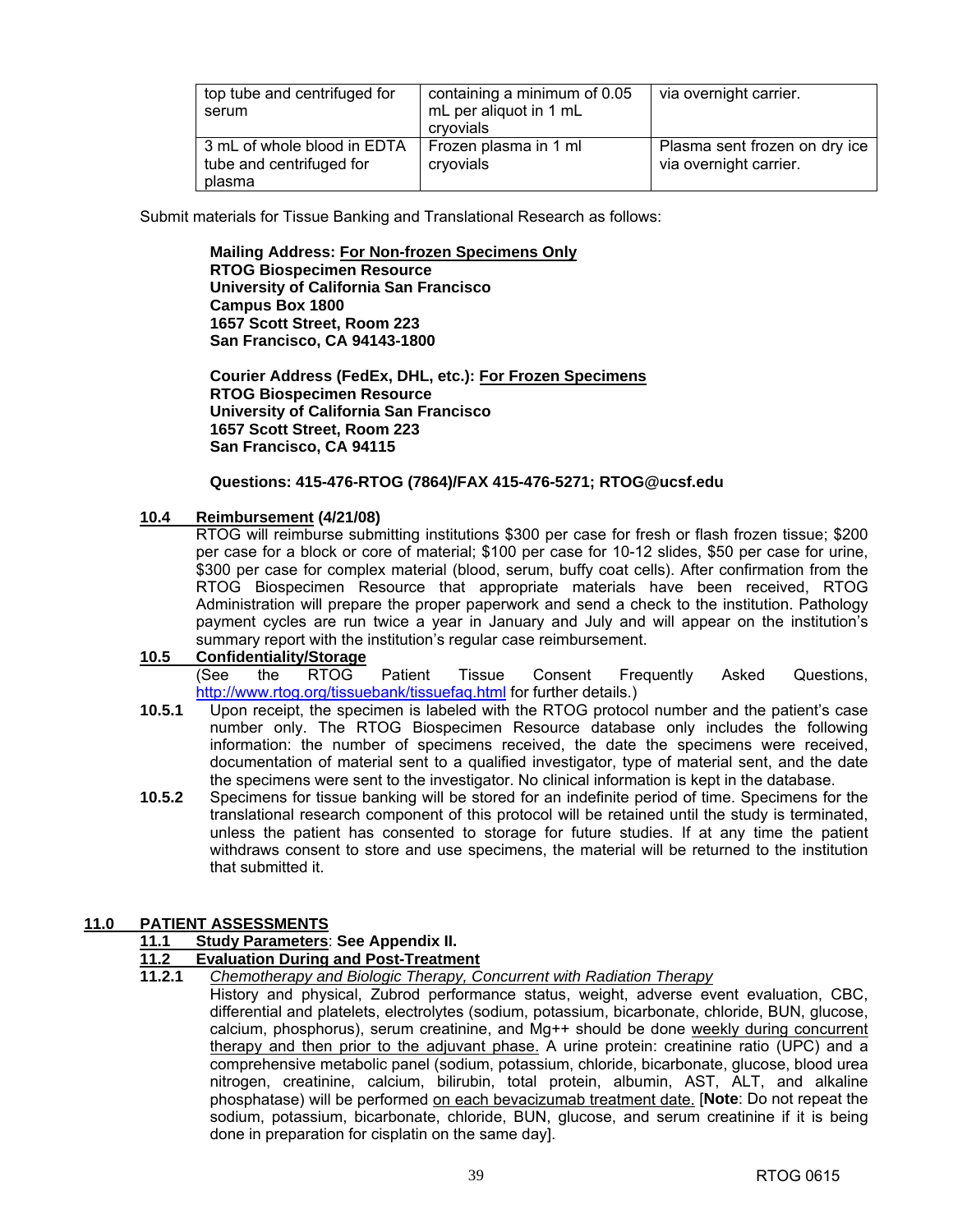### **11.2.2** *Adjuvant Chemotherapy and Biologic Therapy, After Radiation Therapy* **(4/21/08)**

- History and physical, and CBC, differential, and platelets should be done within 24 hours prior to each treatment.
- Zubrod performance status, weight, adverse event evaluation, sodium, potassium, bicarbonate, chloride, BUN, glucose, serum creatinine), and Mg++, should be done prior to each cycle of cisplatin and 5-FU.
- A CBC, differential, platelets, comprehensive metabolic panel (sodium, potassium, chloride, bicarbonate, glucose, blood urea nitrogen, creatinine, calcium, bilirubin, total protein, albumin, AST, ALT, and alkaline phosphatase), Mg++, and a urine protein: creatinine ratio (UPC) will be performed on each bevacizumab treatment date (no earlier than 24 hours prior to the treatment). The UPC is obtained for management of proteinuria. [**Note**: Do not repeat the sodium, potassium, bicarbonate, chloride, BUN, glucose, and serum creatinine if it is being done in preparation for cisplatin and 5FU on the same day.]
- A CBC also should be done to obtain nadir counts on days  $77 (+/- 3$  days), 98  $(+/- 3$  days). and 119 (+/- 3 days). Clinical assessment for interval toxicities is encouraged at this time as well.
- A dental evaluation should be done at approximately 3, 6, and 12 months following radiotherapy.
- An audiogram should be done following radiotherapy if the middle/inner ear is irradiated > 40 Gy and/or if any hearing loss, vertigo, or tinnitus occurs.

### **11.2.3** *Follow up* **(5/7/07)**

 Follow up will be done at completion of concurrent treatment; at completion of adjuvant treatment; at 6, 9, and 12 months from start of treatment; every 3 months in year 2; every 6 months in years 3- 5; then annually.

- A chest x-ray and CBC, platelets, and TSH evaluation should be done every 6 months during the first 3 years.
- An MRI of the nasopharynx should be done at 2 months and 4 months after radiotherapy, every 6 months for 2 years, then annually
- An audiogram should be done annually if the middle/inner ear is irradiated > 40 Gy and/or if any hearing loss, vertigo, or tinnitus occurs.
- Biopsy: Any suspicious mucosal lesion in the upper aerodigestive tract; pharyngeal pain referred to the ear; any firm node that persists longer than four weeks; epistaxis; chronic nasal congestion not thought to be due to radiation mucosal changes.
- Post-operative follow up (for those patients who have surgery): Sites will document incidents of wound complications (dehiscence, hemorrhage, infection, etc.) on the Follow-up Form **(F1)**.

### **11.3 Measurement of Response**

### **11.3.1** *Local or Regional Relapse*

Relapse is defined as reappearance of tumor after complete response. If possible, relapse should be confirmed by biopsy.

**11.3.2** *Local or Regional Progression* Progression is defined as an estimated increase in the size of the tumor (product of the perpendicular diameters of the two largest dimensions) of greater than 25%, taking as reference the smallest value of all previous measurements or appearance of new areas of malignant disease.

# **11.3.3** *Distant Metastasis*

Clear evidence of distant metastases (lung, bone, brain, etc.); biopsy is recommended where possible. A solitary, spiculated lung mass/nodule is considered a second primary neoplasm unless proven otherwise in a patient with a smoking history.

### **11.3.4** *Second Primary Neoplasm*

Tumor reappearing within the initial and immediate adjoining anatomical region of the primary will be considered local recurrence. Multiple lung nodules/masses are considered distant metastases from the index cancer unless proven otherwise.

### **11.4 Discontinuation of Protocol Treatment**

Protocol treatment may be discontinued for any of the following reasons:

- Progression of disease;
- Sustained, severe debilitation resulting in chronic dehydration and/or progressive unintentional weight loss (> 25% of baseline weight) unresponsive to tube feeding;
- Unacceptable adverse events [at the discretion of the treating physician(s)];
- A delay in protocol treatment > 2 weeks.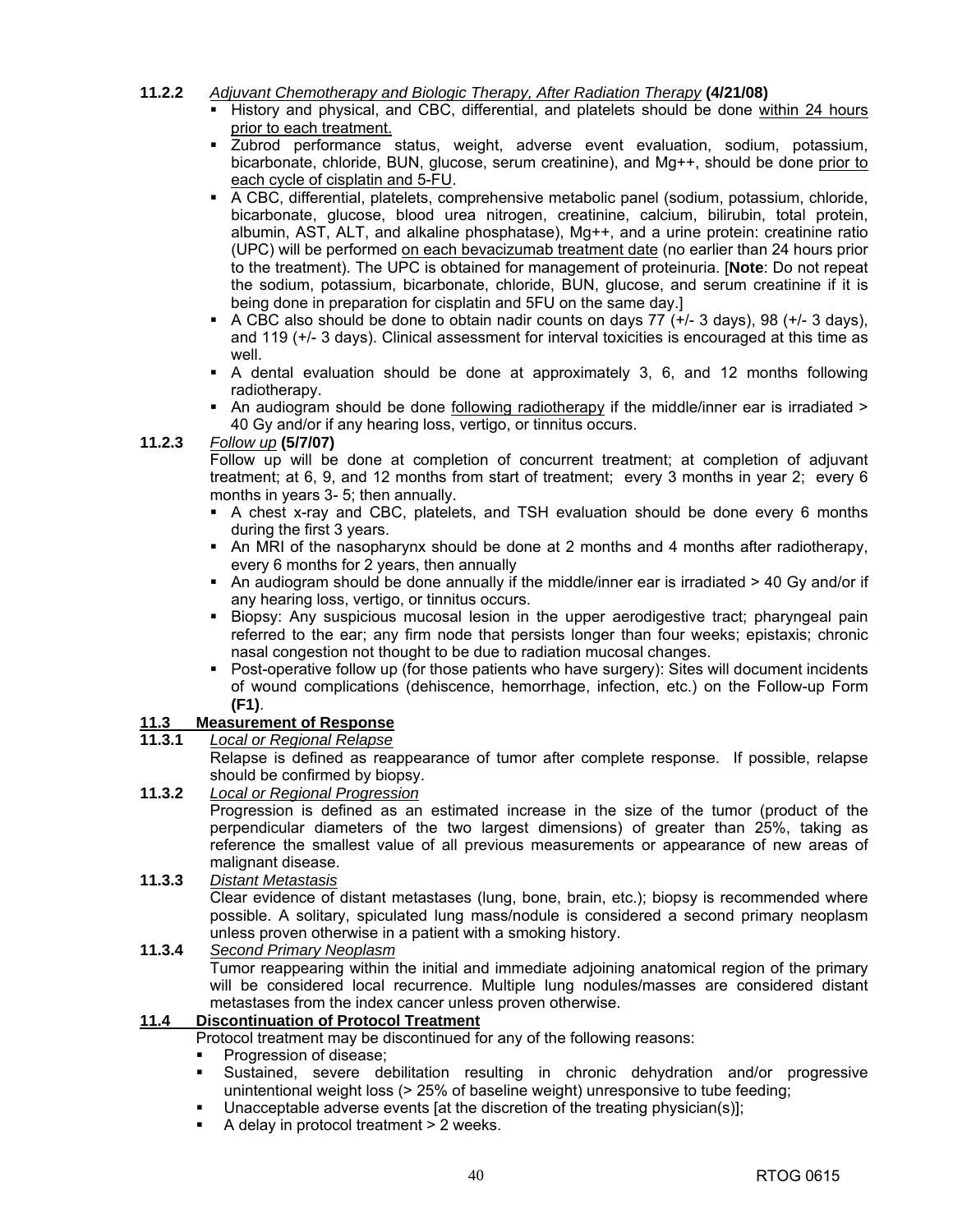If protocol treatment is discontinued, follow up and data collection will continue as specified in the protocol.

#### **12.0 DATA COLLECTION Data should be submitted to:**

#### **RTOG Headquarters\* 1818 Market Street, Suite 1600 Philadelphia, PA 19103**

#### **\*If a data form is available for web entry, it must be submitted electronically.**

Patients will be identified by initials only (first middle last); if there is no middle initial, a hyphen will be used (first-last). Last names with apostrophes will be identified by the first letter of the last name.

#### **12.1 Summary of Data Submission (5/7/07)**

**<u>Item Due</u>** Initial Evaluation Form **(I1)** Pathology Report **(P1)**  Slides/Blocks **(P2)** 

Demographic Form (A5) **Mithin 2 weeks of study entry Demographic Form (A5)** 

Follow-up Form (F1) **At completion of concurrent treatment**; at completion of adjuvant treatment; at 6, 9, and 12 months from start of treatment; every 3 months in year 2; every 6 months in years 3-5; then annually; also at death

Surgical Evaluation **(S1)**  Surgical Operative Report **(S2)**  Surgical Pathology Report **(S5)** For patients who have surgery: Within 4 weeks of surgery

### **12.2 Summary of Dosimetry Digital Data Submission (Submit to ITC; see Section 12.2.1) [11/7/07]**

| ltem                                                        | <b>Due</b>                   |
|-------------------------------------------------------------|------------------------------|
| <b>Preliminary Dosimetry Information</b>                    |                              |
| <b>†Digital Data Submission Form (DDSI)</b>                 | Within 1 week of start of RT |
| CT data, critical normal structures, all GTV, CTV, and      |                              |
| PTV contours (C1, C3)                                       |                              |
| Simulation films and/or digital film images for all initial |                              |
| treatment fields and orthogonal set up pair                 |                              |
| First day port films (or digital images) of all initial     |                              |
| treatment fields and orthogonal set up pair                 |                              |
| Digital beam geometry for initial and boost beam sets       |                              |
| Doses for initial and boost sets of concurrent treated      |                              |
| beams                                                       |                              |
| Digital DVH data for all required critical normal           |                              |
| structures, GTV, CTV, and PTVs for total dose plan          |                              |
| (DV)                                                        |                              |
| Hard copy isodose distributions for total dose plan as      |                              |
| described in QA guidelines† (T6)                            |                              |
|                                                             |                              |
| <b>Final Dosimetry Information</b>                          | Within 1 week of RT end      |
| Radiotherapy Form (T1) [copy to HQ and ITC]                 |                              |
| Daily Treatment Record (T5) [copy to HQ and ITC]            |                              |
| Simulation films and/or digital film images (or digital     |                              |

images) of all boost treatment fields and orthogonal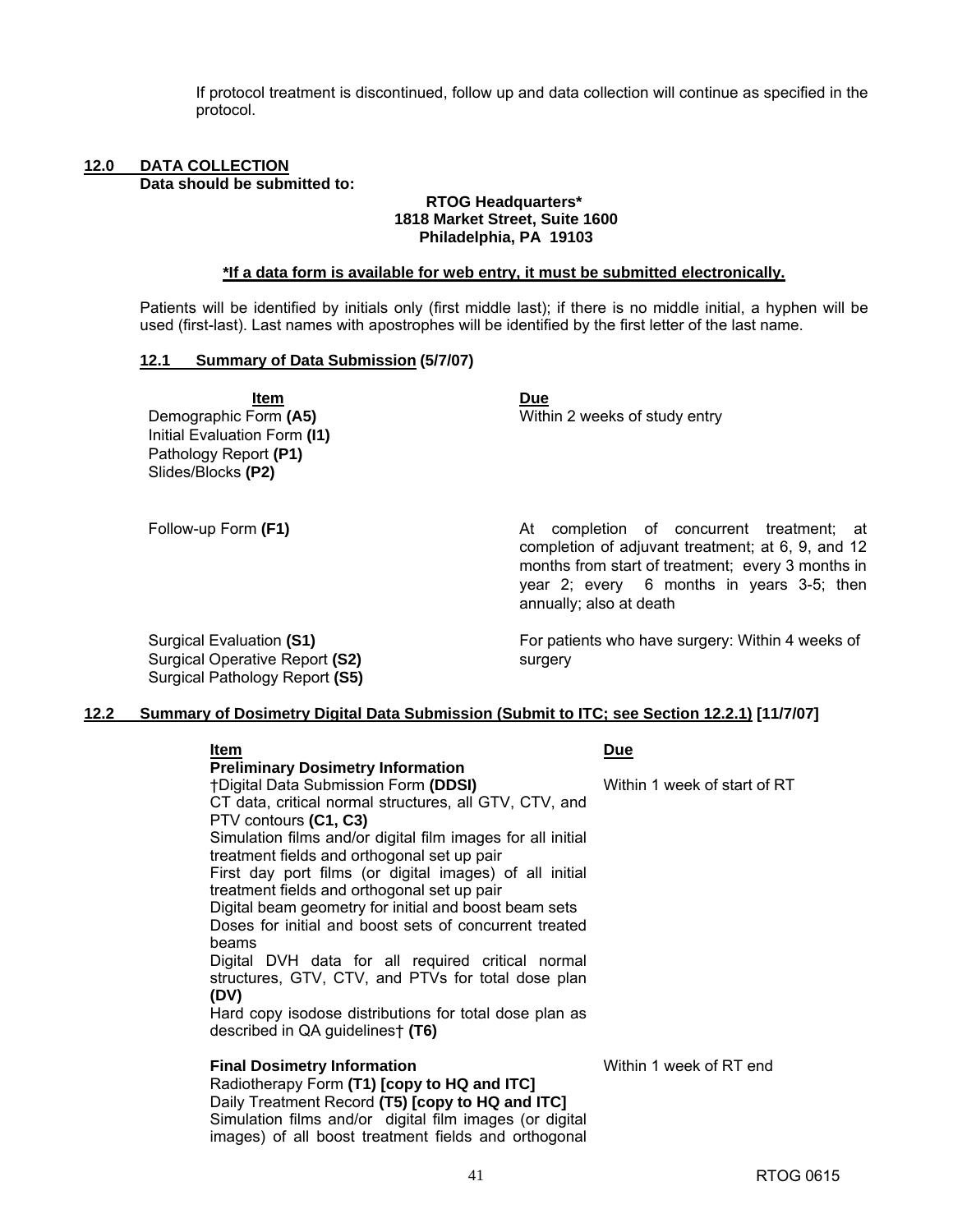set up pair **(T8)**  First day port films of all boost treatment fields and orthogonal set up pair **(T8)**  Modified digital patient data as required through consultation with Image Guided Therapy QA Center

†Available on the ATC web site, [http://atc.wustl.edu/](http://atc.wustl.edu)

### **12.2.1** *Digital Data Submission to ITC* **(10/22/09)**

Digital data submission may be accomplished using media or the Internet. For network submission: The FTP account assigned to the submitting institution by the ITC shall be used, and e-mail identifying the data set(s) being submitted shall be sent to:

### **[itc@wustl.edu](mailto:itc@wustl.edu)**

For media submission: Please contact the ITC about acceptable media types and formats. Hardcopies accompanying digital data should be sent by mail or Federal Express and should be addressed to:

> **Image-Guided Therapy Center (ITC) ATTN: Roxana Haynes 4511 Forest Park, Suite 200 St. Louis, MO 63108 314-747-5415 FAX 314-747-5423**

#### **13.0 STATISTICAL Considerations**

#### **13.1 Study Endpoints (4/21/08)**

**13.1.1** *Primary Endpoint* 

Grade 4 hemorrhage or any Grade 5 adverse event assessed to be definitely, probably, or possibly related to protocol treatment during the first year

- **13.1.2** *Secondary Endpoints*
- **13.1.2.1** Grade 4 hemorrhage or any Grade 5 adverse event assessed to be definitely, probably, or possibly related to protocol treatment after the first year;
- **13.1.2.2** Patient tolerability to each component (concurrent and adjuvant) of the protocol treatment regimen;
- **13.1.2.3** Other ≥ Grade 3 adverse events;
- **13.1.2.4** Death during or within 30 days of discontinuation of protocol treatment;
- **13.1.2.5** One- and two-year distant metastases-free rates;
- **13.1.2.6** One- and two-year local-regional progression-free rates;
- **13.1.2.7** One- and two-year progression-free survival rates;
- **13.1.2.8** One- and two-year overall survival rates.

#### **13.2 Background and Sample Size Determination (5/7/07)**

The baseline rates used in this study are based upon the recently completed phase II nasopharyngeal trial, RTOG 0225.

Since there is limited experience with the proposed protocol regimen, the study will determine whether it can be delivered per protocol prescription and is safe. There is particular concern with the incidence of patients with grade 4 hemorrhage with BV. Therefore, the incidence of patients with either grade 4 hemorrhage or any grade 5 adverse event attributed to the protocol treatment will be used to evaluate safety. The incidence of these events will be examined in the first year from the start of treatment and then beyond the first year. The primary endpoint will examine safety based only upon the first year because follow-up for this time period will be complete and the incidence is expected to be lower beyond the first year.

**(4/21/08)** Treatment efficacy also will be evaluated (see secondary endpoints, Sections 13.1.2.5- 13.1.2.8). The metastasis, progression, and survival rates in this study will be compared with the historical rates from RTOG 0225. The addition of BV is hypothesized to reduce rate of distant metastases. Since the local-regional control rate for this population is already outstanding (~90%)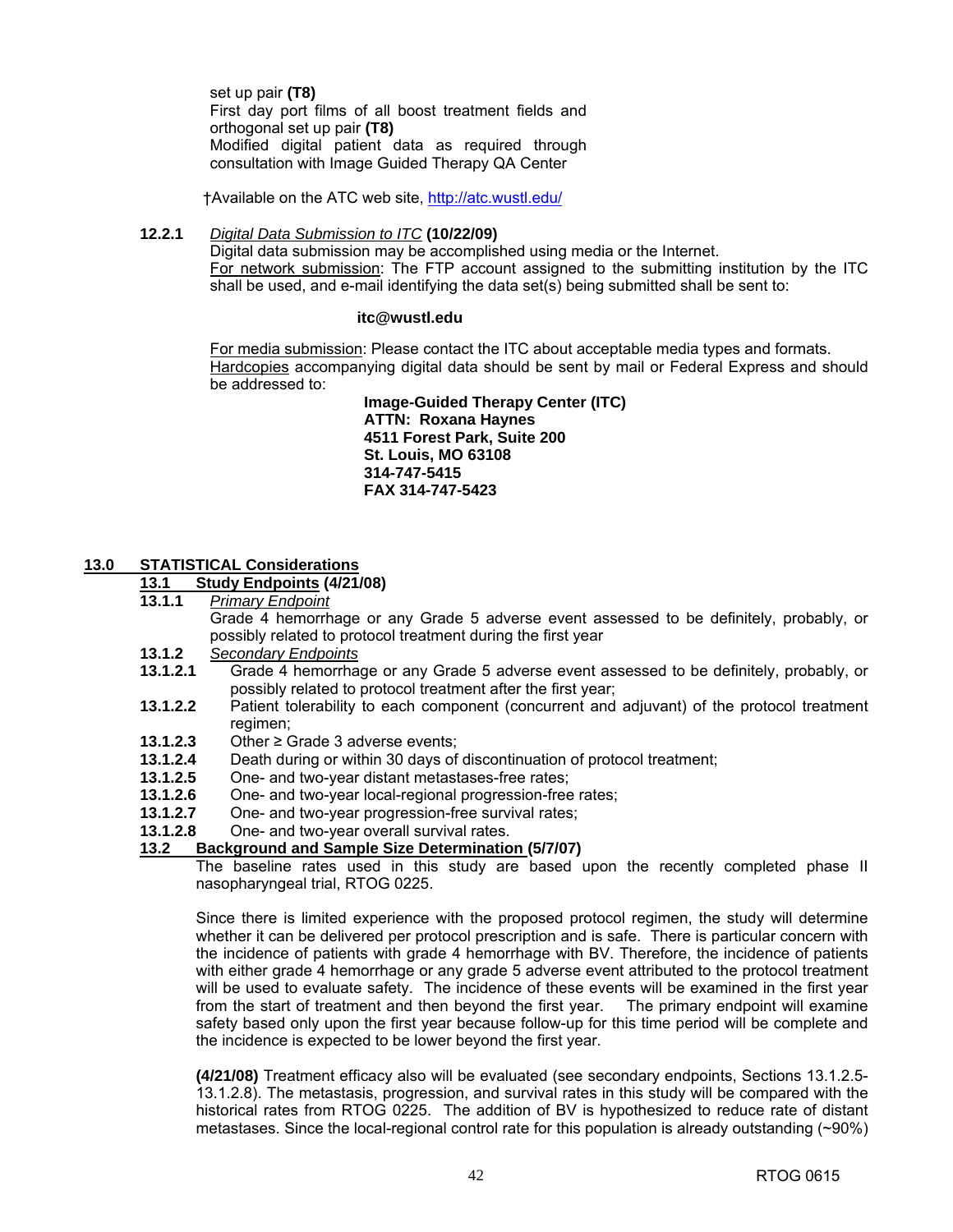given the chemoradiotherapy regimen without BV, a further improvement of local-regional control is not anticipated.

The targeted sample size is based upon the incidence of patients with either grade 4 hemorrhage or any grade 5 adverse events assessed to be definitely, probably, or possibly related to protocol treatment during the first year. The unacceptable rate for such adverse events is set at  $\geq 15\%$ and the acceptable rate at  $\leq 5\%$ . Then the statistical hypothesis would be:

> H0: Incidence of patients with either grade 4 hemorrhage or any grade 5 adverse event for the protocol treatment regimen  $\leq 0.05$

> HA: Incidence of patients with either grade 4 hemorrhage or any grade 5 adverse event for the protocol treatment regimen  $\geq 0.15$

The following table gives the number of patients with the above specified adverse events that are considered unacceptable as calculated by the method of Fleming<sup>82</sup> for a two-stage design where the type I error and the statistical power were set at 0.14 and 0.83, respectively. The first stage will utilize one-third of the required sample size thus permitting an earlier formal evaluation of adverse events.

| Number of patients with specified adverse events | Total number evaluable |
|--------------------------------------------------|------------------------|
|                                                  |                        |
|                                                  | 42                     |

 Four patients will be entered on the study in addition to the 42 evaluable patients to guard against the possibility that some patients may not start protocol treatment, may be found retrospectively ineligible, or may have no baseline or follow-up data submitted. Two of these four patients will be entered for the first stage of the study, and the remaining two patients will be entered for the second stage. Therefore, the **total sample size required** for the study is **46 patients**.

 At the time of final analysis, patient tolerability also will be evaluated in terms of protocol treatment delivery. The protocol treatment regimen will be considered as 2 treatment components (concurrent and adjuvant). Tolerability for the concurrent component will be measured by the percentage of patients who received 2 or more cycles of cisplatin (CDDP) and bevacizumab (BV) during concurrent treatment with RT and RT scored by the study chair as no variation or minor variation. Tolerability for the adjuvant component will be measured by the percentage of patients who received 2 or more cycles of CDDP and 5-FU and BV during the adjuvant treatment phase.

 A tolerability rate of 75% will be considered the minimum acceptable rate for a treatment component, while a rate less than 50% will be considered unacceptably low. If the true tolerability rate is 75% or more, there is less than a 1% chance that the regimen will be identified as unacceptable assuming a binomial distribution with a one-sided test. If the true tolerability rate is 50% or less, there is less than a 1% chance that the regimen will be identified as acceptable assuming a binomial distribution with a one-sided test.

### **13.3 Patient Accrual**

 It is projected that there will be a period of approximately 6 months with very slow accrual at the beginning of this study to allow for both institutional IRB approval and IMRT approval by the RTOG QA center. After this initial period, it is projected that this study will accrue approximately 2.5 patients per month. **Patient accrual will be discontinued after 16 patients have been entered and until the first stage analysis shows that the frequency of patients with Grade 4 hemorrhage or Grade 5 adverse event as described in 13.2 is acceptable**. The suspension will be 3-6 months in duration, allowing time for patients to complete the concurrent component and for the data analysis to be performed. Total accrual time including the time for suspension is projected to be approximately 27-30 months.

 Note: Institutions in Canada and the Far East are being recruited as new RTOG members and have expressed interest in participating in the follow-up phase III study; some of these sites will able to participate in this phase II study and this would increase the accrual rate.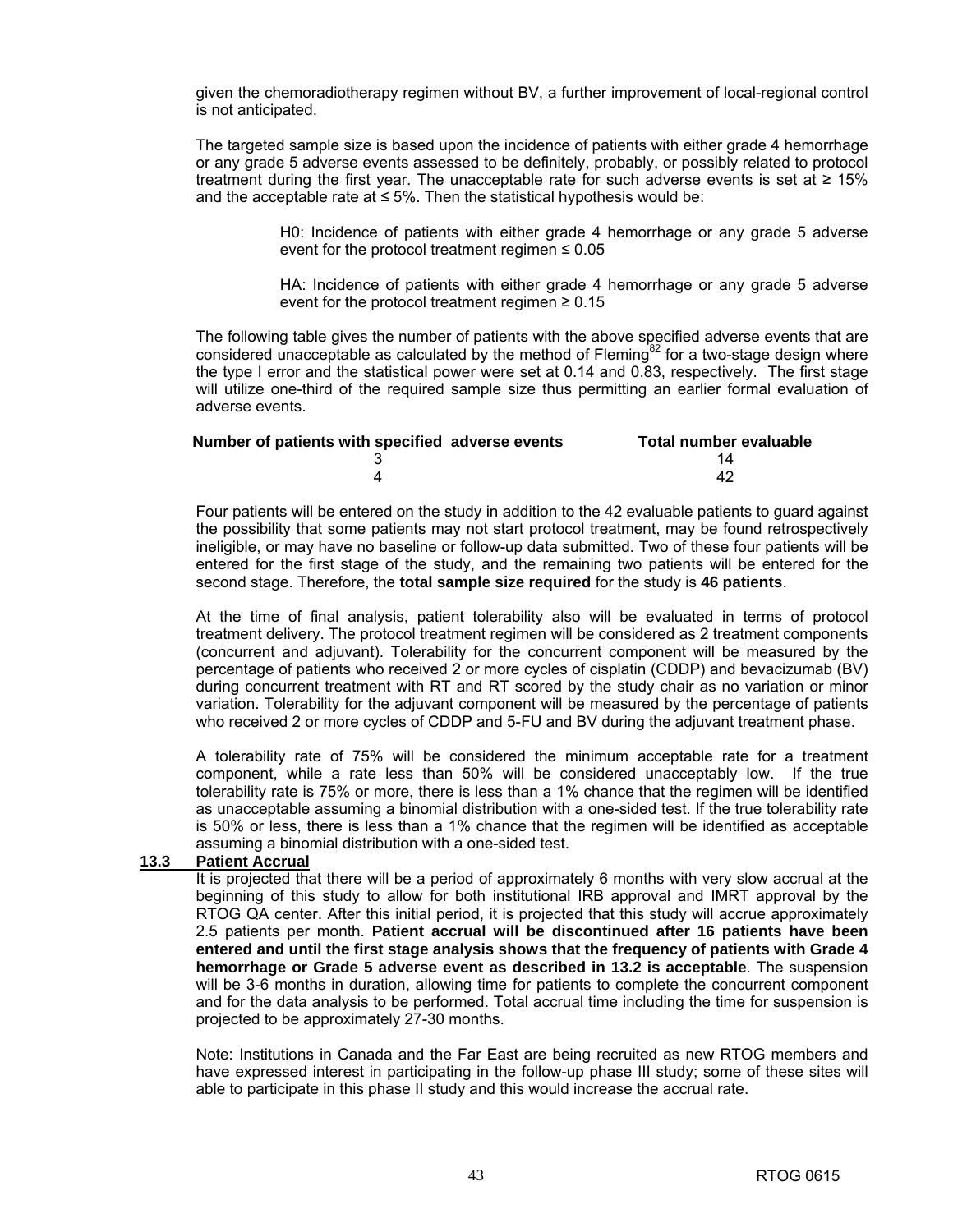### **13.4 Analysis Plan**

### **13.4.1** *Statistical Methods*

- The rates of tolerability and adverse events will be estimated using a binomial distribution along with their associated 95% confidence intervals. Only adverse events assessed by the treating institution as definitely, probably, or possibly related to protocol treatment (or with missing/unknown relationship) will be considered in evaluating the primary endpoint. Rates of distant metastases-free interval and local-regional progression-free interval will be estimated using the cumulative incidence method $^{83}$  while progression-free and overall survival rates will be estimated using the Kaplan-Meier method. $84$  Failure for each endpoint is defined as follows:Local-regional progression-free interval: local or regional progression or recurrence or death due to study cancer with undocumented site of failure (i.e., no local, regional, or distant progression) or from unknown causes with undocumented site of failure;
- Distant metastases-free interval: distant metastases;
- Progression-free survival: local or regional progression or recurrence, distant metastases, or death due to any cause;
- Overall survival: death due to any cause.

### **13.4.2** *Independent Review of Hemorrhages and Grade 5 Adverse Events*

 All hemorrhages (any grade or attribution) and all Grade 5 adverse events will be reviewed by a medical oncologist not associated with this study. The grade and attribution for all events will be reported in two ways: as scored by the treating institution and as scored by the independent reviewer.

### **13.4.3** *Interim Analysis to Monitor Study Progress*

 Interim reports will be prepared twice each year until the final analysis has been accepted for presentation or publication. In general, these reports will contain information about the accrual rate with projected completion date for the accrual phase, exclusion rates and reasons, pretreatment characteristics of patients accrued, compliance rate of treatment delivered with respect to the protocol prescription, and the frequency and severity of adverse events. This study will be monitored by the Clinical Data Update System (CDUS) version 3.0. Cumulative CDUS data will be submitted quarterly by electronic means. Reports are due January 31, April 30, July 31, and October 31.

### **13.4.4** *Special Analysis of Adverse Events* **(5/7/07)**

 As described in Section 13.3, accrual will be suspended after 16 patients and the study will not be reopened to accrual until the data for the first evaluation after the concurrent phase have been received for all 16 patients and the rate of adverse events is determined to be acceptable. While the primary endpoint is the rate of Grade 4 hemorrhage and Grade 5 adverse events in the first year, for practical reasons the analysis to evaluate the rate of hemorrhage will only require that data for the concurrent phase have been received for all 16 patients. Many patients also will have data by this time of the adjuvant phase, and these data will be included. The suspension will be 3-6 months in duration, allowing time for patients to complete the concurrent component and for the data analysis to be performed. Every effort will be made to complete radiation therapy (RT) delivery review before this analysis is started. However, it will not be delayed because of it. Rates of hemorrhage by grade and attribution will be reported in two ways: as scored by the treating institution and as scored by the independent reviewer. Patients with Grade 4 hemorrhage or any Grade 5 adverse event as described in Section 13.2 will be identified. If there are 3 or more such patients out of the original 14 eligible patients by either institutional scoring or independent review, the study chairs will review the data pertaining to these events. After their review, the study chairs and study statistician will make a recommendation to the RTOG Head and Neck Steering Committee, RTOG Research Strategy Committee, CTEP, and the corporate sponsor for their consideration. These committees and individuals jointly will decide the future course of action for the study.

### **13.4.5** *Analysis for Reporting the Initial Treatment Results*

 The analysis to report the initial results of treatment will be undertaken when each patient has been potentially followed for a minimum of 12 months. Only eligible patients with both on-study and follow-up information that start protocol treatment will be included. The emphasis of this analysis will be on treatment compliance and adverse events. The usual components of this analysis are:

- Tabulation of all cases entered, and any excluded from analysis with reasons for exclusion;
- Patient accrual rate:
- Institutional accrual;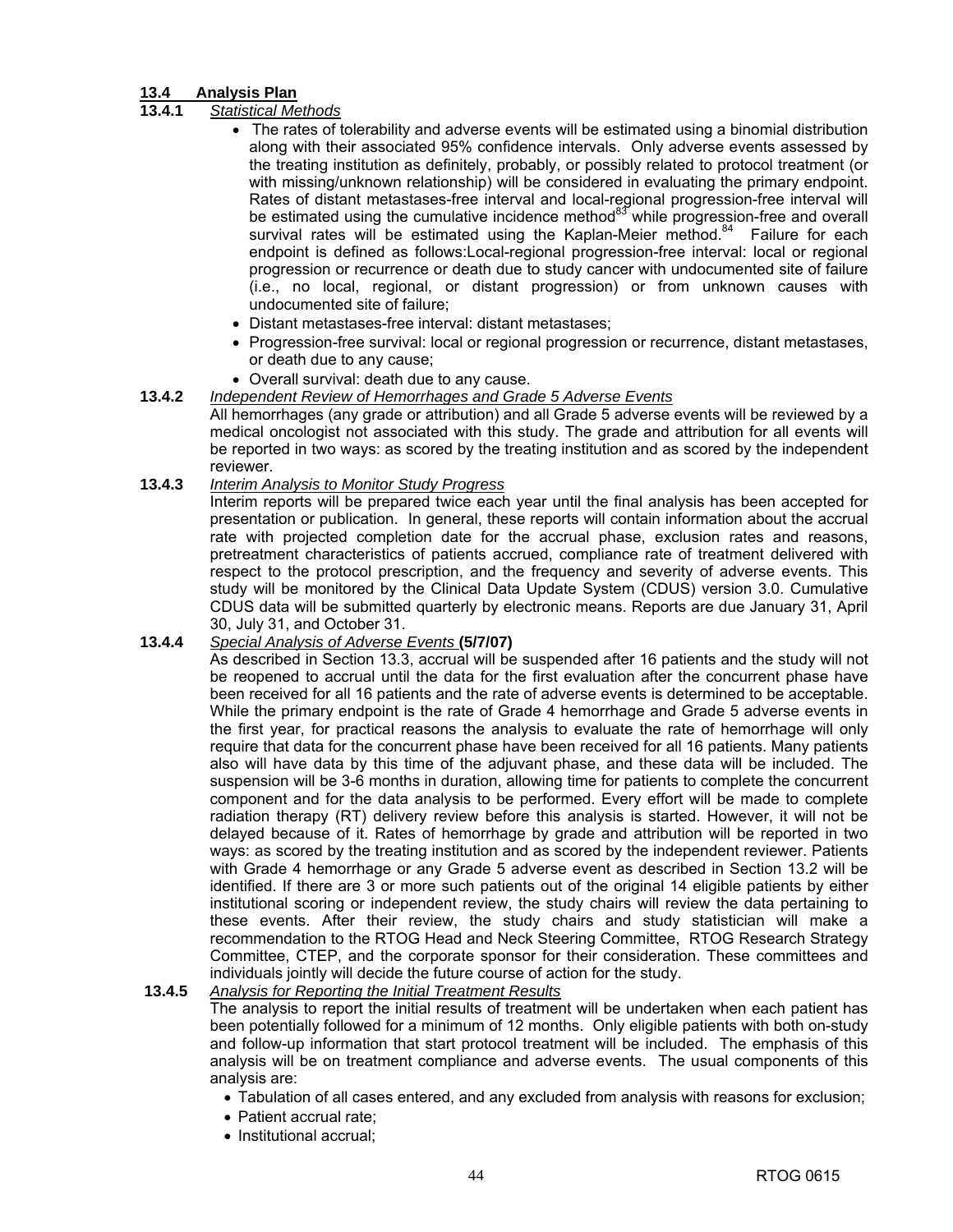- Distribution of important baseline prognostic variables;
- Frequency and severity of adverse events;
- Compliance rate for treatment delivery with respect to the protocol prescription;
- Observed results with respect to the endpoints described in Section 13.1.

 The rates of adverse events and tolerability will be estimated along with their associated 95% confidence intervals. Rates of hemorrhage by grade and attribution will be reported in two ways: as scored by the treating institution and as scored by the independent reviewer. Patients with Grade 4 hemorrhage or any Grade 5 adverse event as described in Section 13.2 will be identified. If there are 4 or more such patients out of the first 42 eligible patients by either institutional scoring or independent review, the protocol treatment will be considered to have an unacceptably high adverse event rate to use this treatment without modification in the follow-up phase III trial. In addition, the tolerability rate for each treatment component (concurrent and adjuvant) will be computed. If the percentage is less than 50% for a component, then that component will be considered to have an unacceptably low tolerability rate to use without modification in the follow-up phase III trial, then the treatment component will be dropped or modified. Subgroup analyses will not be undertaken because of the relatively small sample sizes.

### **13.4.6** *Analysis for Reporting the Final Treatment Results* **(4/21/08)**

 The analysis to report the final results of treatment will be undertaken when each patient has been potentially followed for a minimum of 2 years. Only eligible patients with both on-study and follow-up information that start protocol treatment will be included. The emphasis of this analysis will be on local-regional progression and distant metastases. The usual components of this analysis are:

- Tabulation of all cases entered, and any excluded from analysis with reasons for exclusion;
- Patient accrual rate;
- Institutional accrual;
- Distribution of important baseline prognostic variables;
- Frequency and severity of adverse events;
- Compliance rate for treatment delivery with respect to the protocol prescription;
- Observed results with respect to the endpoints described in Section 13.1.

 The rates of local-regional progression-free interval, distant metastases-free interval, progression-free survival, and overall survival at one and two years will be estimated along with their associated 95% confidence intervals. These rates also will be compared with historical rates from RTOG 0225. Subgroup analyses will not be undertaken because of the relatively small sample sizes.

### **13.5 Inclusion of Women and Minorities**

 In conformance with the National Institutes of Health Revitalization Act of 1993 with regard to inclusion of women and minorities in clinical research, we have considered the possible interactions (treatment by race and treatment by gender). The study was designed under the assumption of the same results between the gender and among the races.

 Based on the accrual to the completed protocol for nasopharyngeal cancer, RTOG 0225, we project that 75% of patients enrolled on this study will be male and 25% female; 50% white and 50% non-white; 10% Hispanic and 90% non-Hispanic. The following table gives the projected number of patients in each race, ethnicity, and gender group.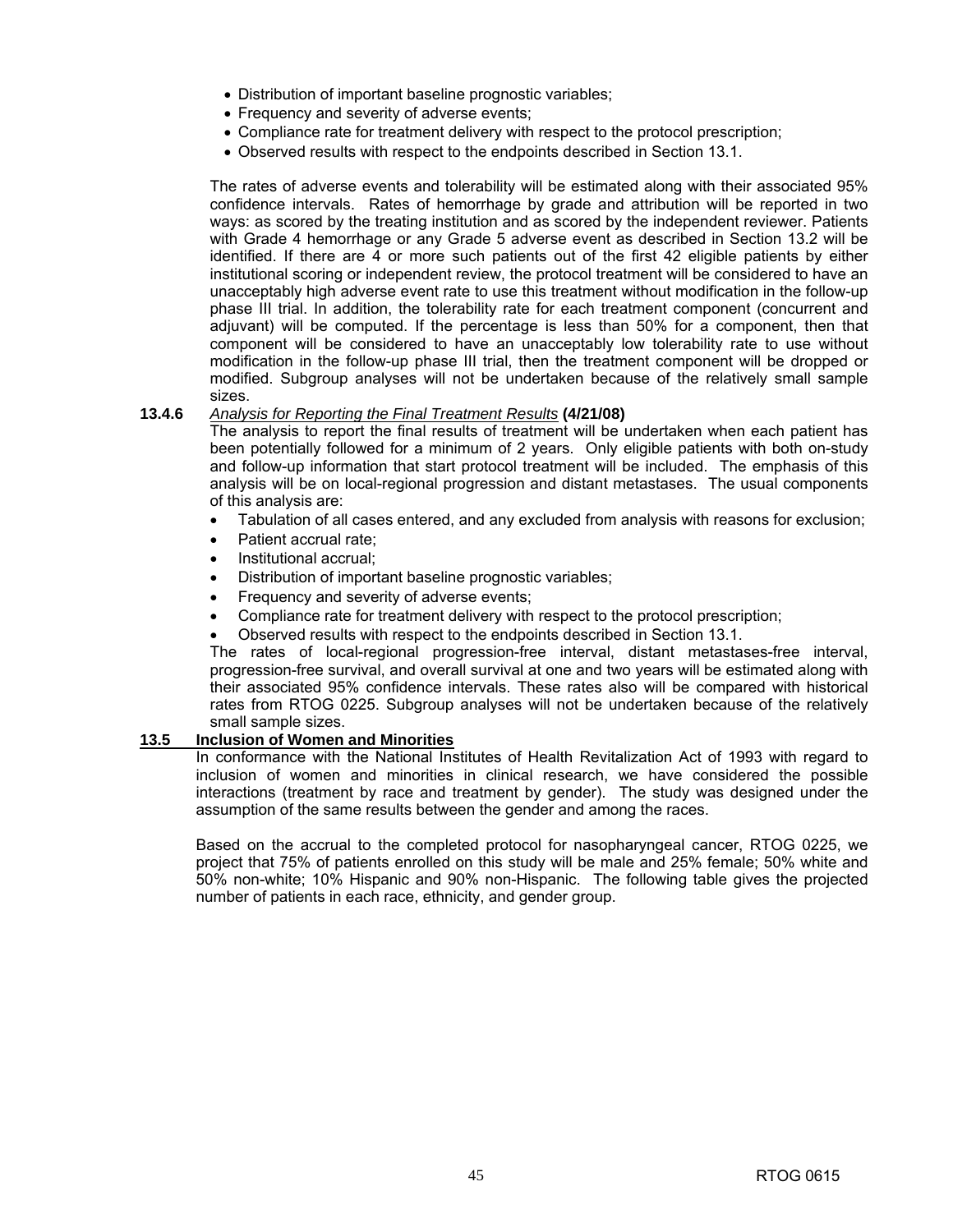| <b>Projected Distribution of Gender and Minorities</b> |  |  |
|--------------------------------------------------------|--|--|
|                                                        |  |  |

|                                               |                | Gender       |              |
|-----------------------------------------------|----------------|--------------|--------------|
| <b>Ethnic Category</b>                        | <b>Females</b> | <b>Males</b> | Total        |
| Hispanic or Latino                            | 0              | 5            | 5            |
| Not Hispanic or Latino                        | 11             | 30           | 41           |
| <b>Ethnic Category: Total of all subjects</b> | 11             | 35           | 46           |
|                                               |                | Gender       |              |
| <b>Racial Category</b>                        | <b>Females</b> | <b>Males</b> | <b>Total</b> |
| American Indian or Alaskan Native             | 0              | 0            | $\Omega$     |
| Asian                                         | 5              | 14           | 19           |
| <b>Black or African American</b>              | 1              | 4            | 5            |
| Native Hawaiian or other Pacific Islander     | 0              | 0            | $\Omega$     |
| White                                         | 5              | 17           | 22           |
| <b>Racial Category: Total of all subjects</b> | 11             | 35           | 46           |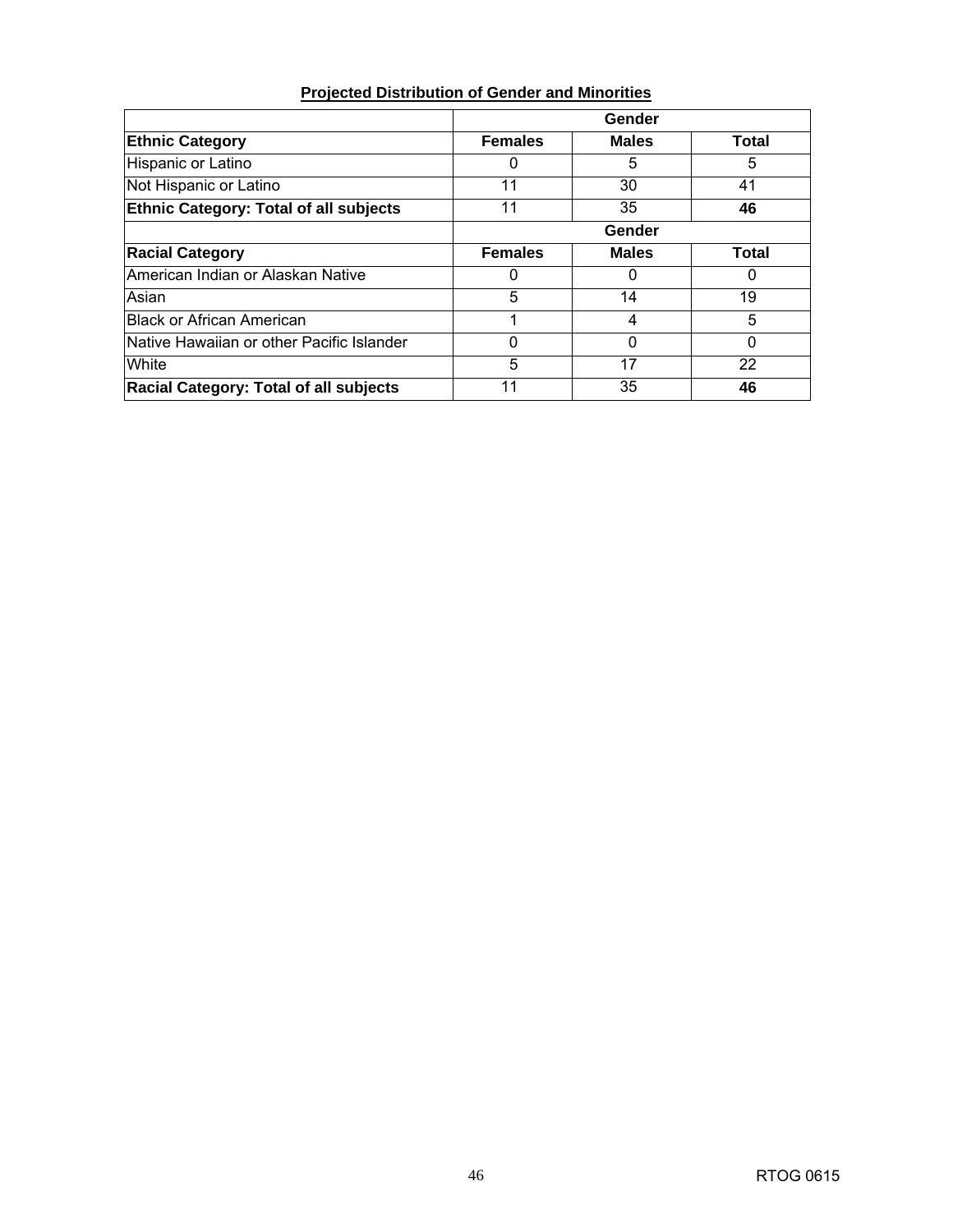### **REFERENCES**

- 1. Al-Sarraf M, LeBlanc M, Giri PG, et al. Chemoradiotherapy versus radiotherapy in patients with advanced nasopharyngeal cancer: Phase III randomized intergroup study 0099. *J Clin Oncol*. 16:1310- 1317,1998.
- 2. Baujat B, Audry H, Bourhis J, et al. Chemotherapy in locally advanced nasopharyngeal carcinoma: An individual patient data meta-analysis of eight randomized trials and 1753 patients. *Int J Radiat Oncol Biol Phys*. 47-56, 2006.
- 3. Langendijk JA, Leemans CR, Buter J., et al. The additional value of chemotherapy to radiotherapy in locally advanced nasopharyngeal carcinoma: A meta-analysis of the published literature. *J Clin Oncol*. 4604-4612, 2004.
- 4. Leslie MD, Dische S. The early changes in salivary gland function during and after radiotherapy given for head and neck cancer. Radiother Oncol. 30:26-32, 1994.
- 5. Mira JG, Wescott WB, Starcke EN, Shannon IL. Some factors influencing salivary function when treating with radiotherapy. Int J Radiat Oncol Biol Phys. 7:535-541, 1981.
- 6. Harrison LB, Zelefsky MJ, Pfitzer,DG, et al. Detailed quality of life assessment in patients treated with primary radiotherapy for cancer of the base of tongue. Head and Neck. 19:169-175, 1997.
- 7. Balogh JM, Sutherland SE. Osteoradionecrosis of the mandible: A review. J Otolaryngol. 18(5):245-250, 1989.
- 8. Cooper JS, Fu K, Marks J, Silverman S. Late effects of radiation therapy in the head and neck region. Int J Radiat Oncol Biol Phys. 31:1141-1164, 1995.
- 9. Shannon IL, Trodahl JN, Wescott, WB. Effects of radiotherapy on whole saliva flow. J Dent Res. 56:693, 1977.
- 10. Chu A, Flynn MB, Achino E, et al. Irradiation of nasopharyngeal carcinoma: Correlations with treatment factor and stage. *Int J Radiat Oncol Biol Phys*. 10: 2241-2249, 1984.
- 11. Hoppe RT, Goffinet DR, Bagshaw, MA. Carcinoma of the nasopharynx: Eighteen years' experience with megavoltage radiation therapy. *Cancer*. 37:2605,1976.
- 12. Mesic JB, Fletcher GH, Goepfert H. Megavoltage irradaition of epithelial tumors of the nasopharynx. *Int J Radiat Oncol Biol Phys*. 7:447-453, 1981.
- 13. Sanguineti G, Geara F, Garden A, et al. Carcinoma of the nasopharynx treated by radiotherapy alone: Determinants of local and regional control. *Int J Radiat Oncol Biol Phys*. 37:983-996, 1997.
- 14. Bailet, JW, Mark RJ, Abemayor E, et al. Nasopharyngeal carcinoma: Treatment results with primary radiation therapy. *Laryngoscope*. 102:965-972, 1992.
- 15. Vikram B, Strong EW., Manolatos S, et al. Improved survival in carcinoma of the nasopharynx. *Head Neck Surg*. 7:123-128, 1984.
- 16. Wang CC. Carcinoma of the nasopharynx. In: Wang, CC, ed. *Radiation Therapy for Head and Neck Neoplasms: Indications, Techniques, and Results*. 2nd ed. Chicago, Ill: Year Book Medical Publishers, Inc; 1990: 261-83.
- 17. Teo PML, MA BBY, Chan ATC. Radiotherapy for nasopharyngeal carcinoma-transition from two dimensional to three-dimensional methods. Radioth Oncol 2004;73:163-172.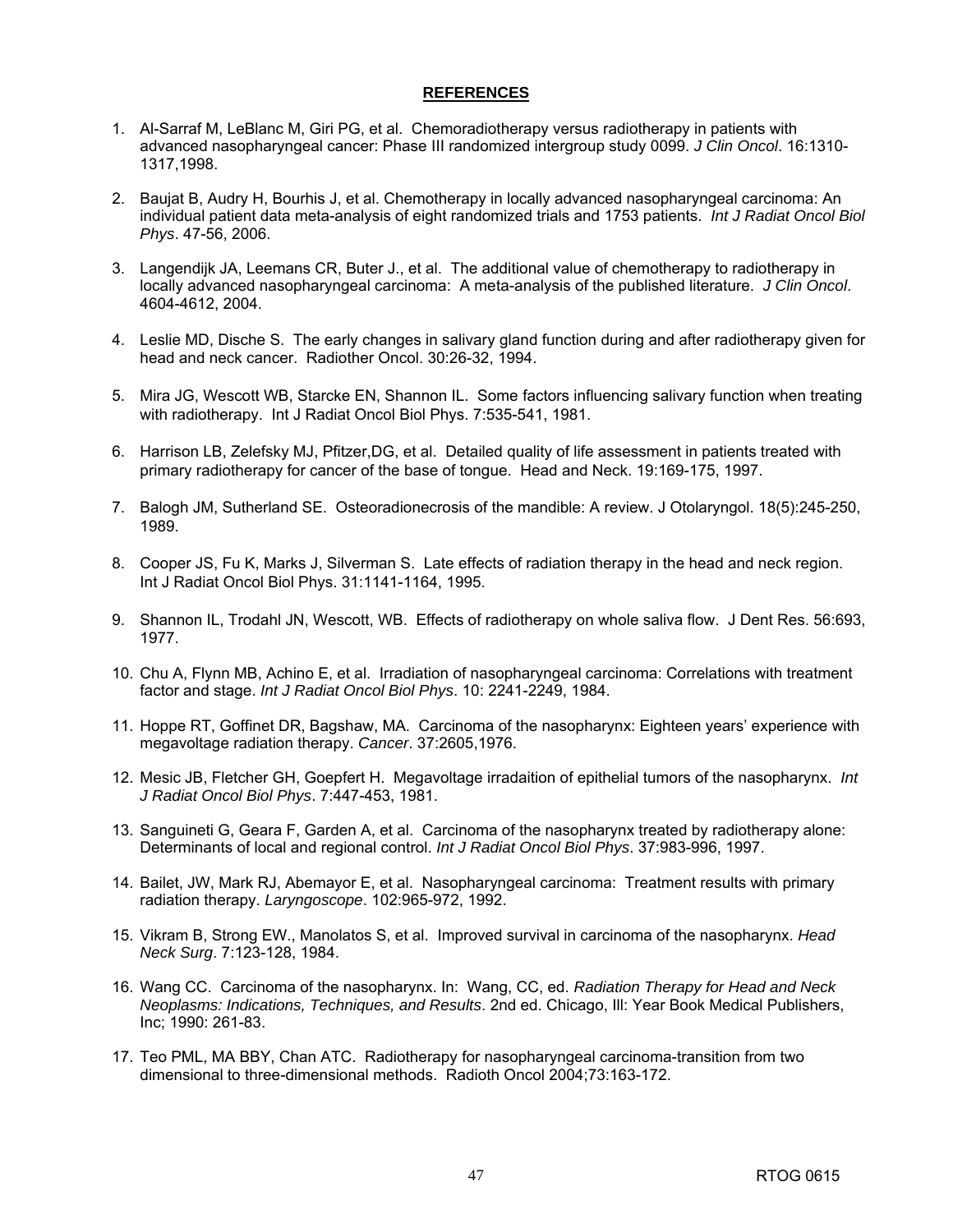- 18. Liu WS, SU MC, WU MF, et al. Nasopharyngeal carcinoma treated with precision-oriented radiation therapy techniques including intensity-modulated radiotherapy : preliminary resutls. Kaohsiung J Med Sci 2004;20:49-55.
- 19. Lee AW, Yau TK, Wong DH, et al. Treatment of stage IV(A-B) nasopharyngeal carcinoma by inductionconcurrent chemoradiotherapy and accelerated fractionation. Int J Radiat Oncol BIol Phys 2005;63:1331- 8.
- 20. Sutanem K, Shu HK, Xia P, et al. Three-dimensional intensity-modulated radiotherapy in the treatment of nasopharyngeal carcinoma: the University of Califronia-San Francisco experience. Int J Radiat Oncol Biol PHys 2000;48:711-22.
- 21. Nutting C, Dearnaley DP, Webb S. Intensity modulated radiation therapy; a clinical review. Br J Radiol. 73:459-469, 2000.
- 22. Butler EB, The BS, Grant, WH, et al. Smart (simultaneous modulated accelerated radiation therapy) boost: a new accelerated fractionation schedule for the treatment of head and neck cancer with intensity modulated radiotherapy. Int J Radia Oncol Biol Phys. 45:21-32, 1999.
- 23. Eisbruch A, Ship JA, Martel MK, et al. Parotid gland sparing in patients undergoing bilateral head and neck irradiation; techniques and early results. Int J Radiat Oncol Biol Phys. 36:469-480, 1996.
- 24. Eisbruch A, Ten Haken RK, Kim HM, et al. Dose, volume, and function relationships in parotid salivary glands following conformal, and intensity-modulated irradiation of head and neck cancer. Int J Radiat Oncol Biol Phys. 45:577-587, 1999.
- 25. Xia P, Fu KK, Wong GW, et al. Comparison of treatment plans involving intensity modulated radiotherapy for nasopharyngeal carcinoma. Int J Radiat Oncol Biol Phys. 48;329-337, 2000.
- 26. Wolden SL, Zelefsky MJ., Hunt MA, et al. Failure of a 3d conformal boost to improve radiotherapy for nasopharyngeal carcinoma. Int J Radiat Oncol Biol Phys. 49:1229-1234, 2001.
- 27. Hunt MA, Zelefsky MJ, Wolden S, et al. Treatment planning and delivery of intensity-modulated radiation therapy for primary nasopharynx cancer. Int J Radiat Oncol Biol Phys. 49:623-632, 2001.
- 28. Lee N, Xia P, Quivey JM, et al. Intensity-modulated radiotherapy in the treatment of nasopharyngeal carcinoma : An update of the UCSF experience. *Int J Radiat Oncol Biol Phys*.12-22, 2002.29.
- 29. Kam MK, Leung SF, Zee B, et al. Impact of Intensity-modulated radiotherapy (IMRT) on salivary gland function in early-stage nasopharyngeal carcinoma (NPC) patients. *Proc Am Soc Clin Oncol*. 23: 500s, 2005.
- 30. Kam MK, Teo PM, Chau RM, et al. Treatment of nasopharyngeal carcinoma with intensity-modulated radiotherapy: The Hong Kong experience. *Int J Radiat Oncol Biol Phys*.1440-50, 2004.
- 31. Kwong DL, Pow EH, Sham JS, et al. Intensity-modulated radiotherapy for early-stage nasopharyngeal carcinoma: A prospective study on disease control and preservation of salivary function. *Cancer*. 584-93, 2004.
- 32. Wolden SL, Chen WC, Pfister DG, et al. Intensity-modulated radiation therapy (IMRT) for nasopharynx cancer: Update of the Memorial Sloan-Kettering experience. *Int J Radiat Oncol Biol Phys*.57-62, 2006.
- 33. Kyzas PA, Cunha IW, Ionnidis JPA. Prognostic significance of vascular endothelial growth factor immunohistochemical expression in head and neck squamous cell carcinoma: A meta-analysis. *Clin Cancer Res.* 11: 1434-1440, 2005.
- 34. Wakisaka N, Wen Q, Yoshizaki T, et al. Association of vascular endothelial growth factor expression with angiogenesis and lymph node metastasis in nasopharyngeal carcinoma. *Laryngoscope*. 810-814, 1999.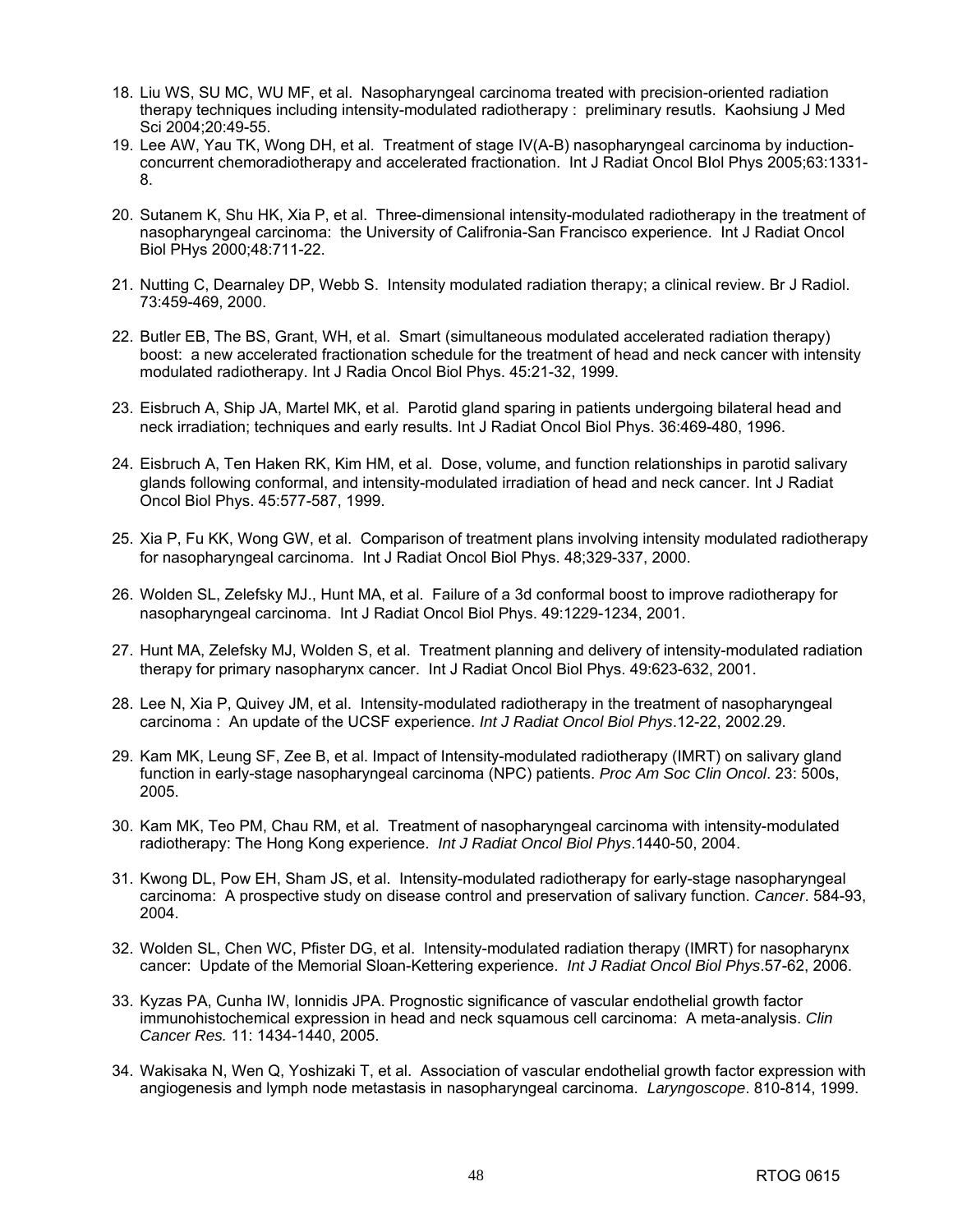### **REFERENCES (Continued)**

- 35. Qian CN, Zhang CQ, Guo X, et al. Elevation of serum vascular endothelial growth factor in male patients with metastatic nasopharyngeal carcinoma. *Cancer.* 255-61, 2000.
- 36. Krishna SM, James S, Balaram P. Expression of VEGF as prognosticator in primary nasopharyngeal cancer and its relation to EBV status. *Virus Res*. 85-90, 2006.
- 37. Druzgal CH, Chen Z, Yeah NT. A pilot study of longitudinal serum cytokine and angiogenesis factor levels as markers of therapeutic response and survival in patients with head and neck squamous cell carcinoma. *Head Neck*. 771-784, 2005
- 38. Ferrara N. Vascular endothelial growth factor: Basic science and clinical progress. *Endocr Rev*. 25:581- 611, 2004.
- 39. Presta, L.G., H. Chen, S.J. O'Connor, et al. Humanization of an anti-vascular endothelial growth factor monoclonal antibody for the therapy of solid tumors and other disorders. *Cancer Res*. 57: 4593-4599, 1997.
- 40. Borgstrom P, Gold DP, Hillan KJ, Ferrara N. Importance of VEGF for breast cancer angiogenesis in vivo: Implications from intravital microscopy of combination treatments with an anti-VEGF neutralizing monoclonal antibody and doxorubicin. *Anticancer Res*. 19: 4203-4214, 1999.
- 41. Kabbinavar F, Wong JT, Ayala RE, et al. The effect of antibody to vascular endothelial growth factor and cisplatin on the growth of lung tumors in nude mice. *Proc Am Assoc Cancer Res*. 36: A488, 1995.
- 42. Kim KJ, Li B, Winer J, et al. Inhibition of vascular endothelial growth factor-induced angiogenesis suppresses tumour growth in vivo. *Nature*. 362: 841-844, 1993.
- 43. Bergers G, Song S, Meyer-Morse N, et al. Benefits of targeting both pericytes and endothelial cells in the tumor vasculature with kinase inhibitors. *J Clin Invest*. 111: 1287-1295, 2003.
- 44. Shaheen RM, Ahmad SA, Liu W, et al. Inhibited growth of colon cancer carcinomatosis by antibodies to vascular endothelial and epidermal growth factor receptors. *Br J Cancer*. 85: 584-589, 2001.
- 45. Avastin™ (bevacizumab) Investigator's Brochure.
- 46. Cobleigh MA, Langmuir VK, Sledge GW, et al. A phase I/II dose-escalation trial of bevacizumab in previously treated metastatic breast cancer. *Semin Oncol.* 30:117-124, 2003.
- 47. Hurwitz HL, Fehrenbacher CT, et al. Bevacizumab (a monoclonal antibody to vascular endothelial growth factor) prolongs survival in first-line colorectal cancer (CRC): Results of a phase III trial of bevacizumab in combination with bolus IFL (irinotecan, 5-fluorouracil, leucovorin) as first-line therapy in subjects with metastatic CRC*. Proc Am Soc Clin Oncol*. 22: A3646, 2003.
- 48. Miller K, Rugo HS, Cobleigh MA, et al. Phase III trial of capecitabine (Xeloda®) plus bevacizumab (Avastin™) versus capecitabine alone in women with metastatic breast cancer (MBC) previously treated with an anthracycline and a taxane. *Breast Cancer Res Treat*. 76(S37), 2002.
- 49. Yang JC, Haworth L, Sherry RM, et al. A randomized trial of bevacizumab, an anti-vascular endothelial growth factor antibody, for metastatic renal cancer. *NEJM*. 349:427-434, 2003.
- 50. Jain RK. Normalization of tumor vasculature: An emerging concept in antiangiogenic therapy. *Science*. 307: 58-62, 2005.
- 51. Burger RA, Sill M, Monk BJ, et al. Phase II trial of bevacizumab in persistent or recurrent epithelial ovarian cancer or primary peritoneal cancer: A Gynecologic Oncology Group Study. *Proc Am Assoc Cancer Res*. A5009, 2005.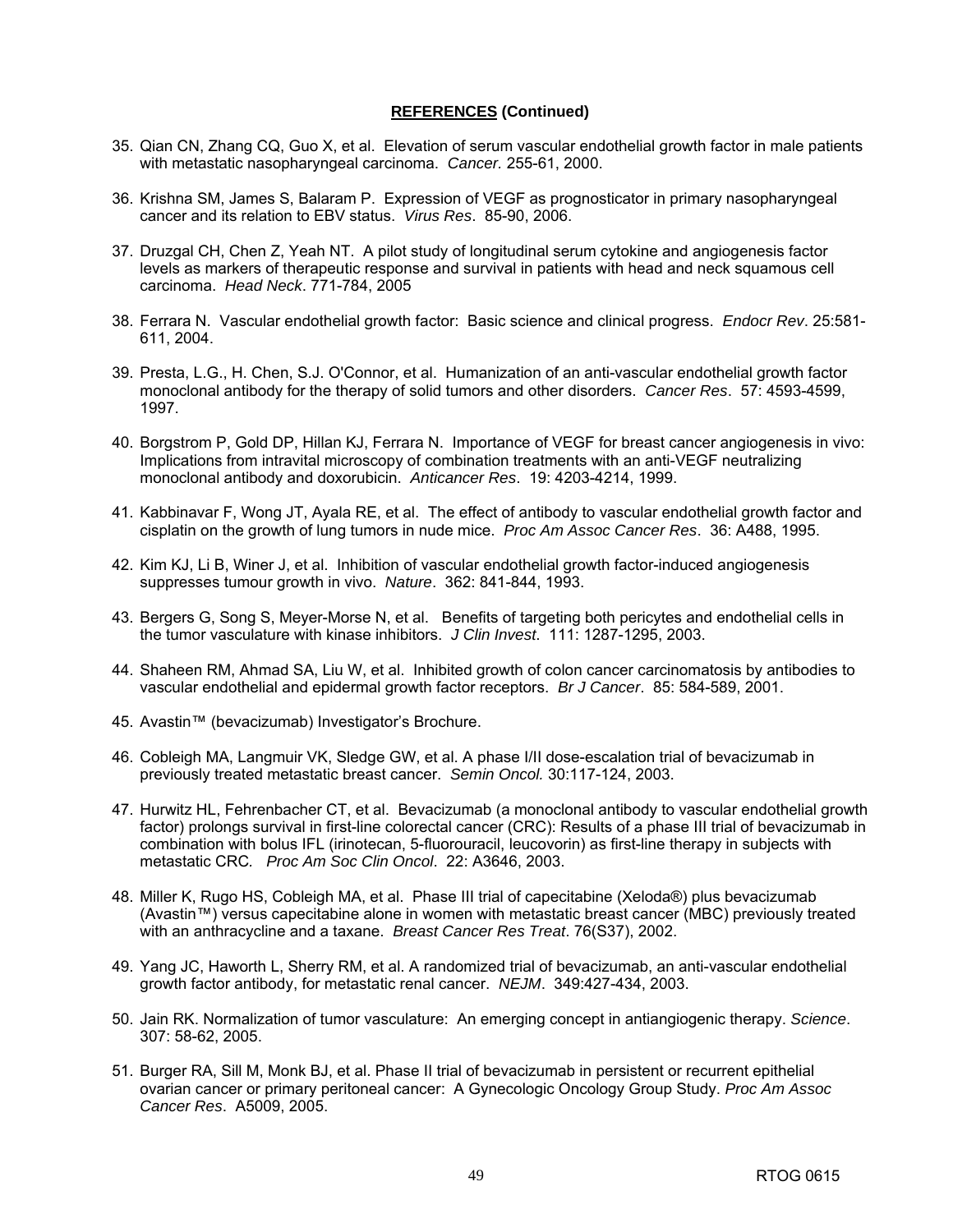### **REFERENCES (Continued)**

- 52. Hurwitz H, Fehrenbacher L, Novotny W, et al. Bevacizumab plus irinotecan, fluorouracil, and leucovorin for metastatic colorectal cancer. *NEJM*. 350: 2335-2342, 2004.
- 53. Sandler AB, Gray R, Brahmer J, et al. Randomized phase II/III trial of paclitaxel (P) plus carboplatin (C) with or without bevacizumab in patients with advanced non-small cell lung cancer (NSCLC): An Eastern Cooperative Group (ECOG) Trial-E4599. ASCO Annual Meeting. LBA 4, 2005
- 54. Miller KD, Wang M, Gralow J, et al. E2100-A randomized phase III trial of paclitaxel versus paclitaxel plus bevacizumab as first-line therapy for locally recurrent or metastatic breast cancer. ASCO Annual Meeting. Educational Session, 2005.
- 55. Johnson DH, Fehrenbacher L, Novotny WF, et al. Randomized phase II trial comparing bevacizumab plus carboplatin and paclitaxel with carboplatin and paclitaxel alone in previously untreated locally advanced or metastatic non-small-cell lung cancer. *J Clin Oncol.* 22: 2184-2191, 2004.
- 56. Teicher BA, Holden SA, Gulshan A, et al. Influence of an anti-angiogenic treatment on 9L gliosarcoma: Oxygenation and response to cytotoxic therapy. *Int J Cancer*. 61: 732-737, 1995.
- 57. Willet C. Surrogate markers for antiangiogenic therapy and dose-limiting toxicities for bevacizumab with radiation and chemotherapy: Continued experience of a phase I trial in rectal cancer patients. *J Clin Oncl.* 8136-8138 [correspondence], 2006.
- 58. Willett CG, Chung D, Sahani D, et al. Phase I study of neoadjuvant bevacizumab, 5-fluorouracil, and radiation therapy followed by surgery for patients with primary rectal cancer. ASCO Annual Meeting, A3589, 2004.
- 59. Novotny W, Holmgren E, Griffing S, et al. Identification of squamous cell histology and central, cavitary tumors as possible risk factors for pulmonary hemorrhage in patients with advanced NSCLC receiving bevacizumab. *Proc Am Soc Clin Oncol*. 20: A1318, 2001.
- 60. Schilling, et al. ASCO, 2005.
- 61. Vokes EE, Cohen EE, Mauer AM, et al. A phase I/II study of erlotinib and bevacizumab for recurrent or metastatic squamous cell carcinoma of the head and neck. ASCO Annual Meeting A5504, 2005.
- 62. E. Cohen, personal communication.
- 63. Seiwert TY, Haraf DJ, Cohen EE. A phase I study of bevacizumab with fluorouracil and hydroxyurea with concomitant radiotherapy for poor prognosis head and neck cancer. *Proc Am Soc Clin Oncol*. A5530, 287s, 2006.
- 64. Gaudreault J, Bruno R, Kabbinavar F, et al. Clinical pharmacokinetics of bevacizumab following every 2 or every 3-week dosing. ASCO Annual Meeting, A3041, 2004.
- 65. Miller KD, Chap LI, Holmes FA, et al. Randomized phase III trial of capecitabine compared with bevacizumab plus capecitabine in patients with previously treated metastatic breast cancer. *J Clin Oncol*. 23: 792-799, 2005.
- 66. Folkman J. What is the evidence that tumors are angiogenesis dependent? *J Natl Cancer Inst.* 3: 4-6, 1990.
- 67. Li CY, Shan S, Huang Q, et al. Initial stages of tumor-induced angiogenesis: Evaluation via skin window chambers in rodent models. *J Natl Cancer Inst*. 92: 143-147, 2000.
- 68. Folkman J, Kalluri R. Cancer without disease. *Nature*. 427: 787, 2004.
- 69. Hanahan D, Folkman J. Patterns and emerging mechanisms of the angiogenic switch during tumorigenesis. *Cell*. 86: 353-364, 1996.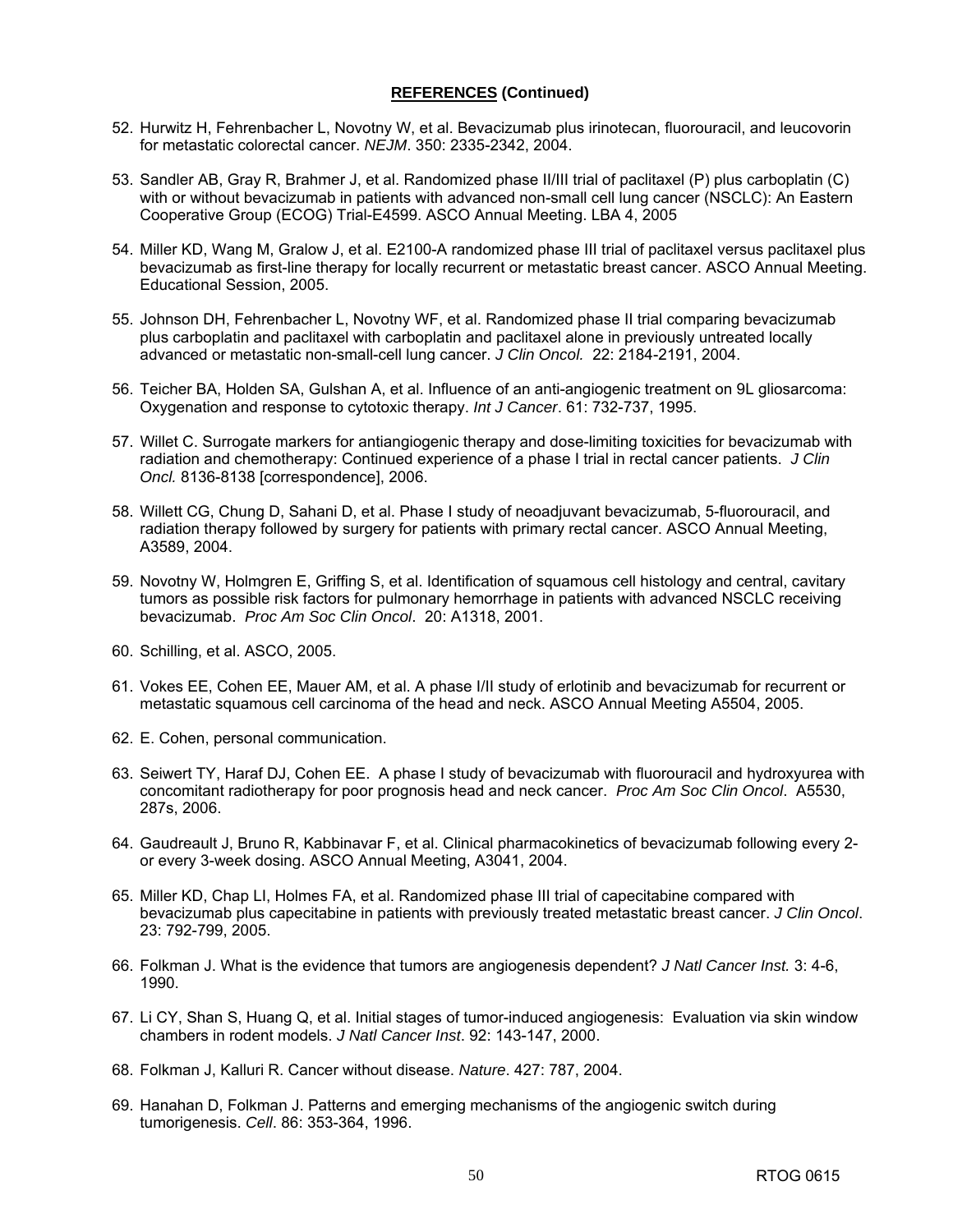### **REFERENCES (Continued)**

- 70. Lo YM, Chan LY, Lo KW, et al. Quantitative analysis of cell-free Epstein-Barr virus DNA in plasma of patients with nasopharyngeal carcinoma. *Cancer Res*. 59: 1188-91, 1999.
- 71. Lo YM, Chan AT, Chan LY, et al. Molecular prognostication of nasopharyngeal carcinoma by quantitative analysis of circulating Epstein-Barr virus DNA. *Cancer Res*. 60: 6878-81, 2000.
- 72. Lo YM, Chan LY, Chan AT, et al. Quantitative and temporal correlation between circulating cell-free Epstein-Barr virus DNA and tumor recurrence in nasopharyngeal carcinoma. *Cancer Res*. 59: 5452-5, 1999.
- 73. Lin JC, Wang WY, Chen KY, et al. Quantification of plasma Epstein-Barr virus DNA in patients with advanced nasopharyngeal carcinoma. *NEJM*. 350: 2461-70, 2004.
- 74. Chan AT, Lo YM, Zee B, et al. Plasma Epstein-Barr virus DNA and residual disease after radiotherapy for undifferentiated nasopharyngeal carcinoma. *J Natl Cancer Inst*. 94: 1614-9, 2002.
- 75. Hong RL, Lin CY, Ting LL, Ko JY, Hsu MM. Comparison of clinical and molecular surveillance in patients with advanced nasopharyngeal carcinoma after primary therapy: the potential role of quantitative analysis of circulating Epstein-Barr virus DNA. *Cancer*. 100:1429-37, 2004.
- 76. Li YH, Shao JY, Zhao MQ, et al. Quantitative analysis of plasma Epstein-Barr virus (EBV) DNA for monitoring of recurrence and metastasis in nasopharyngeal carcinoma patients after radiotherapy. *Ai Zheng.* 22:645-8, 2003.
- 77. Leung SF, Tam JS, Chan ATC. Improved accuracy of detection of nasopharyngeal carcinoma by combined application of circulating epstein-barr virus DNA and anti-epstein-barr viral capsid antigen IgA antibody. *Clin Chem*. 339-345, 2004.
- 78. Chan AT, Ma BB, Lo YM, et al. Phase II study of neoadjuvant carboplatin and paclitaxel followed by radiotherapy and concurrent cisplatin in patients with locoregionally advanced nasopharyngeal carcinoma: Therapeutic monitoring with plasma Epstein-Barr virus DNA. *J Clin Oncol*. 22:3053-60, 2004.
- 79. Lo YM, Leung SF, Chan LY, et al. Kinetics of plasma Epstein-Barr virus DNA during radiation therapy for nasopharyngeal carcinoma. *Cancer Res*. 60: 2351-5, 2000.
- 80. Ngan RK, Lau WH, Yip TT, et al. Remarkable application of serum EBV EBER-1 in monitoring response of nasopharyngeal cancer patients to salvage chemotherapy. *Ann N Y Acad Sci* . 945:73-9, 2001.
- 81. Kondo S, Horikawa T, Takeshita H, et al. Diagnostic value of serum EBV-DNA quantification and antibody to viral capsid antigen in nasopharyngeal carcinoma patients. *Cancer Sci*. 95:508-13, 2004.
- 82. Fleming T. One-sample multiple testing procedure for phase II clinical trials. *Biometrics*. 38 :143-151, 1982.
- 83. Kalbfleisch JD, Prentice, RL. *The Statistical Analysis of Failure Time Data*. New York: John Wiley and Sons; 1980.
- 84. Kaplan EL, Meier P. Nonparametric estimation from incomplete observations. *J Amer Statist Assoc*. 53: 457-481, 1958.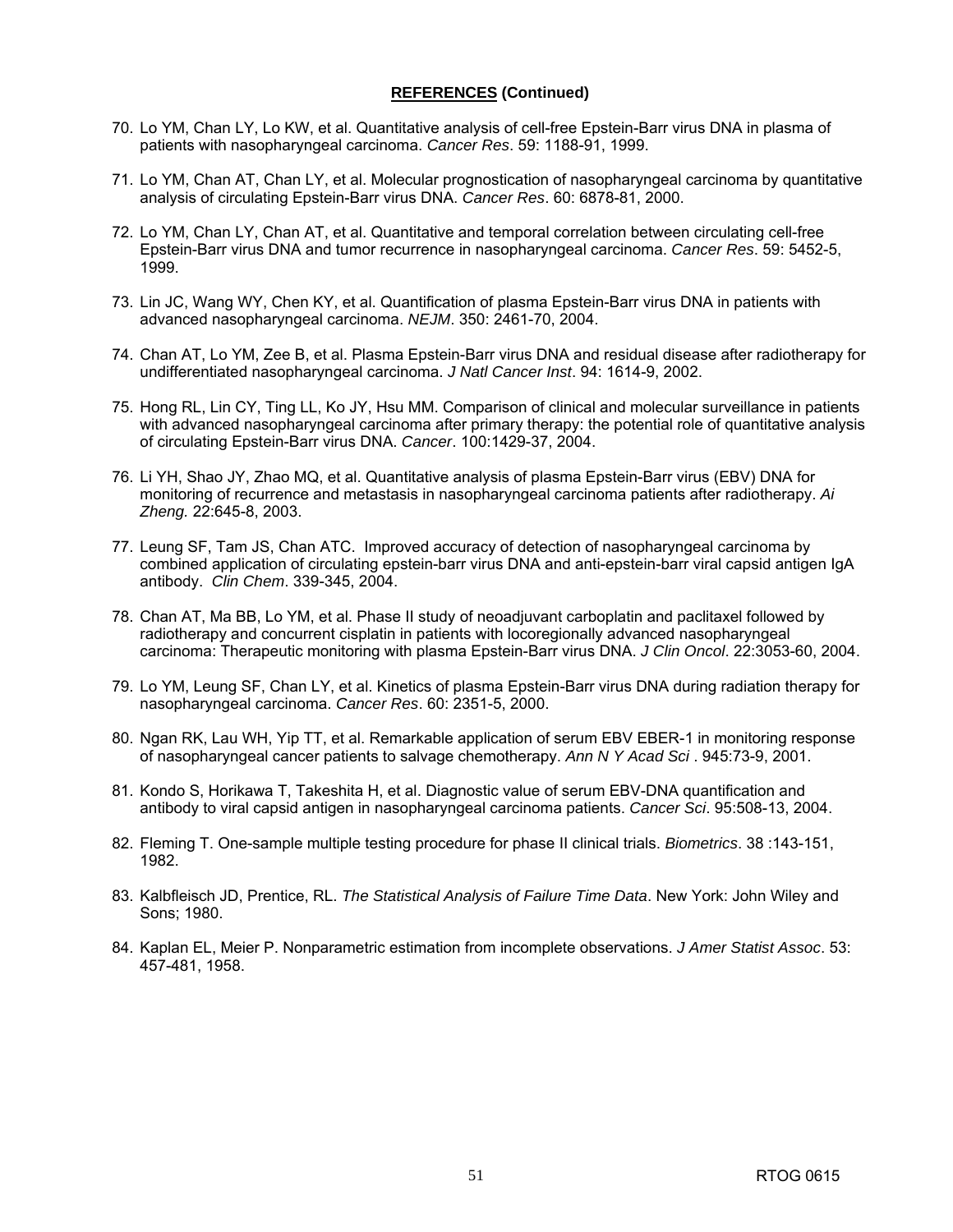# **APPENDIX I**

# **Informed Consent Template for Cancer Treatment Trials (English Language)**

# **RTOG 0615**

### **A Phase II Study of Concurrent Chemoradiotherapy Using Three-Dimensional Conformal Radiotherapy (3D-CRT) or Intensity-Modulated Radiation Therapy (IMRT) + Bevacizumab (BV) [NSC 708865; IND 7921] for Locally or Regionally Advanced Nasopharyngeal Cancer**

This is a clinical trial, a type of research study. Your study doctor will explain the clinical trial to you. Clinical trials include only people who choose to take part. Please take your time to make your decision about taking part. You may discuss your decision with your friends and family. You can also discuss it with your health care team. If you have any questions, you can ask your study doctor for more explanation.

You are being asked to take part in this study because you have nasopharyngeal cancer that has not spread to other parts of your body.

# **Why is this study being done?**

The standard treatment for your tumor is radiation therapy and chemotherapy given together, followed by chemotherapy alone. The standard treatment can stop tumors from growing in the head and neck region in most patients. However, the cancer still can spread to other parts of the body. The drug, bevacizumab, may decrease the chance of the cancer spreading.

Tumors set off the growth of new blood vessels, which feed the tumor. This growth of new blood vessels is called angiogenesis. Bevacizumab is an anti-angiogenic agent, which interrupts your body's ability to grow new blood vessels, causing tumors to shrink. In 2004, the FDA approved bevacizumab for treatment of colorectal cancer when used with standard chemotherapy. Bevacizumab is an investigational treatment for nasopharyngeal cancer.

The purpose of this study is to determine whether adding bevacizumab to the standard treatment of radiation therapy and chemotherapy is safe and tolerable for you. This study will find out what effects, good and/or bad, radiation therapy, chemotherapy (cisplatin and 5-fluorouracil) and bevacizumab has on you and your cancer.

# **How many people will take part in the study?**

About 46 people will take part in this study.

# **What will happen if I take part in this research study? (5/7/07)**

If you take part in this study, you will receive treatment in 2 stages:

- **Stage 1**: You will receive a combination of radiation therapy, chemotherapy (cisplatin), and bevacizumab for about 6-7 weeks. During this stage:
	- $\triangleright$  You will receive radiation therapy once a day, Monday through Friday, for about 6 weeks.
	- $\triangleright$  You also will receive cisplatin and bevacizumab through your vein, once on the first day of radiation therapy then once every 3 weeks until radiation ends (a total of 3 treatments).
- **Stage 2:** About 3 weeks after completing Stage 1, you will receive a combination of chemotherapy (cisplatin and 5-fluorouracil) and bevacizumab through your vein. Then you will receive cisplatin, 5 fluorouracil, and bevacizumab once every 3 weeks for about 6 weeks (a total of 3 treatments).

You will receive treatment for a total of about 15-16 weeks.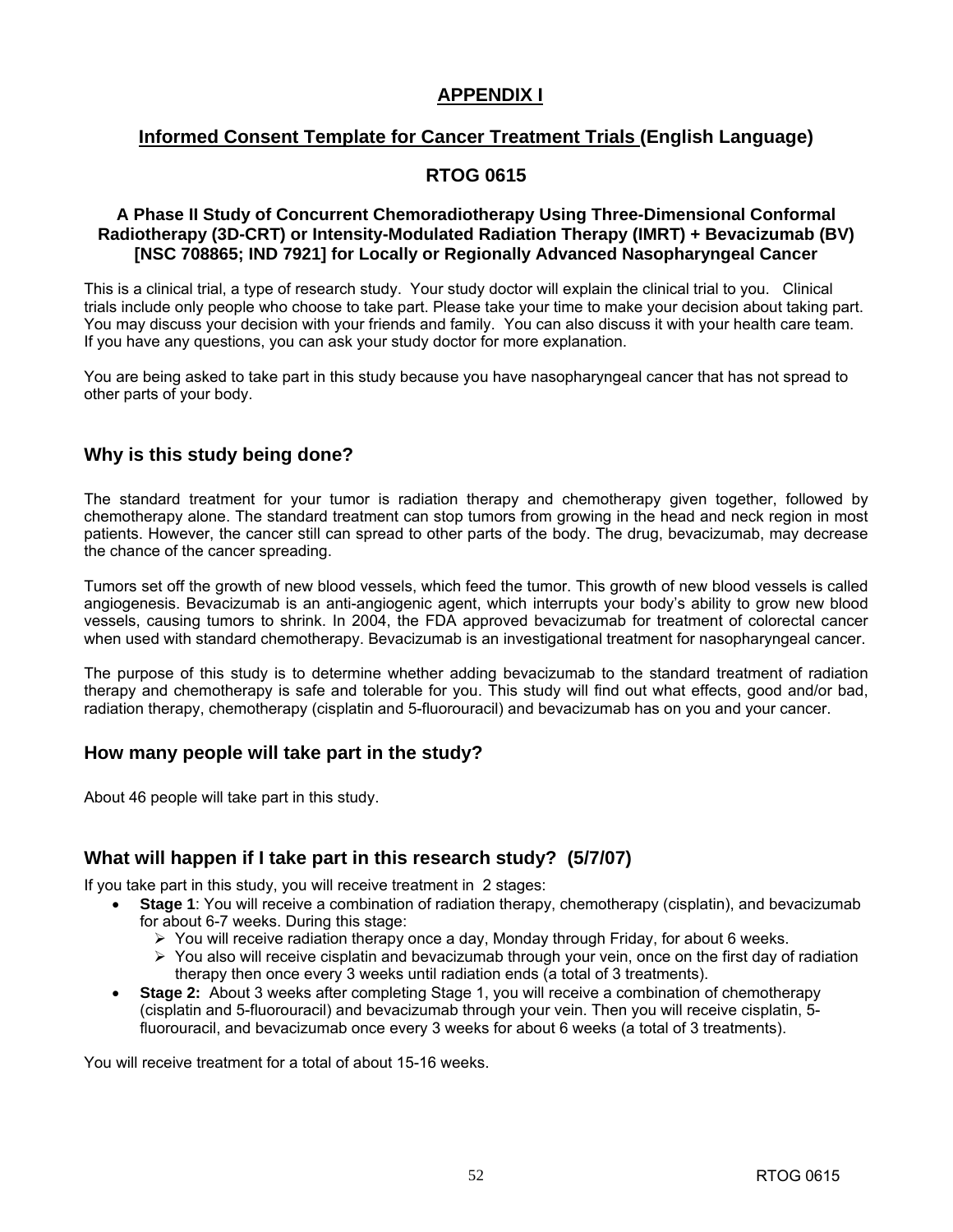### **Before you begin the study**

You will need to have the following exams, tests or procedures to find out if you can be in the study. These exams, tests or procedures are part of regular cancer care and may be done even if you do not join the study. If you have had some of them recently, they may not need to be repeated. This will be up to your study doctor.

- A physical examination
- You will be weighed and asked about your ability to carry out your daily activities.
- You will be asked what medicines you are taking.
- An EKG, a test that measures the electrical activity of the heart on the surface of the chest
- A chest X-ray
- An MRI (Magnetic Resonance Imaging) of your tumor; an MRI is imaging using a strong magnetic field to look at one part of your body. Or a CT (Computed Tomography) scan of your tumor, if your study doctor recommends this test instead. A CT scan is a study using x-rays to look at one part of your body
- Blood tests (about 2-3 teaspoons of blood will be taken from your vein)
- Urine test
- A dental evaluation
- A hearing test
- For women able to have children, a pregnancy test
- And if your study doctor recommends:
	- ¾ The combination of a PET (Positron Emission Tomography) and CT scan of your body for planning your radiation treatment; A PET scan is a computerized image that looks at the activity of tumor cells in your entire body and that requires injection of a special marker into your vein, such as sugar (glucose) combined with a low-dose radioactive substance (a tracer). A camera records the tracer's signal as it travels through your body.
	- $\triangleright$  A CT scan of your liver
	- $\triangleright$  A bone scan, a type of x-ray to find out if cancer has spread to your bones
	- $\triangleright$  An evaluation of your diet and ability to chew and swallow; Some patients have difficulty chewing and swallowing during treatment and cannot take in enough food for their body's needs. You and the study doctor should discuss whether you should have a feeding tube placed before starting treatment.

### **During the study**

If the exams, tests and procedures show that you can be in the study, and you choose to take part, then you will need the following tests and procedures. They are part of regular cancer care. The urine test and some of the blood tests are being done more often because you are in this study.

- A physical examination, taking your weight, evaluation of your ability to carry out your daily activities, and blood tests:
	- ¾ Weekly while you receive radiation, chemotherapy, and bevacizumab (during Stage 1)
	- When radiation, chemotherapy, and bevacizumab is completed (at end of Stage 1)
	- $\triangleright$  Prior to each chemotherapy and bevacizumab treatment (during Stage 2); some blood tests also will be done after chemotherapy to check the effect of treatment and to find out if treatment doses should be adjusted.
- A urine test every time you receive bevacizumab
- Taking your weight: Every 4 weeks while you receive chemotherapy and bevacizumab (during Stage 2)
- A dental evaluation at 3, 6, and 12 months following completion of radiation therapy
- If your study doctor recommends, a hearing test following completion of radiation therapy and then yearly

**You will need these tests and procedures in follow-up visits.** They are being done to see how you and your cancer was affected by the treatment you received. These tests and procedures are part of regular cancer care.

- An MRI of your tumor at 2 and 4 months after radiation therapy, every 6 months for years 1-2, then once a year
- A chest x-ray and blood tests every 6 months for years 1-3

In addition after you have finished treatment, the study doctor will ask you to visit the office for follow-up exams at the end of Stage 1, at the end of Stage 2, at 6, 9, and 12 months from the start of your treatment, every 3 months during year 2, every 6 months during years 3-5, then once a year.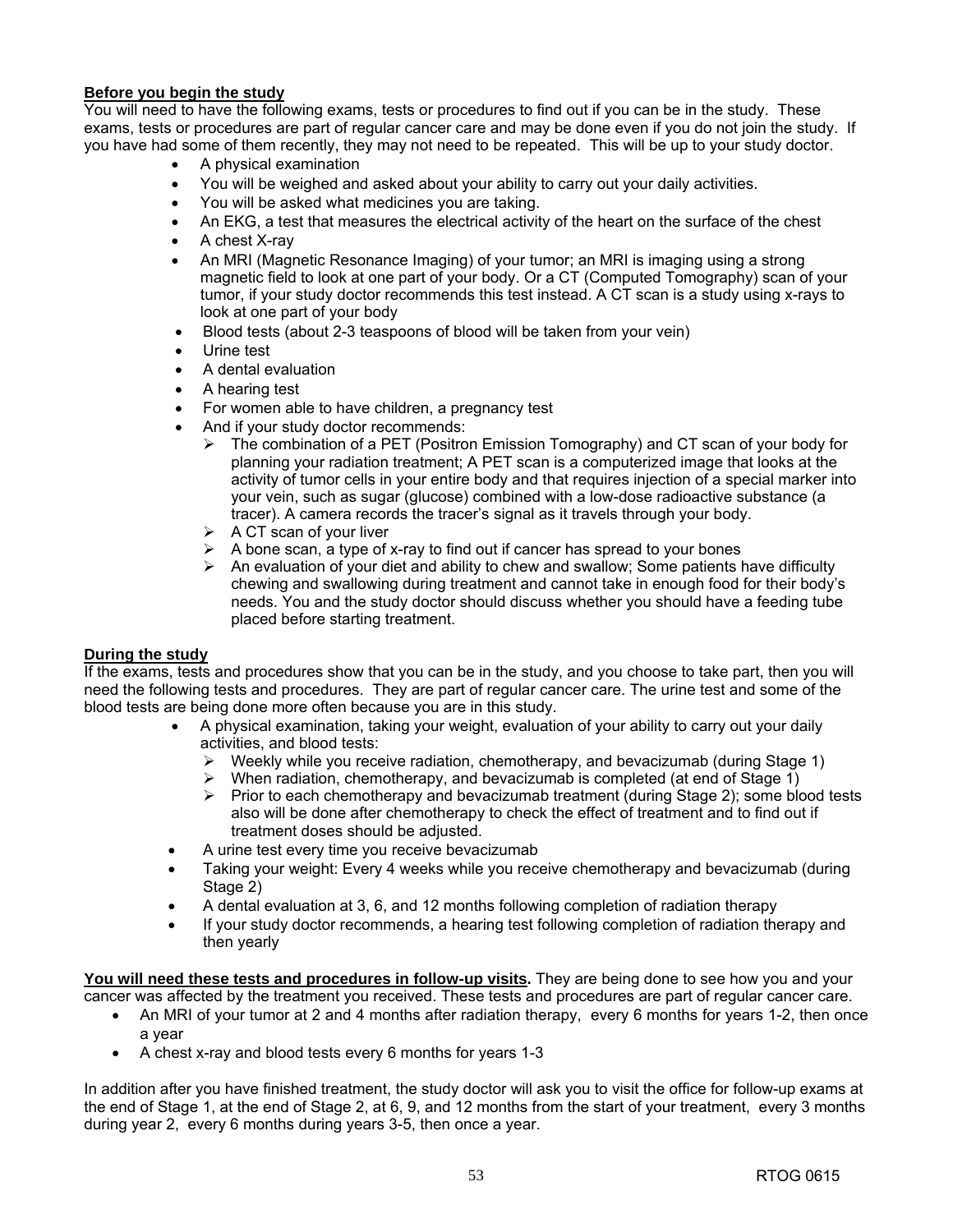# **Study Plan (5/7/07)**

Another way to find out what will happen to you during the study is to read the chart below. Start reading at the top and read down the list, following the lines and arrows.



# **How long will I be in the study? (5/7/07)**

You will receive a combination of radiation therapy, chemotherapy, and bevacizumab for about 6 weeks. Then, you will receive chemotherapy and bevacizumab for 6 weeks. You will receive treatment for a total of about 15-16 weeks.

After you have finished treatment, the study doctor will ask you to visit the office for follow-up exams at the end of Stage 1, at the end of Stage 2, at 6, 9, 12 months from the start of your treatment, every 3 months during year 2, every 6 months during years 3-5, then once a year.

# **Can I stop being in the study?**

Yes. You can decide to stop at any time. Tell the study doctor if you are thinking about stopping or decide to stop. He or she will tell you how to stop safely.

It is important to tell the study doctor if you are thinking about stopping so any risks from the radiation therapy, chemotherapy, or bevacizumab can be evaluated by him/her. Another reason to tell your study doctor that you are thinking about stopping is to discuss what follow-up care and testing could be most helpful for you.

The study doctor may stop you from taking part in this study at any time if he/she believes it is in your best interest; if you do not follow the study rules; or if the study is stopped.

# **What side effects or risks can I expect from being in the study?**

You may have side effects while on the study. Everyone taking part in the study will be watched carefully for any side effects. However, researchers don't know all the side effects that may happen. Side effects may be mild or very serious. Your health care team may give you medicines to help lessen side effects. Many side effects go away soon after you stop taking the radiation therapy, chemotherapy, or bevacizumab. . In some cases, side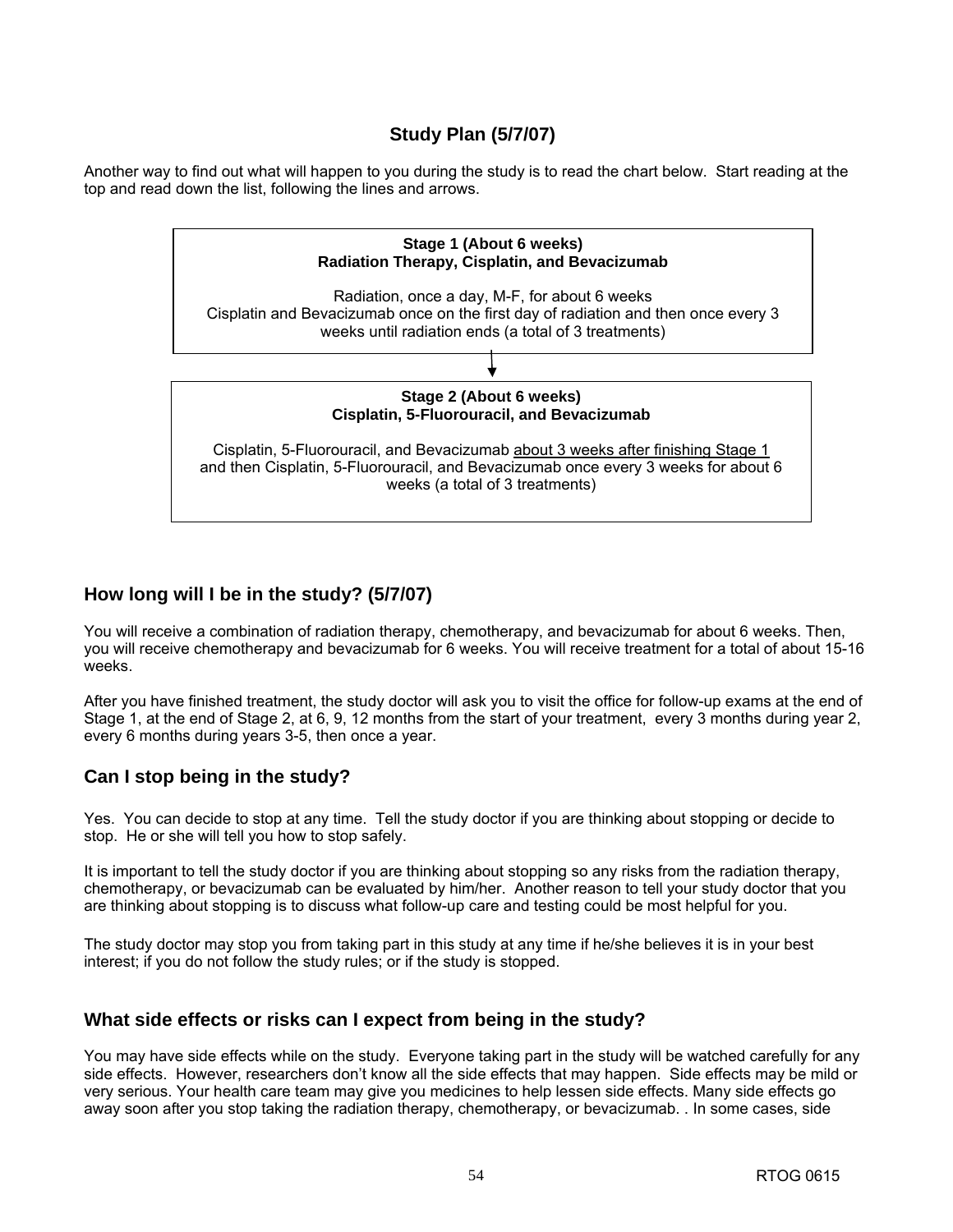effects can be serious, long lasting, or may never go away. Death from treatment is possible, but rare (less than 5%).

### **You should talk to your study doctor about any side effects that you have while taking part in the study.**

### **Risks Associated With Radiation**

Very Likely

 Sores in the mouth and/or throat, which can be painful and make it very difficult to chew and/or swallow foods and for which most patients will need medicine for pain

Because chewing and/or swallowing are likely to be difficult, the study doctor may recommend placing a feeding tube before or during treatment so you can receive the nutrition you need. You might need a long term or permanent feeding tube. You should talk to your study doctor about this.

- Mouth dryness or changes in taste and/or smell that may be permanent
- **Thick saliva**
- Tanning or redness of the skin in the head and neck area being treated with radiation
- **Ear pain and/or pressure**
- Fatigue
- Weight loss
- Permanent hair loss in the area treated with radiation
- Loss of teeth, or cavities in the teeth, if strict dental care is not followed and/or hypersensitivity of teeth

Less Likely, But Serious

- Decrease in function of the thyroid gland that may require you to take thyroid replacement medicine to prevent you from feeling tired or sleepy
- Serious damage to the spinal cord, nerves in the neck, jawbone, voice box, skin, or other parts of the head and neck that may require a major operation to correct and, rarely, can even be life threatening
- Temporary pain or scarring around nerves in the shoulder that could cause numbness and/or weakness
- Breathing problems
- Difficulty with swallowing and eating with the possibility of inhaling food and/or liquids into the lungs which could also result in pneumonia.
- Serious ear infections and/or hearing loss
- Damage to the spinal cord leading to permanent weakness and/or symptoms like a "stroke"
- **Permanent hair loss (of the face/chin/neck)**

### **Risks Associated with Chemotherapy**

### **Cisplatin**

Very Likely

- Decrease in blood counts, which can lead to a risk of infection, decreased healing after surgery, and/or bleeding
- Anemia
- Loss of appetite and/or taste; metallic taste in your mouth
- Nausea and/or vomiting
- $\blacksquare$  Fatigue
- Generalized loss of strength
- Hearing loss, ringing in the ears
- Loss of muscle or nerve function that may cause weakness or numbness in your hands and feet
- Loss of appetite and weight loss
- **Low magnesium in the body**
- Low calcium in the body (It is unlikely that the calcium level will be low enough to affect heart function)
- Low potassium in the body(It is unlikely that the potassium level will be low enough to affect heart function)
- Kidney damage

#### Less Likely

Allergic reactions (sweating, difficulty breathing, rapid heartbeat)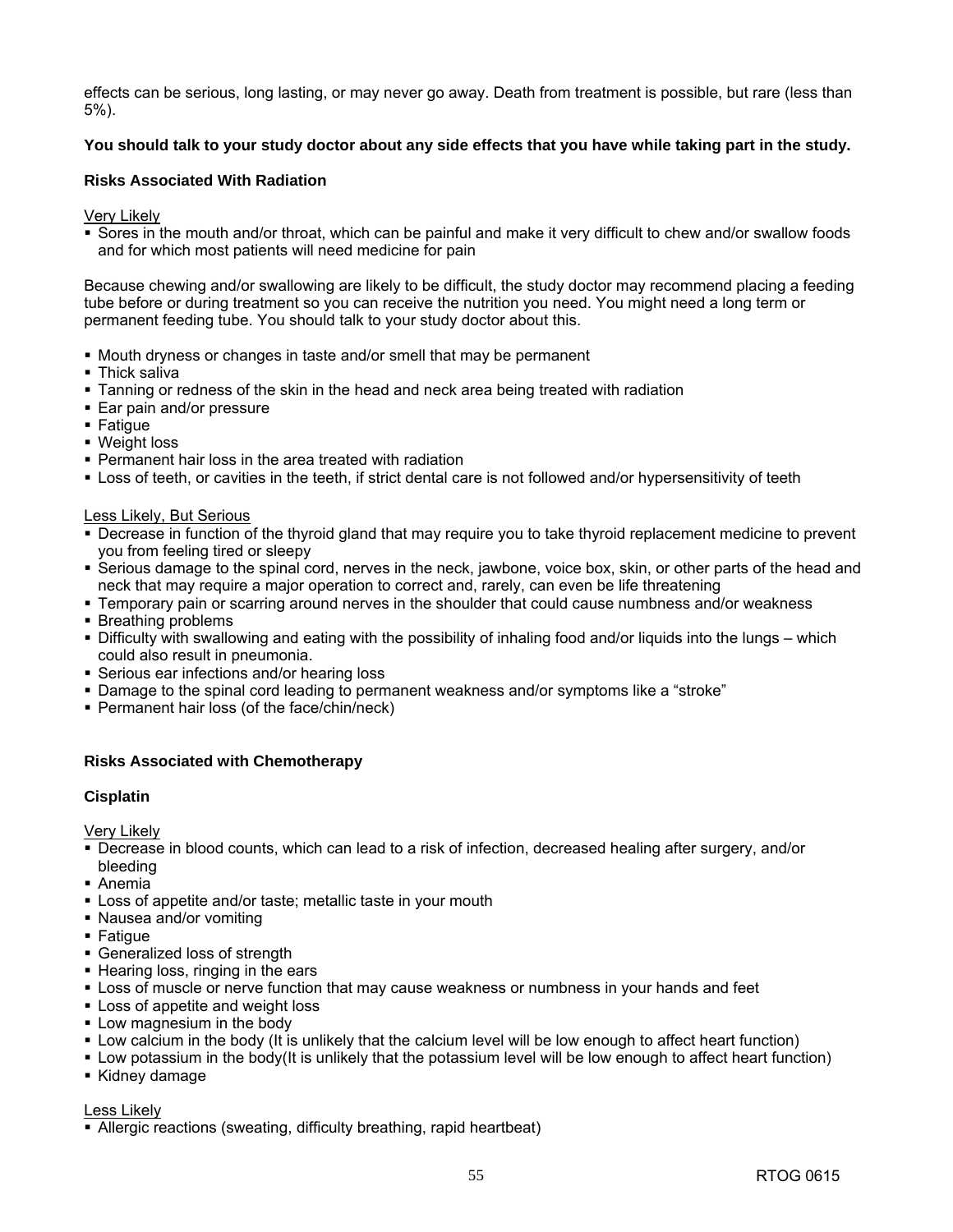- Muscle cramps or spasm
- **Facial swelling**
- **Loss of taste**
- **Loss of coordination**
- **Involuntary movement**
- Restlessness
- **-** Loss of hair, which is temporary
- Blood clots
- **Low blood pressure**

### Less Likely, But Serious

- Seizures
- A severe allergic reaction, which could be life threatening
- Decrease in the kidneys' ability to handle the body's waste, which may be permanent
- Decrease in liver function
- Another cancer called acute leukemia
- A condition called hemolytic uremic syndrome that involves decreased red blood cells and platelets, fever, and kidney failure

### **5-FU (5-fluorouracil)**

Likely

- Decrease in white blood cell count, which may increase the risk of infection, decreased healing, and/or bleeding
- Decrease in red blood cell count, which may result in anemia, tiredness, and/or shortness of breath
- **Loss of appetite**
- Nausea and/or vomiting
- Diarrhea with cramping or bleeding
- Skin rash
- Fatigue
- Headaches
- Hair loss, which is temporary
- Mouth sores
- Sore throat

### Less Likely

- Confusion
- Eye irritation, watering of eyes, and/or runny nose
- Redness, tenderness, peeling, and/or tingling of the palms and soles of feet
- **Increased sensitivity to sunlight**
- **Darkening of the skin, nails, or veins**
- **Loss of coordination or balance**

### Less Likely, But Serious

- **-** Damage to the heart or spasm of the heart's blood vessels that can cause chest pain
- Inflammation of the liver, which may result in yellowing of skin and eyes, tiredness, and/or pain on upper right of the stomach area
- Infection at the catheter entry site

### **Risks Associated with Bevacizumab (4/21/08)**

Very Likely:

- Nose bleeds
- High blood pressure In most patients, blood pressure can be controlled with routine medications. Rarely, uncontrolled hypertension may lead to damage to the brain and other vital organ functions.
- $\blacksquare$  Fatigue
- Rash
- Headache
- Soreness in mouth or throat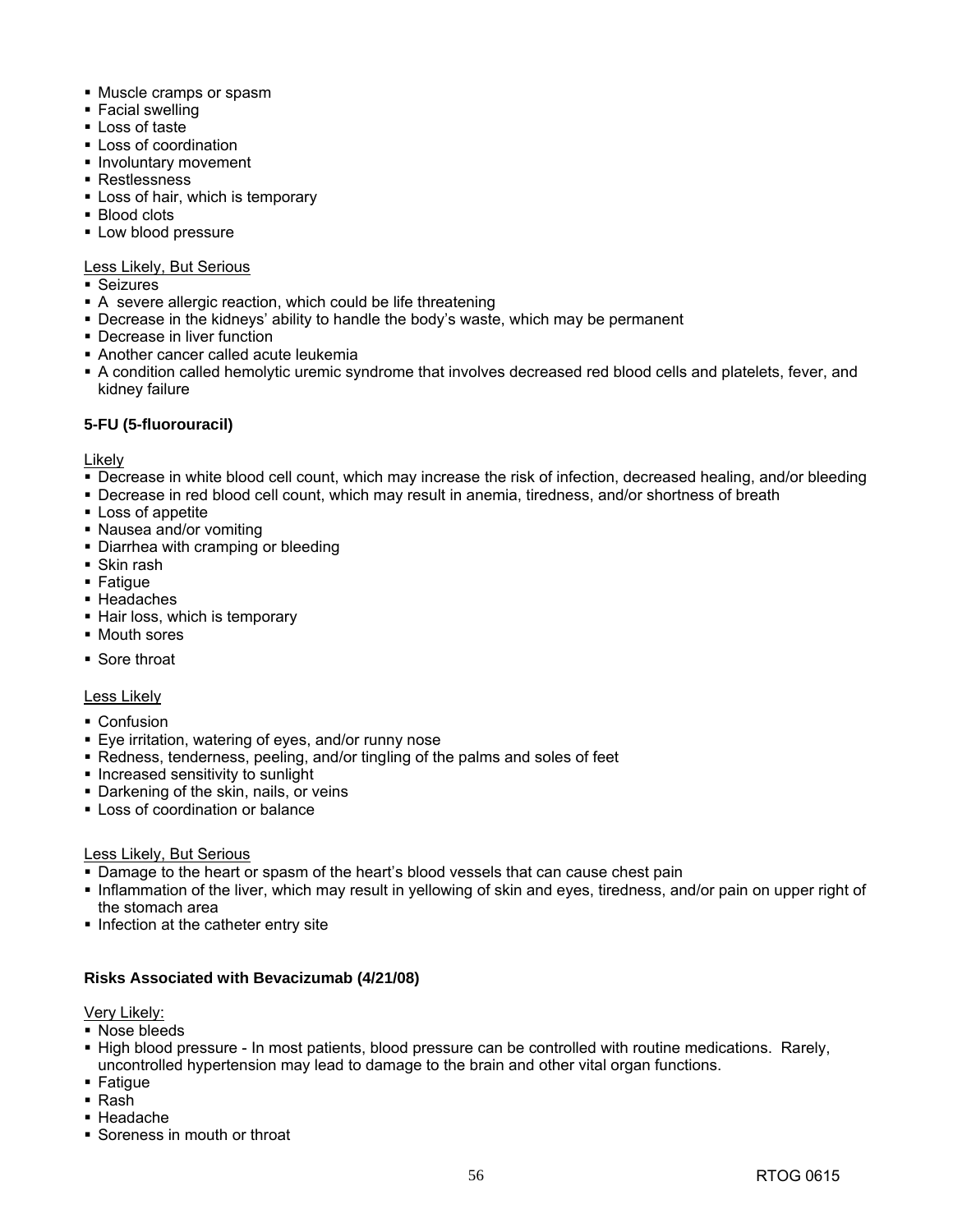Less Likely

- **Dizziness**
- Decrease in blood counts, which can lead to a risk of infection
- Anemia
- **Low blood pressure**
- **Loss of appetite**
- Weight loss
- Itching, hives, welts of the skin
- Ulcers (open sores of the skin or mucus membrane that shed inflamed dead tissue)
- Nausea and/or vomiting
- Constipation
- Inflammation of the colon, which can result in stomach cramps and/or diarrhea
- Obstruction of the bowel
- Mild to moderate bleeding in the tumor, stomach, intestines, vagina, or other parts of the body
- Blood clots in the veins: blood clots can occur in the veins of the leg and the lungs or other organs. These events can be life-threatening.
- Clots in the arteries, including stroke or heart attack; these conditions can be life-threatening or fatal: When several studies were looked together, problems due to clots in arteries were increased about two-fold (up to 4- 5%) in patients receiving chemotherapy plus bevacizumab compared to chemotherapy alone (about 2%). Elderly patients with past history of clots in the arteries were at a greater risk for these problems.
- Leakage of protein in the urine, which rarely can lead to damage to the kidney
- Reactions associated with infusion of the bevacizumab: rash, chills, fever, rigor
- Watery eyes, nasal stuffiness
- Shortness of breath, cough, wheezing
- Pain in the stomach, chest, joints or muscles and/or pain at the tumor site
- Hoarseness and/or change in or loss of voice

### Rare but serious

- Serious or fatal bleeding from the tumor, brain, intestines, vagina, or the lungs
- Fistulas (abnormal openings or passages between internal organs or from an internal organ to the surface of the body) in the lung and/or intestinal tract
- Nasal septum perforation: a hole in the wall that divides the inside of the nose, which could result in crusting in the nose, bleeding and/or discharge from the nose, and/or whistling on intake of air and which would require surgery to repair
- Bowel perforation and bowel anastomotic dehiscence. Bowel perforation occurs when an opening exists in the bowel wall allowing bowel contents to spill into the abdomen. Bowel anastomotic dehiscence is a breakdown in the surgical connection between two pieces of bowel. These events are rare but can lead to serious infection and require surgery to repair.
- Heart problems (including irregular heartbeat, fluid collections surrounding the heart, heart attack or heart failure)
- Delayed or poor wound healing
- Acute and/or severe allergic reactions that result in difficulty breathing or drop in blood pressure
- Reversible Posterior Leukoencephalopathy Syndrome (RPLS) (<1%): RPLS is a medical condition related to leakiness of blood vessels in the brain and can cause confusion, blindness or vision changes, seizure and other symptoms, as well as changes in brain scans. This condition is usually reversible, but in rare cases, it is potentially life-threatening and may have long-term effect on the brain function.
- **Reversible changes in liver functions**
- Kidney failure
- Sudden death of uncertain relationship to bevacizumab

### **Risks Associated with Bevacizumab, Chemotherapy, and Radiation Therapy (5/7/07)**

The combination of bevacizumab with chemotherapy and radiation therapy could increase the likelihood and/or severity of the side effects of chemotherapy and radiation therapy, such as the severity of mouth sores or risk of infection, bleeding, or anemia.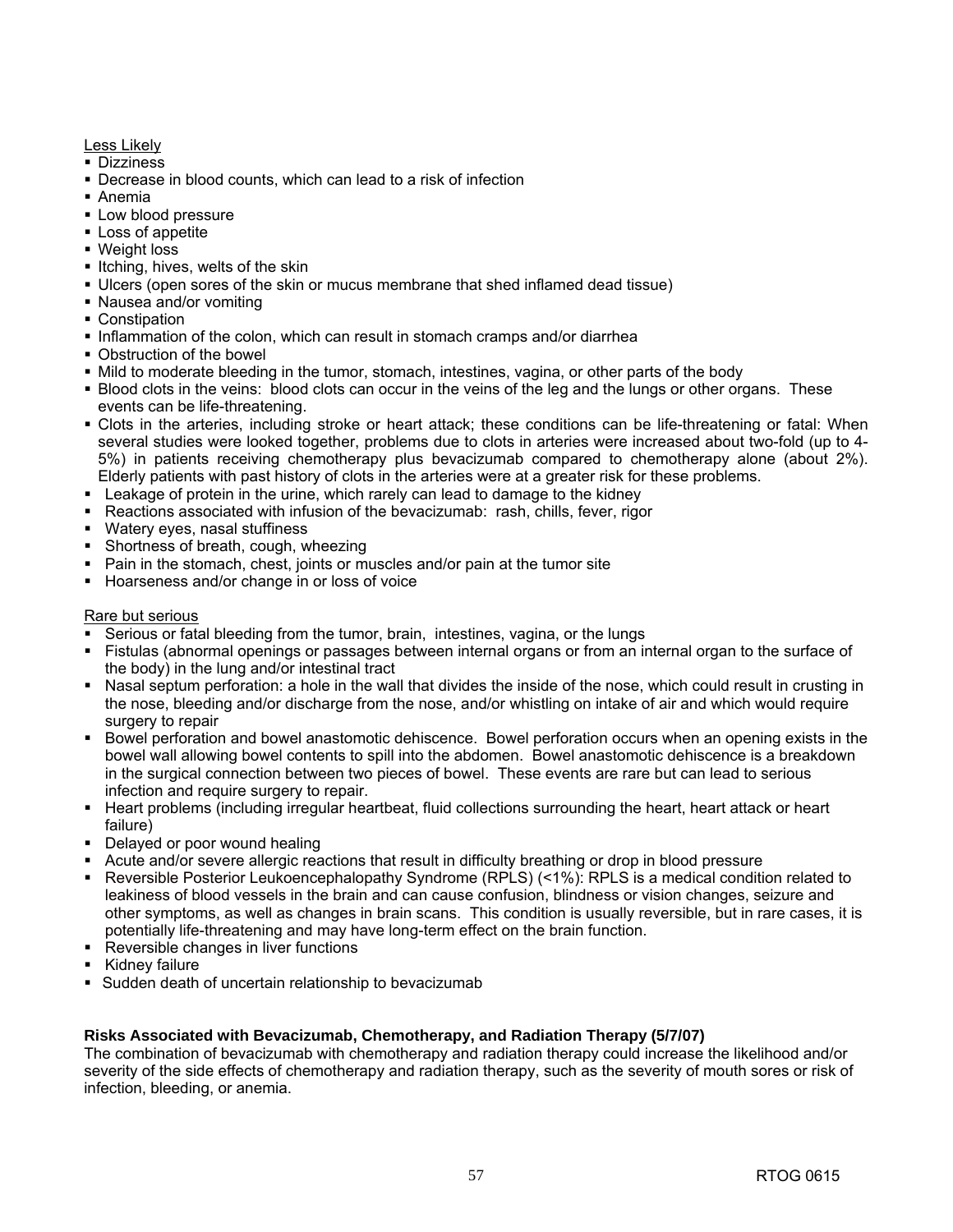Low blood count (neutropenia) with increased risk of infection is a common side effect of chemotherapy drugs. This side effect may be increased when bevacizumab is added to chemotherapy. In some studies of bevacizumab plus chemotherapy, there also has been an increase in neutropenia-related fever and infections, including rare instances of infections leading to death.

### **Risks Associated with Feeding Tube Placement (if recommended by your doctor)**

- Soreness at the site of the tube placement for a few days
- The area around the tube may become infected
- **Bleeding may occur**
- Rarely, stomach acid could leak onto the skin or into the abdomen, requiring an operation to revise the tube

#### **Reproductive risks:**

Because the drugs and radiation in this study can possibly affect an unborn baby and infants, you should not become pregnant or father a baby or breast feed while you are on this study. Also, because bevacizumab remains in your body for weeks to months, you should continue to use adequate contraceptive measures and avoid nursing a baby for at least 6 months after your last dose of bevacizumab, although the optimal or the maximal time required for drug clearance cannot be precisely predicted. Check with your study doctor about what kind of birth control methods to use and how long to use them. Some methods might not be approved for use in this study. In addition while, data in patients are not available, bevacizumab may have negative impact on fertility.

### **For more information about risks and side effects, ask your study doctor.**

# **Are there benefits to taking part in the study?**

Taking part in this study may or may not make your health better. While researchers hope that radiation therapy, chemotherapy, and bevacizumab will be more useful against cancer compared to the usual treatment, there is no proof of this yet. We do know that the information from this study will help researchers learn more about these therapies as a treatment for cancer. This information could help future cancer patients.

# **What other choices do I have if I do not take part in this study?**

Your other choices may include:

- Radiation therapy given with chemotherapy but without bevacizumab
- Getting treatment or care for your cancer without being in a study
- Taking part in another study
- Getting no treatment
- Getting comfort care, also called palliative care. This type of care helps reduce pain, tiredness, appetite problems and other problems caused by the cancer. It does not treat the cancer directly, but instead tries to improve how you feel. Comfort care tries to keep you as active and comfortable as possible.

### **Talk to your study doctor about your choices before you decide if you will take part in this study.**

# **Will my medical information be kept private?**

Data are housed at RTOG Headquarters in a password-protected database. We will do our best to make sure that the personal information in your medical record will be kept private. However, we cannot guarantee total privacy. Your personal information may be given out if required by law. If information from this study is published or presented at scientific meetings, your name and other personal information will not be used.

Organizations that may look at and/or copy your medical records for research, quality assurance, and data analysis include:

• Radiation Therapy Oncology Group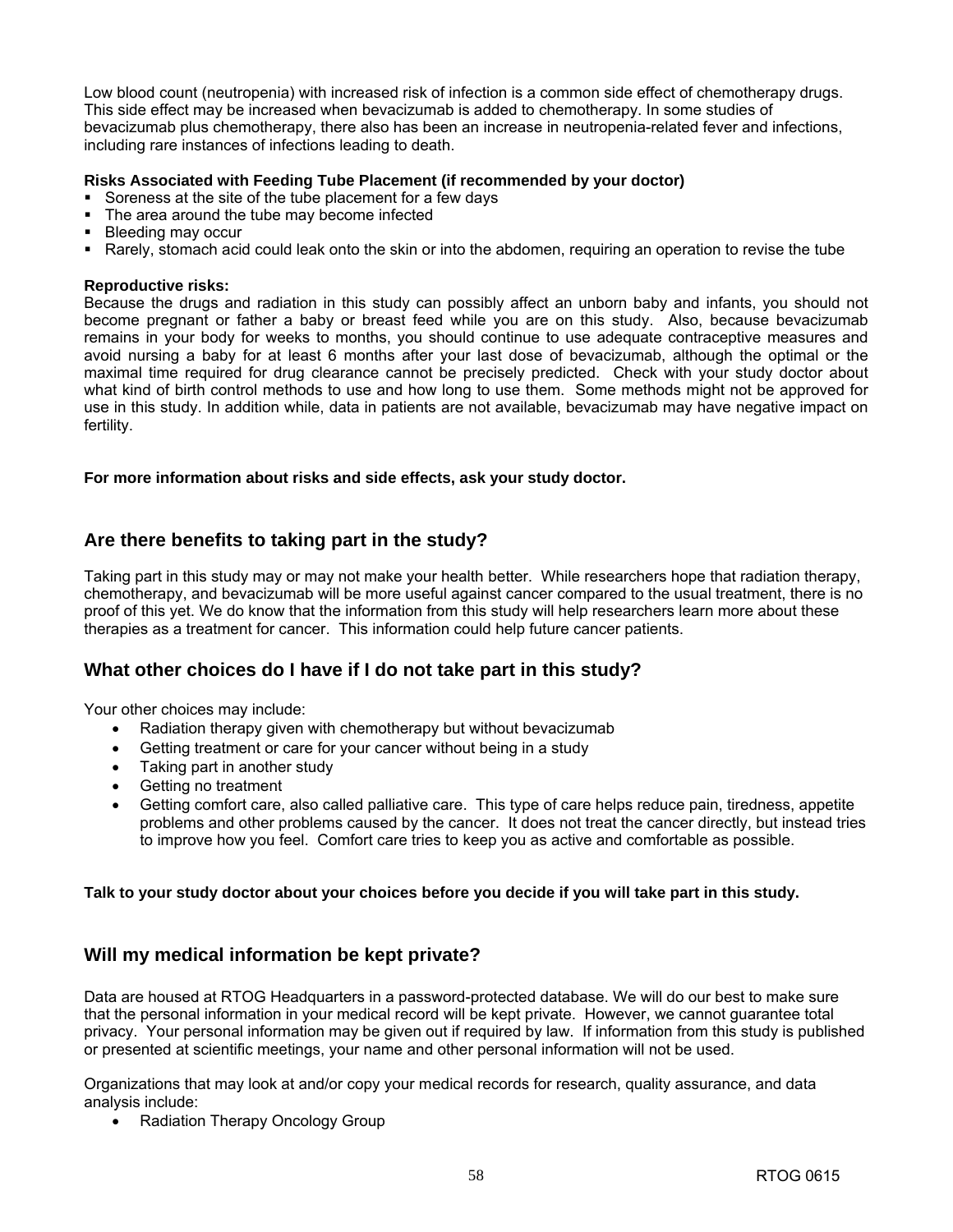- The National Cancer Institute (NCI) and other government agencies, like the Food and Drug Administration (FDA), involved in keeping research safe for people
- Genentech, manufacturer of bevacizumab

### **What are the costs of taking part in this study?**

You and/or your health plan/ insurance company will need to pay for some or all of the costs of treating your cancer in this study. Some health plans will not pay these costs for people taking part in studies. Check with your health plan or insurance company to find out what they will pay for. Taking part in this study may or may not cost your insurance company more than the cost of getting regular cancer treatment.

Genentech is supplying bevacizumab at no cost to you while you are participating in the study. However, if you should need to take bevacizumab much longer than is usual, it is possible that the supply of free bevacizumab could run out. If this happens, your study doctor will discuss with you how to obtain additional drug from the manufacturer, and you may be asked to pay for it. In addition, you or your health plan may need to pay for costs of the supplies for drug administration and personnel who give you the bevacizumab.

### **You will not be paid for taking part in this study.**

For more information on clinical trials and insurance coverage, you can visit the National Cancer Institute's Web site at [http://cancer.gov/clinicaltrials/understanding/insurance-coverage.](http://cancer.gov/clinicaltrials/understanding/insurance-coverage) You can print a copy of the "Clinical Trials and Insurance Coverage" information from this Web site.

Another way to get the information is to call 1-800-4-CANCER (1-800-422-6237) and ask them to send you a free copy.

### **What happens if I am injured because I took part in this study?**

It is important that you tell your study doctor,  $\blacksquare$  *[investigator's name(s)],* if you feel that you have been injured because of taking part in this study. You can tell the study doctor in person or call him/her at \_\_\_\_\_\_\_\_\_\_\_\_\_\_\_\_\_\_ *[telephone number].*

You will get medical treatment if you are injured as a result of taking part in this study. You and/or your health plan will be charged for this treatment. The study will not pay for medical treatment.

# **What are my rights if I take part in this study?**

Taking part in this study is your choice. You may choose either to take part or not to take part in the study. If you decide to take part in this study, you may leave the study at any time. No matter what decision you make, there will be no penalty to you and you will not lose any of your regular benefits. Leaving the study will not affect your medical care. You can still get your medical care from our institution.

We will tell you about new information or changes in the study that may affect your health or your willingness to continue in the study.

In the case of injury resulting from this study, you do not lose any of your legal rights to seek payment by signing this form.

### **Who can answer my questions about the study?**

You can talk to your study doctor about any questions or concerns you have about this study. Contact your study doctor \_\_\_\_\_\_\_\_\_\_\_\_\_\_\_\_\_\_ *[name(s)]* at \_\_\_\_\_\_\_\_\_\_\_\_\_\_\_\_\_\_ *[telephone number].*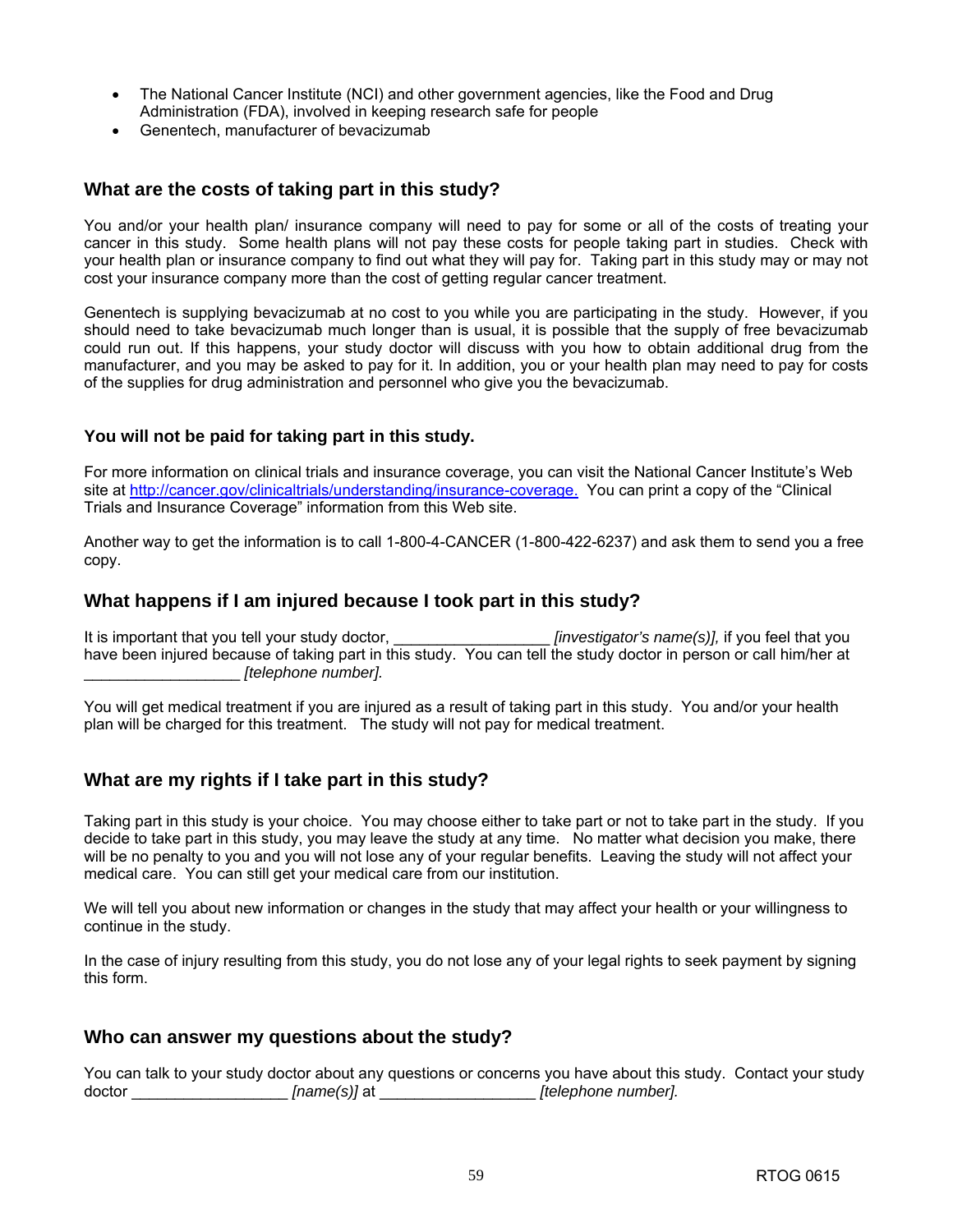For questions about your rights while taking part in this study, call the \_\_\_\_\_\_\_\_\_\_\_\_\_\_\_\_\_\_\_\_\_\_\_\_ *[name of center]* Institutional Review Board (a group of people who review the research to protect your rights) at

\_\_\_\_\_\_\_\_\_\_\_\_\_\_\_\_\_\_ *(telephone number). [Note to Local Investigator: Contact information for patient representatives or other individuals in a local institution who are not on the IRB or research team but take calls regarding clinical trial questions can be listed here.]* 

\*You may also call the Operations Office of the NCI Central Institutional Review Board (CIRB) at 888-657-3711 (from the continental US only). *[\*Only applies to sites using the CIRB.]* 

**Please note: This section of the informed consent form is about additional research that is being done with people who are taking part in the main study. You may take part in this additional research if you want to. You can still be a part of the main study even if you say 'no' to taking part in this additional research.** 

**You can say "yes" or "no" to the following study. Below, please mark your choice.** 

Consent Form for Use of Tissue and Blood for Research

# **About Using Tissue and Blood for Research (5/7/07)**

You are going to have or have had a biopsy (or surgery) to see if you have cancer. Your doctor will remove some body tissue to do some tests. The results of these tests will be given to you by your doctor and will be used to plan your care.

We would like to keep some of the tissue that is left over for future research. If you agree, this tissue will be kept and may be used in research to learn more about cancer and other diseases. Please read the information sheet called "How is Tissue Used for Research" to learn more about tissue research. This information sheet is available to all at the following web site: <http://www.cancerdiagnosis.nci.nih.gov/specimens/patient.pdf>

In addition, we would like to send a small amount of your blood to a central office for future research. About 4 teaspoons of your blood will be drawn 3 times: before treatment, 2 weeks after chemotherapy and bevacizumab (stage 2), 1 year after treatment. These samples of your blood will be sent to the central office and will be used to learn more about cancer and other diseases.

Your tissue and blood may be helpful for research whether you do or do not have cancer. The research that may be done with your tissue and blood is not designed specifically to help you. It might help people who have cancer and other diseases in the future.

Reports about research done with your tissue and blood will not be given to you or your doctor. These reports will not be put in your health record. The research will not have an effect on your care.

# **Things to Think About**

The choice to let us keep your tissue and blood for future research is up to you. No matter what you decide to do, it will not affect your care or your participation in the main part of the study.

If you decide now that your tissue and blood can be kept for research, you can change your mind at any time. Just contact us and let us know that you do not want us to use your blood. Then any blood that remains will no longer be used for research and will be destroyed.

In the future, people who do research may need to know more about your health. While the doctor/institution may give them reports about your health, it will not give them your name, address, phone number, or any other information that will let the researchers know who you are.

Sometimes tissue and blood is used for genetic research (about diseases that are passed on in families). Even if your tissue and blood is used for this kind of research, the results will not be put in your health records.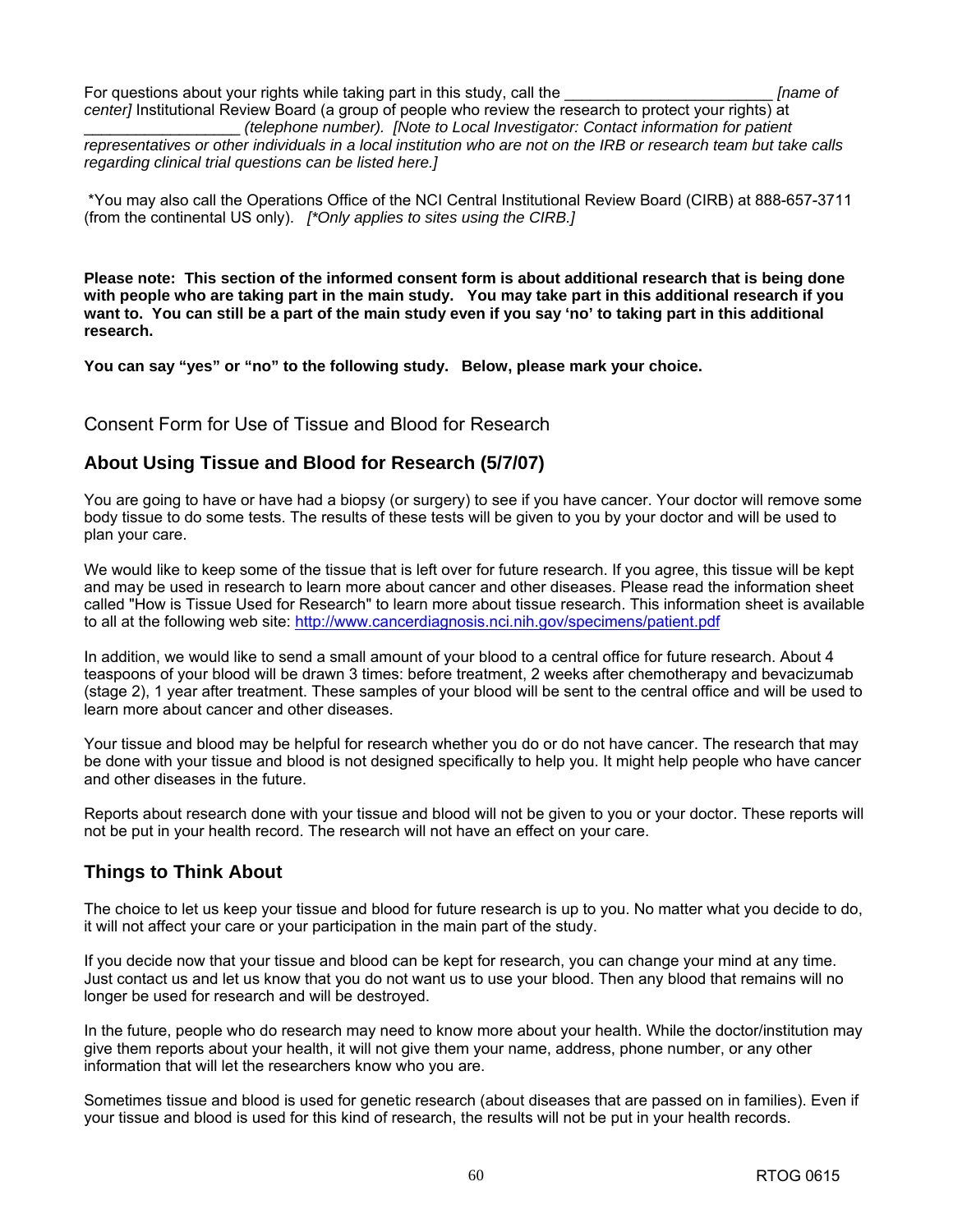Your tissue and blood will be used only for research and will not be sold. The research done with your tissue and blood may help to develop new products in the future.

# **Benefits**

The benefits of research using tissue and blood include learning more about what causes cancer and other diseases, how to prevent them, and how to treat them.

### **Risks**

The greatest risk to you is the release of information from your health records. We will do our best to make sure that your personal information will be kept private. The chance that this information will be given to someone else is very small.

# **Making Your Choice**

Please read each sentence below and think about your choice. After reading each sentence, circle "Yes" or "No". If you have any questions, please talk to your doctor or nurse, or call our research review board at IRB's phone number.

No matter what you decide to do, it will not affect your care.

1. My tissue and blood may be kept for use in research to learn about, prevent, or treat cancer.

Yes No

2. My tissue and blood may be kept for use in research to learn about, prevent or treat other health problems (for example: diabetes, Alzheimer's disease, or heart disease).

Yes No

3. Someone may contact me in the future to ask me to take part in more research.

Yes No

# **Where can I get more information?**

**You may call the National Cancer Institute's Cancer Information Service at:** 

**1-800-4-CANCER (1-800-422-6237)** or **TTY: 1-800-332-8615**

**You may also visit the NCI Web site at [http://cancer.gov/](http://cancer.gov)**

- **For NCI's clinical trials information, go to: [http://cancer.gov/clinicaltrials/](http://cancer.gov/clinicaltrials)**
- **For NCI's general information about cancer, go to [http://cancer.gov/cancerinfo/](http://cancer.gov/cancerinfo)**

**You will get a copy of this form. If you want more information about this study, ask your study doctor.**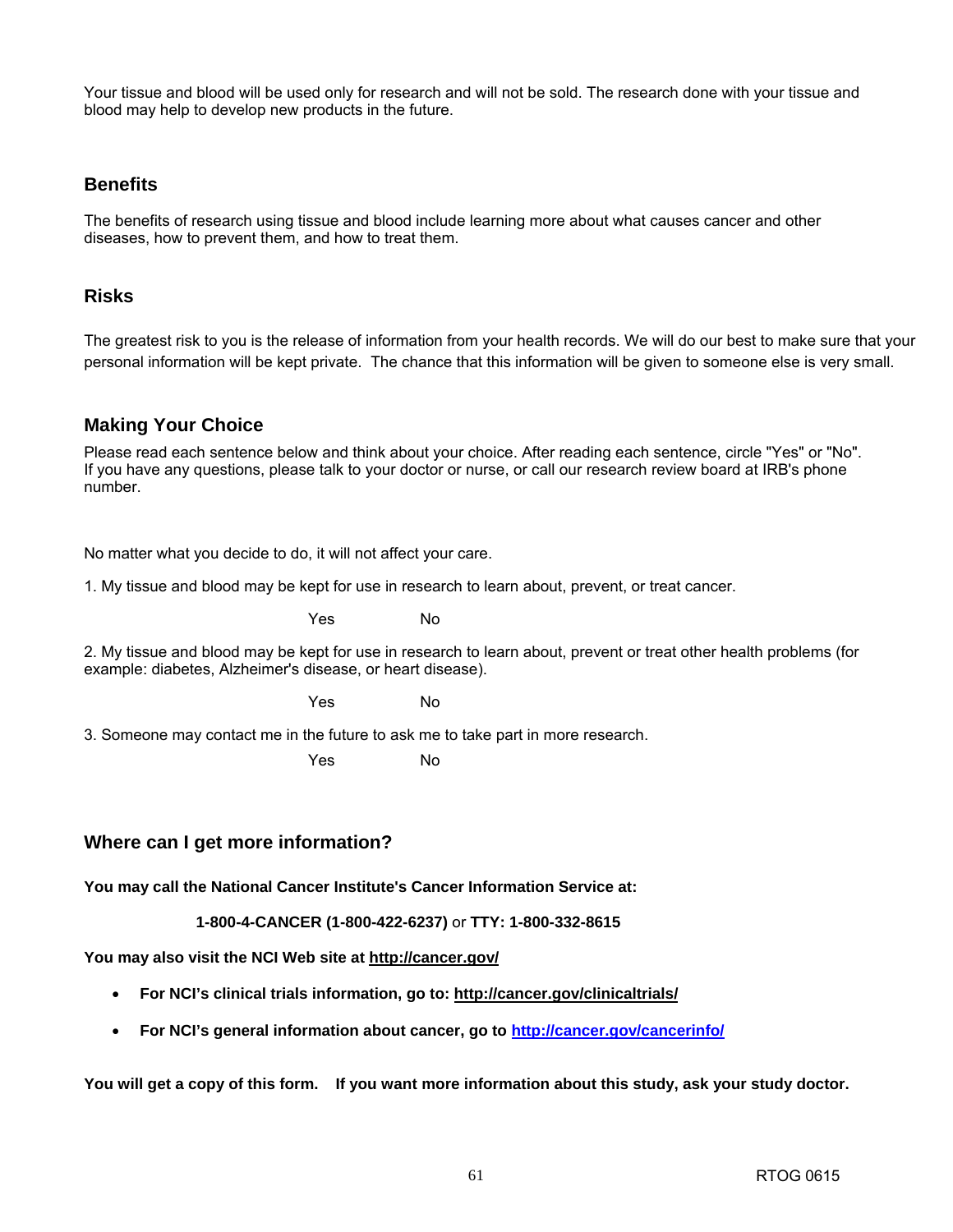# **Signature**

**I have been given a copy of all \_\_\_\_\_** *[insert total of number of pages]* **pages of this form. I have read it or it has been read to me. I understand the information and have had my questions answered. I agree to take part in this study.** 

**Participant \_\_\_\_\_\_\_\_\_\_\_\_\_\_\_\_\_\_\_\_\_\_\_\_\_\_\_\_\_\_\_\_** 

**Date \_\_\_\_\_\_\_\_\_\_\_\_\_\_\_\_\_\_\_\_\_\_\_\_\_\_\_\_\_\_\_\_\_\_\_\_\_**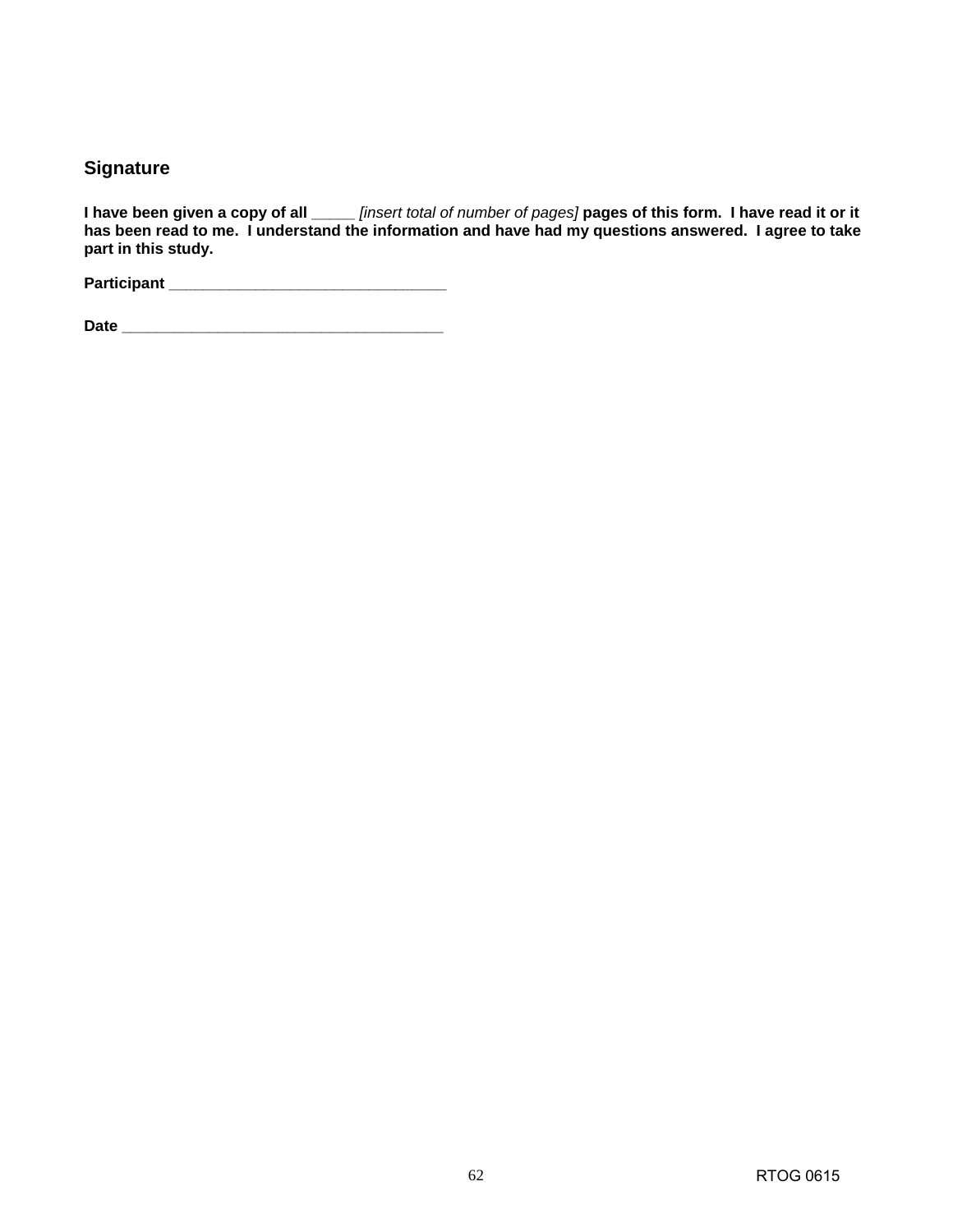# **APPENDIX II (4/21/08)**

#### **RTOG 0615 STUDY PARAMETER TABLE**

| <b>Assessments</b>                                   | <b>Pre-Treatment</b>                | <b>Concurrent Phase</b> | <b>Adjuvant Phase</b>     | Follow up                 |
|------------------------------------------------------|-------------------------------------|-------------------------|---------------------------|---------------------------|
| <b>Evaluations</b>                                   |                                     |                         |                           |                           |
| <b>Biopsy</b>                                        | Χ                                   |                         |                           | X (if indicated)          |
| History/physical                                     | $\overline{\mathsf{x}}$             | $\overline{\mathsf{x}}$ | $\overline{\mathsf{x}}$   | $\overline{X}$            |
| Zubrod, weight                                       | $\overline{\mathsf{x}}$             | $\overline{\mathsf{x}}$ | $\overline{\mathsf{x}}$   | $\overline{\mathsf{x}}$   |
| <b>EKG</b>                                           | $\overline{\mathsf{x}}$             |                         |                           |                           |
| Adverse event evaluation                             |                                     | $\overline{\mathsf{x}}$ | $\overline{\mathsf{x}}$   | $\overline{\mathsf{x}}$   |
| List of current meds                                 | $\overline{\mathsf{x}}$             |                         |                           |                           |
| Dental eval                                          | $\overline{\mathsf{x}}$             |                         | X                         | $\overline{\mathsf{x}}$   |
| Audiogram                                            | $\overline{\mathsf{x}}$             |                         | X (if indicated)          | X (if indicated)          |
| Nutritional eval                                     | Highly recommended; not<br>required |                         |                           |                           |
| Imaging                                              |                                     |                         |                           |                           |
| Chest X-ray (or chest CT or<br>PET/CT with contrast) | $\overline{\sf x}$                  |                         |                           | $\overline{\mathsf{x}}$   |
| MRI Of nasopharynx, with                             | $\overline{\mathsf{x}}$             |                         |                           | $\overline{\mathsf{x}}$   |
| contrast                                             |                                     |                         |                           |                           |
| Liver <sub>CT</sub>                                  | Only if indicated; see              |                         |                           |                           |
| Bone scan                                            | Section 3.1                         |                         |                           |                           |
| Planning PET/CT                                      | Recommended;<br>not required        |                         |                           |                           |
| Labs                                                 |                                     |                         |                           |                           |
| CBC and diff                                         | $\overline{\sf x}$                  | $\overline{\mathsf{x}}$ | $\overline{\mathsf{x}}$   |                           |
| Platelets; Hgb                                       | $\overline{\mathsf{x}}$             | $\overline{\mathsf{x}}$ | $\overline{\mathsf{x}}$   |                           |
| Serum creatinine and/or calc<br>creatinine clearance | $\overline{\mathsf{x}}$             | $\overline{\mathsf{x}}$ | $\overline{\mathsf{x}}$   |                           |
| <b>UPC</b> ratio                                     | $\overline{\mathsf{x}}$             | $\overline{\mathsf{x}}$ | $\overline{\mathsf{x}}$   |                           |
| Metabolic Panel                                      | $\overline{\mathsf{x}}$             | $\overline{\mathsf{x}}$ | $\overline{\mathsf{x}}$   |                           |
| Electrolytes, Mg++                                   |                                     | $\overline{\mathsf{x}}$ | $\overline{\mathsf{x}}$   |                           |
| <b>INR/aPTT</b>                                      | $\overline{\mathsf{x}}$             |                         |                           |                           |
| <b>TSH</b> evaluation                                |                                     |                         |                           | X                         |
| Serum pregnancy test (if                             | $\overline{\mathsf{x}}$             |                         |                           |                           |
| applicable)                                          |                                     |                         |                           |                           |
| Tissue for banking                                   | <b>Highly recommended</b>           |                         |                           |                           |
| <b>Blood for TRP</b>                                 | Highly recommended                  |                         | <b>Highly Recommended</b> | <b>Highly Recommended</b> |
| Post-operative evaluation                            |                                     |                         |                           | X                         |

**See Section 11.2 for further details.**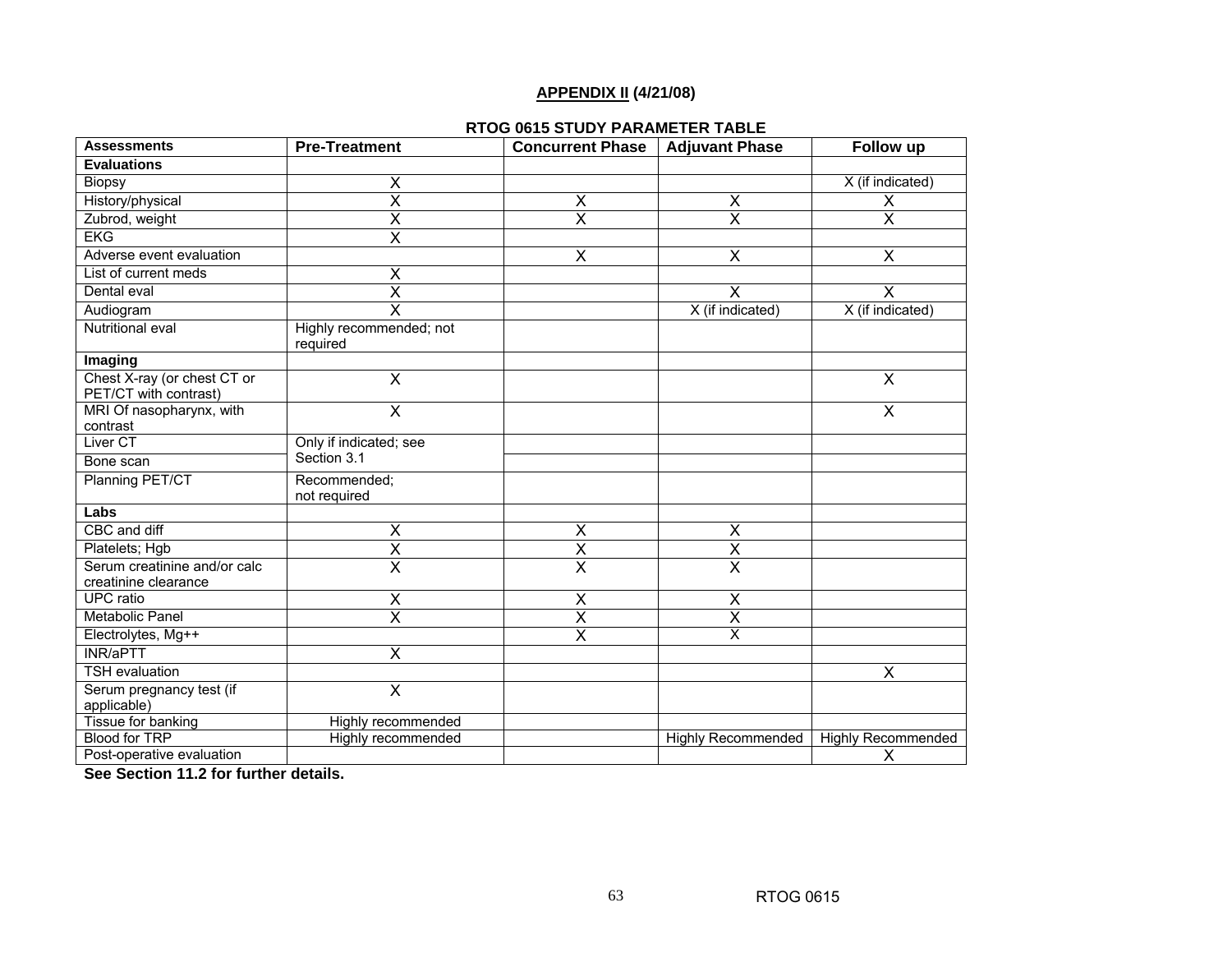#### **APPENDIX III**

#### **ZUBROD PERFORMANCE SCALE**

- **0 Fully active, able to carry on all predisease activities without restriction (Karnofsky 90-100).**
- **1 Restricted in physically strenuous activity but ambulatory and able to carry work of a light or sedentary nature. For example, light housework, office work (Karnofsky 70-80).**
- **2 Ambulatory and capable of all self-care but unable to carry out any work activities. Up and about more than 50% of waking hours (Karnofsky 50- 60)***.*
- **3 Capable of only limited self-care, confined to bed or chair 50% or more of waking hours (Karnofsky 30-40)***.*
- **4 Completely disabled. Cannot carry on self-care. Totally confined to bed or (Karnofsky 10-20)***.*
- **5 Death (Karnofsky 0).**

#### **KARNOFSKY PERFORMANCE SCALE**

- **100 Normal; no complaints; no evidence of disease**
- **90 Able to carry on normal activity; minor signs or symptoms of disease**
- **80 Normal activity with effort; some sign or symptoms of disease**
- **70 Cares for self; unable to carry on normal activity or do active work**
- **60 Requires occasional assistance, but is able to care for most personal needs**
- **50 Requires considerable assistance and frequent medical care**
- **40 Disabled; requires special care and assistance**
- **30 Severely disabled; hospitalization is indicated, although death not imminent**
- **20 Very sick; hospitalization necessary; active support treatment is necessary**
- **10 Moribund; fatal processes progressing rapidly**
- **0 Dead**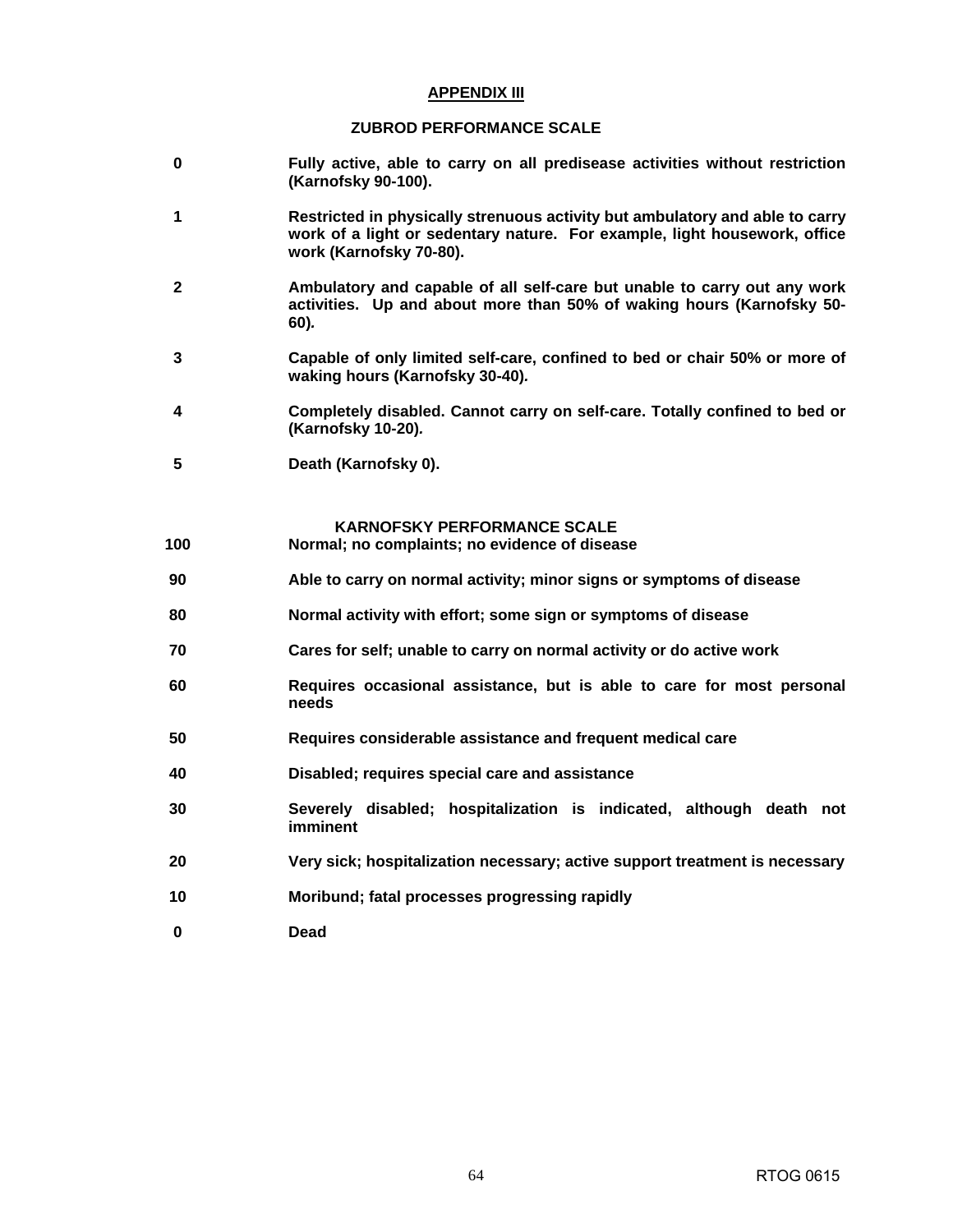### **APPENDIX IV**

# **HEAD & NECK, 6th Edition**

### **STAGING-PRIMARY TUMOR (T)**

- TX Primary tumor cannot be assessed
- T0 No evidence of primary tumor
- Tis Carcinoma *in situ*

### **Nasopharynx**

| Tumor confined to the nasopharynx | T1 |  |  |
|-----------------------------------|----|--|--|
|-----------------------------------|----|--|--|

- T2 Tumor extends to soft tissues of oropharynx and or nasal fossa
- T2a without parapharyngeal extension
- T2b with parapharyngeal extension
- T3 Tumor invades bony structures and/or paranasal sinuses
- T4 Tumor with intracranial extension and/or involvement of cranial nerves, infratemporal fossa, hypopharynx, orbit, or masticator space

### **REGIONAL LYMPH NODES (N) Nasopharynx**

- NX Regional lymph nodes cannot be assessed
- N0 No regional lymph node metastasis
- N1 Unilateral metastasis in lymph node(s), 6 cm or less in greatest dimension, above supraclavicular fossa\*
- N2 Bilateral metastasis in lymph node(s), 6 cm or less in greatest dimension, above supraclavicular fossa\*
- N3 Metastasis in lymph node(s)  $> 6$  cm and/or to supraclavicular fossa
- N3a Greater than 6 cm in dimension
- N3b Extension to the supraclavicular fossa\*\*
- \*Note: Midline nodes are considered ipsilateral nodes.

\*\*Supraclavicular zone or fossa is relevant to the staging of nasopharyngeal carcinoma and is the triangular region originally described by Ho. It is defined by three points: 1) the superior margin of the sternal end of the clavicle; 2) the superior margin of the lateral end of the clavicle; 3) the point where the neck meets the shoulder. Note that this would include caudal portions of Levels IV and V. All cases with lymph nodes (whole or part) in the fossa are considered N3b.

### **DISTANT METASTASIS (M)**

- MX Distant metastasis cannot be assessed
- M0 No distant metastasis
- M1 Distant metastasis

### **STAGE GROUPING Nasopharynx**

| Stage 0   | Tis, N0, M0      |
|-----------|------------------|
| Stage I   | T1, N0, M0       |
| Stage IIA | T2a, N0, M0      |
| Stage IIB | T1-T2a, N1, M0   |
|           | T2b, N0-1, M0    |
| Stage III | T1-T2b, N2, M0   |
|           | T3, N0-2, M0     |
| Stage IVA | T4, N0-2, M0     |
| Stage IVB | Any T, N3, M0    |
| Stage IVC | Any T, Any N, M1 |
|           |                  |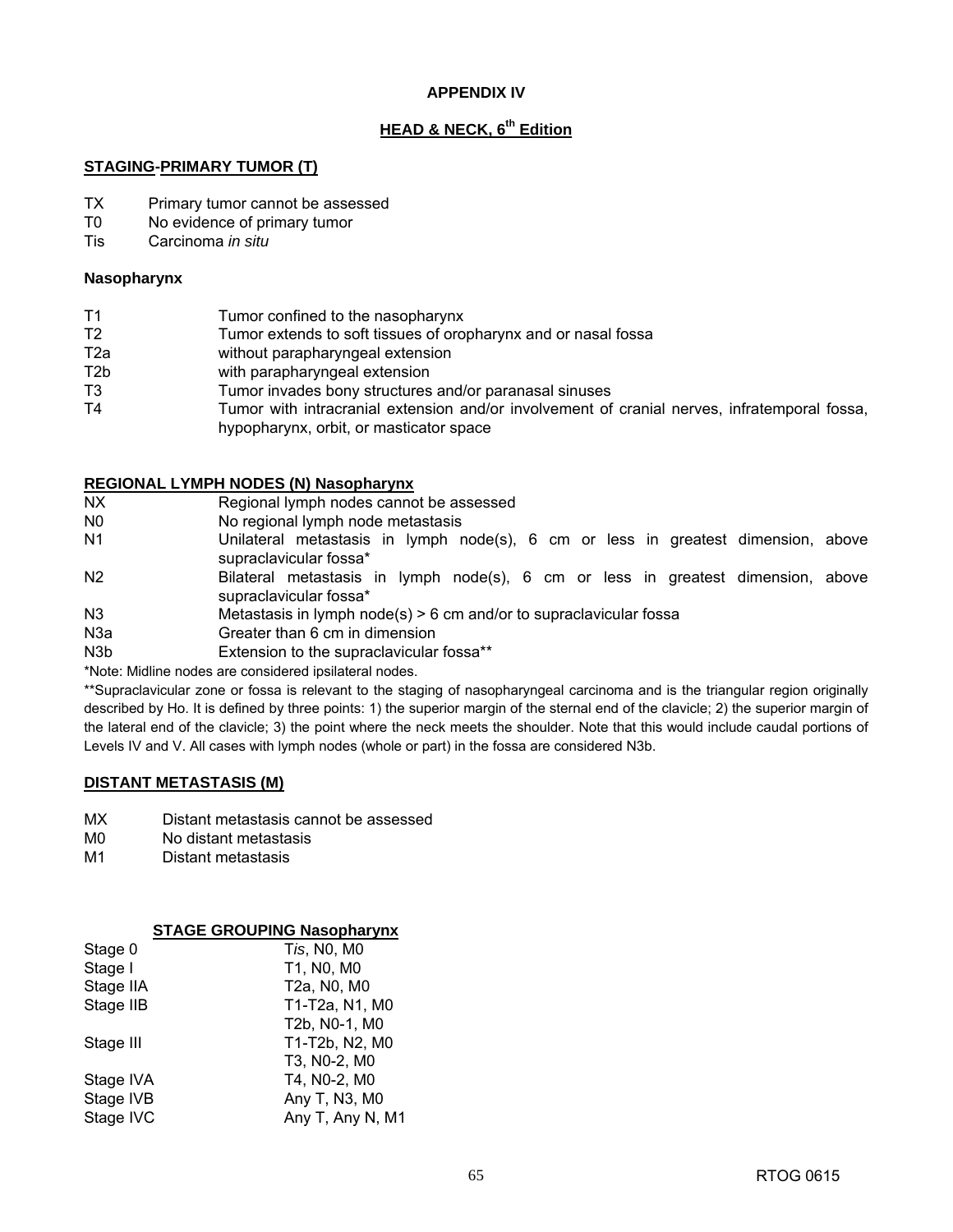### **APPENDIX V**

### **MANAGEMENT OF DENTAL PROBLEMS IN IRRADIATED PATIENTS**

#### Dental Care for Irradiated Patients

Goals for a dental care program include:

- 1. To reduce incidence of bone necrosis.
- 2. To reduce incidence of irradiation caries.
- 3. To allow proper fitting of dentures following treatment.

#### Pre-irradiation Care and Procedures

The patients may be grouped into four groups in accordance with the problems they present prior to irradiation.

#### *Group 1*

Includes edentulous patients. They may require surgical removal of any symptomatic cysts, infected retained root tips, or alveolar hyperplasia. These patients require hygiene instruction and precautionary instruction about trauma with premature use of a prosthesis.

#### *Group 2*

Includes those with poor dental hygiene, including those patients whose teeth are beyond repair by ordinary dental procedure, those with generalized oral sepsis, those with generalized periodontal disease, and those with chronic periapical abscesses or granulomas.

Procedures performed on this group include removal of all remaining teeth prior to irradiation with primary closure and surgical preparation of the alveolar ridges to laterally support a prosthesis. There should be antibiotic coverage during the healing stage and adequate time prior to the start of radiation therapy. These patients need complete hygiene instruction and precautionary instruction about premature use of a prosthesis.

### *Group 3*

Includes those in whom dental condition is fair, including those patients whose teeth are restored, ordinary dental procedures, periodontal pockets are less than 3 mm deep, carious lesions are not in proximity to the pulp, and no more than 20 restorable carious lesions are present. X-ray examinations show at least 1/2 of the bone still present around root surfaces. These patients require removal of any teeth that are non-salvageable in accordance with the above and restorations of the remaining teeth as required. The patients are instructed for dental prophylaxis and the patients utilize custom-made fluoride carriers.

#### *Group 4*

Includes those in whom dental hygiene is good. This includes patients who do not have severe malocclusion in whom few carious lesions are present. Carious lesions are not in close proximity to the pulp and are correctable by conventional methods. These patients require periodontal evaluation and dental prophylaxis training, restorations as needed, no extractions prior to radiation therapy, and fitting for custom carriers.

### Extraction of Teeth

If extraction of teeth is necessary prior to radiation therapy, the bone must be contoured so that closure at the extraction site is possible. All loose spicules and sharp projections must be removed. The approximation of the gingival tissue must be such that the closure is neither too loose nor too tight. At least 10 days are required for adequate healing prior to initiation of therapy.

#### Causative Factors

The major causative factors appear to be the reduction of the amount of saliva and secondarily, reduced pH in the mouth. This occurs following high dose radiation to the major salivary glands using parallel opposed fields. The decay process usually occurs in the first year following radiation therapy. It tends to occur more quickly in teeth which have a large amount of root cementum exposed to those teeth with large amounts of plaque formation present. Doses of radiation in excess of 20 Gy to salivary tissue place the teeth at risk.

### Preventive Program

The rationale behind the use of fluoride treatments is to make the tooth surfaces less susceptible to the decay process. This is accomplished by a combination of increasing fluoride concentration on the tooth surface and by the effect of fluoride on the plaque and flora that are present in the oral cavity. Adequate results are obtained by: 1) cleansing the teeth thoroughly, followed by a good home care dental prophylaxis program, 2) construction of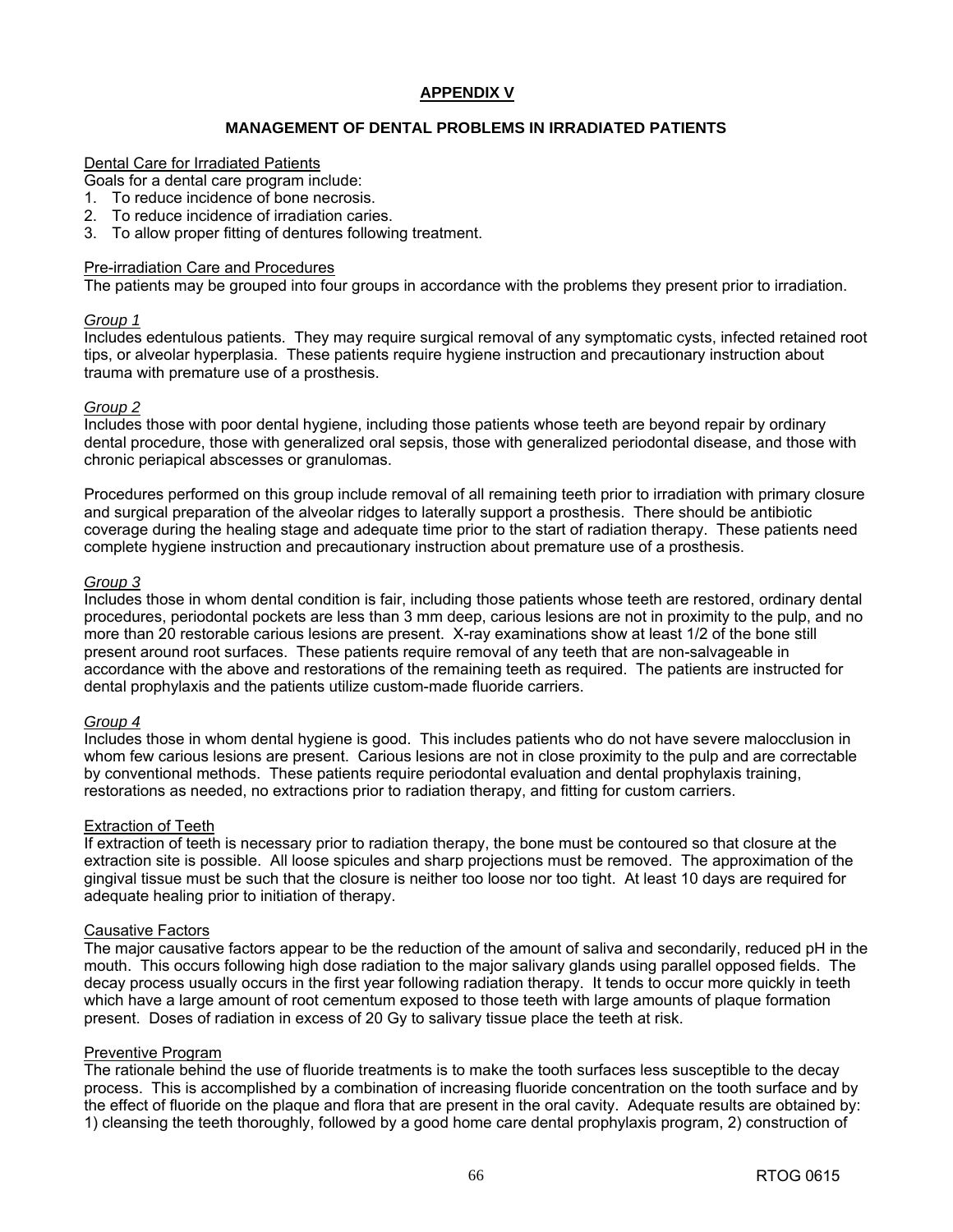# **APPENDIX V (Continued)**

fluoride carriers, custom-made mouth guards, which provide local application of fluoride solution to the gingiva and tooth surfaces. Fluoride carriers are made individually with the use of casts. Material used for making a mouth guard is "Sta-Guard" plastic used in conjunction with vacutrole unit produced by Jelrus Technical Products, Corp., both of which are available through local dental supply. This material is molded to the cast impression and allowed to harden. A fluoride solution prepared at the M.D. Anderson Hospital is now available from the Emerson Laboratories, Inc., Dallas, Texas 75221. It has been used to coat the plastic carrier for use in the mouth. The patients are instructed to cleanse their teeth prior to placement of the carrier. It is then worn in place for 5 minutes each day. The patients are instructed to rinse their mouths thoroughly following the use of the carrier. This will be continued for an indefinite period of time. Close follow-up is necessary.

### Results

In the 5-1/2 year program at the M.D. Anderson Hospital beginning in 1966, a study of 304 patients shows that the incidence of necrosis of the jaw was reduced to approximately 21% compared to 37% prior to initiation of the study. Groups 3 and 4 patients randomized with and without fluoride treatment showed reduction in radiation carries from 67% to 34% among Group 3 patients, and from 65% to 22% among Group 4 patients.

### Failure to Control Decay

Management of failure to control radiation decay includes silver fillings with continued use of fluoride treatments. If the decay process is sufficiently advanced that a filling will no longer stay in place, these teeth are merely smoothed so that there will be no sharp, irritating edges. The mere existence of such a decayed tooth is not necessarily reason for extraction, for it must be remembered that extraction could lead to complications such as bone necrosis.

Pulp exposure resulting from the decay process can usually be handled by use of antibiotics and/or root-canal therapy.

### Hypersensitivity of Teeth

Occasionally, a patient will exhibit extreme sensitivity of the teeth secondary to diminished amounts of saliva. This has been shown to be reduced in incidence with the fluoride treatments. Should this problem become manifest, increasing the fluoride treatment to 10 to 15 minutes 3 times a day is recommended.

### Infections

Infections occurring in patients under or after radiation therapy are best managed conservatively with good oral hygiene, irrigation and flushing procedures, and systemic antibiotics.

### Bone Necrosis

The patients receiving radiation therapy to a high dose to the head and neck region have increased susceptibility to bone necrosis for several reasons including: impairment of normal metabolism, increased susceptibility to infection and severely limited repair process. Bone necrosis occurs most often after post-irradiation surgery or other traumas. Conservative management should be tried first, though in more aggressive lesions a more radical approach may ultimately be necessary.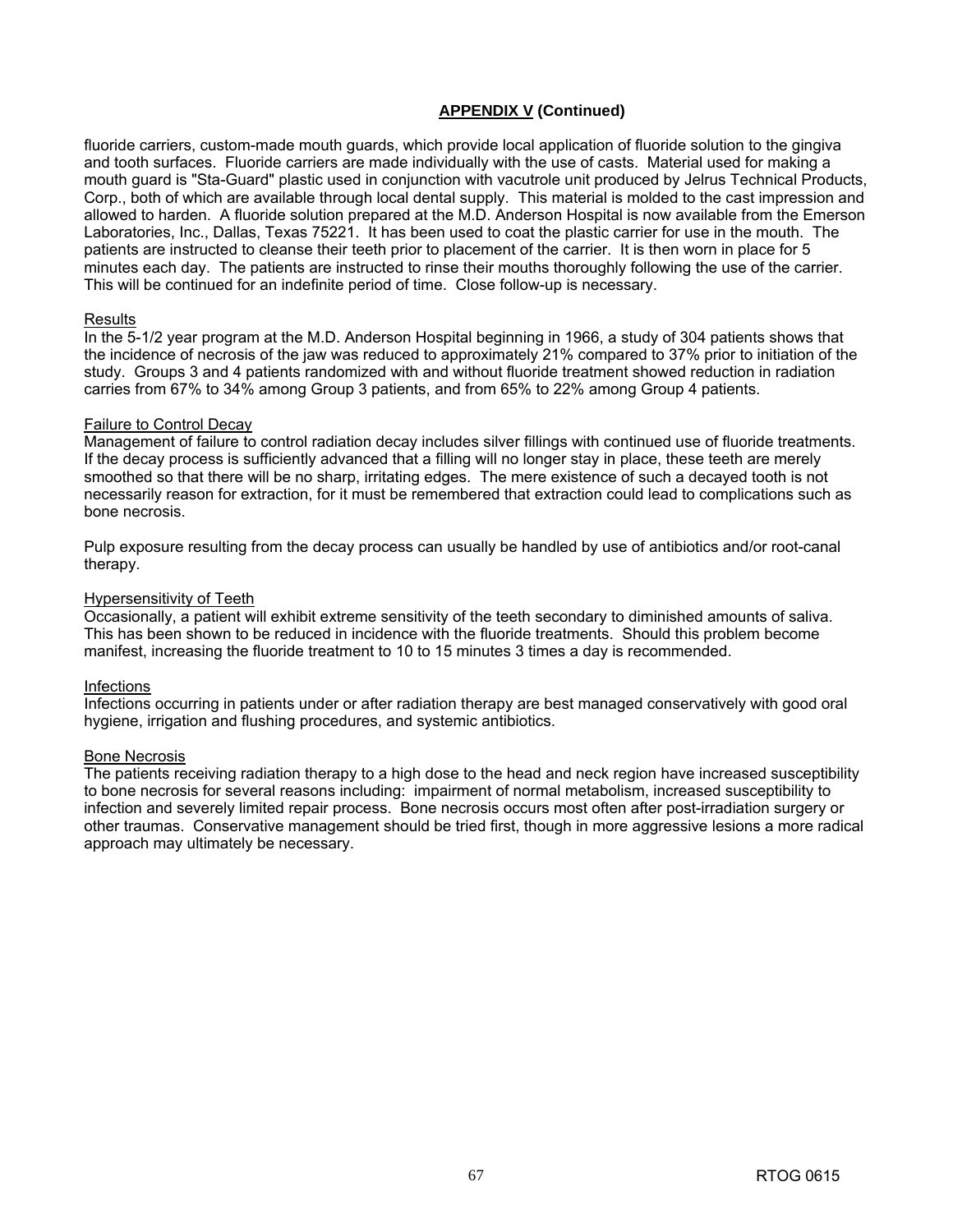# **Appendix VI (4/21/08) SPECIMEN PLUG KIT\***

The Specimen Plug Kit contains a shipping tube and a dermal needle. **Note**: **Sites should not dispose of the Plug Kit.** Sites should ship the Plug Kit to the RTOG Biospecimen Resource to be used again.



### **Step 1**

Place the dermal needle on the paraffin block over the selected tumor area. (*Ask a Pathologist to select area with tumor.*) Push the needle into the paraffin block. Twist the needle once around to separate the plug from the block. Then pull the needle out of the block. The needle should be filled with tissue sample.



### **Step 2**

Label dermal needle with proper specimen ID. **Do not try to remove specimen from needle.** 

Use a separate dermal needle for every specimen. **Do not mix specimens.** Call or email the RTOG Biospecimen Resource for questions or for additional specimen Plug Kits.



### **Step 3**

Once specimen needle is labeled, place it in the shipping tube and mail to the address below.

The RTOG Biospecimen Resource will remove the specimen from the needle and embed it in a cassette, labeled with the specimen ID.

**\*NOTE**: If an institution is uncomfortable obtaining the plug but wants to retain the tissue block, the institution should send the entire block to the RTOG Biospecimen Resource. The Biospecimen Resource will sample a plug from the block and will return the remaining block to the institution. Institutions should indicate their request to perform the plug procedure and to return the block on the submission form.

Ship: Specimen Plug Kit, specimen in dermal needle, and all paper work as follows:

**Mailing Address: For Non-frozen Specimens Only RTOG Biospecimen Resource University of California San Francisco Campus Box 1800 1657 Scott Street, Room 223 San Francisco, CA 94143-1800** 

**Courier Address (FedEx, DHL, etc.): For Frozen Specimens RTOG Biospecimen Resource University of California San Francisco 1657 Scott Street, Room 223 San Francisco, CA 94115**

**Questions: 415-476-RTOG (7864)/FAX 415-476-5271; [RTOG@ucsf.edu](mailto:RTOG@ucsf.edu)**